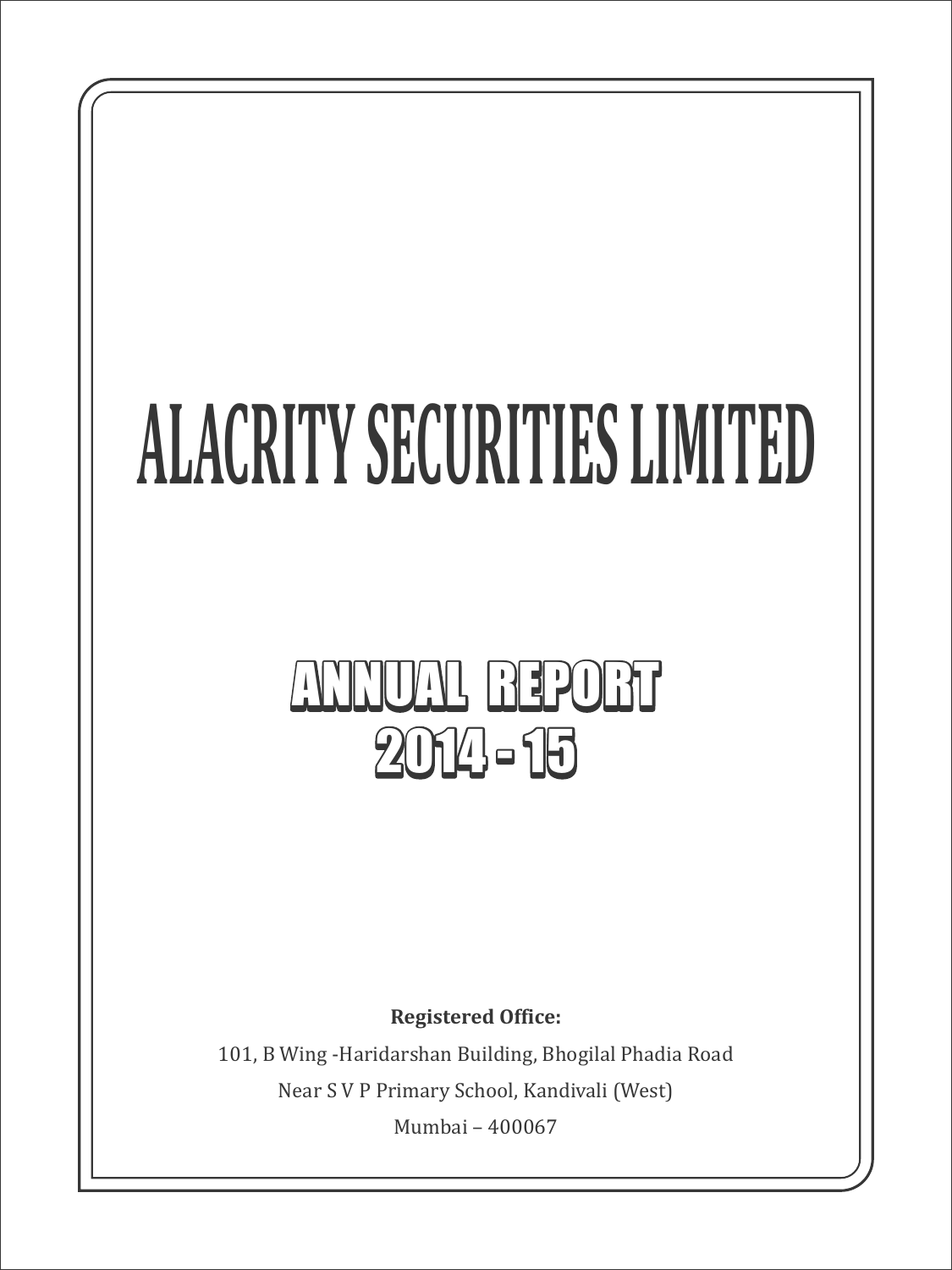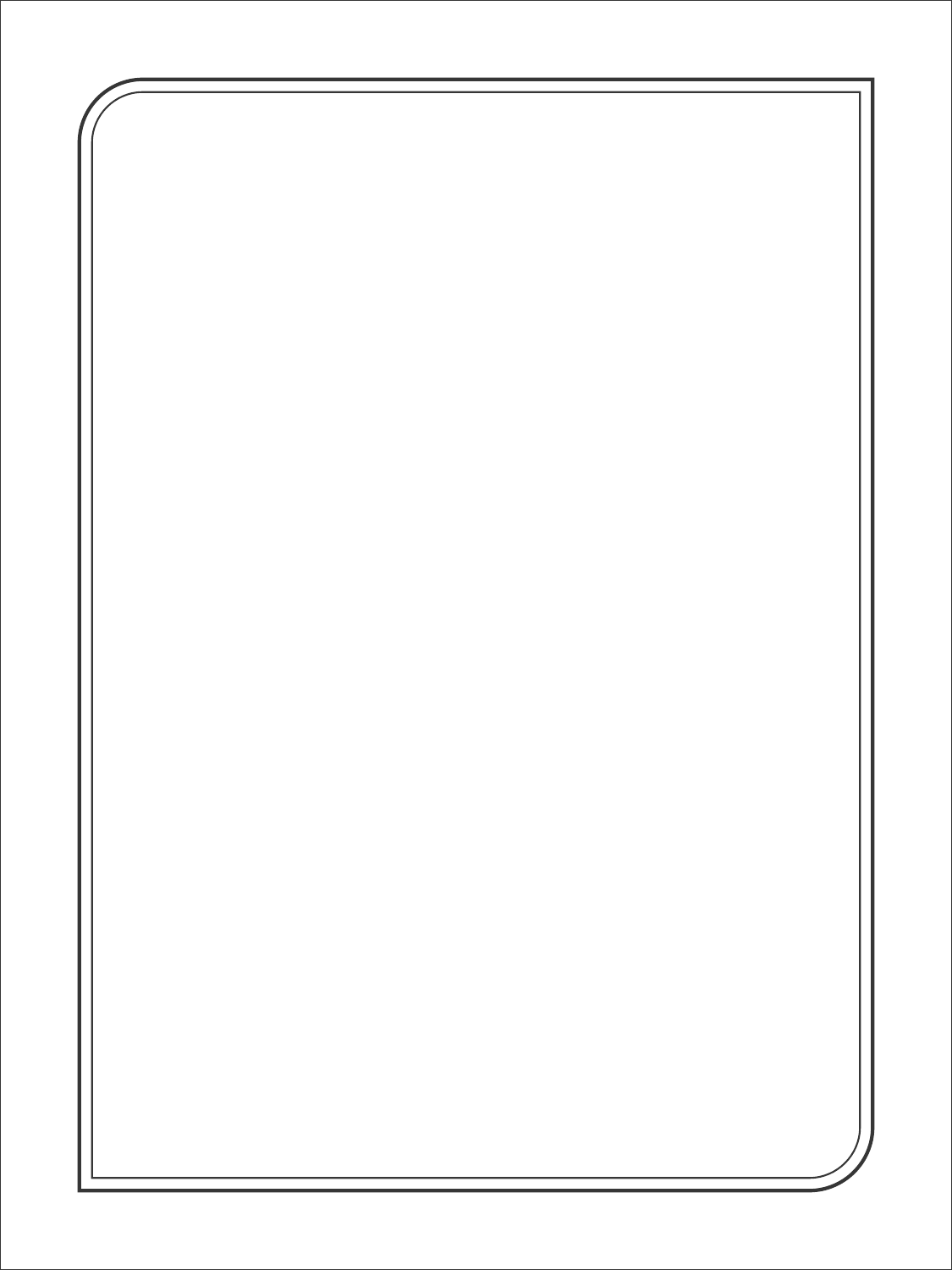# **CONTENTS**

|                                | 2                |
|--------------------------------|------------------|
|                                | $\mathbf{Q}$     |
|                                | 31               |
|                                | 55               |
|                                | 57               |
|                                | 68               |
| <b>Profit and Loss Account</b> | 69               |
|                                | 70               |
|                                | 77               |
|                                | <b>79 and 81</b> |

ANNUAL REPORT - 2015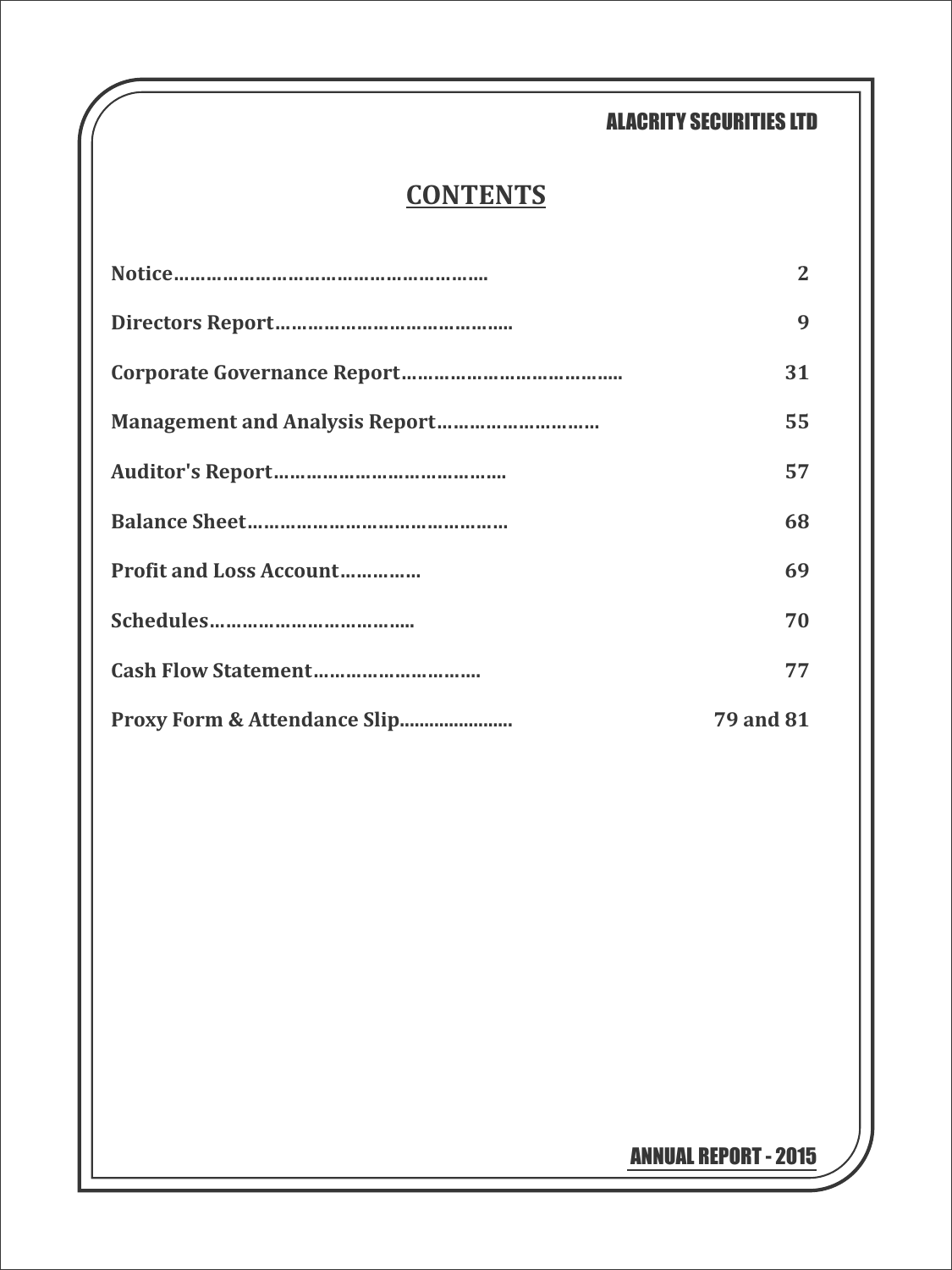# **CORPORATE INFORMATION**

#### **BOARD OF DIRECTORS**

Mr. Hiten Mehta Mr. Jai Prakash Jindal Mr. Kishore Shah Ms .Pooja Mehta Mr Ankur Mehta

#### **Company Secretary & Compliance Officer**

Mr. Ganeshprasad Gupta(Resigned w.e.f June 2015)

#### **REGISTERED OFFICE**

101, B Wing -Haridarshan Building Bhogilal Phadia Road Near S V P Primary School Kandivali (West) Mumbai – 400067 **Tel : 022-2807 3882 Fax :022-2807 3967 Email :info@alacritysec.com**

#### **AUDITORS**

M/s. **Lalit Kumar Dangi & Co.** Chartered Accountants 77, Mulji Jetha Bldg, 3rd Floor 185/187,Princess Street Marine Lines, Mumbai – 400002 Tel : 022-22066860 Fax : 022-22052224 Email : lkdangi\_ca@mtnl.net.in

#### **BANKERS**

CANARA BANK AXIS BANK HDFC BANK

#### **REGISTRAR & TRANSFER AGENT**

Big Share Services Pvt. Ltd. E-2, Ansa Industrial Estate, Saki Vihar Road, Sakinaka, Andheri (East), Mumbai 400 072.

ANNUAL REPORT - 2015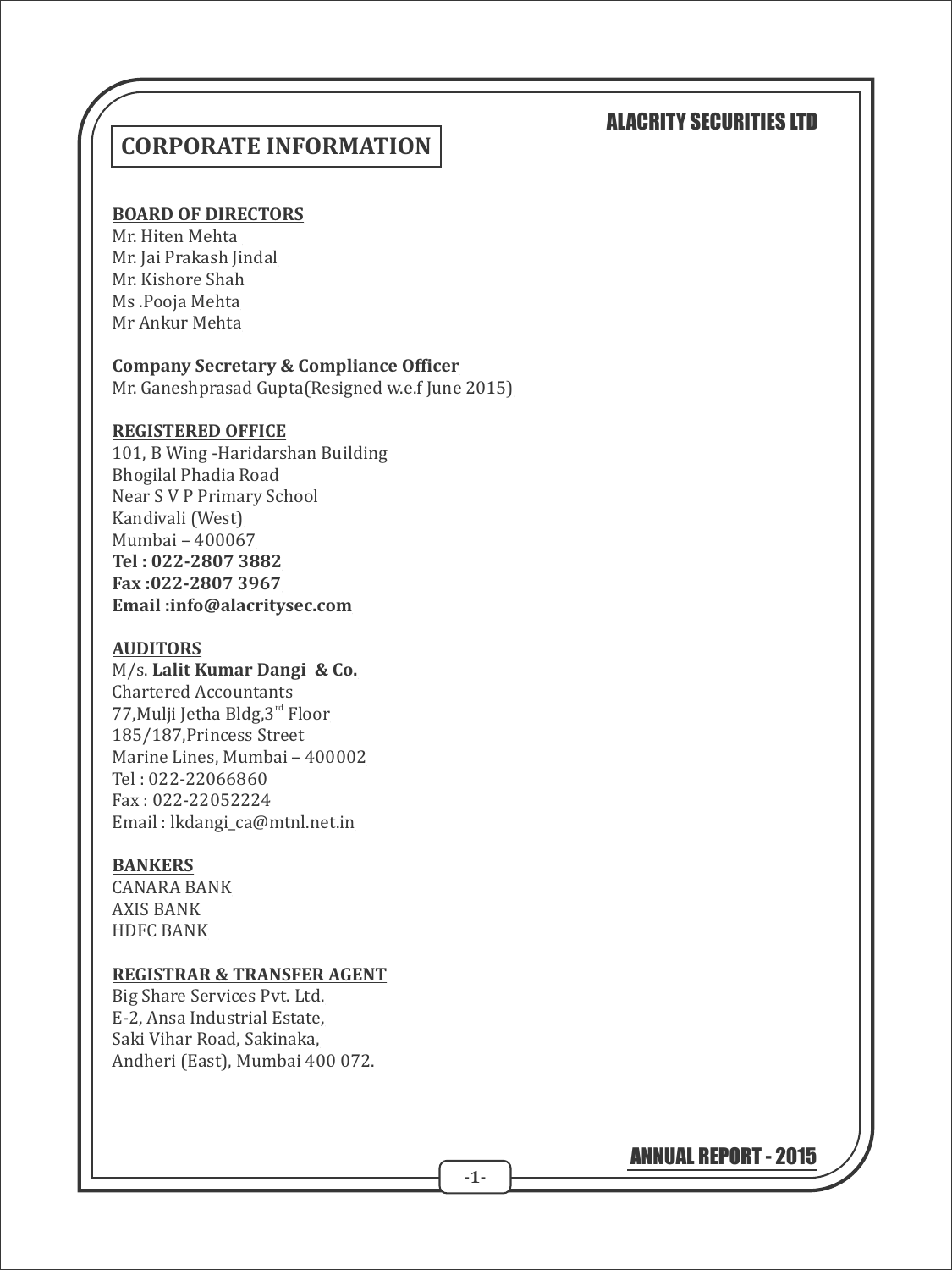# **NOTICE TO THE MEMBERS**

**NOTICE** is hereby given that the 21<sup>st</sup> Annual General Meeting of the Members of Alacrity Securities Limited will be held on Tuesday the 29<sup>th</sup> day of **September, 2015** at 10a.m. at B-101 Haridarshan,Bhogila Phadia Road,Kandivali West Mumbai – 400067 to transact the following business:

# **ORDINARY BUSINESS**

- 1. To receive, consider and adopt the Audited Balance Sheet as at  $31<sup>st</sup>$  March 2015, the Profit and Loss Account for the year ended on that date and the Reports of the Directors and Auditors thereon.
- 2. To appoint a Director in place of Ms Pooja H Mehta, (Din 03498526) who retires by rotation, and being eligible offers herself for reappointment.
- 3. To consider and if thought fit, to pass with or without modification(s), the following resolution as an Ordinary Resolution:

"**RESOLVED THAT** pursuant to the provisions of Section 139 and all other applicable provisions of the Companies Act, 2013 (the "Act") read with Rule 3(7) of the Companies (Audit and Auditors) Rules, 2014 (including any statutory modification(s) or re-enactment thereof for the time being in force), the Company hereby ratifies the appointment of M/s.Lalit Kumar Dangi & company Chartered Accountants (Firm Registration No. 112107W), as the Statutory Auditors of the Company to hold office from the conclusion of this meeting until the conclusion of the Annual General Meeting to be held for the financial year2015-16. on such remuneration as may be determined by the Board of Directors."

# **SPECIAL BUSINESS**

# 4. **To Appoint Jai Prakash Jindal (DIN:** 00244802**.) as an Independent Director**

To consider and, if thought fit, to pass, with or without modifications, the following resolution as an Ordinary Resolution:

"**RESOLVED THAT** pursuant to the provisions of section 149, 150, 152 read with Schedule IV and any other applicable provisions of the Companies Act, 2013 including any statutory modification(s) or re-enactment thereof for the time being in force and Companies (Appointment and Qualification of Directors) Rules, 2014 and clause 49 of the Listing Agreement, **(DIN: 00244802)**, a non-executive Director of the Company, who has submitted a declaration that he meets the

**-2-**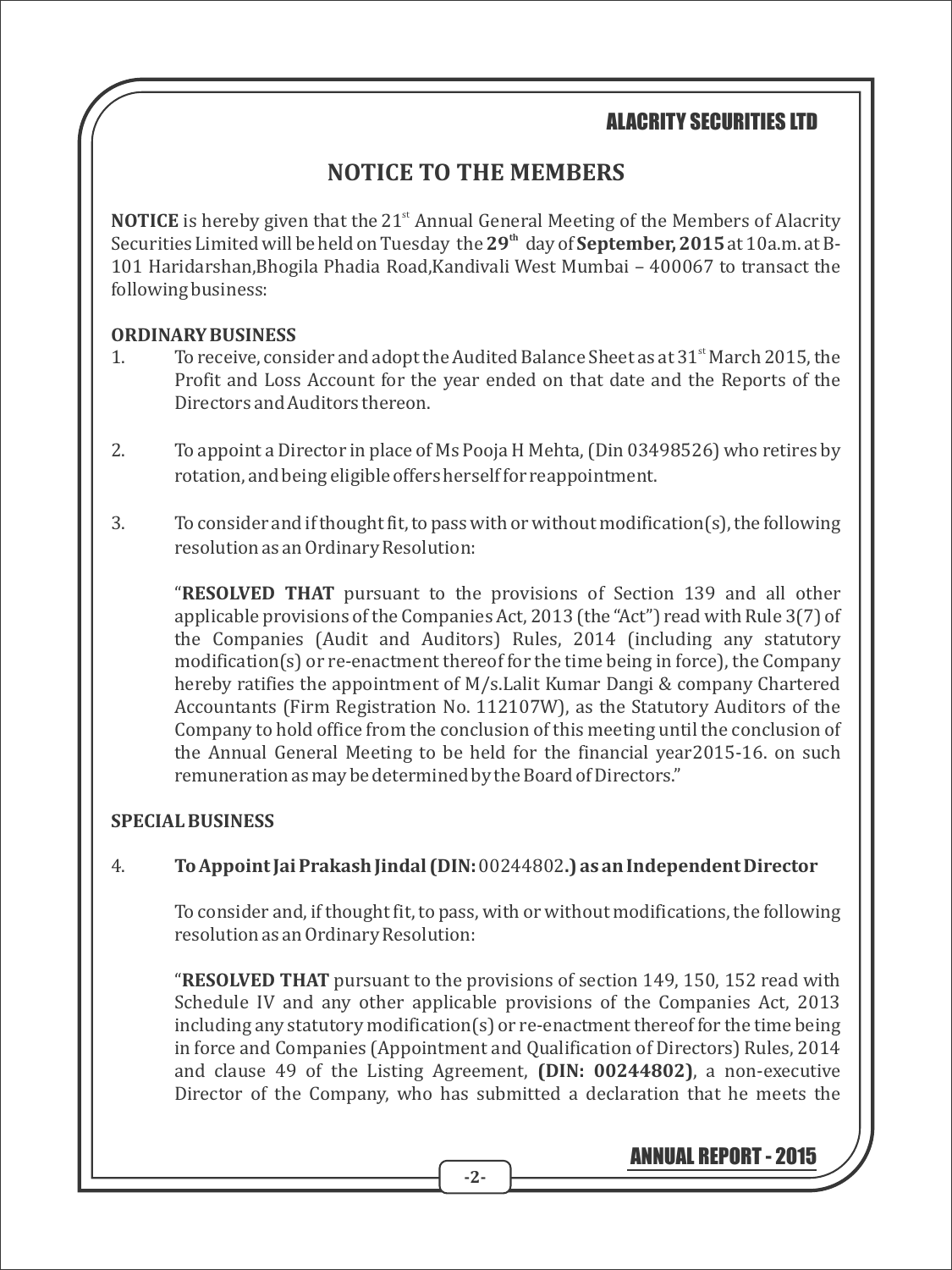ANNUAL REPORT - 2015

criteria for independence as provided in section 149(6) of the Act and who is eligible for appointment, who retires by rotation at this Annual General Meeting and in respect of whom the company has received a notice in writing under section 160 of the Companies Act, 2013 from a member proposing his candidature for the office of Director, be and is hereby appointed as an Independent Director of the Company, not liable to retire by rotation, to hold office, for five consecutive years for a term up to the conclusion of the  $21<sup>st</sup>$  Annual General Meeting of the Company in the Calendar Year 2020."

#### 5. **Re-Appointment of Mr. Kishore V Shah(Din :01975061) as a Whole time Director and CFO of the Company**

To consider and if thought fit, to pass with or without modification(s), the following resolution as a **Special Resolution:**

**"RESOLVED THAT** pursuant to the provisions of Sections196, 197 ,203 and other applicable provisions of the Companies Act, 2013 and the Companies (Appointment and Remuneration of Managerial personnel) Rules, 2014, read with Schedule V of the Companies Act, 2013, including any statutory modification(s) or re-enactment(s) thereof, for the time being in force, approval of the members be and is hereby accorded to the re-appointment of Mr. Kishore V Shah (DIN 01975061) as "Executive Director" of the Company with designation styled as Whole Time director & Chief Financial Officer for a period of 5 (five) years with effect from  $30<sup>th</sup>$  March, 2015 on the terms and conditions including remuneration, as are set out in the draft of the Agreement to be entered into between the Company and Mr. Kishore V Shah, the draft Agreement is hereby approved (main terms of which are set out in the explanatory statement thereto), with liberty to the Board of Directors.

RESOLVED FURTHER THAT in the event of absence or inadequacy of profits in any financial year, the Company shall pay Mr. Kishore V Shah remuneration as decided by the Board or any Committee thereof from time to time as minimum remuneration, with the approval of the Central Government, if necessary.

RESOLVED FURTHER THAT the Board of Directors of the Company be and is hereby authorized to do all such acts, deeds and matters and things as in its absolute discretion it may consider necessary, expedient or desirable to give effect to this resolution and also to revise the remuneration of Mr. Kishore V Shah within the limit stipulated in the Companies Act ,2013

6. To adopt new Articles of Association of the Company containing regulations in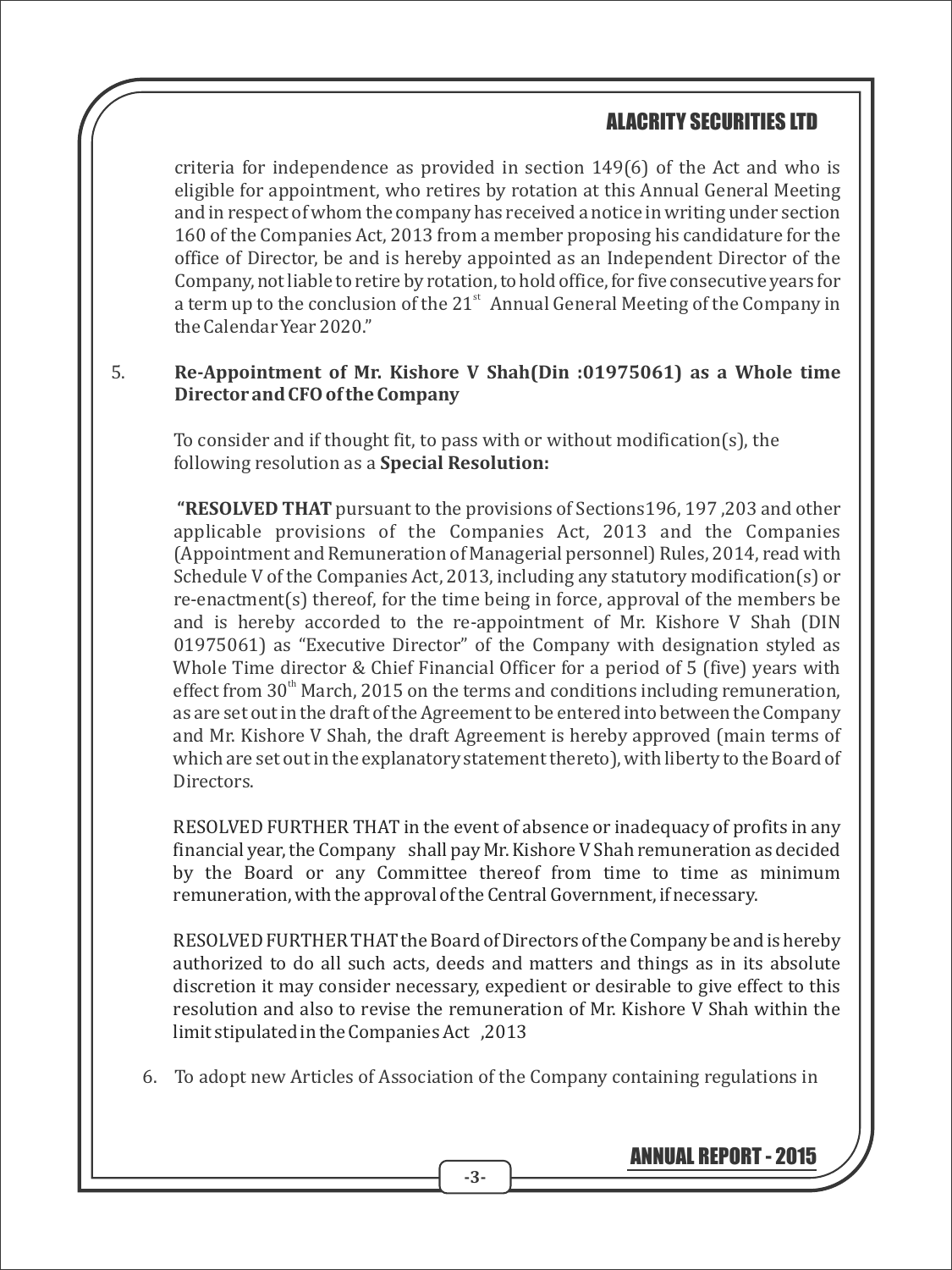conformity with the Companies Act, 2013 and in this regard to consider and if thought fit, to pass, with or without modification(s), the following resolution as a **Special Resolution:** 

"RESOLVED THAT pursuant to the provisions of Section 14 and all other applicable provisions of the Companies Act, 2013 read with Companies (Incorporation) Rules, 2014, the draft regulations contained in the Articles of Association submitted to this meeting be and are hereby approved and adopted in substitution, and to the entire exclusion (except particulars of subscribers to the articles of association), of the regulations contained in the existing Article of Association of the Company.

RESOLVED FURTHER THAT the Board of Directors of the Company be and is hereby authorized to do all such acts and take all such steps as may be necessary, proper or expedient to give effect to this resolution."

#### **Registered Office** :

By Order of the Board

B-101,Haridarshan Building, Bhogilal phadia Road, Kandivali West, Mumbai-400067

Whole Time Director & CFO Sd/- Kishore V Shah

ANNUAL REPORT - 2015

PLACE : Mumbai DATE : 14th August, 2015

# **NOTES :**

- 1. The relevant Explanatory Statement pursuant to section 102 (1) of the Companies Act, 2013, in respect of Special Business at the meeting, is annexed hereto and forms part of this notice.
- 2. The Register of members and Share Transfer Books of the Company will remain **th th** closed from **24 September, 2015 to 29 September, 2015** (both Days inclusive).
- 3. A statement giving the relevant details of the Directors seeking re-appointment under Item Nos. 2 and 4 of the accompanying Notice,
- 4. A member entitled to attend and vote is entitled to appoint a proxy to attend and vote instead of himself and the proxy need not be a member. Proxies in order to be effective must be received by the company not later than forty eight (48) hours

**-4-**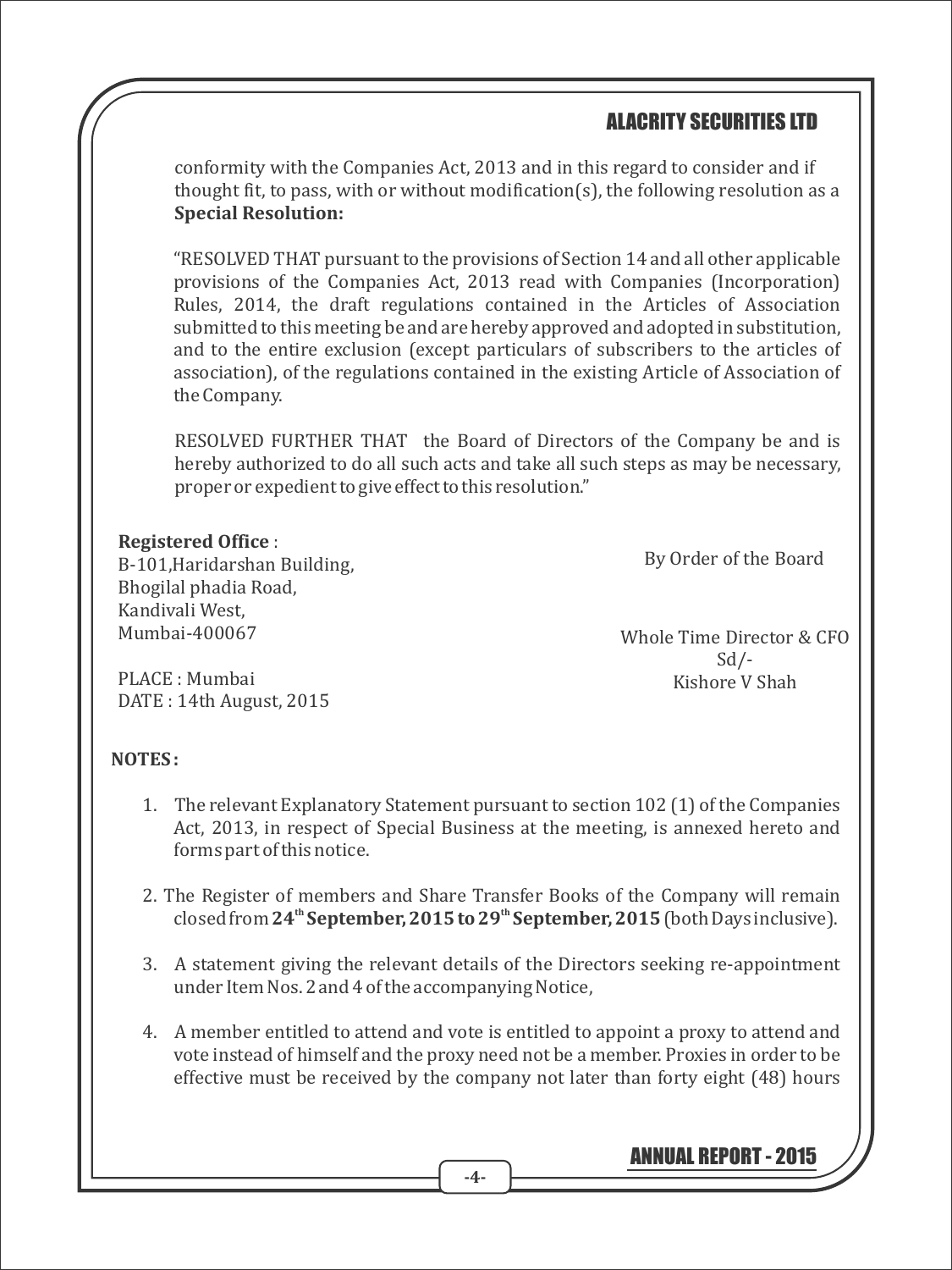before the meeting. Proxies submitted on behalf of limited companies, societies, etc., must be supported by appropriate resolutions/authority, as applicable.

A person can act as proxy on behalf of Members not exceeding fifty (50) and holding in the aggregate not more than 10% of the total share capital of the Company. In case a proxy is proposed to be appointed by a Member holding more than 10% of the total share capital of the Company carrying voting rights, then such proxy shall not act as a proxy for any other person or shareholder.

- 5. A person can act as a proxy on behalf of Members not exceeding fifty in number and holding in the aggregate not more than ten percent of the total share capital of the Company carrying voting rights. A Member holding more than ten percent of the total share capital of the Company carrying voting rights may appoint a single person as a proxy and such person shall not act as proxy for any other person or shareholder.
- 6. Members are requested to bring their attendance slips duly completed and signed mentioning therein details of their DP ID and Client ID/ Folio No.
- 7. In case of joint holders attending the Meeting, only such joint holder who is higher in the order of names will be entitled to vote at the Meeting.
- 8. Relevant documents referred to in the accompanying Notice and in the Explanatory Statements are open for inspection by the Members at the Company's Registered Office on all working days of the Company, during business hours up to the date of the Meeting.
- 9. Corporate Members intending to send their authorized representatives to attend the Meeting pursuant to Section 113 of the Companies Act, 2013 are requested to send to the Company, a certified copy of the relevant Board Resolution together with their respective specimen signatures authorizing their representative( $s$ ) to attend and vote on their behalf at the Meeting.
- 10. No amount of dividend is remaining unpaid in the dividend account, for the transferred .
- 11. Members seeking any information with regard to the Accounts are requested to write to the Company at an early date, so as to enable the Management to keep the information ready at the meeting.

**-5-**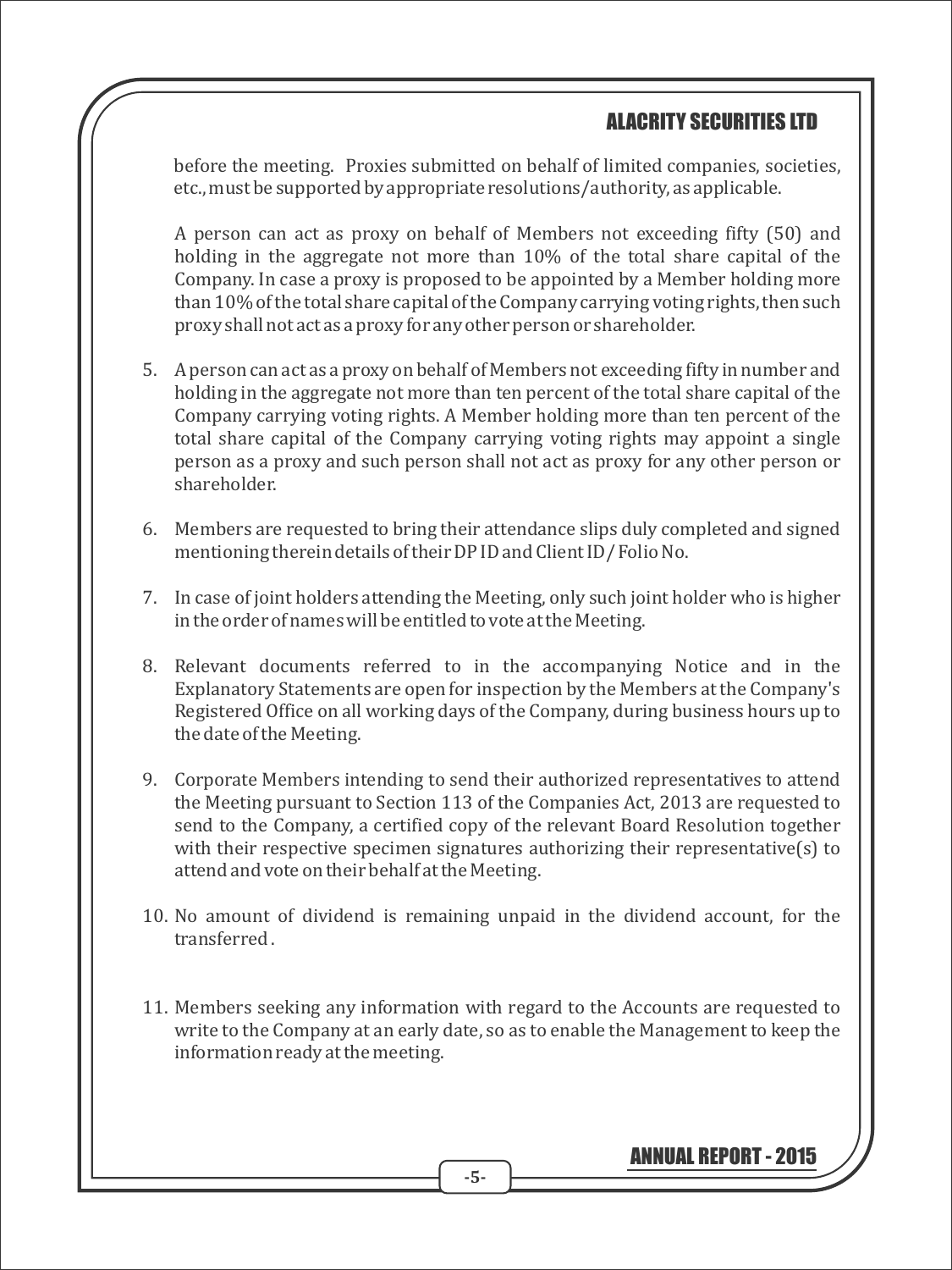ANNUAL REPORT - 2015

- 12. The Ministry of Corporate Affairs has taken a "Green Initiative in the Corporate Governance" by allowing paperless compliances by the companies and has issued circulars stating that service of notice/documents including Annual Report can be sent by e-mail to its members. To support this green initiative of the Government in full measure, members are requested to register their e-mail addresses in respect of electronic holdings with the Depository through their concerned Depository Participants. Members who hold shares in physical form are requested to send their e-mail address to the Registrar and Transfer Agent of the Company.
- 13. Pursuant to the requirement of Corporate Governance under clause 49 of the Listing Agreement entered into with the Stock Exchange ,the brief resume of all the Directors proposed to be appointed ,nature of expertise, names of Companies in which they hold Directorships and shareholding are provided in the Director's Report forming part of the Annual Report.
- 14. Members may also note that the Notice of the  $21<sup>st</sup>$  Annual General Meeting and the Annual Report for 2015 will also be available on the website www.alacritysec.com for download.
- 15. Members holding shares in electronic form are requested to intimate immediately any change in their address to their Depository Participants with whom they are maintaining their demat accounts .Members holding shares in physical form are requested to advise any change in their address immediately to the Company.
- 16. Members, who have not registered their e-mail addresses so far, are requested to register their e-mail address for receiving all communication including Annual Report, Notices, Circulars, etc from the Company electronically.

#### **EXPLANATORY STATEMENT PURSUANT TO SECTION 102 (1) OF THE COMPANIES ACT, 2013**

The following Explanatory Statements, as required under Section 102 of the Companies Act, 2013, set out all material facts relating to the business under Item Nos. 4 and 5 of the accompanying Notice dated August  $14<sup>th</sup>$ , 2015.

# **ITEM NO. 4**

The Board, at its meeting held on December, 2011 appointed Mr. Jai Prakash Jindal as an Additional Director of the Company with effect from December, 2011, pursuant to Section 161 of the Companies Act, 2013. Pursuant to Section 161 of the Companies Act, 2013, Mr. Jai Prakash Jindal will be hold office up to the date of ensuing Annual General Meeting of the Company. The Company has received valid

**-6-**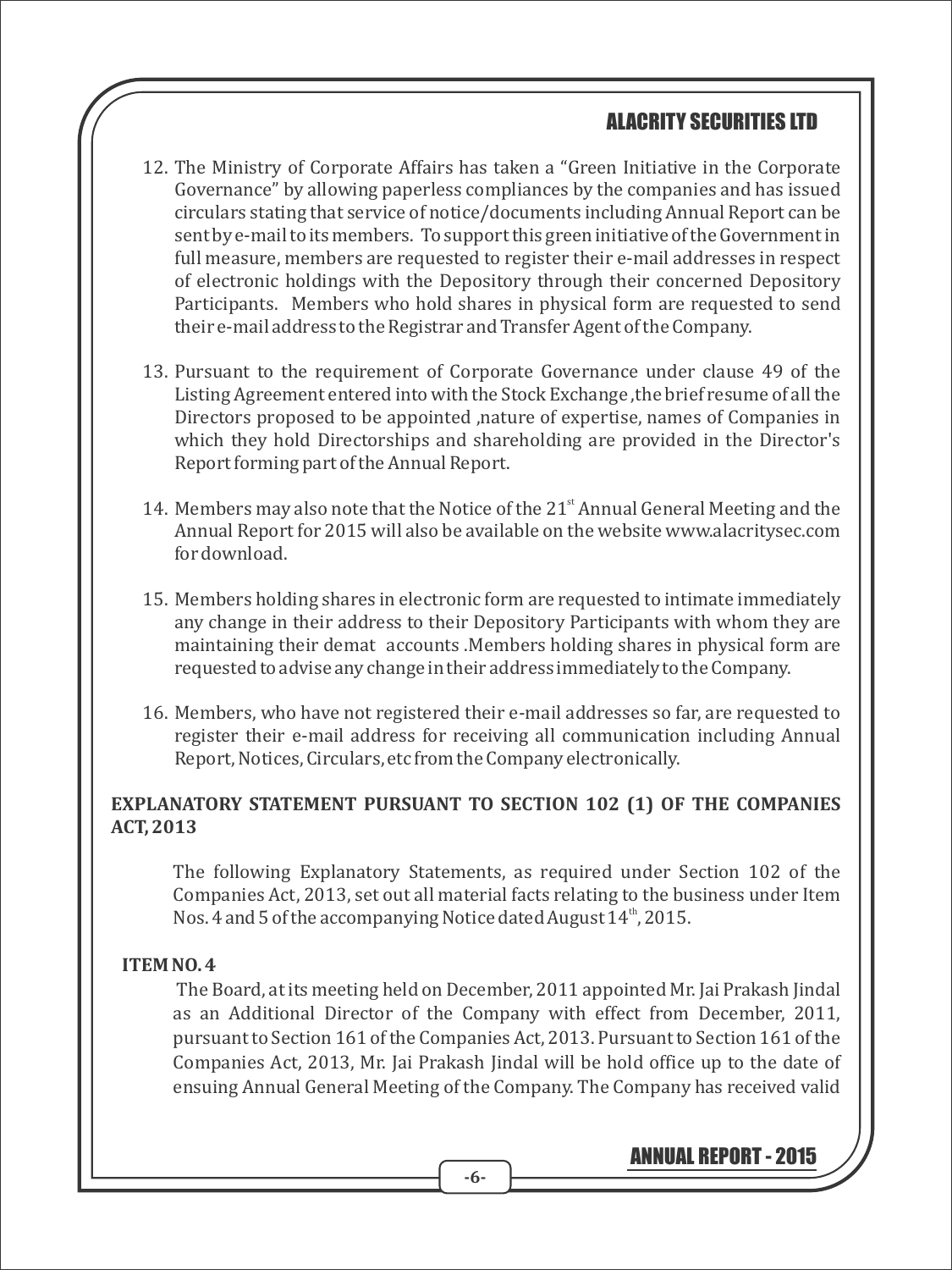ANNUAL REPORT - 2015

Notice in writing under the provisions of Section 160 of the Companies Act, 2013 from a member along with requisite deposit proposing the candidature of Mr. Jai Prakash Jindal for the office of Independent Director, to be appointed as such under the provisions of Section 149 of the Companies Act, 2013. Mr. Jai Prakash Jindal is having rich experience in the field of finance. In view of the background and valuable experience of Mr. Jai Prakash Jindal, it will be in the interest of the Company that he continues as an Independent Director of the Company. The resolution seeks the approval of members for the appointment of Mr. Jai Prakash Jindal as an Independent Director of the Company up to 31st March 2020 commencing from  $1<sup>st</sup>$  April 2015 pursuant to Section 149 and other applicable provisions of the Companies Act, 2013 and the rules made there under. He is not liable to retire by rotation. Brief resume of Mr. Jai Prakash ,nature of his expertise in specific functional areas, shareholding and relationships between directors interse as stipulated under Clause 52 of the Listing Agreement with the Stock Exchange is provided elsewhere in this notice of the ensuing Annual General meeting. In the opinion of the Board of Directors, Mr. Jai Prakash Jindal, the independent Director proposed to be appointed, fulfills the conditions specified in the Companies Act, 2013 and the rules made there under and he is independent of the management. Copy of the draft letter for appointment of Mr. Jai Prakash Jindal as Independent Director setting out the terms and conditions is available for inspection by members at the Registered Office of the Company during normal business hours on working days up to the date of AGM.

This Statement may also be regarded as a disclosure under Clause 52 of the Listing Agreement with the Stock Exchange. No director, key managerial personnel or their relatives, except Mr. Jai Prakash Jindal, to whom the resolution relates, is interested or concerned in the resolution. The Board recommends the resolution set forth in Item no. 4 for the approval of the members.

#### **ITEM NO. 5**

Meeting held on 30th March, 2015, re-appointed Mr. Kishore V Shah as a Whole time Director and Chief Financial Officer of the Company for the period commencing from  $31<sup>st</sup>$  March, 2015, subject to the approval of the Shareholders at the ensuing Annual General Meeting of the Company. The remuneration, as recommended by the Nomination & Remuneration Committee was also approved by the Board at its Meeting held on 30th March , 2015.Mr. Kishore V shah was working with Company since 2000, he was appointed as Whole time Director of the Company in the year 2009 . He is a commerce graduate and well associated with the day to day affairs of the Company . Mr. Kishore has over 30 years of experience in finance and accounts.

**-7-**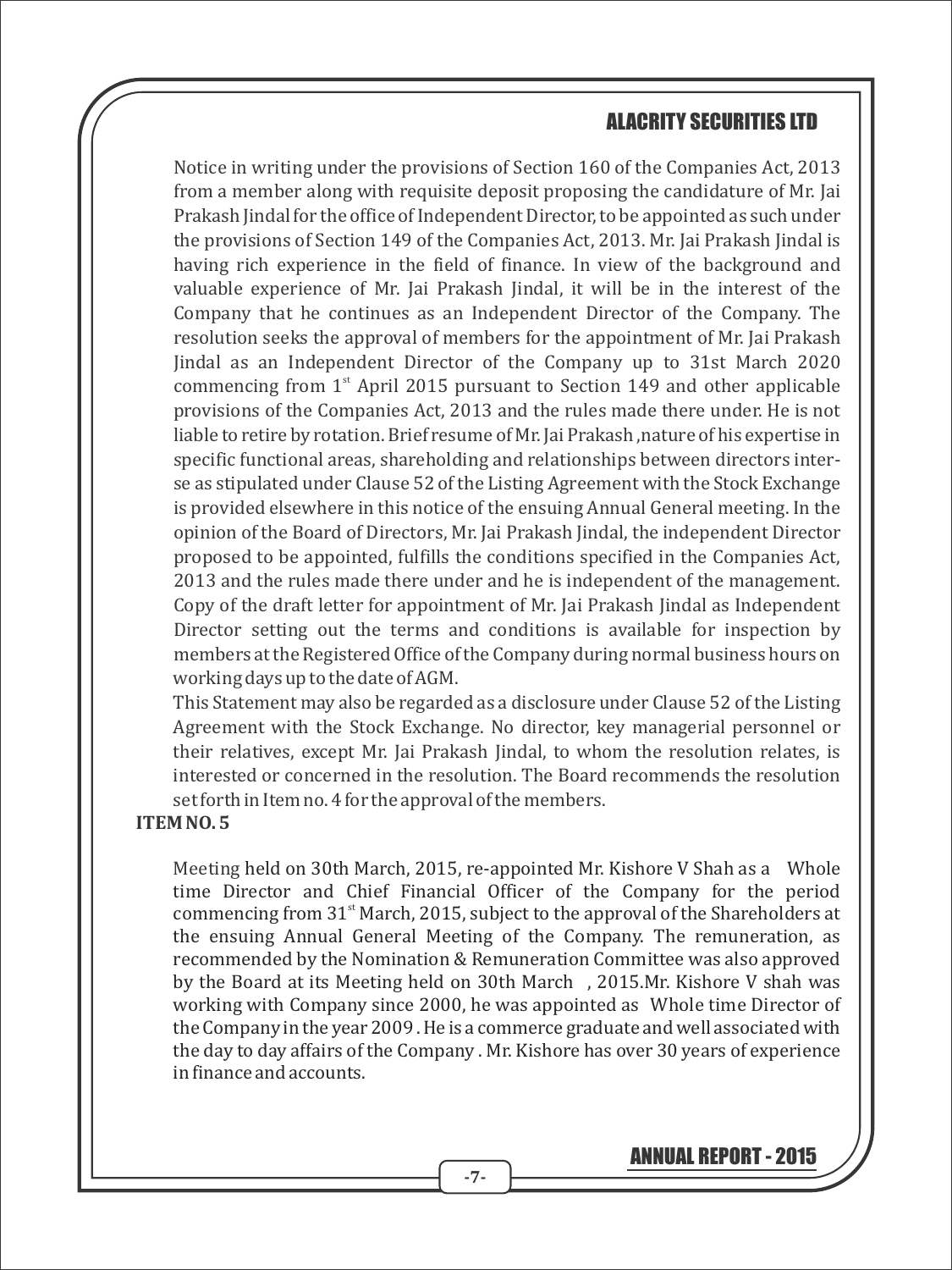The Board commends passing of the resolution for the Director and CFO. **ITEM NO. 6**

The existing Articles of Association (AoA) of the Company are based on the Companies act, 1956, and several regulations in the existing AoA contain references to specific sections of the Companies Act, 1956 and some regulations in the existing AoA are no longer in conformity with the Companies Act, 2013.With the coming into force of the Act, several regulations of the existing AoA of the Company require alteration or deletions in several articles. Given this position, it is considered expedient to substitute the existing AoA by a new set of Articles. The new AoA to be substituted in place of the existing AoA are based on Table 'F' of the Act which sets out the model articles of association for a company limited by shares. The draft new Articles of Association will be available for inspection by the members at the Registered Office of the Company on all working days except Saturdays, Sundays and public holidays upto the date of Annual General Meeting.

None of the Directors / Key Managerial Personnel of the Company / their relatives are, in any way, concerned or interested, financially or otherwise, in the Special Resolution set out at Item No. 6 of the Notice.

The Board of Directors commends the Special Resolution set out at Item No. 6 of the Notice for approval by the members**.** 

#### **Registered Office** :

B-101,Haridarshan Building, Bhogilal phadia Road, Kandivali West, Mumbai-400067

PLACE : Mumbai DATE : 14th August, 2015 By Order of the Board

Whole Time Director & CFO  $Sd$  /-Kishore V Shah

ANNUAL REPORT - 2015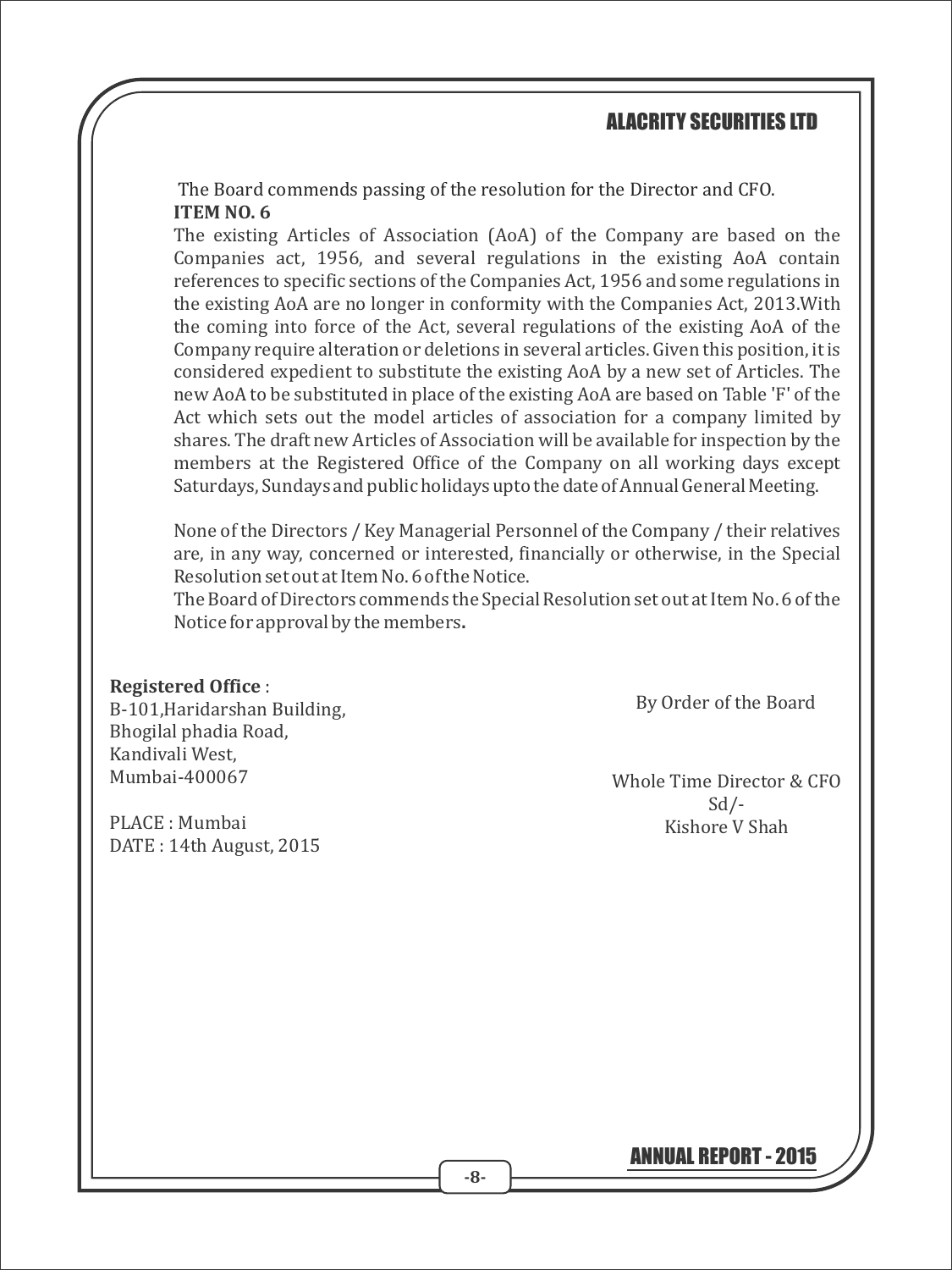# **BOARD REPORT**

To,

The Members,

Your Directors have pleasure in presenting their 21<sup>st</sup> Annual Report on the business and operations of the Company and the accounts for the Financial Year ended March 31, 2015.

# **1. Financial summary or highlights/Performance of the Company**

The Board's Report shall be prepared based on the stand alone financial statements of the company.

#### **FINANCIAL RESULTS**

| <b>PARTICULARS</b>                  | Year ended<br>March 31, 2015 | Year Ended<br>March, 31, 2014 |
|-------------------------------------|------------------------------|-------------------------------|
| Gross Income                        | 41,58,01,806                 | 22754203                      |
| Profit/Loss Before Depreciation     | (1,55,34,594)                | 60,281,29                     |
| Less: Depreciation                  | 33,01,033                    | 17,431,50                     |
| Profit/Loss before Tax              | (1, 22, 33, 561)             | 42,849,79                     |
| Less:                               |                              |                               |
| Provision for Tax                   | NII.                         | 900000                        |
| Provision for Deferred Tax          | (5,93,289)                   | 495617                        |
| Prior Period Tax                    | (93084)                      |                               |
| MAT Credit Entitlement (Availed)    | 6,86,373                     |                               |
|                                     |                              | 84208                         |
| Net Profit/Loss After Tax           | (1, 15, 47, 188)             | 28,051,54                     |
| Balance of Profit brought forward   | 3,36,51,524                  | 3,08,46,370                   |
| Balance available for appropriation |                              | 3,36,51,524                   |
| Proposed Dividend on Equity Shares  |                              |                               |
| Tax on proposed Dividend            |                              |                               |
| <b>Transfer to General Reserve</b>  |                              |                               |
| Surplus carried to Balance Sheet    | 2,21,04,336                  | 3,36,51,524                   |

ANNUAL REPORT - 2015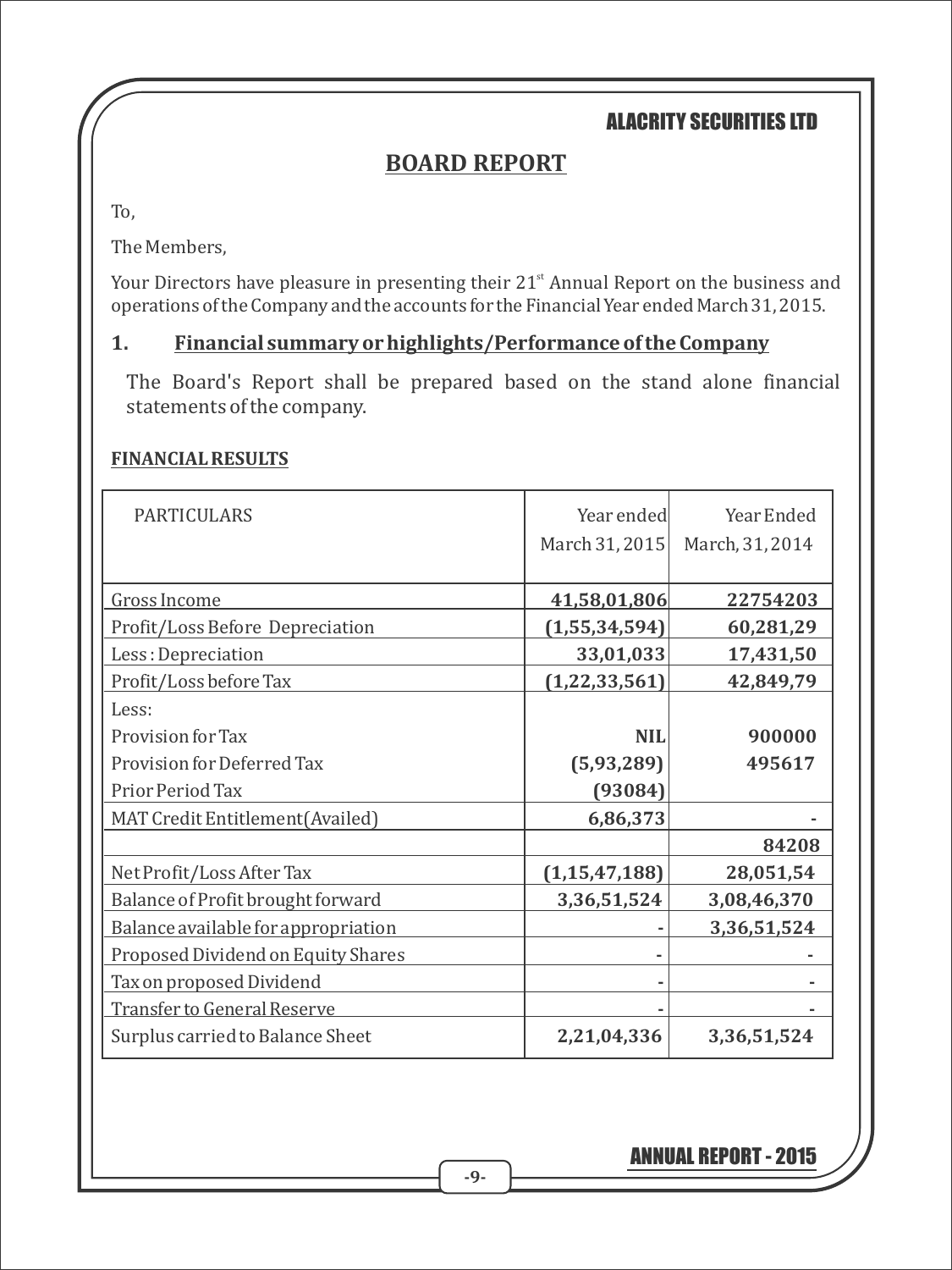ANNUAL REPORT - 2015

# **Operations**

The Indian Economy has been passing through a stagnant phase for the last two years which has affected industry and Finance companies/ Banks tremendously. The outlook on India in the last couple of years had become bearish with infrastructure projects (which are the backbone of any economy) languishing due to no clear policy of the then Government. Many industries/projects shut down or did not take off from the drawing board. All these factors led to the finance sector including Banks coming under tremendous pressure from collection of loans from Industry.

With a new Government having been formed in at the Central level there is a wave of optimism in industrial and financial sectors and with decisions being taken for clearances of projects of over 21000 crores by the Government, there is full hope of high growth for the economy which would result in the financial sector gaining back its robust health.

# **2. Financial Highlights**

# **Standalone Revenues:**

During the fiscal 2015, the gross operational income of the Company stood at Rs. 404665048 as compared to previous fiscal of `Rs. 13696429 .

# **Standalone Profits / (Loss) :**

Loss stood at Rs -1,22,33,561 before tax and loss after tax stood at -1,15,47,188 for the fiscal 2015 as compared to the previous year profit before tax ` Rs 42,84,979 and after tax Rs 28,05,154.

# **3. Change in the nature of business, if any**

No change of business occurs during the year under review.

# **4. Dividend**

The provisions of Section 125(2) of the Companies Act, 2013 do not apply as there was no dividend declared and paid last year.

# **5. Reserves**

 The amounts, as on ended of financial year in, Share Premium account is Rs 3,04,00,000 and Reserves is Rs. 53,50,000.

# **6. Share Capital**

# **ISSUE OF SHARES WITH DIFFERENTIAL RIGHTS**

The company under the provision of Section 43 read with Rule 4(4) of the Companies (Share Capital and Debentures) Rules, 2014 [Chapter IV] does not issued shares with differential rights during the year under review.

**-10-**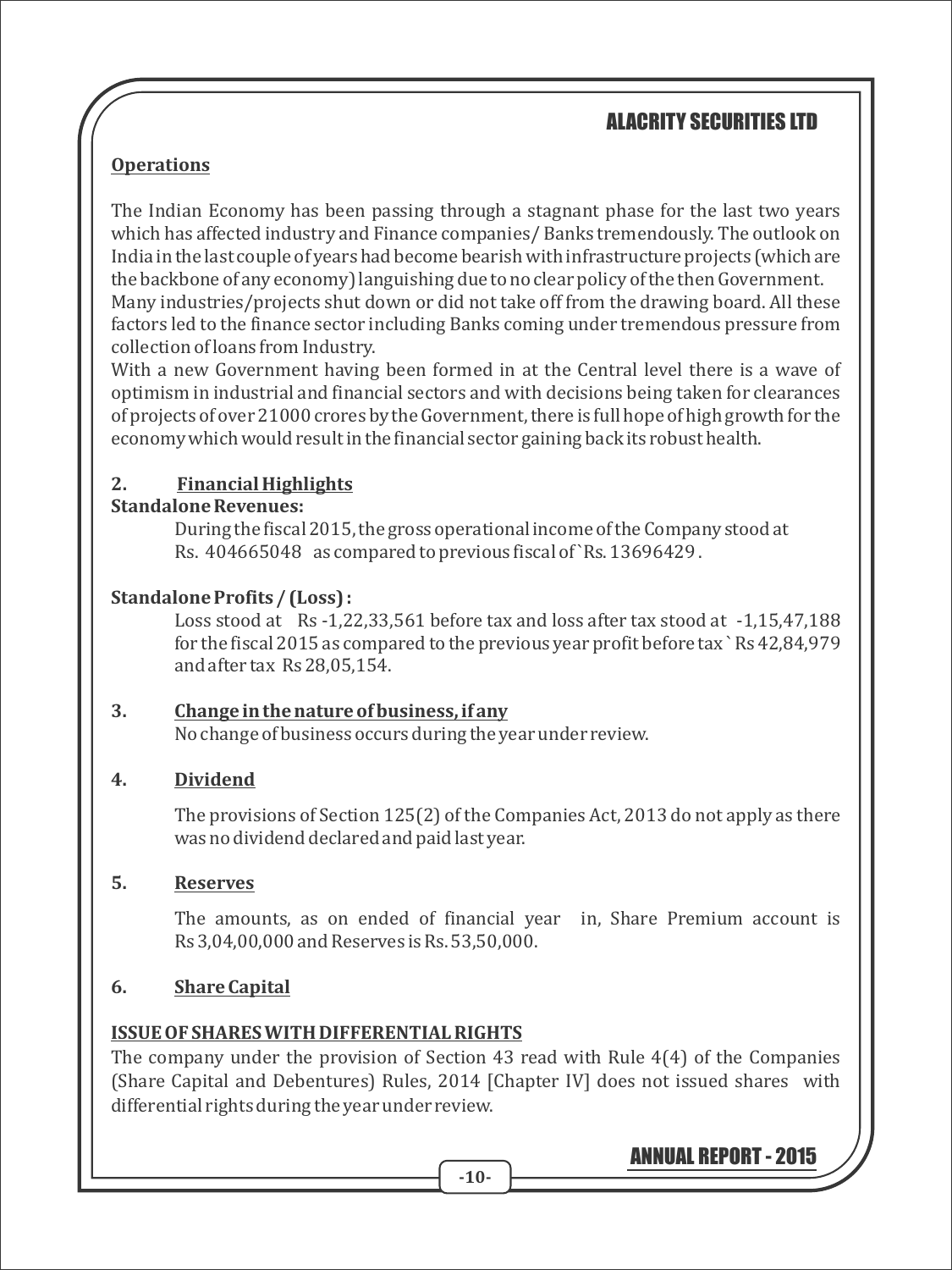ANNUAL REPORT - 2015

# **ISSUE OF SWEAT EQUITY SHARE**

The company under the provision Section 54 read with Rule 8(13) of the Companies (Share Capital and Debentures) Rules, 2014 has not issued any sweat equity share during the year under review

#### **BUY BACK OF SECURITIES**

The Company has not bought back any of its securities during the year under review.

# **BONUS SHARES**

No Bonus Shares were issued during the year under review.

#### **7. Directors and Key Managerial Personnel**

Ms. Pooja H Mehta, Directors retire by rotation at the forthcoming Annual General Meeting and being eligible, offer themselves for reappointment.

Mr Kishore V Shah has been Re designated as Whole Time Director and Chief Financial Officer with effect from  $30<sup>th</sup>$  March 2015.

Mr. Ganeshprasad Gupta Company Secretary and Compliance officer has resigned with effect from June 2015, respectively

#### **8. Meetings**

A calendar of Meetings is prepared and circulated in advance to the Directors. During the year six Board Meetings and four Audit Committee Meetings were convened and held. The details of which are given in the Corporate Governance Report. The intervening gap between the Meetings was within the period prescribed under the Companies Act, 2013.

# **9. Board Evaluation**

Pursuant to the provisions of the Companies Act, 2013 and Clause 52 of the Listing Agreement the Board has carried out an annual performance evaluation of its own performance, the directors individually as well as the evaluation of the working of its Audit, Nomination & Remuneration and Compliance Committees. The manner in which the evaluation has been carried out is explained in Corporate Governance Report.

# **10. Declaration by an Independent Director(s) and re- appointment, if any**

A declaration by an Independent Director(s) that he/they meet the criteria of independence as provided in sub-section (*6*) of Section 149 of the Companies Act, 2013 and Clause 49 of Listing Agreement.

**-11-**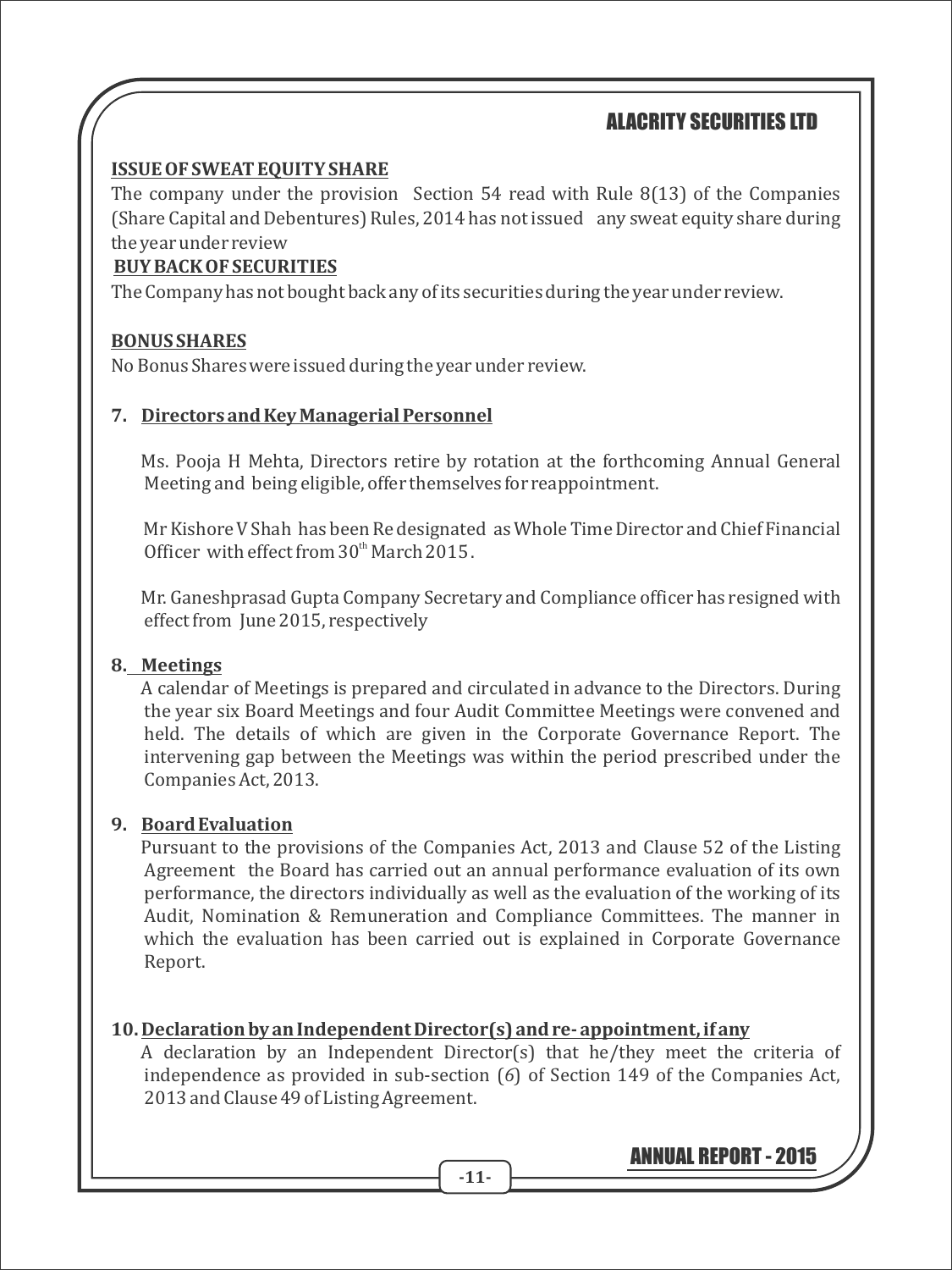An independent director shall hold office for a term up to five consecutive years on the Board of a Company, but shall be eligible for reappointment for next five years on passing of a special resolution by the Company and disclosure of such appointment in the Board's report.

# **11 Remuneration Policy:**

The Board has, on the recommendation of the Nomination & Remuneration Committee framed a policy for selection and appointment of Directors, Senior Management and their remuneration. The Remuneration Policy has been stated in the Corporate Governance Report.

# **12. Managerial Remuneration:**

A) Details of the ratio of the remuneration of each director to the median employee's remuneration and other details as required pursuant to Rule 5(1) of the Companies (Appointment and Remuneration of Managerial Personnel) Rules, 2014 is given in this report.

# **13. Details of Subsidiary/Joint Ventures/Associate Companies**

Pursuant to sub-section (3) of section 129 of the Act, the statement containing the salient feature of the financial statement of a company's subsidiary or subsidiaries, associate company or companies and joint venture or ventures is not applicable to the company.

#### **Company does not have any subsidiary.**

# **14. Auditors:**

 M/s. Lalit Kumar Dangi & Co., Chartered Accountants, FR No.112107W hold office until the conclusion of ensuing Annual General Meeting and being eligible offer themselves for re-appointment as Auditors of the Company.

The Company has received letter from M/s. Lalit Kumar Dangi & Co., Chartered Accountants to the effect that ,their appointment ,if made would be in the prescribed limit under 141(3)(g) of the Companies Act, 2013 and that they are not disqualified for re appointment.

The Notes in the Financial statement referred to in the Auditor's report are self explanatory and do not call for any further comments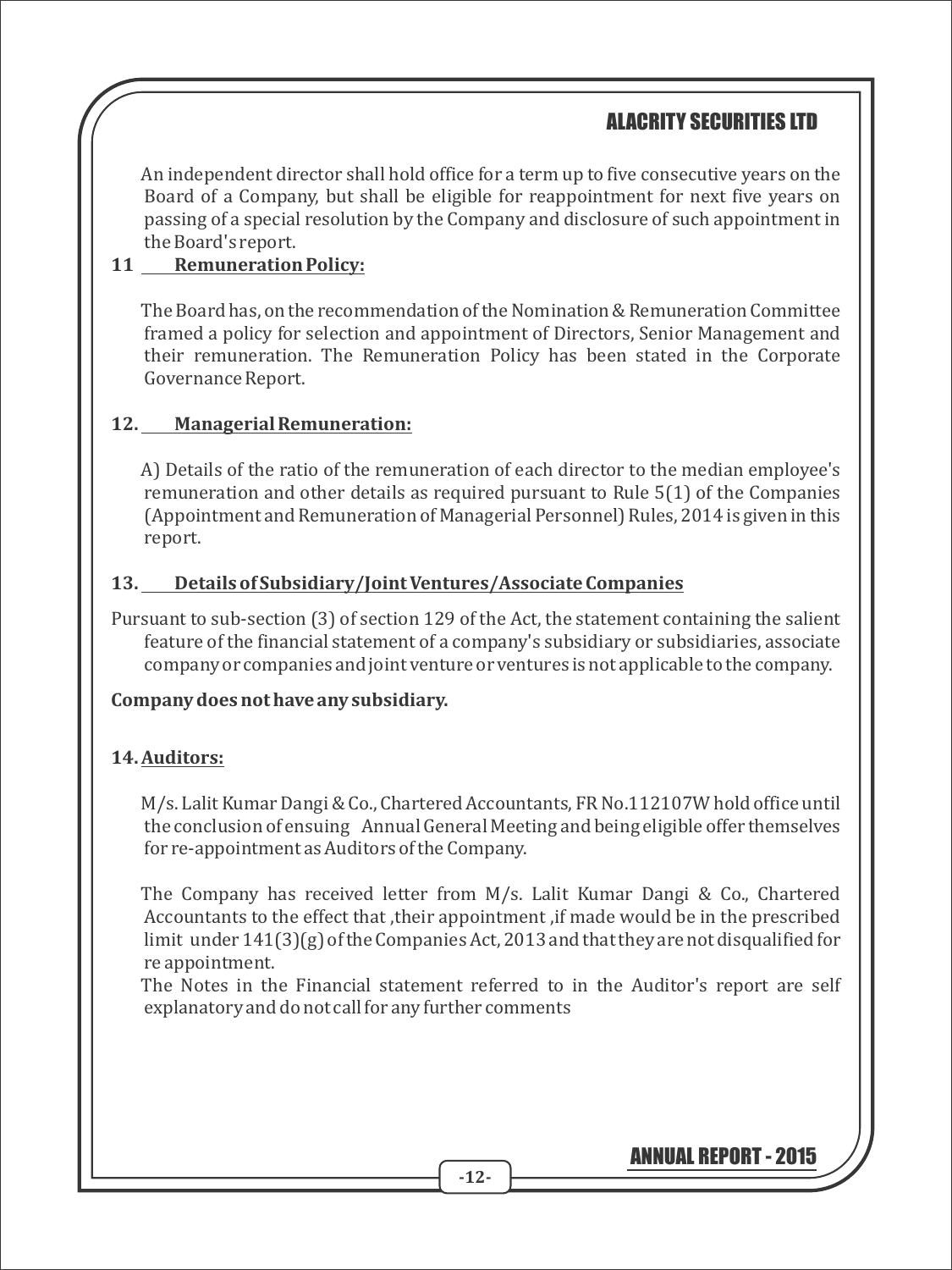ANNUAL REPORT - 2015

#### **15. Auditors' Report**

The Auditors' Report does not contain any qualification. Notes to Accounts and Auditors remarks in their report are self-explanatory and do not call for any further comments.

#### **16. Disclosure about Cost Audit**

As per the Cost Audit Orders, Cost Audit is not applicable to the Company.

# **17. Secretarial Audit Report**

In terms of Section 204 of the Act and Rules made there under, M/s Nishu Jain & Associates Practicing Company Secretary has been appointed Secretarial Auditors of the Company. The report of the Secretarial Auditors is enclosed as Annexure II to this report.

As required under section 204 (1) of the Companies Act, 2013 the Company has obtained a secretarial audit report. Certain observations made in the report which were mainly due to ambiguity and uncertainty of the applicability of the new law for the relevant period. However, the company would ensure in future that all the provisions are complied to the fullest extent.

# **18. Internal Audit & Controls**

The Company has appointed Hemant P Bhalekar ,external firm of Chartered accountants as its Internal Auditor. During the year, the Company continued to implement their suggestions and recommendations to improve the control environment. Their scope of work includes review of processes for safeguarding the assets of the Company, review of operational efficiency, effectiveness of systems and processes, and assessing the internal control strengths in all areas. Internal Auditors findings are discussed with the process owners and suitable corrective actions taken as per the directions of Audit Committee on an ongoing basis to improve efficiency in operations.

# **19. Issue of employee stock options**

The Board of directors, shall, inter alia, disclose in the Directors' Report for the year, the details as provided in rule 12 (9) of Companies (Share Capital and Debentures) Rules, 2014.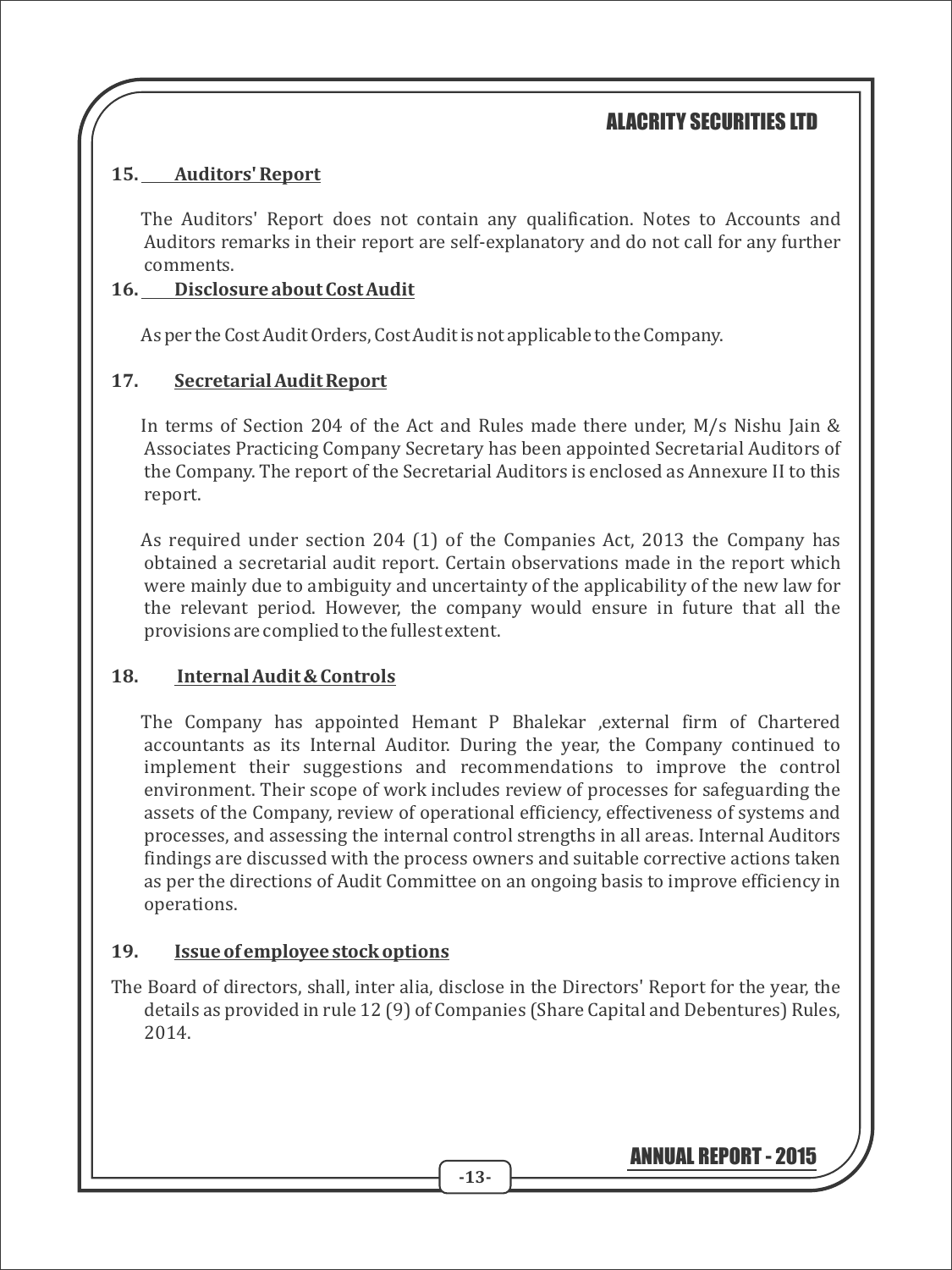ANNUAL REPORT - 2015

| <b>Particulars</b>                                           |                |
|--------------------------------------------------------------|----------------|
| Approval                                                     |                |
| Options granted                                              |                |
| Options vested                                               |                |
| Options exercised                                            | Not Applicable |
| Total number of shares arising out of exercise<br>of options |                |
| Options forfeited/lapsed/cancelled                           |                |
| Variations of terms of options                               |                |
| Money realized by exercise of options                        |                |
|                                                              |                |
| Total number of options in force                             | Not Applicable |
| Notes: -                                                     |                |

1. Details of options granted during the Financial Year 2014-15 to:

| <b>Particulars</b>                                                          |                |
|-----------------------------------------------------------------------------|----------------|
| (a) Directors and key managerial personnel                                  |                |
| (b) Any other employee who received a grant in any one year of options      | NOT APPLICABLE |
| amounting to 5% or more of the options granted during the year (includes    |                |
| employees and group company employees)                                      |                |
| (c) Identified employees who are granted options, during any one year equal |                |
| to exceeding 1% of the issued capital (excluding outstanding warrants and   |                |
| conversions) of the Company at the time of grant                            |                |

#### **20 Vigil Mechanism :**

In pursuant to the provisions of section 177(9) & (10) of the Companies Act, 2013, a Vigil Mechanism for directors and employees to report genuine concerns has been established. The Vigil Mechanism Policy has been uploaded on the website of the Company at www.alacritysec.com under investors/policy documents/Vigil Mechanism Policy link.

# **21 Risk management policy:**

Pursuant to Section 134(3) (n) of the Companies Act 2013 & Clause 49 of the Listing Agreement, the Company has constituted a Business Risk Management Committee. The details of the Committee and its terms of reference are set out in the Corporate Governance Report forming part of the Boards Report.

At present the Company has not identified any element of risk which may threaten the existence of the Company.

**-14-**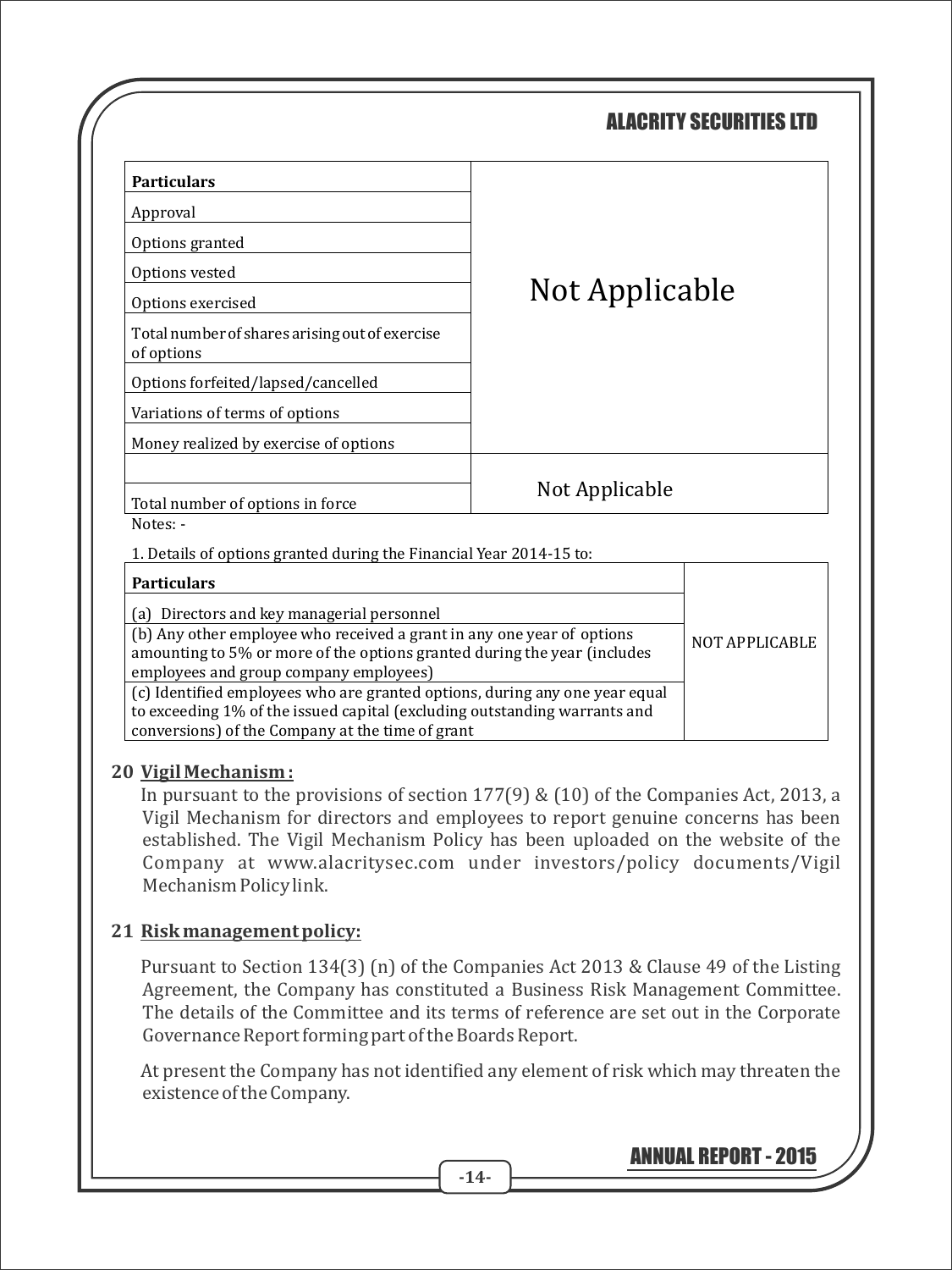ANNUAL REPORT - 2015

# **22 Extract Of Annual Return:**

As required pursuant to section 92(3) of the Companies Act, 2013 and rule 12(1) of the Companies (Management and Administration) Rules, 2014, an extract of annual return in MGT 9 as a part of this Annual Report as ANNEXURE I .

#### **23 Material changes and commitments, if any, affecting the financial position of** the company which have occurred between the end of the financial year of the company to which the financial statements relate and the date of the report

Material changes occurred subsequent to the close of the financial year of the Company to which the balance sheet relates and the date of the report like settlement of tax liabilities, operation of patent rights, depression in market value of investments, institution of cases by or against the company, sale or purchase of capital assets or destruction of any assets etc.

#### 24. **Details of significant and material orders passed by the regulators or courts or tribunals impacting the going concern status and company's operations in future**

No significant and material order has been passed by any regulators or courts or tribunals impacting the going concern status and company's operations in future. The company is doing reasonable growth and development.

# **25. Details in respect of adequacy of internal financial controls with reference to the Financial Statements.**

 The company has adequate internal control systems in place. With a view to monitor the Company's performance as well as to make sure that internal checks and controls are operating properly, the Company has appointed external firms of Chartered Accountant as Internal auditor. The audit committee ensures that the internal control systems are adequate and working effectively.

# **26. Deposits**

The details relating to deposits, covered under Chapter V of the Act,-

| a. | accepted during the year;                                                                                                                                                                                                                                                                                                                                                                  | <b>NIL</b>         |
|----|--------------------------------------------------------------------------------------------------------------------------------------------------------------------------------------------------------------------------------------------------------------------------------------------------------------------------------------------------------------------------------------------|--------------------|
| b. | remained unpaid or unclaimed as at the end of the year;                                                                                                                                                                                                                                                                                                                                    | <b>NIL</b>         |
| c. | whether there has been any default in repayment of deposit or<br>payment of interest thereon during the year and if so, number<br>of such cases and the total amount involved<br>(i) at the beginning of the year;<br>(ii) maximum during the year;<br>(iii) at the end of the year;<br>The details of deposits which are not in compliance with the requirements of Chapter V of the Act; | NII.<br><b>NIL</b> |

**-15-**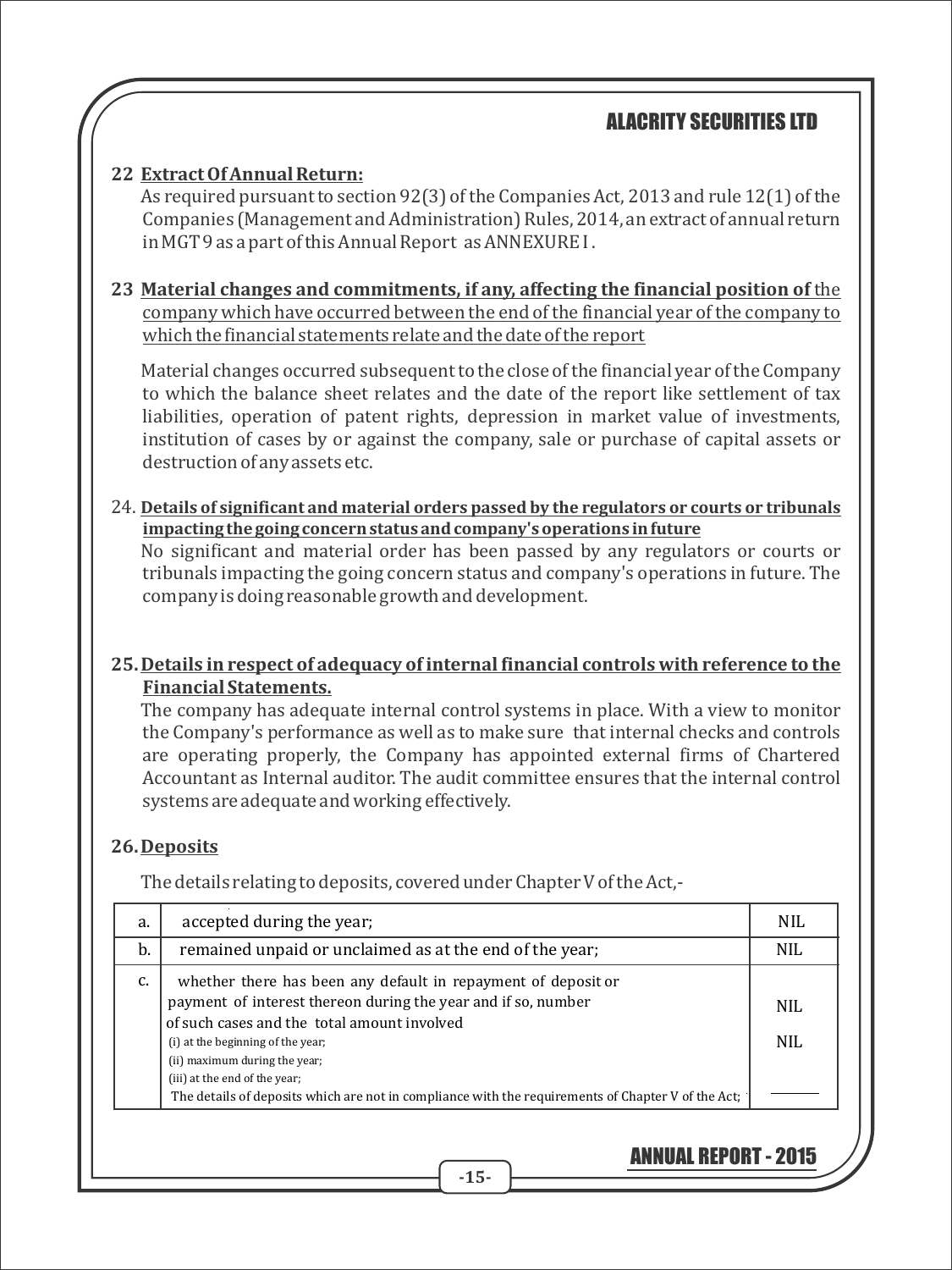ANNUAL REPORT - 2015

#### **27. Particulars of loans given, guarantees provided or investments made under section 186**

Particulars of loans given, Investment made ,guarantees given and securities provided along with the purpose for which the loan or guarantee or security is proposed to be utilized by the recipient are provided in the financial statement(Please refer to Note No. 6 to the financial statement).

#### **28. Particulars of contracts or arrangements with related parties:**

The particulars of every contract or arrangements entered into by the Company with related parties referred to in sub-section (1) of section 188 of the Companies Act, 2013 and Clause 49 of the Listing Agreement during the financial year ended March 31,2015 are given below. Suitable disclosures as required under AS 18 have been made in the Financial Statement.

Interest Free Loan to two body corporate

Sub Brokerage: Mrs Meeta H Mehta –INR 5,50,058 & Mr. Mihir K Shah – INR 27502

Remuneration of Key Managerial Personnel: Mr. Kishore V Shah –INR 6, 48,000.00 and Hiten R Mehta –INR 1,80,000.00

All transactions entered into with related parties are in the ordinary course of business and are on arm's length except transaction of Interest free Loan to associate Company.

 All Related Party Transaction are placed before the Audit committee for approval. Prior omnibus approval of the Audit committee is obtained on yearly bases which are of foreseen and repetitive in nature. The policy on Related Party Transactions as approved by Board is uploaded on the Company's website at http://www.alacritysec.com/policy.

Your Directors draw attention of the members to Note No. 28 to the Financial Statement which sets out related party disclosure.

#### **29. Particulars of Employees**

In terms of the provisions of Section 197 of the Companies Act, 2013, read with rule 5 of the Companies (Appointment and Remuneration of Managerial Personnel) Rules, 2014 in respect of employees of the Company, will be provided upon request .However as per the provisions of Section 136 of the said Act, the Annual Report excluding the aforesaid information is being sent to all the members of the Company and others entitled thereto. Any, member interested in obtaining the information on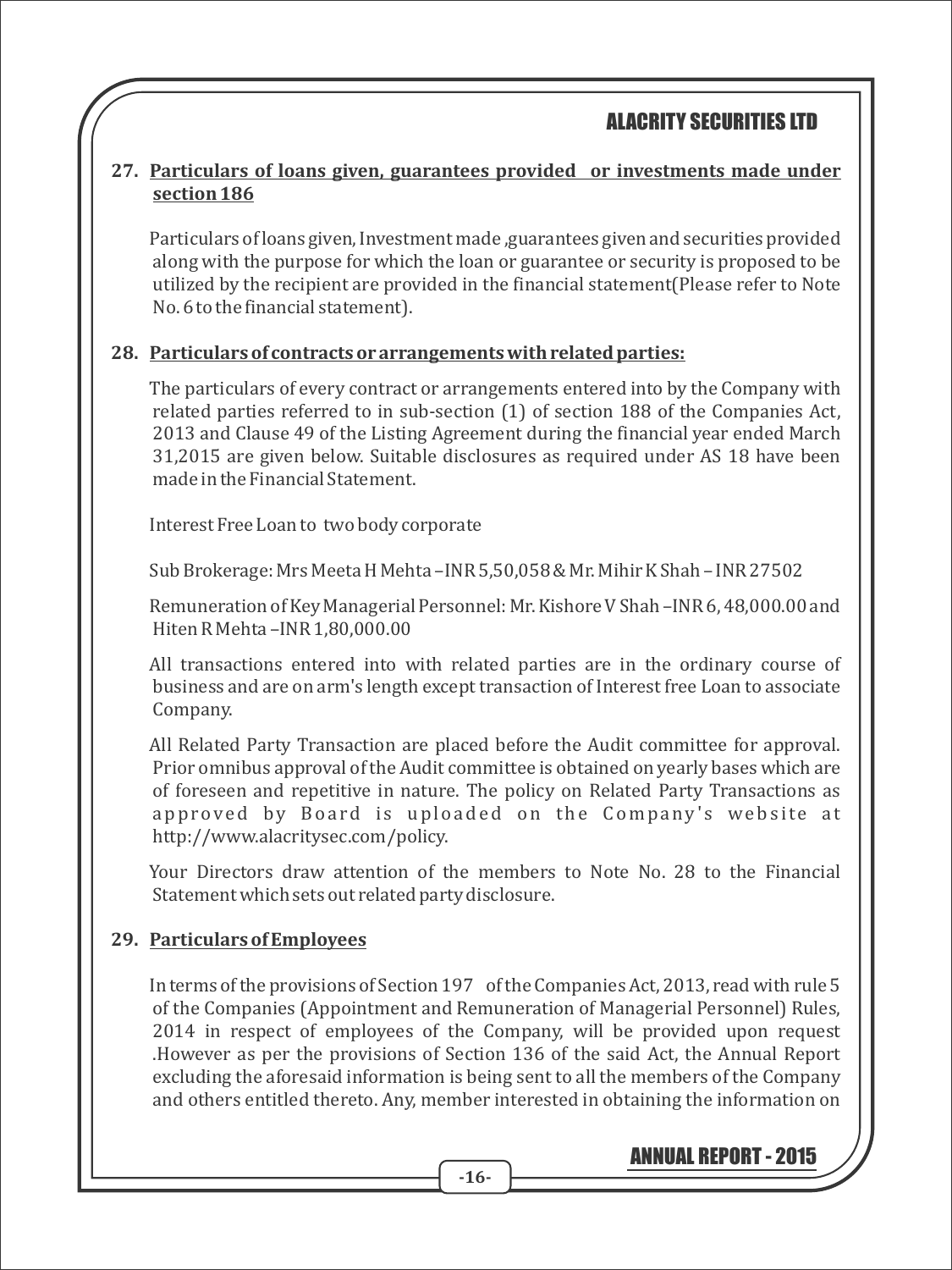employee's particulars, which is available for inspection by the members at the registered office of the Company during Business hours on working days of the Company up to the date of ensuing Annual General Meeting, may write to the Company at the registered office of the Company in advance.

#### **30. Conservation of energy, technology absorption and foreign exchange earnings and outgo**

The details of conservation of energy, technology absorption, foreign exchange earnings and outgo are as follows:

a) Conservation of energy

| (i)   | the steps taken or impact on conservation of                                |                       |
|-------|-----------------------------------------------------------------------------|-----------------------|
|       | energy                                                                      |                       |
| (i)   | the steps taken by the company for utilizing<br>alternate sources of energy | <b>NOT APPLICABLE</b> |
| (iii) | the capital investment on energy conservation<br>equipment's                |                       |

#### **(b) Technology absorption**

|       | the efforts made towards technology absorption    |                       |  |
|-------|---------------------------------------------------|-----------------------|--|
| (ii)  | the benefits derived like product improvement,    |                       |  |
|       | cost reduction, product development or import     |                       |  |
|       | substitution                                      |                       |  |
| (iii) | in case of imported technology (imported during   |                       |  |
|       | the last three years reckoned from the beginning  |                       |  |
|       | of the financial year)-                           |                       |  |
|       | (a) the details of technology imported            | <b>NOT APPLICABLE</b> |  |
|       | (b) the year of import;                           |                       |  |
|       | (c) whether the technology been fully absorbed    |                       |  |
|       | (d) if not fully absorbed, areas where absorption |                       |  |
|       | has not taken place, and the reasons thereof      |                       |  |
| (iv)  | the expenditure incurred on Research and          |                       |  |
|       | Development                                       |                       |  |

#### **(c) Foreign exchange earnings and Outgo**

|        | a) Conservation of energy                     |                |
|--------|-----------------------------------------------|----------------|
| (i)    | the steps taken or impact on conservation of  |                |
| energy |                                               |                |
| (ii)   | the steps taken by the company for utilizing  | NOT APPLICABLE |
|        | alternate sources of energy                   |                |
| (iii)  | the capital investment on energy conservation |                |
|        | equipment's                                   |                |

ANNUAL REPORT - 2015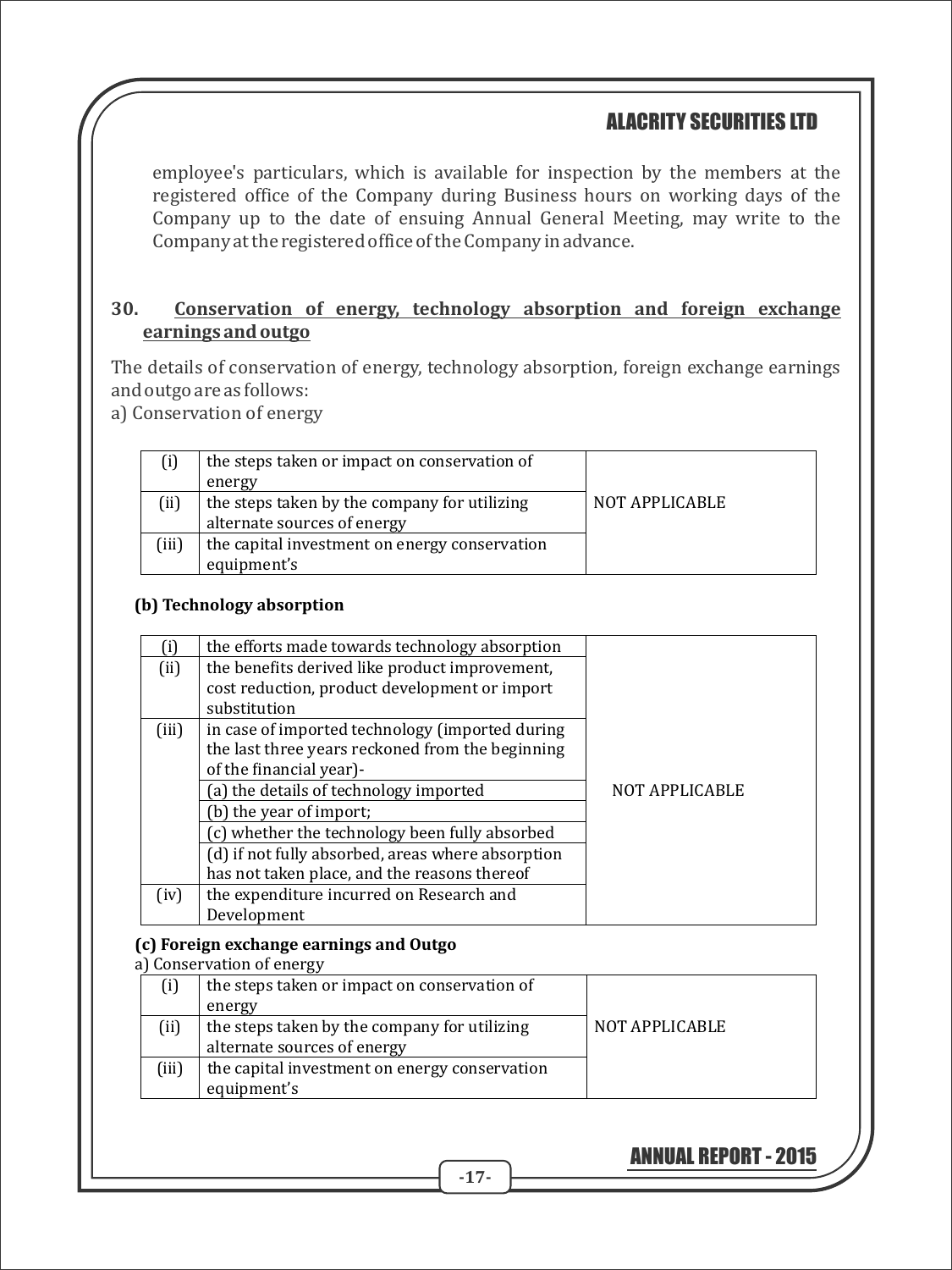(b) Technology absorption

|       | the efforts made towards technology absorption                                                                                 |                       |
|-------|--------------------------------------------------------------------------------------------------------------------------------|-----------------------|
| (ii)  | the benefits derived like product improvement,<br>cost reduction, product development or import                                |                       |
|       | substitution                                                                                                                   |                       |
| (iii) | in case of imported technology (imported during<br>the last three years reckoned from the beginning<br>of the financial year)- |                       |
|       | (a) the details of technology imported                                                                                         | <b>NOT APPLICABLE</b> |
|       | b) the year of import;                                                                                                         |                       |
|       | (c) whether the technology been fully absorbed                                                                                 |                       |
|       | (d) if not fully absorbed, areas where absorption                                                                              |                       |
|       | has not taken place, and the reasons thereof                                                                                   |                       |
| (iv)  | the expenditure incurred on Research and                                                                                       |                       |
|       | Development                                                                                                                    |                       |

(c) Foreign exchange earnings and Outgo NOT APPLICABLE

ANNUAL REPORT - 2015

# **31. Corporate Social Responsibility (CSR)**

The disclosures as per Rule 9 of Companies (Corporate Social Responsibility Policy) Rules, 2014 shall not be applicable to the Company.

# **32. Human Resources:**

Your Company treats its "human resources" as one of its most important assets. Your Company continuously invest in attraction, retention and development of talent on an ongoing basis. A number of programs that provide focused people attention are currently underway. Your Company thrust is on the promotion of talent internally through job rotation and job enlargement.

# **33. Corporate Governance:**

As per Clause 52 of the Listing Agreement with the Stock Exchanges, a detailed report on corporate governance practices followed by the Company together with the certificate from the Company's Statutory Auditors confirming compliance forms part of this report as "Annexure "

# **34. Insider Trading Regulations:**

Based on the requirements under SEBI (Prohibition of Insider Trading) Regulations, 2015, as amended from time to time, the code of conduct for prohibition of insider trading, as approved and adopted by the Directors and designated Employees of the Company. The Code requires pre-clearance for dealing in the Company's shares and prohibits the purchase or sale of Company shares by the Directors and designated

**-18-**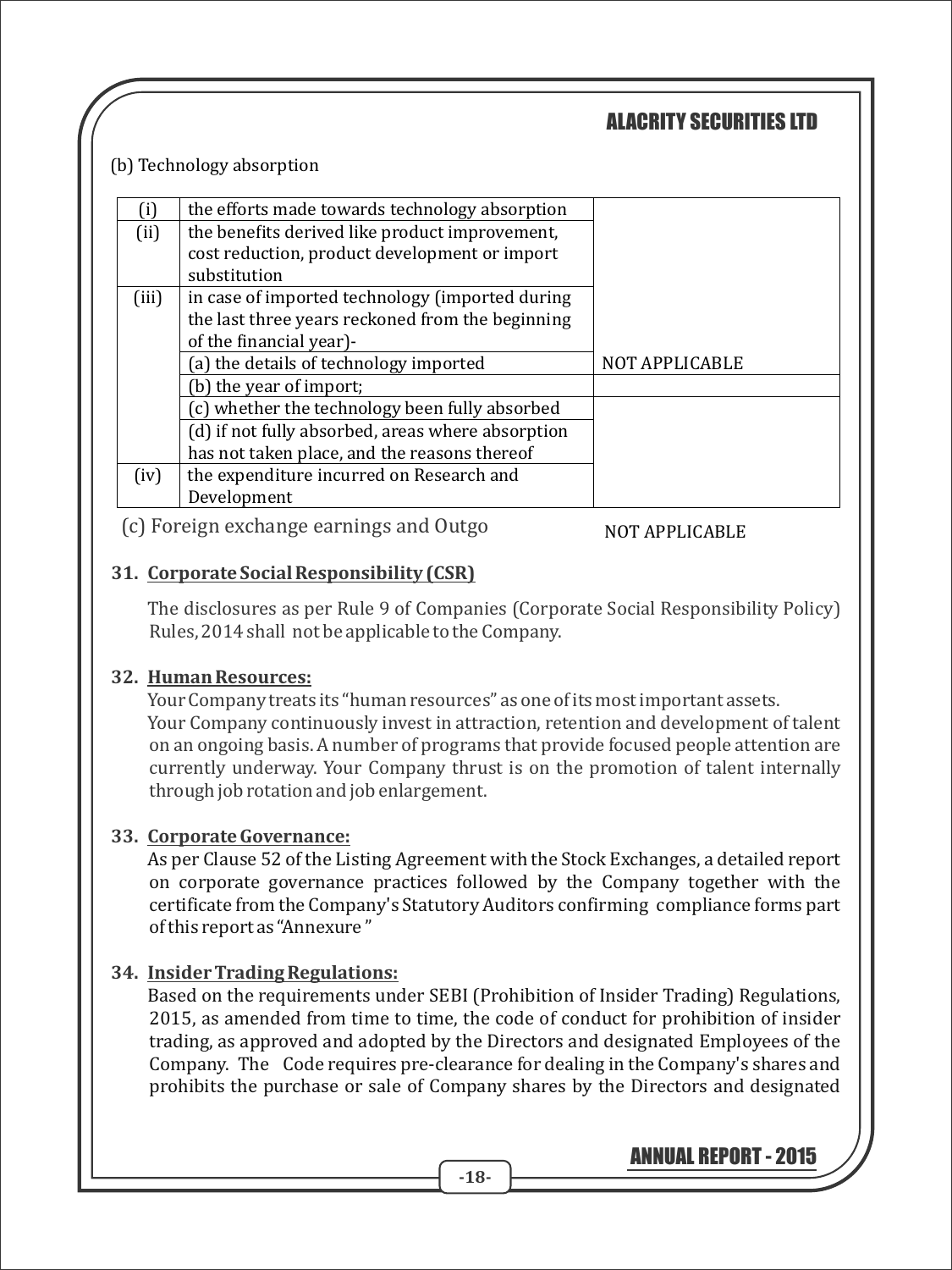employees while in possession of unpublished price sensitive information during the period of Trading Window Closure. The Board is responsible for implementation of the Code. All Board of Directors and designated employees have confirmed compliance with the Code. The Board has appointed Jai Prakash Jindal, Compliance officer under the code.

#### **35. Directors' Responsibility Statement:**

The Directors' Responsibility Statement referred to in clause (c) of sub-section (3) of Section 134 of the Companies Act, 2013, shall state that—

- (a) in the preparation of the annual accounts, the applicable accounting standards had been followed along with proper explanation relating to material departures;
- (b) the directors had selected such accounting policies and applied them consistently and made judgments and estimates that are reasonable and prudent so as to give a true and fair view of the state of affairs of the company at the end of the financial year and of the profit and loss of the company for that period;
- (c) the directors had taken proper and sufficient care for the maintenance of adequate accounting records in accordance with the provisions of this Act for safeguarding the assets of the company and for preventing and detecting fraud and other irregularities;
- (d) the directors had prepared the annual accounts on a going concern basis; and
- (e) the directors, had laid down internal financial controls to be followed by the company and that such internal financial controls are adequate and were operating effectively.
- (f) the directors had devised proper systems to ensure compliance with the provisions of all applicable laws and that such systems were adequate and operating effectively.

# **36. Transfer of Amounts to Investor Education and Protection Fund :**

Your Company did not have any funds lying unpaid or unclaimed for a period of seven years. Therefore there were no funds which were required to be transferred to Investor Education and Protection Fund (IEPF).

#### **37. Corporate Governance and Management Discussion And Analysis:**

The Management Discussion and Analysis forms part of this Annual Report for the year ended 31st March, 2015

#### **38.. Acknowledgements**

An acknowledgement to all with whose help, cooperation and hard work the Company is able to achieve the results.

|                                   |                                | For and on behalf of the Board of Directors |
|-----------------------------------|--------------------------------|---------------------------------------------|
| Place: Mumbai<br>Date: 14/08/2015 | Whole Time Director<br>$sd/$ - | Whole Time Director and CFO<br>$sd/-$       |
|                                   | Hiten R Mehta                  | Kishore V Shah                              |
|                                   |                                | <b>ANNUAL REPORT - 2015</b>                 |
|                                   | $-19-$                         |                                             |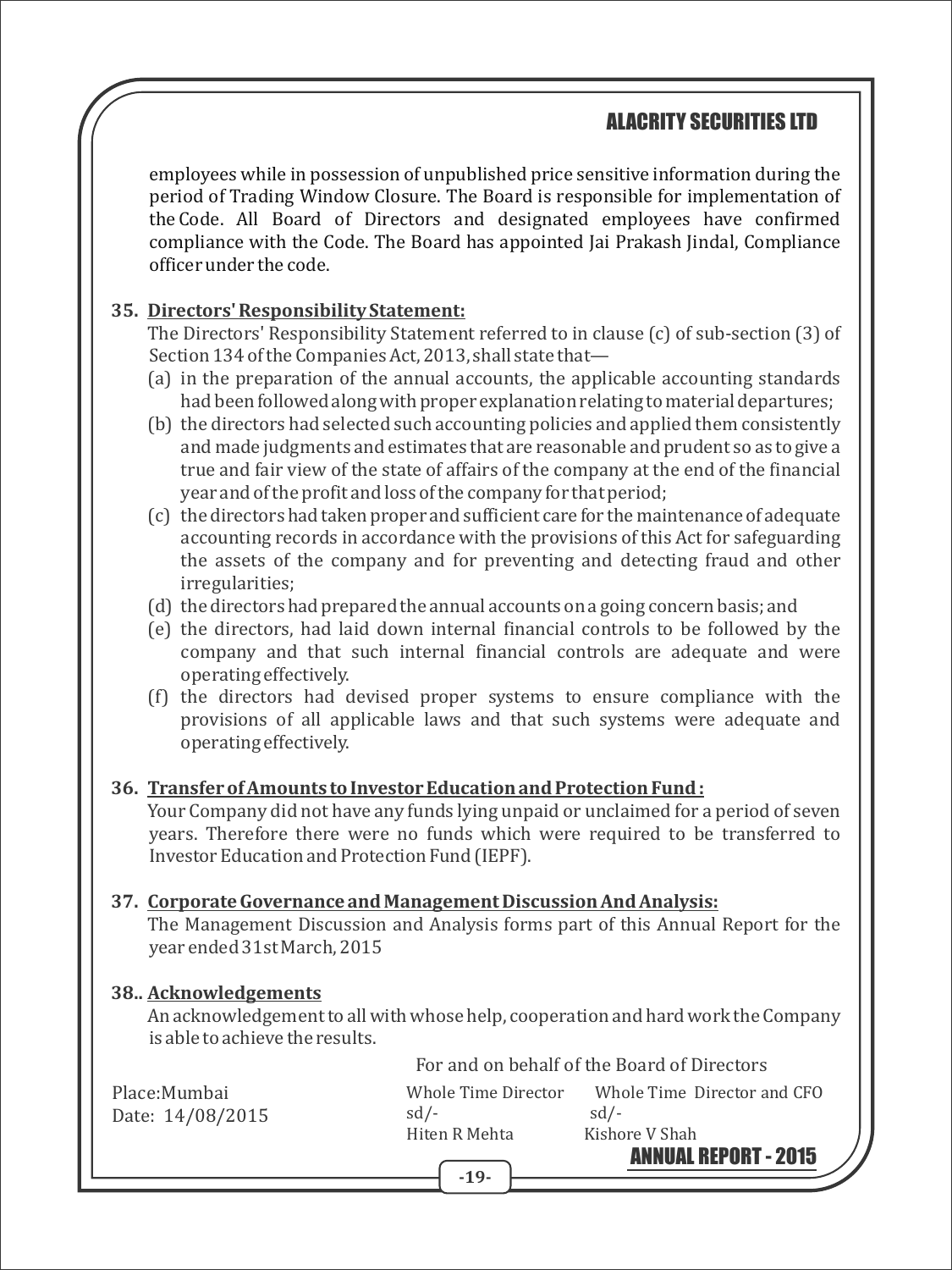ANNUAL REPORT - 2015

**Annexure I** 

#### **FORM NO. MGT 9 EXTRACT OF ANNUAL RETURN**

#### **As on financial year ended on 31.03.2014**

#### **Pursuant to Section 92 (3) of the Companies Act, 2013 and rule 12(1) of the Company (Management & Administration) Rules, 2014.**

#### I. REGISTRATION & OTHER DETAILS:

| 1. | <b>CIN</b>               | L99999MH1994PLC083912                              |  |
|----|--------------------------|----------------------------------------------------|--|
| 2. | <b>Registration Date</b> | 20/12/1994                                         |  |
| 3. | Name of the Company      | <b>Alacrity Securities Limited</b>                 |  |
| 4. | Category/Sub-            | Public Company/Limited by Shares                   |  |
|    | category of the          |                                                    |  |
|    | Company                  |                                                    |  |
| 5. | Address of the           | B-101, Haridarshan, Building, Bhogilal Phadia Road |  |
|    | Registered office &      | Kandivali West, Mumbai -400067                     |  |
|    | contact details          | Tel: 022-2872 3819/6537, Fax: 022 2807 3967        |  |
|    |                          | Email: alacritysec@gmail.com                       |  |
|    |                          | Website: www.alacritysec.com                       |  |
|    |                          |                                                    |  |
| 6. | Whether listed           | <b>Yes</b>                                         |  |
|    | company                  |                                                    |  |
| 7. | Name, Address &          | Bigshare Services Pvt. Ltd.                        |  |
|    | contact details of the   | CIN: U99999MH1994PTC076534                         |  |
|    | Registrar & Transfer     | E-2/3, Ansa Industrial Estate Saki Vihar Road      |  |
|    | Agent, if any.           | Saki Naka Andheri (East) Mumbai 400 072.           |  |
|    |                          | Board No. 022 4043 0200                            |  |
|    |                          | Direct No. 022 4043 0367                           |  |
|    |                          | Moblie No 07045454396                              |  |
|    |                          | Fax No 022 2847 5207                               |  |

#### II. **PRINCIPAL BUSINESS ACTIVITIES OF THE COMPANY (All** the business activities contributing 10 % or more of the total turnover of the company shall be stated)

| S. No. | Name and Description of  |                           | NIC Code of the $\frac{1}{6}$ to total turnover of the |
|--------|--------------------------|---------------------------|--------------------------------------------------------|
|        | main products / services | Product/service   company |                                                        |
|        | <b>Stock Broking</b>     | 6712                      | 100                                                    |
|        |                          |                           |                                                        |
|        |                          |                           |                                                        |

#### III. **II. PRINCIPAL BUSINESS ACTIVITIES OF THE COMPANY (All** the business activities contributing 10 % or more of the total turnover of the company shall be stated)

**-20-**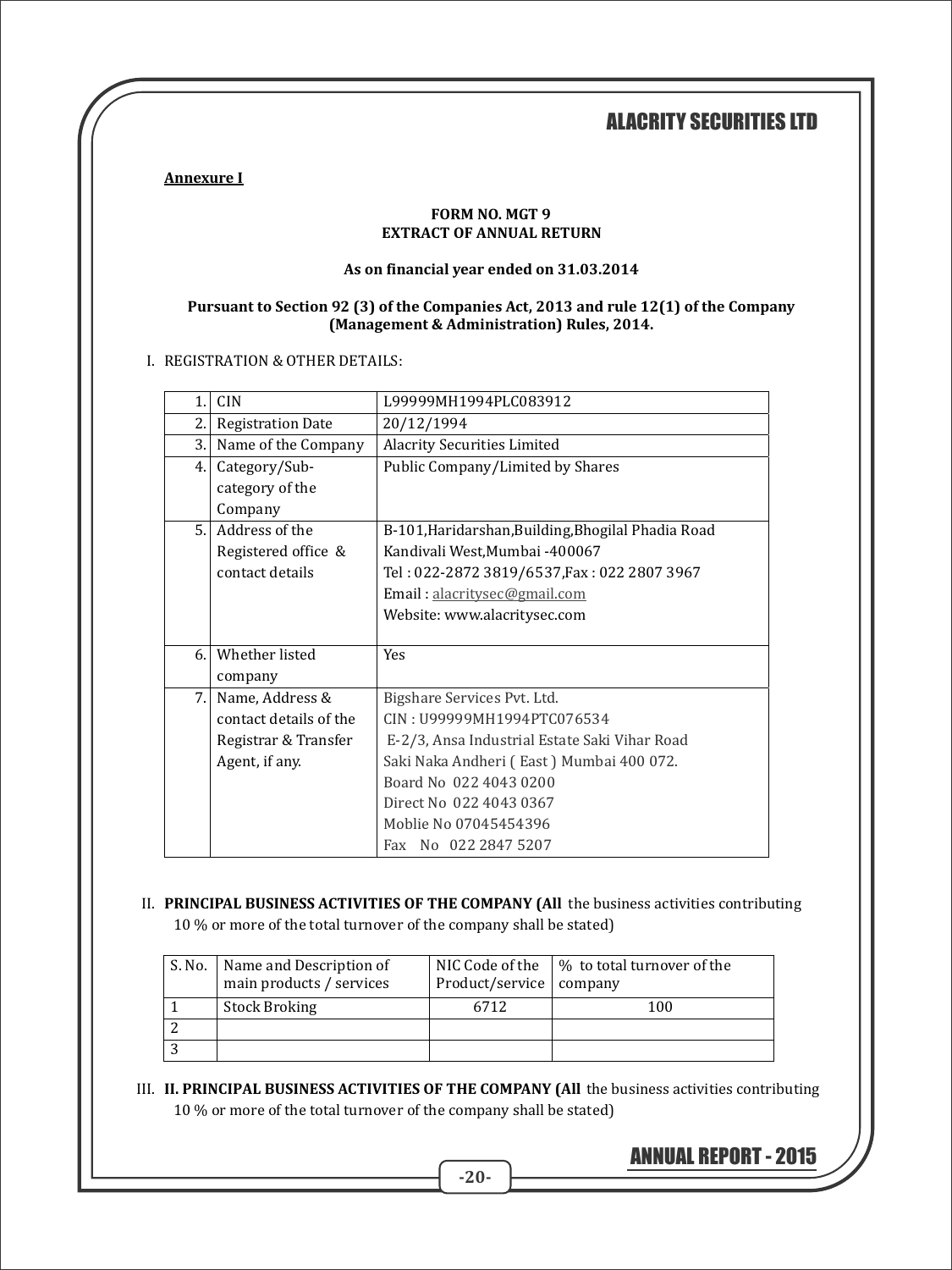| SN | Name and Description of main | NIC Code of the | % to total turnover of the |
|----|------------------------------|-----------------|----------------------------|
|    | products / services          | Product/service | company                    |
|    | <b>Stock Broking</b>         | 6712            | 100                        |
|    |                              |                 |                            |
|    |                              |                 |                            |

#### **VI. SHARE HOLDING PATTERN (Equity Share Capi tal Breakup as percentage of Total Equity)** Category-wise Share Holding

| Category of<br>Shareholder                             |                         |                  | No. of Shares held at the beginning of the year[As]<br>on 31-March-2014] |                                                |            | 31-March-2015]   | No. of Shares held at the end of the year[As on |                           | $\frac{0}{6}$<br>Chan           |
|--------------------------------------------------------|-------------------------|------------------|--------------------------------------------------------------------------|------------------------------------------------|------------|------------------|-------------------------------------------------|---------------------------|---------------------------------|
| S                                                      | Demat                   | Physical         | Total                                                                    | $\overline{\frac{9}{6}}$ of<br>Total<br>Shares | Demat      | Physical         | Total                                           | $%$ of<br>Total<br>Shares | ge<br>duri<br>ng<br>the<br>year |
| А.                                                     |                         |                  |                                                                          |                                                |            |                  |                                                 |                           |                                 |
| <b>Promoters</b>                                       |                         |                  |                                                                          |                                                |            |                  |                                                 |                           |                                 |
| $(1)$ Indian                                           |                         |                  |                                                                          |                                                |            |                  |                                                 |                           |                                 |
| a)                                                     |                         |                  |                                                                          |                                                |            |                  |                                                 |                           |                                 |
| Individual/<br>HUF                                     | 9903700                 | $\pmb{0}$        | 9903700                                                                  | 46.98                                          | 9903700    | $\boldsymbol{0}$ | 9903700                                         | 46.98                     | $\bf{0}$                        |
| b) Central<br>Govt                                     | $\overline{\text{NIL}}$ | $\rm NIL$        | NIL                                                                      | NIL                                            | NIL        | NIL              | $\overline{\text{NIL}}$                         | NIL                       | NIL                             |
| c) State<br>Govt(s)                                    | $\rm NIL$               | NIL              | $\rm NIL$                                                                | NIL                                            | $\rm NIL$  | $\rm NIL$        | <b>NIL</b>                                      | NIL                       | <b>NIL</b>                      |
| d) Bodies                                              | $\overline{NIL}$        | $\rm NIL$        | $\overline{\text{NIL}}$                                                  | $\rm NIL$                                      | NIL        | NIL              | $\rm NIL$                                       | NIL                       | NIL                             |
| Corp.                                                  |                         |                  |                                                                          |                                                |            |                  |                                                 |                           |                                 |
| e) Banks /<br>FI                                       | $\rm NIL$               | $\rm NIL$        | $\rm NIL$                                                                | $\rm NIL$                                      | $\rm NIL$  | $\rm NIL$        | $\rm NIL$                                       | $\rm NIL$                 | NIL                             |
| f) Any other                                           | NIL                     | NIL              | <b>NIL</b>                                                               | NIL                                            | $\rm NIL$  | NIL              | NIL                                             | $\rm NIL$                 | NIL                             |
| <b>Total</b><br>shareholdi<br>ng of<br>Promoter<br>(A) | $\pmb{0}$               | $\boldsymbol{0}$ | 9903700                                                                  | 46.98                                          | 9903700    | $\boldsymbol{0}$ | 9903700                                         | 46.98                     | $\boldsymbol{0}$                |
| <b>B.</b> Public<br>Shareholdi<br>ng                   | <b>NIL</b>              | NIL              | $\rm NIL$                                                                | $\rm NIL$                                      | <b>NIL</b> | $\rm NIL$        | <b>NIL</b>                                      | $\rm NIL$                 | <b>NIL</b>                      |
| 1.<br>Institutions                                     | $\rm NIL$               | $\rm NIL$        | $\overline{\text{NIL}}$                                                  | $\rm NIL$                                      | <b>NIL</b> | <b>NIL</b>       | <b>NIL</b>                                      | <b>NIL</b>                | <b>NIL</b>                      |
| a) Mutual<br>Funds                                     | $\rm NIL$               | $\rm NIL$        | $\rm NIL$                                                                | $\rm NIL$                                      | $\rm NIL$  | $\rm NIL$        | <b>NIL</b>                                      | $\rm NIL$                 | NIL                             |

ANNUAL REPORT - 2015

**-21-**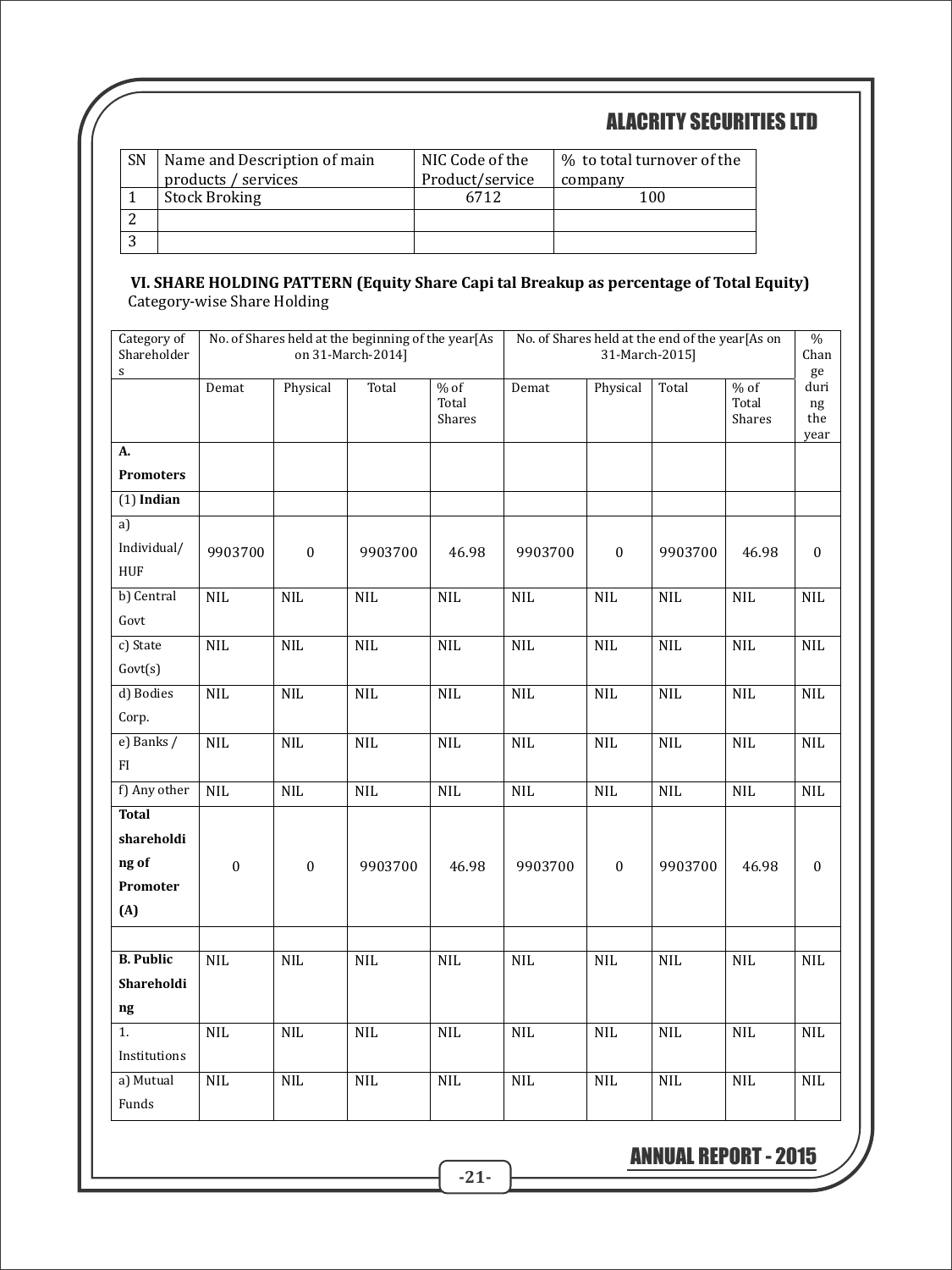| b) Banks /                                                                                         | <b>NIL</b> | <b>NIL</b>       | NIL        | <b>NIL</b> | <b>NIL</b> | <b>NIL</b>       | <b>NIL</b> | <b>NIL</b> | $\rm NIL$      |
|----------------------------------------------------------------------------------------------------|------------|------------------|------------|------------|------------|------------------|------------|------------|----------------|
| FI                                                                                                 |            |                  |            |            |            |                  |            |            |                |
| c) Central                                                                                         | <b>NIL</b> | NIL              | <b>NIL</b> | NIL        | <b>NIL</b> | $\rm NIL$        | NIL        | <b>NIL</b> | <b>NIL</b>     |
| Govt                                                                                               |            |                  |            |            |            |                  |            |            |                |
| d) State                                                                                           | NIL        | NIL              | <b>NIL</b> | NIL        | <b>NIL</b> | <b>NIL</b>       | NIL        | NIL        | <b>NIL</b>     |
| Govt(s)                                                                                            |            |                  |            |            |            |                  |            |            |                |
| e) Venture                                                                                         | NIL        | NIL              | NIL        | NIL        | <b>NIL</b> | <b>NIL</b>       | NIL        | NIL        | <b>NIL</b>     |
| Capital Funds                                                                                      |            |                  |            |            |            |                  |            |            |                |
| f) Insurance                                                                                       | <b>NIL</b> | NIL              | <b>NIL</b> | <b>NIL</b> | <b>NIL</b> | <b>NIL</b>       | <b>NIL</b> | NIL        | NIL            |
| Companies                                                                                          |            |                  |            |            |            |                  |            |            |                |
| g) FIIs                                                                                            | <b>NIL</b> | <b>NIL</b>       | <b>NIL</b> | <b>NIL</b> | <b>NIL</b> | <b>NIL</b>       | <b>NIL</b> | <b>NIL</b> | NIL            |
| h) Foreign                                                                                         | <b>NIL</b> | $\rm NIL$        | $\rm NIL$  | $\rm NIL$  | NIL        | $\rm NIL$        | $\rm NIL$  | $\rm NIL$  | $\rm NIL$      |
| Venture                                                                                            |            |                  |            |            |            |                  |            |            |                |
| Capital Funds                                                                                      |            |                  |            |            |            |                  |            |            |                |
| i) Others                                                                                          | <b>NIL</b> | <b>NIL</b>       | NIL        | NIL        | NIL        | NIL              | <b>NIL</b> | <b>NIL</b> | NIL            |
| (specify)                                                                                          |            |                  |            |            |            |                  |            |            |                |
| Sub total                                                                                          | <b>NIL</b> | $\rm NIL$        | <b>NIL</b> | <b>NIL</b> | NIL        | NIL              | <b>NIL</b> | $\rm NIL$  | <b>NIL</b>     |
| $(B)(1)$ :                                                                                         |            |                  |            |            |            |                  |            |            |                |
| 2. Non<br>Institutions                                                                             | <b>NIL</b> | $\rm NIL$        | $\rm NIL$  | $\rm NIL$  | <b>NIL</b> | $\rm NIL$        | $\rm NIL$  | <b>NIL</b> | <b>NIL</b>     |
| a) Bodies                                                                                          | <b>NIL</b> | <b>NIL</b>       | $\rm NIL$  | $\rm NIL$  | NIL        | NIL              | $\rm NIL$  | NIL        | $\textsf{NIL}$ |
| Corp.<br>i) Indian                                                                                 | <b>NIL</b> | <b>NIL</b>       | <b>NIL</b> | <b>NIL</b> | <b>NIL</b> | <b>NIL</b>       | <b>NIL</b> | <b>NIL</b> | <b>NIL</b>     |
| ii) Overseas                                                                                       | <b>NIL</b> | <b>NIL</b>       | <b>NIL</b> | <b>NIL</b> | <b>NIL</b> | <b>NIL</b>       | <b>NIL</b> | <b>NIL</b> | NIL            |
| b) Individuals                                                                                     | <b>NIL</b> | <b>NIL</b>       | <b>NIL</b> | <b>NIL</b> | <b>NIL</b> | <b>NIL</b>       | <b>NIL</b> | <b>NIL</b> | <b>NIL</b>     |
| i) Individual<br>shareholders<br>holding<br>nominal<br>share capital<br>up to Rs. 1<br>lakh        | <b>NIL</b> | <b>NIL</b>       | <b>NIL</b> | <b>NIL</b> | NIL        | <b>NIL</b>       | NIL        | $\rm NIL$  | <b>NIL</b>     |
| ii) Individual<br>shareholders<br>holding<br>nominal<br>share capital<br>in excess of<br>Rs 1 lakh | NIL        | <b>NIL</b>       | <b>NIL</b> | NIL        | <b>NIL</b> | <b>NIL</b>       | <b>NIL</b> | <b>NIL</b> | <b>NIL</b>     |
| c) Others<br>(specify)                                                                             | NIL        | NIL              | NIL        | NIL        | <b>NIL</b> | NIL              | NIL        | NIL        | <b>NIL</b>     |
| Non Resident<br>Indians                                                                            | <b>NIL</b> | <b>NIL</b>       | $\rm NIL$  | NIL        | $\rm NIL$  | <b>NIL</b>       | <b>NIL</b> | <b>NIL</b> | <b>NIL</b>     |
| Overseas<br>Corporate<br><b>Bodies</b>                                                             | <b>NIL</b> | <b>NIL</b>       | <b>NIL</b> | <b>NIL</b> | <b>NIL</b> | <b>NIL</b>       | <b>NIL</b> | <b>NIL</b> | NIL            |
| Foreign<br>Nationals                                                                               | NIL        | <b>NIL</b>       | <b>NIL</b> | NIL        | <b>NIL</b> | <b>NIL</b>       | <b>NIL</b> | <b>NIL</b> | <b>NIL</b>     |
| Clearing<br>Members                                                                                | 8859       | $\boldsymbol{0}$ | 8859       | 0.0420     | 16000      | $\boldsymbol{0}$ | 16000      | 0.0759     | $\mathbf{0}$   |
| Trusts                                                                                             | <b>NIL</b> | <b>NIL</b>       | NIL        | <b>NIL</b> | <b>NIL</b> | <b>NIL</b>       | <b>NIL</b> | <b>NIL</b> | <b>NIL</b>     |
| Foreign<br>Bodies - DR                                                                             | <b>NIL</b> | $\rm NIL$        | $\rm NIL$  | $\rm NIL$  | <b>NIL</b> | $\rm NIL$        | $\rm NIL$  | $\rm NIL$  | $\rm NIL$      |
| Sub total<br>$(B)(2)$ :                                                                            | 10190000   | 986300           | 11176300   | 53.0185    | 10190000   | 986300           | 1117630    | 53.0185 0  |                |

ANNUAL REPORT - 2015

**-22-**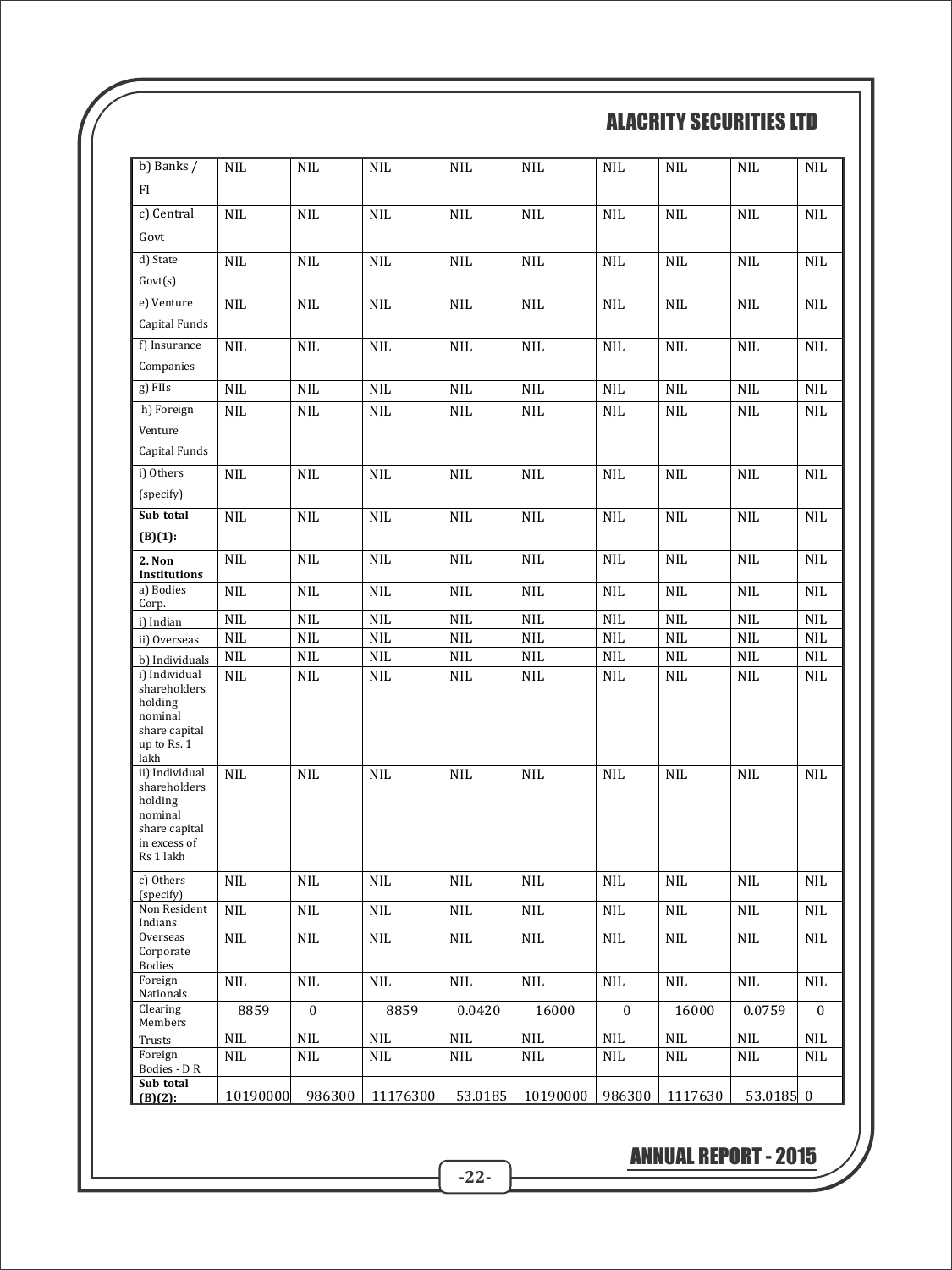|                                      | <b>Total Public</b><br>Shareholding<br>$(B)=(B)(1)+$                     |          |                                                                                                                     |   |                                                                                       |                                                                                        |                  |                  |                 |                                                                                                  |                                                                                  |                  |                                                                            |                                            |
|--------------------------------------|--------------------------------------------------------------------------|----------|---------------------------------------------------------------------------------------------------------------------|---|---------------------------------------------------------------------------------------|----------------------------------------------------------------------------------------|------------------|------------------|-----------------|--------------------------------------------------------------------------------------------------|----------------------------------------------------------------------------------|------------------|----------------------------------------------------------------------------|--------------------------------------------|
| (B)(2)<br>held by                    | <b>C.</b> Shares<br>Custodian                                            | 10190000 | 986300                                                                                                              |   | 11176300                                                                              | 53.0185                                                                                |                  | 10190000         |                 | 98630                                                                                            |                                                                                  |                  | 11176300 53.0185                                                           |                                            |
| <b>ADRs</b>                          | for GDRs &                                                               |          | $\bf{0}$                                                                                                            | 0 | 0                                                                                     |                                                                                        | 0                | 0                | 0               | $\mathbf{0}$                                                                                     |                                                                                  | 00               |                                                                            | 0                                          |
|                                      | <b>Grand Total</b><br>$(A+B+C)$                                          | 2002770  | $\mathbf{0}$                                                                                                        | 0 | 21080000                                                                              |                                                                                        | $\boldsymbol{0}$ | $\boldsymbol{0}$ |                 | $\boldsymbol{0}$                                                                                 | 0                                                                                |                  | $\bf{0}$                                                                   | 0                                          |
| <b>SN</b><br>$\mathbf{1}$            | Shareholder's<br>Name<br><b>POOJA</b><br><b>HEMANSHU</b><br><b>MEHTA</b> |          | B) Shareholding of Promoter-<br>the year<br>No. of<br>Shares<br>9744700                                             |   | Shareholding at the beginning of<br>% of total<br>Shares of the<br>company<br>46.2272 | %of<br>Shares<br>Pledge<br>d /<br>encum<br>bered<br>to total<br>shares<br>$\mathbf{0}$ | No. of<br>Shares | 9744700          |                 | Shareholding at the end of the year<br>% of total<br>Shares of the<br>company<br>46.2272         | %of<br>Shares<br>Pledged<br>encumb<br>ered to<br>total<br>shares<br>$\mathbf{0}$ |                  | % change in<br>shareholding<br>during the year<br><b>NIL</b><br><b>NIL</b> |                                            |
|                                      | <b>HEMANSHU</b><br><b>RAMNIKLAL</b>                                      |          | 159000                                                                                                              |   | 0.7543                                                                                |                                                                                        | 159000           |                  |                 | 0.7543                                                                                           |                                                                                  |                  |                                                                            |                                            |
|                                      | <b>MEHTA</b>                                                             |          | C) Change in Promoters' Shareholding (please specify, if there is no change)                                        |   |                                                                                       | $\Omega$                                                                               |                  |                  |                 |                                                                                                  | 0                                                                                |                  |                                                                            |                                            |
|                                      | Particulars                                                              |          |                                                                                                                     |   | Shareholding at the<br>beginning of the year                                          |                                                                                        |                  |                  | during the year | <b>Cumulative Shareholding</b>                                                                   |                                                                                  |                  | Shareholding at the<br>end of the year                                     |                                            |
|                                      |                                                                          |          |                                                                                                                     |   | No. of<br>shares                                                                      | % of total<br>shares of<br>the                                                         |                  | No. of<br>shares |                 | % of total<br>shares of the<br>company                                                           |                                                                                  | No. of<br>shares |                                                                            | the                                        |
|                                      |                                                                          |          | POOJA HEMANSHU MEHTA                                                                                                |   |                                                                                       | company                                                                                |                  |                  |                 |                                                                                                  |                                                                                  |                  |                                                                            |                                            |
|                                      | <b>MEHTA</b>                                                             |          | <b>HEMANSHU RAMNIKLAL</b>                                                                                           |   | <b>NIL</b>                                                                            |                                                                                        |                  |                  |                 |                                                                                                  |                                                                                  |                  |                                                                            |                                            |
|                                      |                                                                          |          | D) Shareholding Pattern of top ten Shareholders:<br>(Other than Directors, Promoters and Holders of GDRs and ADRs): |   |                                                                                       |                                                                                        |                  |                  |                 |                                                                                                  |                                                                                  |                  |                                                                            |                                            |
| $\overline{2}$<br>SN<br>1<br>2<br>SN | For Each of the Top 10<br><b>Shareholders</b>                            |          |                                                                                                                     |   |                                                                                       | Shareholding at the<br>beginning<br>of the year<br>01/04/2014<br>No. of                |                  | $%$ of           |                 | Cumulative<br>Shareholding<br>during the Year<br>$1/04/2014 -$<br>31/03/2015<br>No. of<br>$%$ of |                                                                                  | No. of           | Shareholding at the<br>end of the financial<br>year 31/03/2015             | % of total<br>shares of<br>company<br>% of |

**-23-**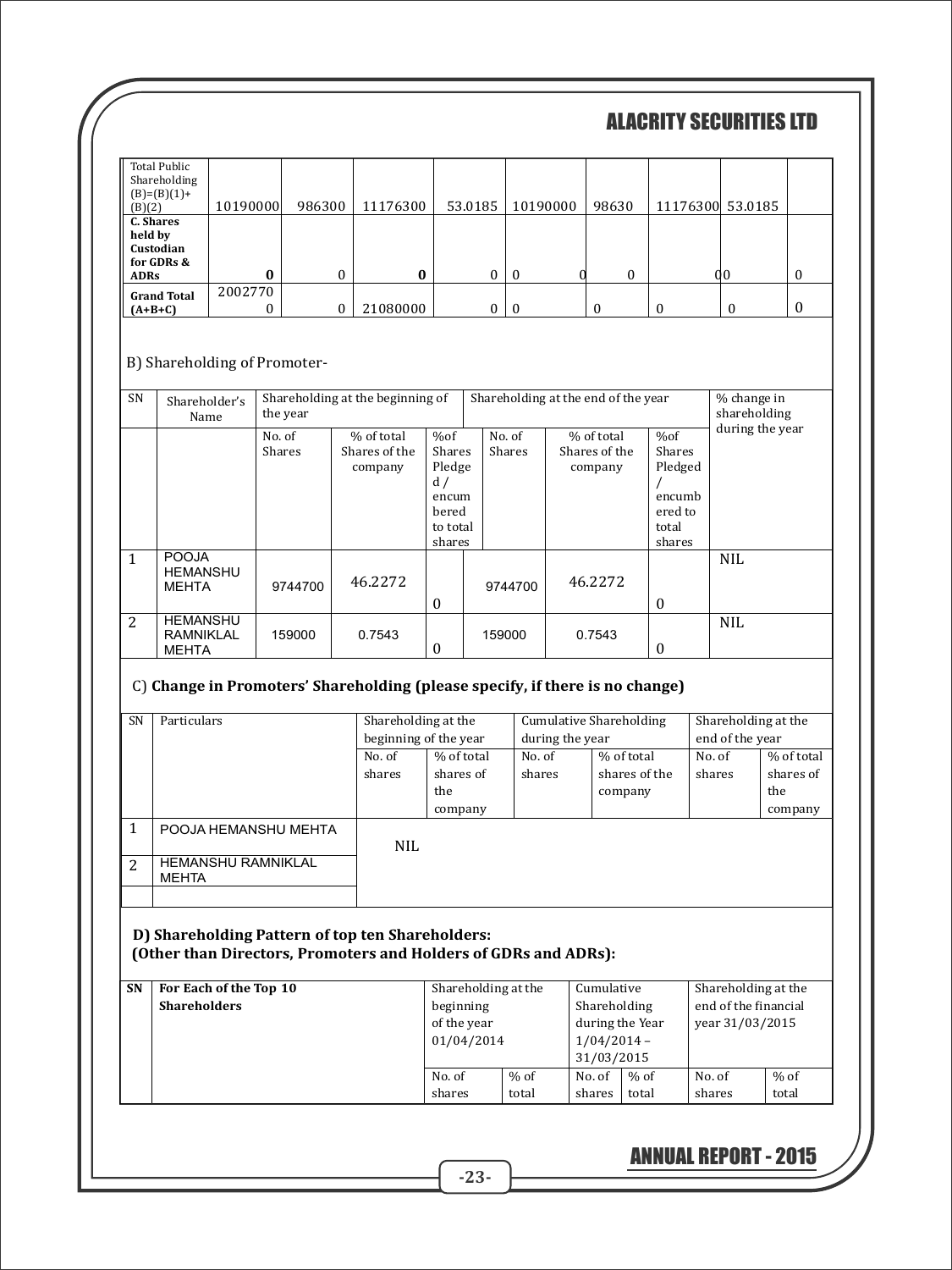ANNUAL REPORT - 2015

|                |                                              |        | shares of |            | shares of  |                          | shares of                |
|----------------|----------------------------------------------|--------|-----------|------------|------------|--------------------------|--------------------------|
|                |                                              |        | the       |            | the        |                          | the                      |
|                |                                              |        | company   |            | company    |                          | company                  |
| $\mathbf{1}$   | Rakhi S Bohra                                | 500000 | 2.3719    | <b>NIL</b> | <b>NIL</b> | 500000                   | 2.3719                   |
| 2              | <b>Anish Dilip Shah</b>                      | 500000 | 2.3719    | <b>NIL</b> | <b>NIL</b> | 500000                   | 2.3719                   |
| 3              | Manish Dilip Shah                            | 500000 | 2.3719    | <b>NIL</b> | <b>NIL</b> | 500000                   | 2.3719                   |
| $\overline{4}$ | Jigar Prataprai Vohra                        | 500000 | 2,3719    | <b>NIL</b> | <b>NIL</b> | 500000                   | 2.3719                   |
| 5              | Sheetal Jigar Vohra                          | 500000 | 2.3719    | <b>NIL</b> | <b>NIL</b> | 500000                   | 2.3719                   |
| 6              | <b>Monica Ramesh Shah</b>                    | 500000 | 2.3719    | <b>NIL</b> | <b>NIL</b> | 500000                   | 2.3719                   |
| 7              | Moin Akhtar Qureshi                          | 312000 | 1.4801    | <b>NIL</b> | <b>NIL</b> | 312000                   | 1.4801                   |
| 8              | Nasreen Moin Quresi                          | 280000 | 1.3283    | <b>NIL</b> | <b>NIL</b> | 280000                   | 1.3283                   |
| 9              | <b>Vipul Ajitkumar Dave</b>                  | 250000 | 1.1860    | <b>NIL</b> | <b>NIL</b> | 250000                   | 1.1860                   |
| 10             | <b>Choice Equity Broking Private Limited</b> | 160000 | 0.7590    |            |            | $\overline{\phantom{a}}$ | $\overline{\phantom{a}}$ |
| 11             | Naysaa Securities Limited                    |        |           |            |            | 240000                   | 1.1385                   |

#### E) **Shareholding of Directors and Key Managerial Personnel:**

| SN             | Shareholding of each        | Shareholding at the |            | Date                      |            | <b>Cumulative</b>      |                            |  |
|----------------|-----------------------------|---------------------|------------|---------------------------|------------|------------------------|----------------------------|--|
|                | Directors and each Key      | beginning           |            | Wise/Increase/Decrease/in |            |                        | <b>Shareholding during</b> |  |
|                | <b>Managerial Personnel</b> | of the year         |            | Shareholding.             |            | the year/at the end of |                            |  |
|                |                             | 1/04/2014           |            |                           |            |                        | the year 31/03/2015        |  |
|                |                             | No. of              | % of total | No. of shares             | % of total | No. of                 | % of total                 |  |
|                |                             | shares              | shares of  |                           | shares of  | shares                 | shares of                  |  |
|                |                             |                     | the        |                           | the        |                        | the                        |  |
|                |                             |                     | company    |                           | company    |                        | company                    |  |
| $\mathbf{1}$   | Jai Prakash Jindal          | NIL.                | NIL.       | NIL movement during       |            | <b>NIL</b>             | NIL.                       |  |
|                | <b>Independent Director</b> |                     |            | the year                  |            |                        |                            |  |
| $\overline{2}$ | <b>Ankur Mehta</b>          | NIL.                | NIL.       | <b>NIL</b>                |            | <b>NIL</b>             | NIL.                       |  |
|                | <b>Independent Director</b> |                     |            |                           |            |                        |                            |  |
| 3              | Pooja H Mehta               | 9744700             | 46.2272    | Nil Movement during the   |            | 9744700                | 46.2272                    |  |
|                | Non Executive and           |                     |            | year                      |            |                        |                            |  |
|                | Non Independent             |                     |            |                           |            |                        |                            |  |
| $\overline{4}$ | Hiten R Mehta               | NIL.                | NIL.       | NIL Movement during       |            | <b>NIL</b>             | NIL.                       |  |
|                | Whole Time Director         |                     |            | the year                  |            |                        |                            |  |
|                | a& CFO                      |                     |            |                           |            |                        |                            |  |
| 5              | Kishore V Shah              | <b>NIL</b>          | <b>NIL</b> | NIL Movement during       |            | <b>NIL</b>             | NIL.                       |  |
|                |                             |                     |            | the year                  |            |                        |                            |  |

F) **INDEBTEDNESS** Indebtedness of the Company including interest outstanding/accrued but not due for payment.

|                                      | <b>Secured Loans</b><br>excluding deposits | <b>Unsecured</b><br>Loans | <b>Deposits</b> | Total<br>Indebtedness |
|--------------------------------------|--------------------------------------------|---------------------------|-----------------|-----------------------|
|                                      | 2,33,10,260                                | NIL.                      | <b>NIL</b>      | 2,33,10,260           |
| Indebtedness at the beginning of the |                                            |                           |                 |                       |
| financial year                       |                                            |                           |                 |                       |
| i) Principal Amount                  | NIL                                        | NII.                      | NIL             | NIL                   |
| ii) Interest due but not paid        | <b>NIL</b>                                 | NIL                       | <b>NIL</b>      | NIL                   |

**-24-**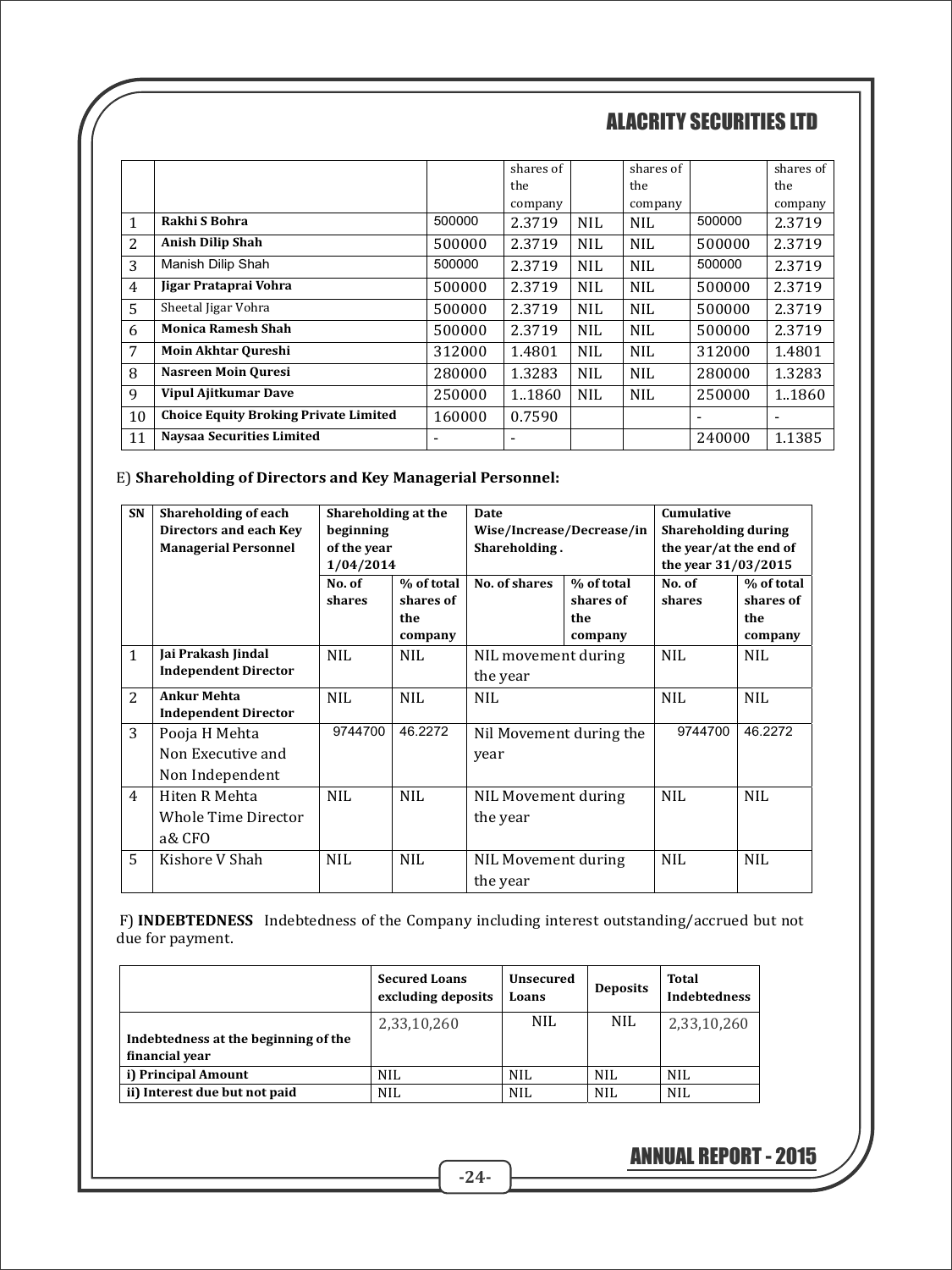| iii) Interest accrued but not due                | NIL.        | NII. | NIL.       | NIL.        |
|--------------------------------------------------|-------------|------|------------|-------------|
| Total (i+ii+iii)                                 | 2,33,10,260 | NIL. | NIL.       | 2,33,10,260 |
| Change in Indebtedness during the                | 5.44.58.775 | NIL. | NIL.       | 5.44.58.775 |
| financial year                                   |             |      |            |             |
| * Addition                                       | NIL.        | NII. | NIL.       | NIL.        |
| * Reduction                                      | NIL.        | NII. | NIL.       | NIL.        |
| <b>Net Change</b>                                | 5,44,58,775 | NIL. | <b>NIL</b> | 5,44,58,775 |
| Indebtedness at the end of the<br>financial year | 7.7869035   | NIL. | NIL.       | 7.7869035   |
| i) Principal Amount                              | NIL.        | NII. | NIL.       | NIL.        |
| ii) Interest due but not paid                    | NIL.        | NIL. | NIL.       | NIL.        |
| iii) Interest accrued but not due                | NIL.        | NII. | NIL.       | NIL.        |
|                                                  | 7.7869035   |      |            | 7.7869035   |
| Total (i+ii+iii)                                 | NIL.        |      | NIL.       |             |

#### **XI. REMUNERATION OF DIRECTORS AND KEY MANAGERIAL PERSONNEL**

**A.** Remuneration to Managing Director, Whole-time Directors and/or Manager:

| SN.            | <b>Particulars of Remuneration</b>   | <b>WTD</b> | WTD/CFO        | <b>Total Amount</b> |
|----------------|--------------------------------------|------------|----------------|---------------------|
|                |                                      | Hiten R    | Kishore V Shah |                     |
|                |                                      | Mehta      |                |                     |
| $\mathbf{1}$   | <b>Gross salary</b>                  | 180000     | 648000         | 8,28,000            |
|                | (a) Salary as per provisions         |            |                |                     |
|                | contained in section 17(1) of the    |            |                |                     |
|                | Income tax Act, 1961                 |            |                |                     |
|                | (b) Value of perquisites $u/s 17(2)$ |            |                |                     |
|                | Income tax Act, 1961                 |            |                |                     |
|                | (c) Profits in lieu of salary under  |            |                |                     |
|                | section 17(3) Income tax Act, 1961   |            |                |                     |
| 2              | <b>Stock Option</b>                  |            |                |                     |
| 3              | <b>Sweat Equity</b>                  |            |                |                     |
| $\overline{4}$ | Commission                           |            |                |                     |
|                | as % of profit                       |            |                |                     |
|                | others, specify                      |            |                |                     |
| 5              | Others, please specify(Bonus)        | ۰          | 50000          | 8,28,000            |
|                | Total (A)                            |            |                |                     |
|                | Ceiling as per the Act               |            |                |                     |

B. Remuneration to other directors

| SN. | <b>Particulars of Remuneration</b>            |                  |                |                          |                     |
|-----|-----------------------------------------------|------------------|----------------|--------------------------|---------------------|
|     |                                               | Pooja H<br>Mehta | Ankur<br>Mehta | Jai<br>Prakash<br>Jindal | <b>Total Amount</b> |
| 1   | <b>Independent Directors</b>                  |                  | NIL            | <b>NIL</b>               | <b>NIL</b>          |
|     | Fee for attending board<br>committee meetings |                  |                |                          |                     |
|     | Commission                                    |                  |                |                          |                     |
|     | Others, please specify                        |                  |                |                          |                     |
|     | Total (1)                                     |                  |                |                          |                     |

ANNUAL REPORT - 2015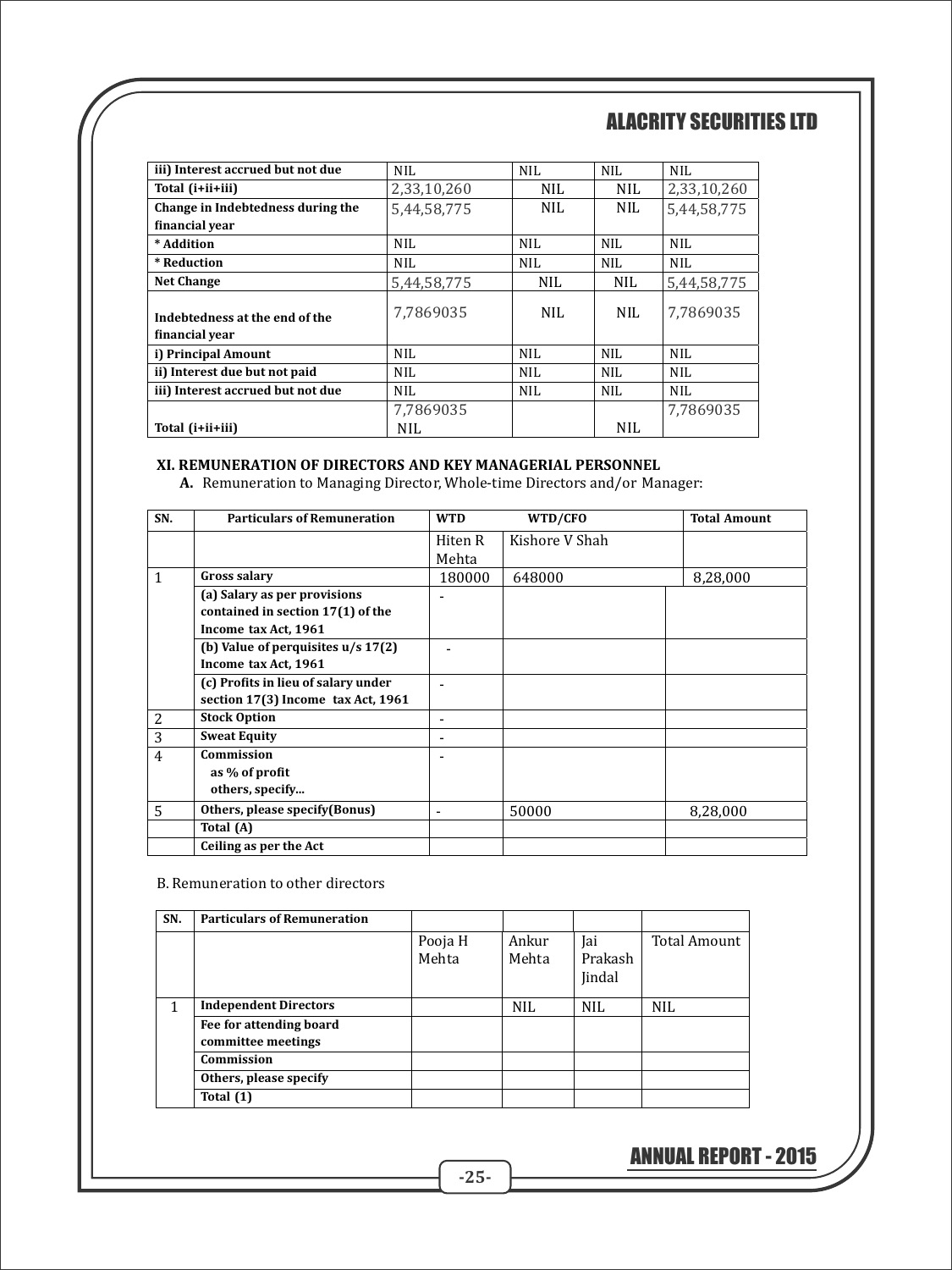| 2 | <b>Other Non Executive Directors</b> |        |  |        |
|---|--------------------------------------|--------|--|--------|
|   | Fee for attending board              |        |  |        |
|   | committee meetings                   | 300000 |  | 300000 |
|   | Commission                           |        |  |        |
|   | Others, please specify               |        |  |        |
|   | Total (2)                            |        |  |        |
|   | Total $(B)=(1+2)$                    |        |  |        |
|   | <b>Total Managerial</b>              |        |  |        |
|   | Remuneration                         |        |  |        |
|   | Overall Ceiling as per the Act       |        |  |        |
|   |                                      |        |  |        |

Due to inadequate profit of the Company, the Board of Director decided not to pay sitting fees and commission to the Directors for attending meetings for the inancial year 2014-15.

#### C. REMUNERATION TO KEY MANAGERIAL PERSONNEL OTHER THAN MD/MANAGER/WTD

| <b>SN</b>    | <b>Particulars of Remuneration</b>                                                     | Key Managerial Personnel     |         |
|--------------|----------------------------------------------------------------------------------------|------------------------------|---------|
|              |                                                                                        | <b>Company Secretary Rs.</b> | Total   |
| $\mathbf{1}$ | salary<br>Gross                                                                        | 3,59000                      | 3,59000 |
|              | (a) Salary as per provisions contained in section<br>17(1) of the Income-tax Act, 1961 |                              |         |
|              | (b) Value of perquisites u/s 17(2) Income-tax Act,<br>1961                             |                              |         |
|              | (c) Profits in lieu of salary under section 17(3)<br>Income-tax Act. 1961              |                              |         |
| 2            | <b>Stock Option</b>                                                                    |                              |         |
| 3            | <b>Sweat Equity</b>                                                                    |                              |         |
| 4            | Commission                                                                             |                              |         |
|              | as % of profit                                                                         |                              |         |
|              | others, specify                                                                        |                              |         |
| 5.           | Others, please specify                                                                 | 359000                       | 359000  |
|              | Total                                                                                  |                              |         |

#### **XII. PENALTIES / PUNISHMENT/ COMPOUNDING OF OFFENCES:**

| Type                                | <b>Section of the</b><br><b>Companies Act</b> | <b>Brief</b><br><b>Description</b> | <b>Details of Penalty</b><br>/ Punishment/<br>Compounding<br>fees imposed | Authority<br>[RD / NCLT/<br><b>COURT]</b> | Appeal made,<br>if any (give<br>Details) |  |
|-------------------------------------|-----------------------------------------------|------------------------------------|---------------------------------------------------------------------------|-------------------------------------------|------------------------------------------|--|
| A. COMPANY                          |                                               |                                    |                                                                           |                                           |                                          |  |
| Penalty                             |                                               |                                    |                                                                           |                                           |                                          |  |
| <b>Punishment</b>                   |                                               | <b>NONE</b>                        |                                                                           |                                           |                                          |  |
| Compounding                         |                                               |                                    |                                                                           |                                           |                                          |  |
| <b>B. DIRECTORS</b>                 |                                               |                                    |                                                                           |                                           |                                          |  |
| Penalty                             |                                               |                                    |                                                                           |                                           |                                          |  |
| <b>Punishment</b>                   |                                               | <b>NONE</b>                        |                                                                           |                                           |                                          |  |
| Compounding                         |                                               |                                    |                                                                           |                                           |                                          |  |
| <b>C. OTHER OFFICERS IN DEFAULT</b> |                                               |                                    |                                                                           |                                           |                                          |  |
| Penalty                             |                                               |                                    |                                                                           |                                           |                                          |  |
| Punishment                          |                                               | <b>NONE</b>                        |                                                                           |                                           |                                          |  |
| Compounding                         |                                               |                                    |                                                                           |                                           |                                          |  |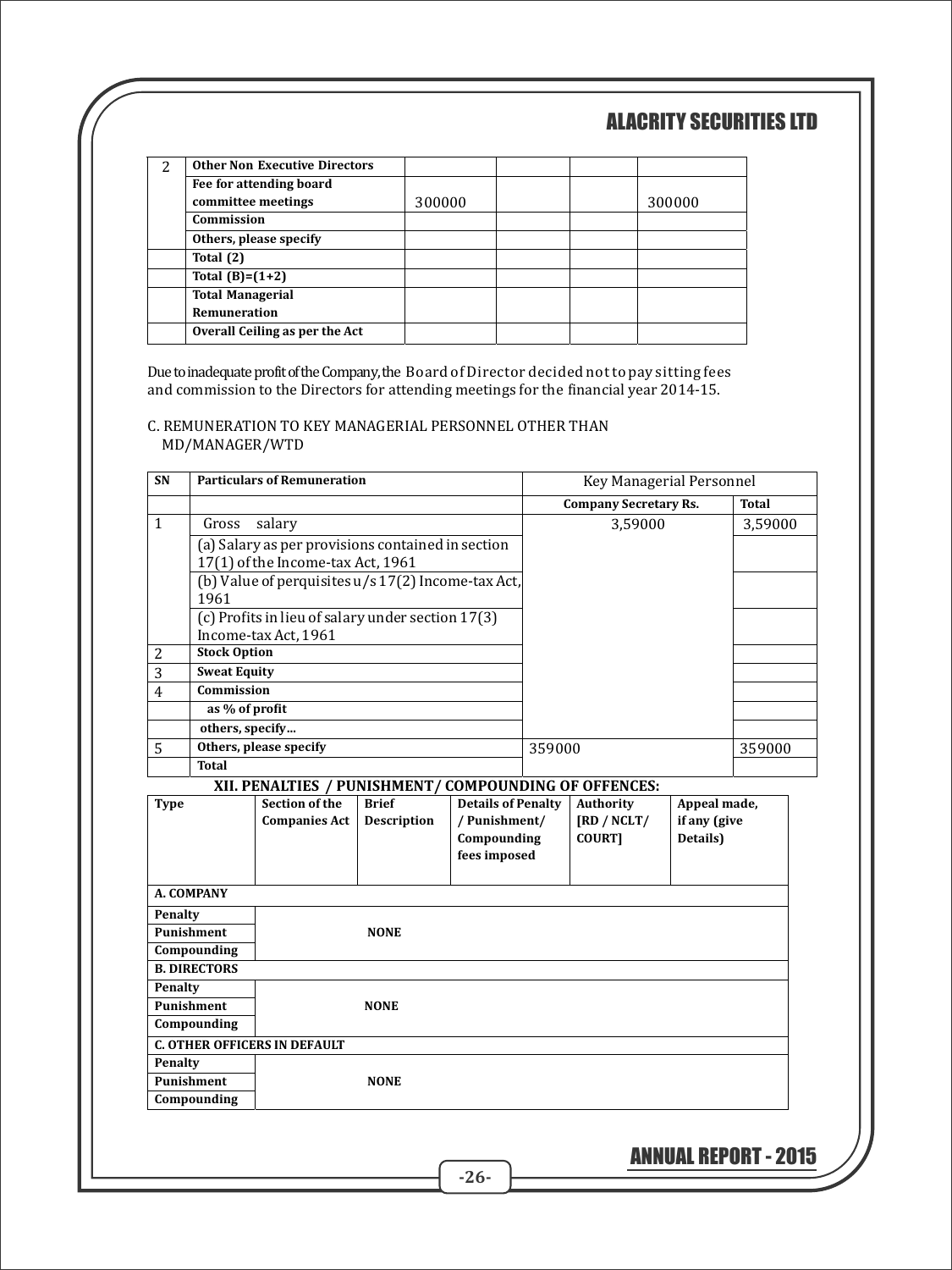ANNUAL REPORT - 2015

# **Annexure-II**

# **Form No. MR-3 SECRETARIAL AUDIT REPORT**

FOR THE FINANCIAL YEAR ENDED MARCH 2015 [Pursuant to section 204(1) of the Companies Act, 2013 and rule No.9 of the Companies (Appointment and Remuneration Personnel) Rules, 2014]

#### **SECRETARIAL AUDIT REPORT**

FOR THE FINANCIAL YEAR ENDED 31st MARCH, 2015

To,

The Members, Alacrity Securities Limited

I have conducted the secretarial audit of the compliance of applicable statutory provisions and the adherence to good corporate practices by **Alacrity Securities Limited** .(hereinafter called the company). Secretarial Audit was conducted in a manner that provided me a reasonable basis for evaluating the corporate conducts/statutory compliances and expressing my opinion thereon.

Based on my verification of the **Alacrity Securities Limited** books, papers, minute books, forms and returns filed and other records maintained by the company and also the information provided by the Company, its officers, agents and authorized representatives during the conduct of secretarial audit, I hereby report that in my opinion, the company has, during the audit period covering the financial year ended on 31 $^{\rm st}$  March,2015 complied with the statutory provisions listed hereunder and also that the Company has proper Board-processes and compliance-mechanism in place to the extent, in the manner and subject to the reporting made hereinafter:

I have examined the books, papers, minute books, forms and returns filed and other records maintained by Alacrity Securities Limited for the financial year ended on  $31<sup>st</sup>$ March, 2015 according to the provisions of:

- (i) The Companies Act, 2013 (the Act) and the rules made thereunder;
- (ii) The Securities Contracts (Regulation) Act, 1956 ('SCRA') and the rules made thereunder;
- (iii) The Depositories Act, 1996 and the Regulations and Bye-laws framed thereunder;
- (iv) Foreign Exchange Management Act, 1999 and the rules and regulations made thereunder to the extent of Foreign Direct Investment, Overseas Direct Investment and External Commercial Borrowings;

**-27-**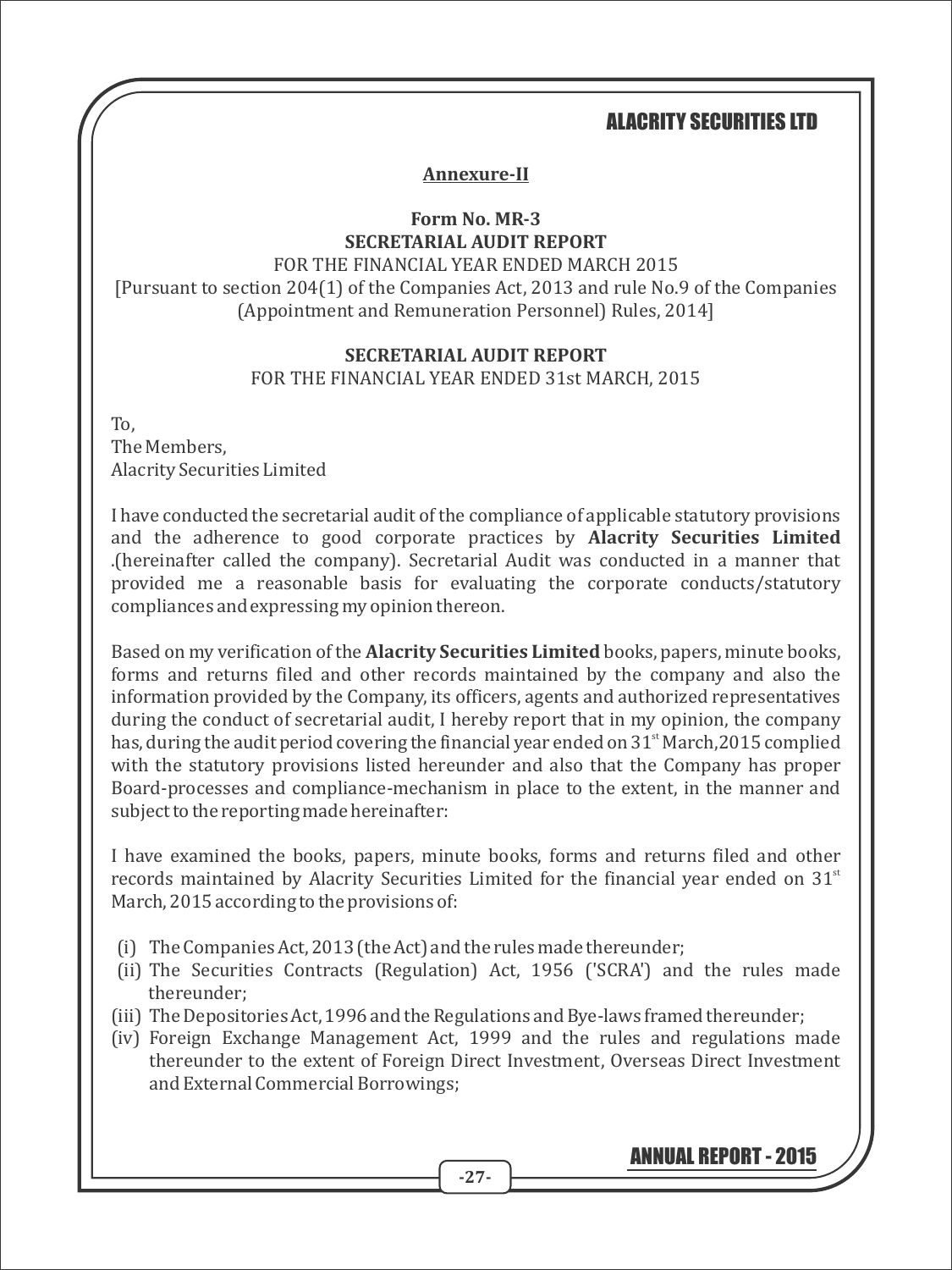ANNUAL REPORT - 2015

- (v) The following Regulations and Guidelines prescribed under the Securities and Exchange Board of India Act, 1992 ('SEBI Act'):-
	- (a) The Securities and Exchange Board of India (Substantial Acquisition of Shares and Takeovers) Regulations, 2011;
	- (b) The Securities and Exchange Board of India (Prohibition of Insider Trading) Regulations, 1992;
	- (c) The Securities and Exchange Board of India (Issue of Capital and Disclosure Requirements) Regulations, 2009;
	- (d) The Securities and Exchange Board of India (Employee Stock Option Scheme and Employee Stock Purchase Scheme) Guidelines, 1999;
	- (e) The Securities and Exchange Board of India (Issue and Listing of Debt Securities) Regulations, 2008;
	- (f) The Securities and Exchange Board of India (Registrars to an Issue and Share Transfer Agents) Regulations, 1993 regarding the Companies Act and dealing with client;
	- (g) The Securities and Exchange Board of India (Delisting of Equity Shares) Regulations, 2009; and
	- (h) The Securities and Exchange Board of India (Buyback of Securities) Regulations, 1998;

# **(vi) The other laws as may be applicable specifically to the company**

a) The Securities and Exchange Board of India (Stock Brokers and Sub- Broker) Regulation, 1992.

I have also examined compliance with the applicable clauses of the following:

- (i) Secretarial Standards issued by The Institute of Company Secretaries of India.(Not applicable to the Company during the Audit period)
- (ii) The Listing Agreements entered into by the Company with Bombay Stock Exchange Ltd.

During the period under review and as per the representations and clarification made bv the management, the Company has generally complied with the provisions of the Act, Rules, Regulations, Guidelines, Standards, etc. mentioned above subject to filling of forms with additional fees and the following observations:

*The Company has granted interest free unsecured loan to two bodies corporate, where Director is interested, covered in the register maintained under section 189 of the Companies Act, 2013. The terms and conditions of the loan granted are in our view primafacie not prejudicial to the interest of the Company. The repayment of loan is on demand.*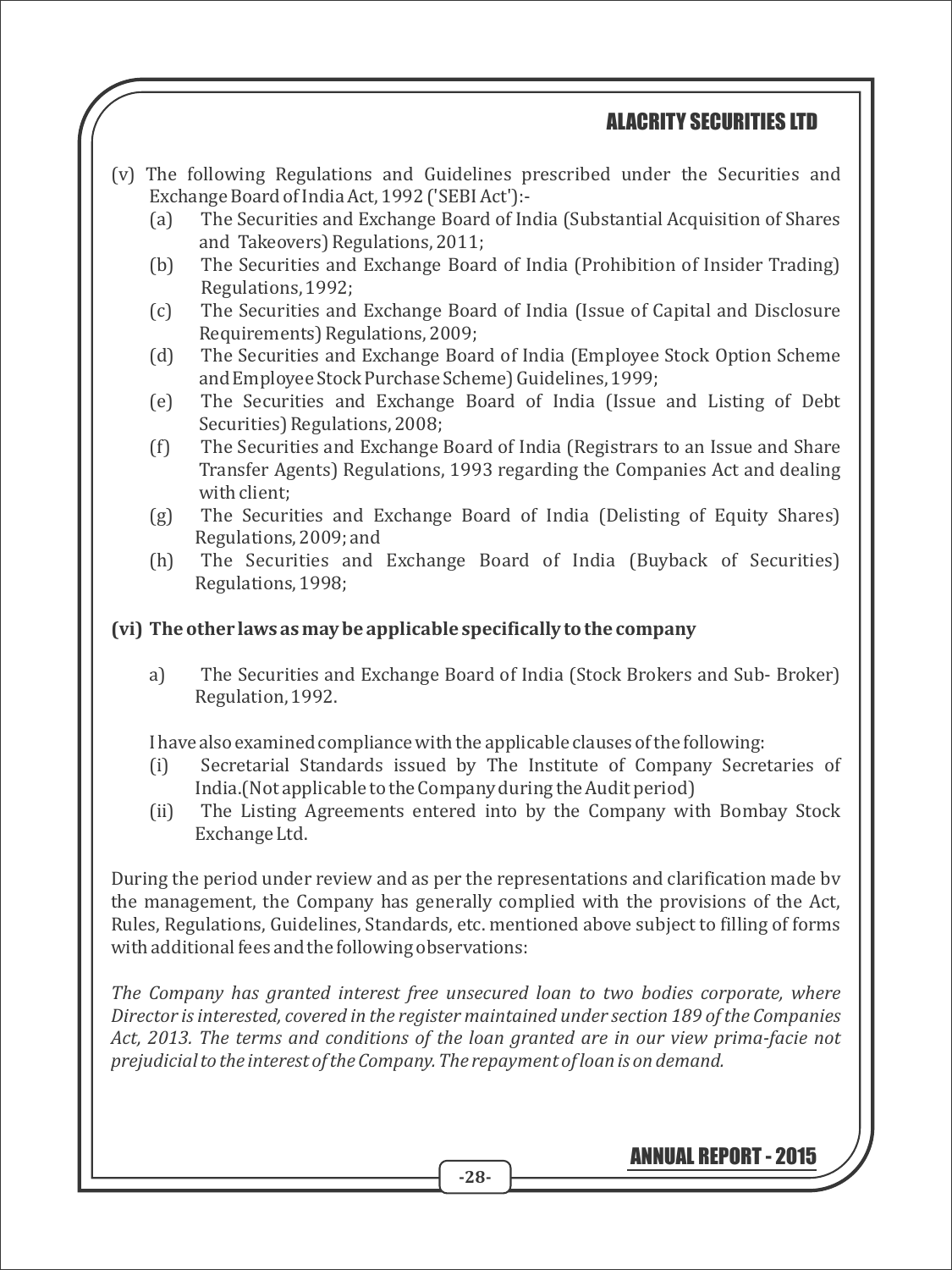*The Company has not filed Form DIR12 with the Registrar of Company as required under the provisions of Section 161 under the Companies Act, 2013, in respect of the regularisation of Additional Director.*

I further report, that

The compliance by the Company of applicable financial laws, like direct and indirect tax laws, has not been reviewed in this Audit since the same have been subject to review by statutory financial audit and other designated professionals;

As informed by the Company, due to inadequate profit during the year, the Board has decided not to pay sitting fees to the Directors for the financial year 2014-15.

The Board of Directors of the Company is duly constituted with proper balance of Executive Directors, Non-Executive Directors and Independent Directors. The changes in the composition of the Board of Directors that took place during the period under review were carried out in compliance with the provisions of the Act.

Adequate notice is given to all directors to schedule the Board Meetings, agenda and detailed notes on agenda were sent at least seven days in advance, and a system exists for seeking and obtaining further information and clarifications on the agenda items before the meeting and for meaningful participation at the meeting.

Decision at the Board Meetings was taken unanimously.

I further report that based on review of compliance mechanism established by the Company and on the basis of the Compliance Certificate $(s)$  issued by the Company Secretary and taken on record by the Board of Directors at their meeting(s), we are of the opinion that the management has adequate systems and processes commensurate with its size and operations, to monitor and ensure compliance with all applicable laws, rules, regulations and guidelines; and

as informed, the Company has responded to notices for demands, claims, penalties etc levied by various statutory / regulatory authorities and initiated actions for corrective measures, wherever necessary.

I further report that during the audit period the company has passed special resolution under section 188(1)(f )of the Companies Act,2013 in its previous AGM held on  $27^{\text{th}}$ September,2014 .

 Nishu Jain & Associates Company Secretaries

 Nishu Jain ACS: 26591, C P No.:14802

Place: Mumbai Date: August 10th, 2015

\*This report is to be read with our letter of even date which is annexed as' Annexure A' and forms an integral part of this report

ANNUAL REPORT - 2015

**-29-**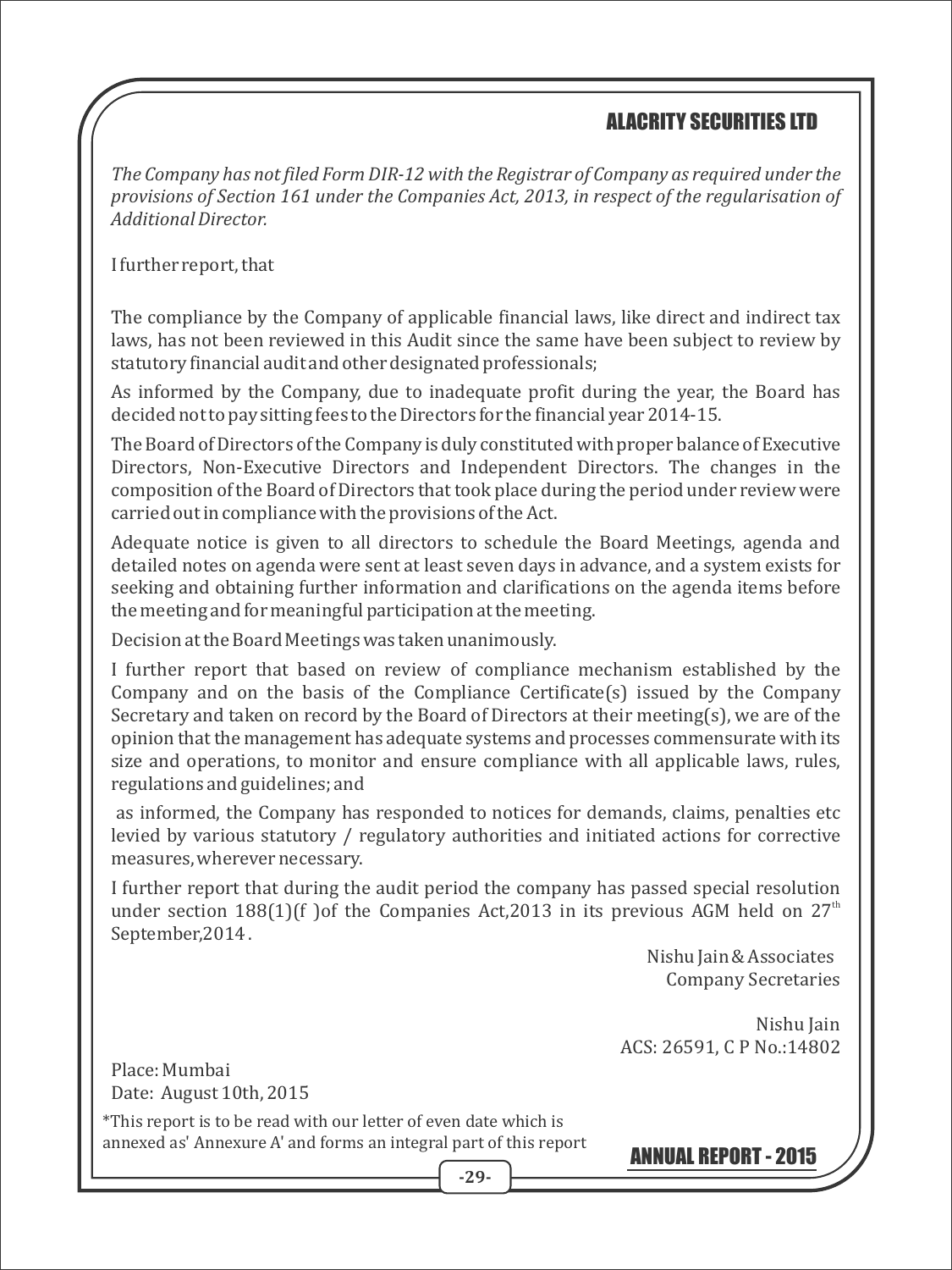#### **'ANNEXURE A'**

To, The Members, Alacrity Securities Limited B-101, Haridarshan, Bhogilal Phadia Road, Kandivali-West Mumbai – 400067.MH

Our report of even date is to be read along with this letter.

- 1. Maintenance of secretarial record is the responsibility of the management of the company. Our responsibility is to express an opinion on these secretarial records based on our audit.
- 2. We have followed the audit practices and processes as were appropriate to obtain reasonable assurance about the correctness of the contents of the Secretarial records. The verification was done on test basis to ensure that correct facts are reflected in secretarial records. We believe that the processes and practices, we followed provide a reasonable basis for our opinion.
- 3. We have not verified the correctness and appropriateness of financial records and Books of Accounts of the company.
- 4. Where ever required, we have obtained the Management representation about the compliance of laws, rules and regulations and happening of events etc.
- 5. The compliance of the provisions of Corporate and other applicable laws, rules, regulations, standards is the responsibility of management. Our examination was limited to the verification of procedures on test basis.
- 6. The Secretarial Audit report is neither an assurance as to the future viability of the company nor of the efficacy or effectiveness with which the management has conducted the affairs of the company.

For, Nishu Jain & Associates Nishu Jain Practicing Company Secretary M. NO.: 26591, CP: 14802

ANNUAL REPORT - 2015

Date: August  $10<sup>th</sup>$ , 2015 Place: Mumbai

**-30-**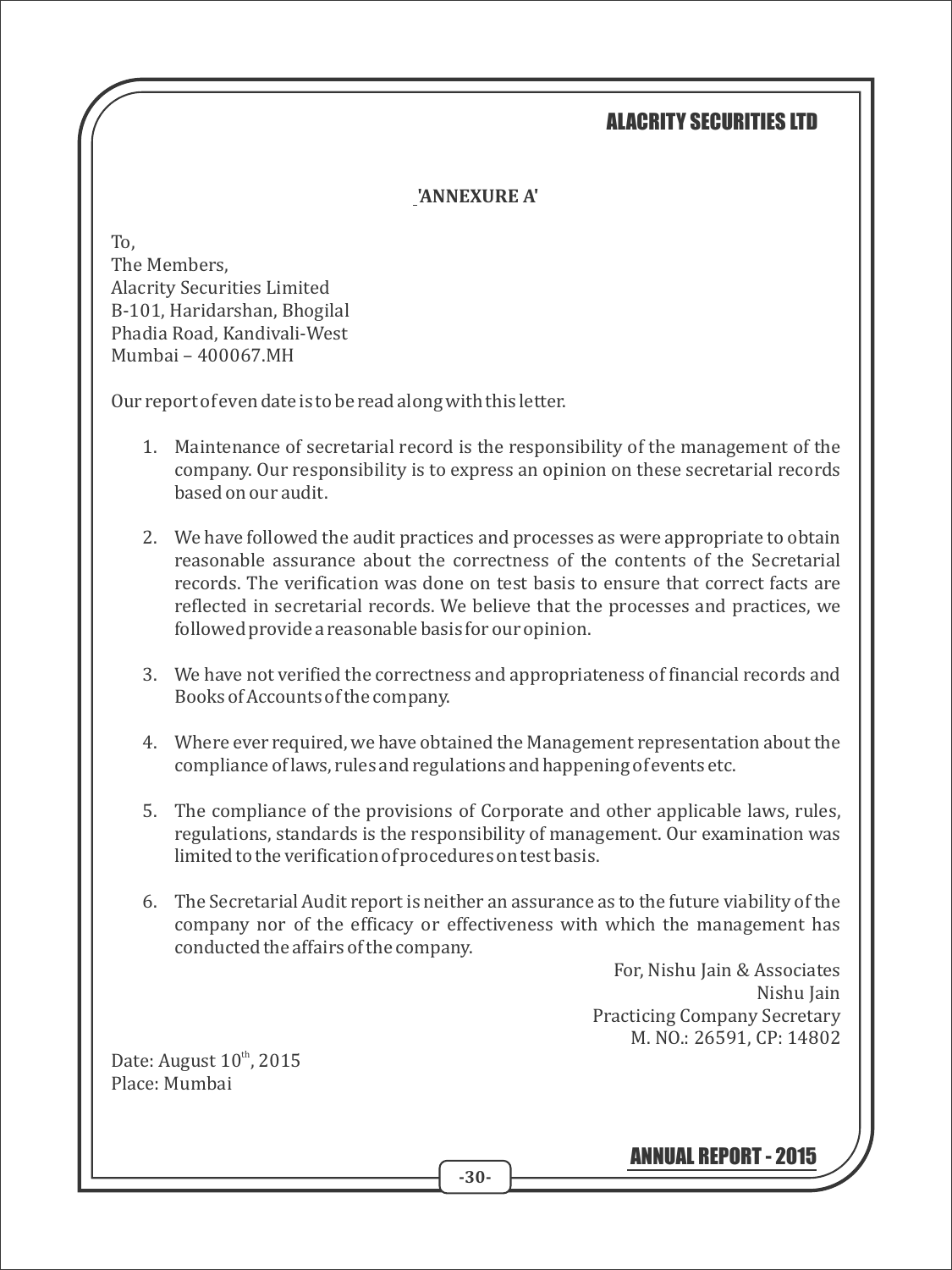ANNUAL REPORT - 2015

# **REPORT ON CORPORATE GOVERNANCE**

#### **COMPANY'S PHILOSOPHY:**

Your Company has implemented the Guidelines of Corporate Governance in terms of Clause 52 of the SME listing Agreement executed with the Bombay Stock Exchange. For us Corporate Governance is not only a set of rules that define the relationship between the stakeholders and the management of a company but it is the way the company operates. Corporate Governance is both the structure and the relationship which determine corporate direction and performance. The Company's philosophy on good Corporate Governance is maintained by being transparent, accounting implementing policies, setting and adhering to appropriate disclosure norms, learning and implementing best-in-class Board practices and displaying consistently high standards of corporate conduct towards its stakeholders.

#### **Clause 52**

Clause 52 of the Listing Agreement entered between a company and the Stock Exchanges is a benchmark for the compliance practices and rules required to be followed by all listed companies. Clause 52 is the baseline for good governance standards. At Alacrity, we not only adhere to the prescribed corporate governance standards and practices as given in Clause 52 but we constantly strive to adopt the emerging best practices. Corporate Governance has always been an integral and indispensable practice. We believe that corporate governance is a journey towards sustainable value creation and is always an upward moving target.

#### **Governance Policies**

- Code of Conduct
- Code of Conduct of Insider Trading
- Vigil Mechanism and Whistle Blower Policy
- Policy on Materiality of Related Party Transactions and on Dealing with Related Party Transactions
- Policy for Selection of Directors and determining
- Directors Independence
- Remuneration Policy for Directors, Key Managerial Personnel and other Employees
- Policy for determining Material Subsidiaries
- Audits and internal checks and balances

#### **-31-**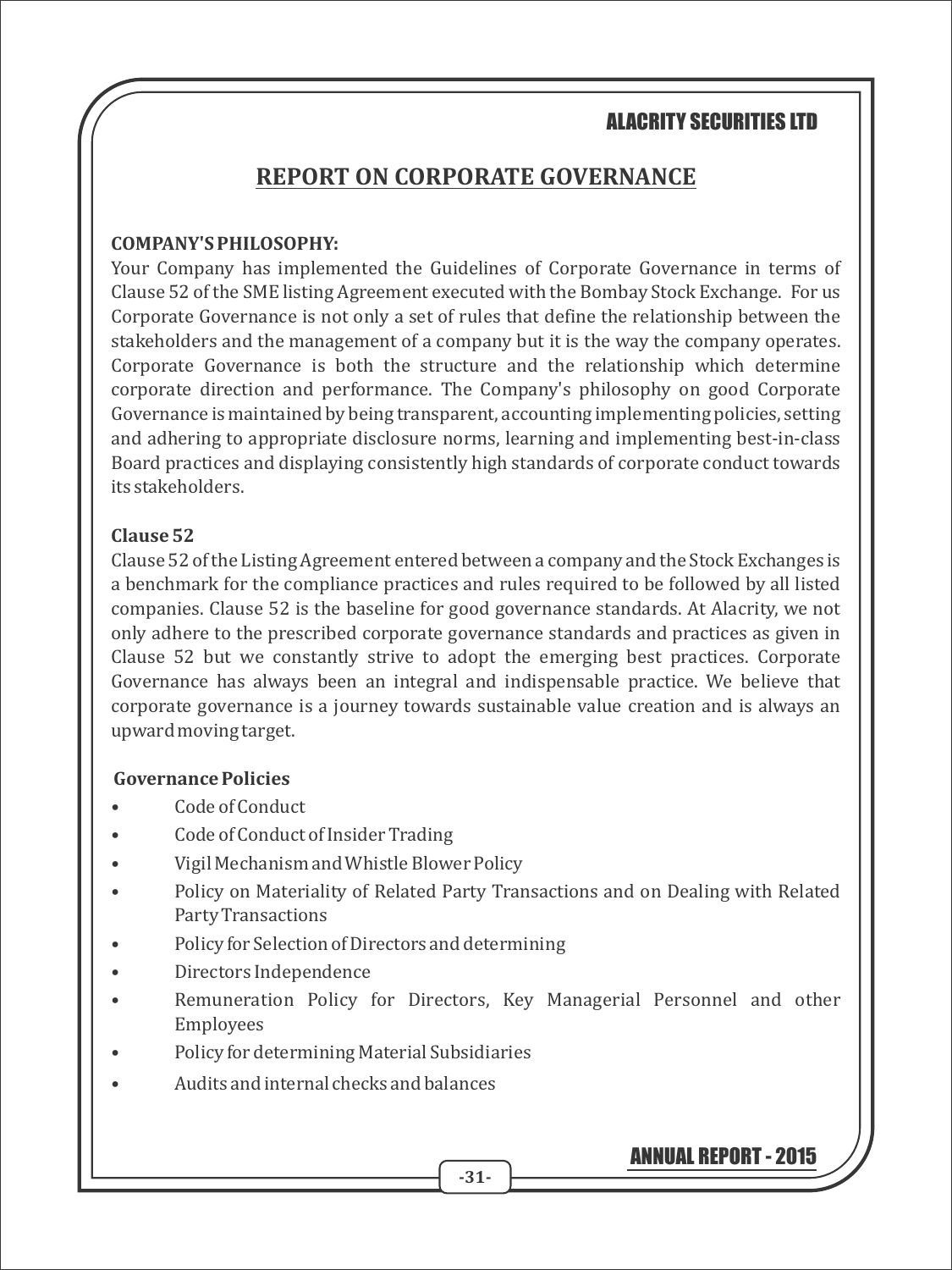ANNUAL REPORT - 2015

M/s. Lalit Kumar Dangi & Co., Chartered Accountants, FR No.112107W audit firms as the Auditor of the Company. The Company has an Internal Audit Cell besides external firms acting as independent internal auditors that reviews internal controls and operating systems and procedures. A dedicated Legal Compliance Cell ensures that the Company conducts its businesses with high standards of legal, statutory and regulatory compliances. Best Corporate Governance practices

ASL maintains the standards of Corporate Governance. It is the Company's constant endeavour to adopt the best Corporate Governance practices keeping in view the international codes of Corporate Governance and practices of well-known global companies. Some of the best implemented global governance norms include the following: The Company has a designated Lead Independent Director with a defined role.

All securities related filings with Stock Exchanges and SEBI are reviewed every quarter by the Company's Stakeholders' Relationship Committee of Directors.

The Company has independent Board Committees for matters related to Corporate Governance and stakeholders' interface and nomination of Board members.

The Company's internal audit is also conducted by independent auditors. The annual secretarial audit reports are placed before the Board, is included in the Annual Report.

# **Shareholders' communications**

The Board recognises the importance of two-way communication with shareholders and giving a balanced report of results and progress and responding to questions and issues raised in a timely and consistent manner. Shareholders seeking information related to their shareholding may contact the Company directly or through any of the Investor service centres of the Company's Registrars and Transfer Agents , details of which are available on the Company's website. OCL ensures that complaints and suggestions of its shareholders are responded to in a timely manner. A comprehensive and informative shareholders' referencer is appended to this Annual Report.

Role of the Company Secretary in overall governance process

The Company Secretary plays a key role in ensuring that the Board (including committees thereof) procedures are followed and regularly reviewed. The Company Secretary ensures that all relevant information, details and documents are made available to the Directors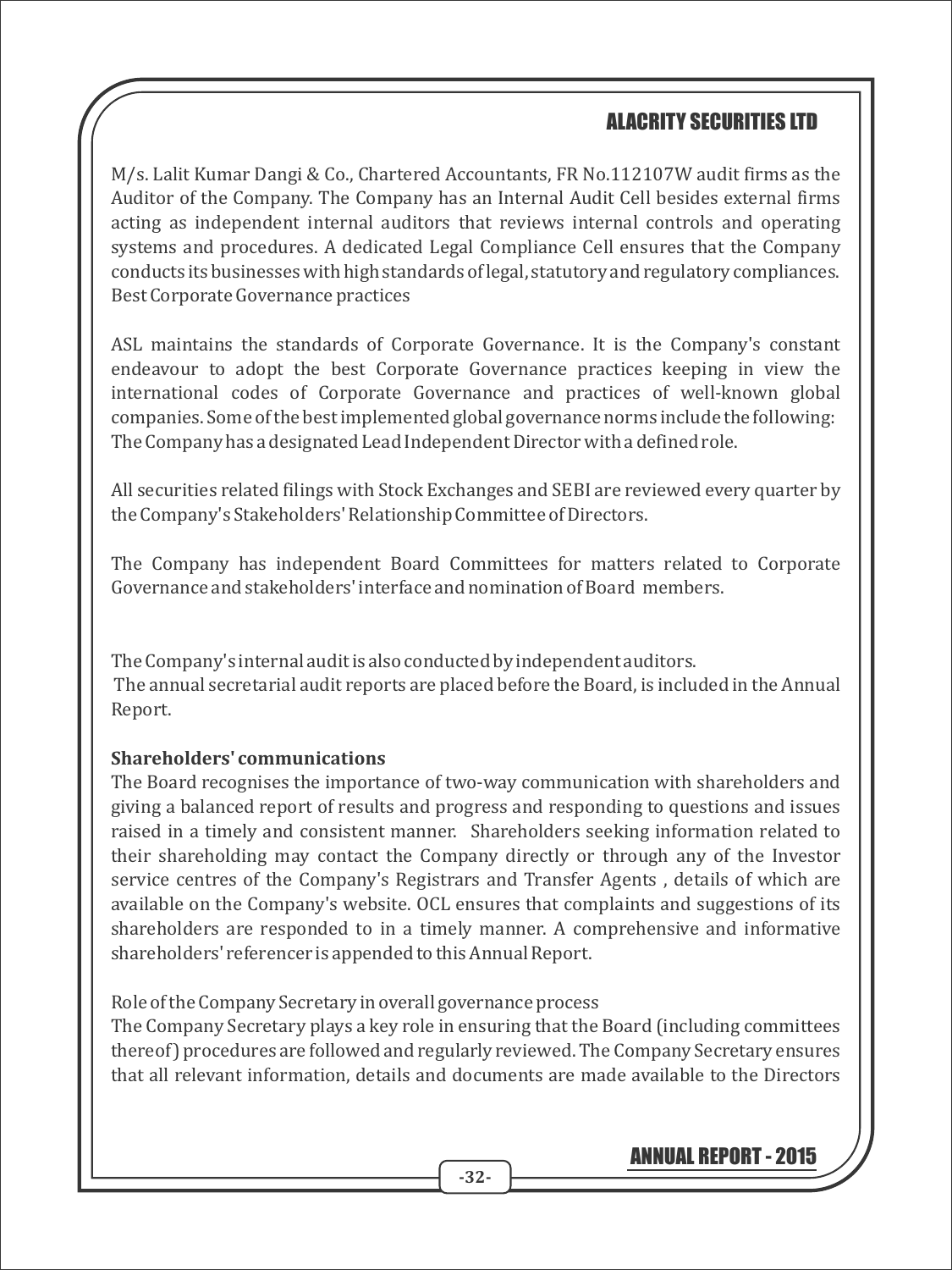ANNUAL REPORT - 2015

and senior management for effective decision-making at the meetings. The Company Secretary is primarily responsible to assist and advise the Board in the conduct of affairs of the Company, to ensure compliance with applicable statutory requirements and Secretarial Standards, to provide guidance to directors and to facilitate convening of meetings. He interfaces between the management and regulatory authorities for governance matters.

I. Board of Directors:

# **a) Composition of the Board:**

As on 31 March 2015, Alacrity's, Board comprised of Five Directors. The Board functions either as a full Board or through committee. Policy formulation, setting up of goals and evaluation of performance and control functions vests with the Board while the Committees look after operational issues.

| Mr. Kishore Shah *     | $\overline{\phantom{a}}$ | Whole Time Director and CFO                         |
|------------------------|--------------------------|-----------------------------------------------------|
| Mr. Jai Prakash Jindal | $\sim 10^{-1}$           | Non Executive & Independent                         |
| Mr. Hiten Mehta        | $\overline{\phantom{a}}$ | Executive Director                                  |
| Ms. Pooja Mehta        | $\overline{\phantom{a}}$ | Non Executive Director and Non Independent Director |
| Mr. Ankur Mehta        | $\qquad \qquad -$        | Non Executive & Independent Director                |

\* Mr.Kishore V Shah has redesignated as Whole Time Director and Chief Financial Officer of the Company w.e.f  $30<sup>th</sup>$  March 2015, rest of the conditions of the appointment are some.

#### **Selection of Independent Directors**

Considering the requirement of skill sets on the Board, eminent people having an independent standing in their respective field/profession, and who can effectively contribute to the Company's business and policy decisions are considered by the Human Resources, Nomination and Remuneration Committee, for appointment, as Independent Directors on the Board. The Committee, inter alia, considers qualification, positive attributes, area of expertise and number of Directorships and Memberships held in various committees of other companies by such persons in accordance with the Company's Policy for Selection of Directors and determining Directors' independence. The Board considers the Committee's recommendation, and takes appropriate decision.

Every Independent Director, at the first meeting of the Board in which he participates as a Director and thereafter at the first meeting of the Board in every financial year, gives a declaration that he meets the criteria of independence as provided under law.

**-33-**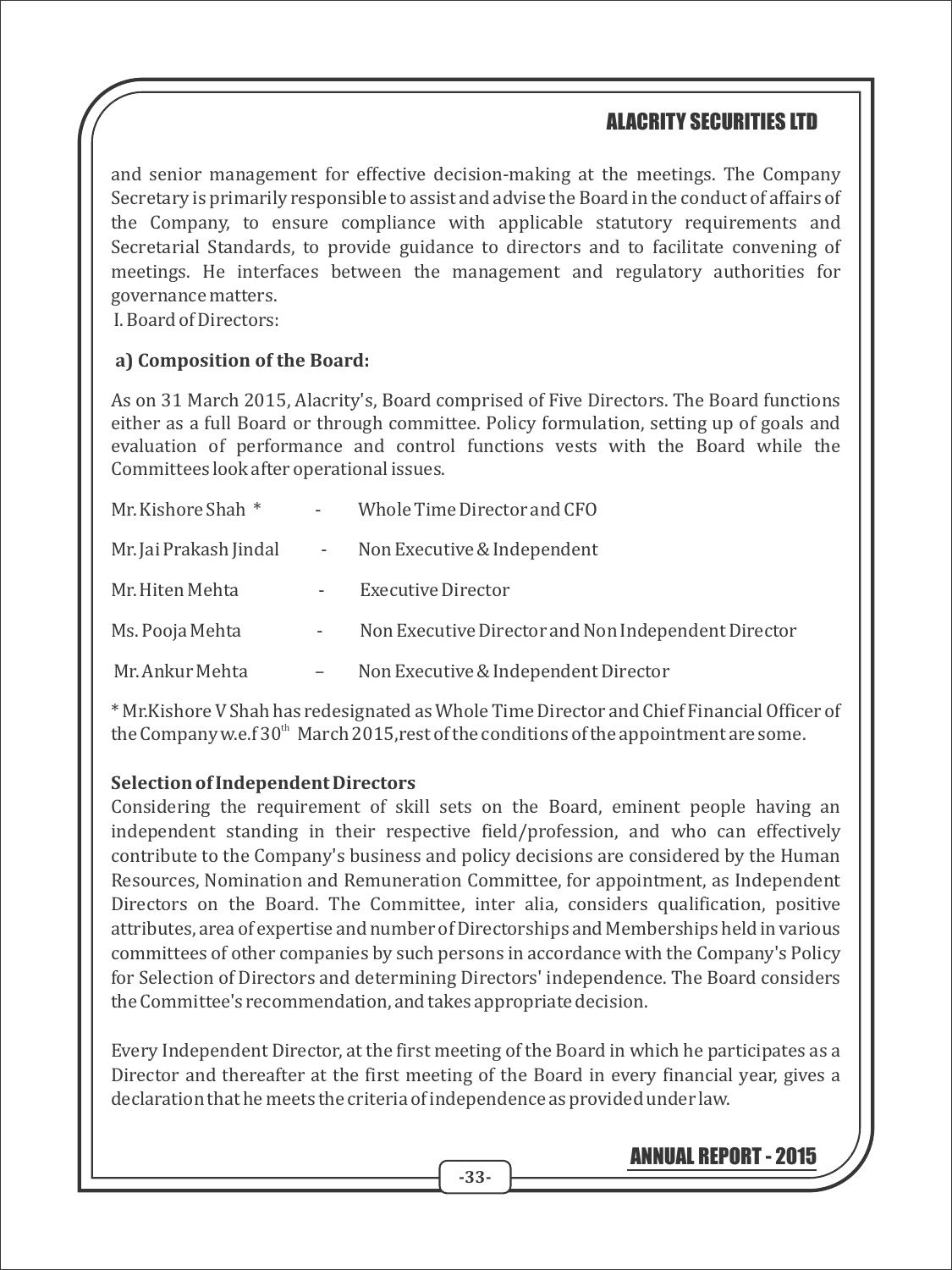ANNUAL REPORT - 2015

### **Familiarisation programmes for Board Members**

The Board members are provided with necessary documents/brochures, reports and internal policies to enable them to familiarise with the Company's procedures and practices. Periodic presentations are made at the Board and Board Committee Meetings, on business and performance updates of the Company, global business environment, business strategy and risks involved. Detailed presentations on the Company's business segments were made at the separate meetings of the Independent Directors held during the year. Quarterly updates on relevant statutory changes and landmark judicial pronouncements encompassing important laws are regularly circulated to the Directors.

the Company viz.- Customer Value, Ownership Mind-set, Respect, Integrity, One Team and Excellence.

A copy of the Code has been put on the Company's website (www.alacritysec.com). The Code has been circulated to Directors and Management Personnel, and its compliance is affirmed by them annually. A declaration signed by the Company's Director is published in this Report.

### **Lead Independent Director**

The Company's Board of Directors has designated Shri Ankur Mehta as the Lead Independent Director. The Lead Independent Director's role is as follows:

- To preside over all meetings of Independent Directors
- To ensure there is an adequate and timely flow of information to Independent Directors
- To liaise between the Chairman , the Management and the Independent Directors
- To preside over meetings of the Board and Shareholders when the Chairman and Directors is not present, or where he is an interested party
- To perform such other duties as may be delegated to the Lead Independent Director by the Board/ Independent directors

## **Meetings of Independent Directors**

The Company's Independent Directors meet at least once in every financial year without the presence of executive Directors or management personnel. Such meetings are conducted informally to enable Independent Directors to discuss matters pertaining to the Company's affairs and put forth their views to the Lead Independent Director.

The Lead Independent Director takes appropriate steps to present Independent Directors' views to the Chairman one meetings of Independent Directors were held during the year.

**-34-**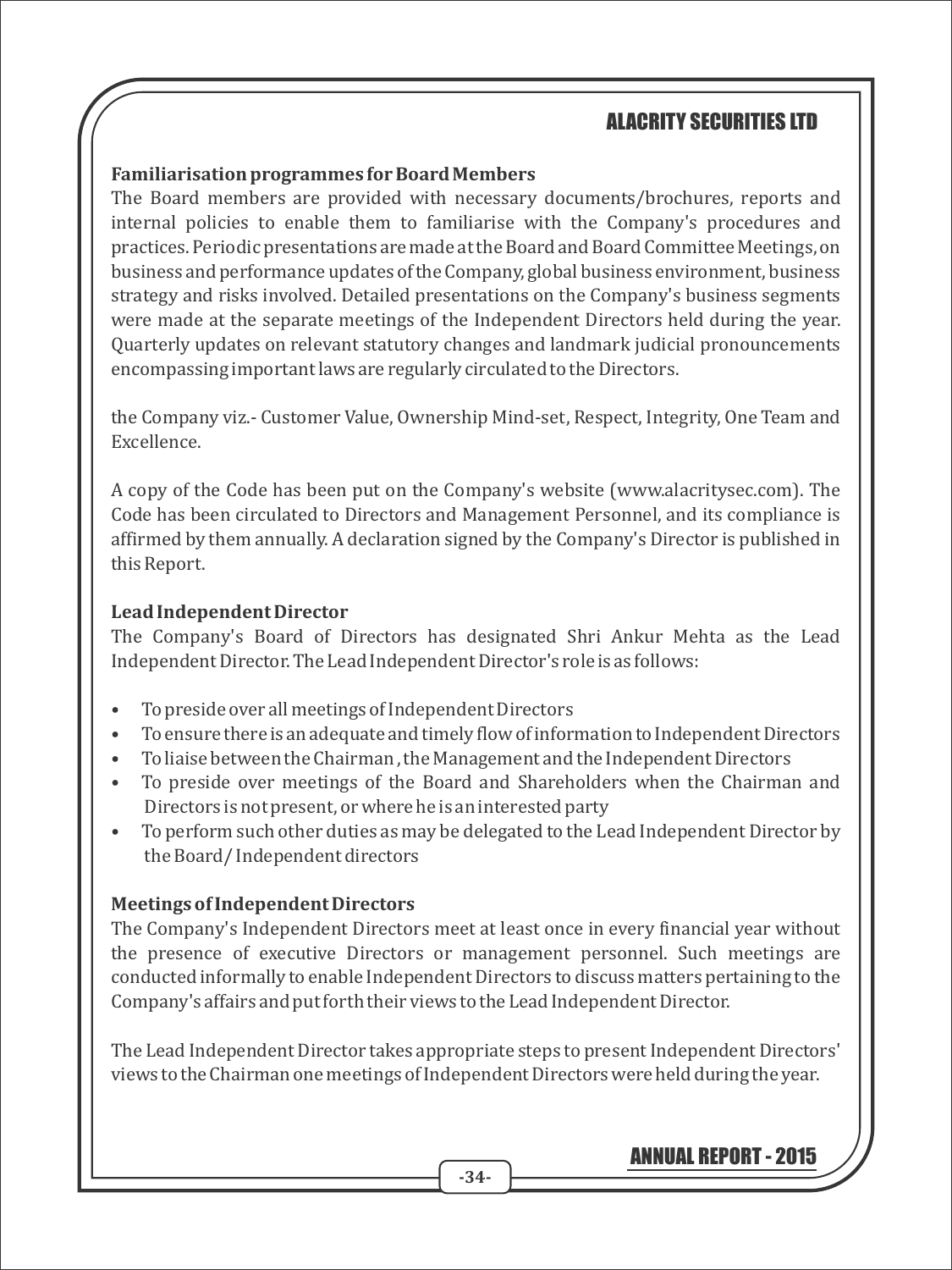ANNUAL REPORT - 2015

## **Code of Conduct**

The Company has in place a comprehensive Code of Conduct (the Code) applicable to all the employees and Non-executive Directors including Independent Directors. The Code is applicable to Non-executive Directors including Independent Directors to such extent as maybe applicable to them depending on their roles and responsibilities. The Code gives guidance and support needed for ethical conduct of business and compliance of law. The Code reflects the values of the Company. A copy of the Code has been put on the Company's website (www.alacritysec.com).

The Code has been circulated to Directors and Management Personnel, and its compliance is affirmed by them annually.

A declaration signed by the Chief Executive Officer/whole Time Director is published in this Report.

## **Whistle Blower policy**

The Company promotes ethical behaviour in all its business activities and has put in place a mechanism for reporting illegal or unethical behaviour. The Company has a Vigil mechanism and Whistle blower policy under which the employees are free to report violations of applicable laws and regulations and the Code of Conduct.

The reportable matters may be disclosed to the Ethics and Compliance Task Force which operates under the supervision of the Audit Committee. Employees may also report to the Chairman of the Audit Committee. During the year under review, no employee was denied access to the Audit Committee

### **Directors' Profile**

A brief resume of Directors, nature of their expertise in specific functional areas and names of companies in which they hold Directorships, Memberships/ Chairmanships of Board Committees, and shareholding in the Company are provided in this Report.

### **BOARD MEETINGS, BOARD COMMITTEE MEETINGS AND PROCEDURES Institutionalized decision-making process**

The Board of Directors is the apex body constituted by shareholders for overseeing the Company's overall functioning. The Board provides and evaluates the Company's strategic direction, management policies and their effectiveness, and ensures that shareholders' long term interests are being served. The Board has constituted four Committees, namely Audit Committee, Nomination and Remuneration committee, Stakeholders' Relationship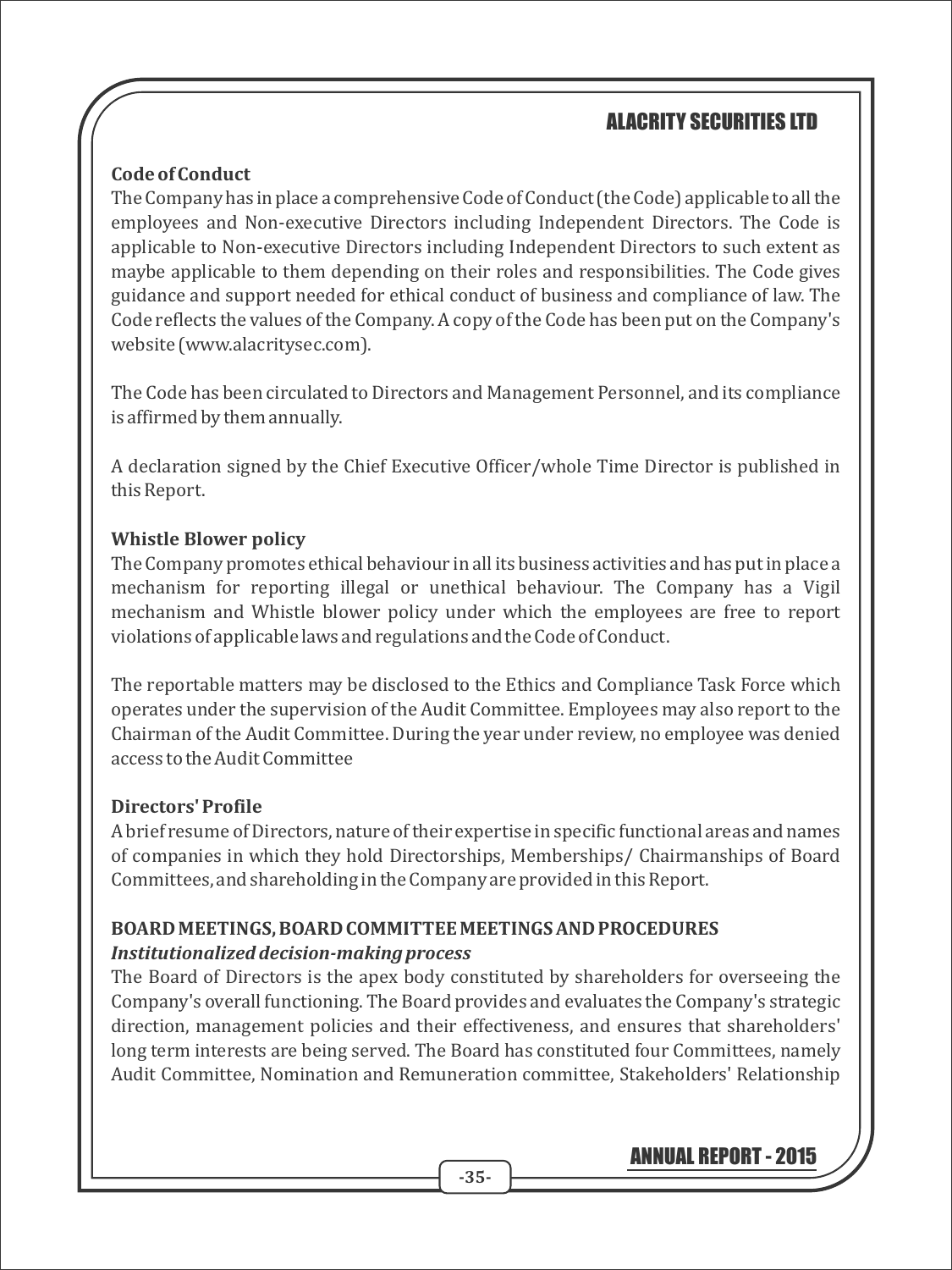ANNUAL REPORT - 2015

Committee, and Risk Management Committee. The Board is authorised to constitute additional functional Committees, from time to time, depending on business needs.

### **Scheduling and selection of agenda items for Board meetings**

Minimum five pre-scheduled Board meetings are held annually. Additional Board meetings are convened by giving appropriate notice to address the Company's specific needs.

The meetings are usually held at the Company's office at B- 101,Haridarshan,Bhogilal Phadia Road Kandivali West Mumbai 400 067.

The Board is given presentations covering Finance, Marketing, the Company's major business segments and their operations, overview of business operations of subsidiary companies, the Company's business areas, including business opportunities and strategy and risk management practices before taking on record the Company's quarterly/annual financial results.

## **The items / matters required to be placed before the Board, inter alia, include:**

- · Annual operating plans of businesses and budgets including capital budgets and any updates
- Half Yearly results of the Company
- · Company's annual Financial Results, Financial Statements, Auditors' Report and Board's Report
- · Minutes of meetings of the Audit Committee and other Committees of the Board
- · Show cause, demand, prosecution notices and penalty notices, which are materially important
- · Any material default in financial obligations to and by the Company, or substantial nonpayment
- · Any issue, which involves possible public or product liability claims of substantial nature,
- · Details of any joint venture or collaboration agreement
- Sale of material nature of investments, subsidiaries, assets, which is not in normal course of business.
- Non-compliance of any regulatory, statutory or listing requirements, and shareholders' service, such as dividend non-payment, share transfer delay (if any), among others
- Appointment, remuneration and resignation of Directors
- Formation/reconstitution of Board Committees Terms of reference of Board **Committees**

**-36-**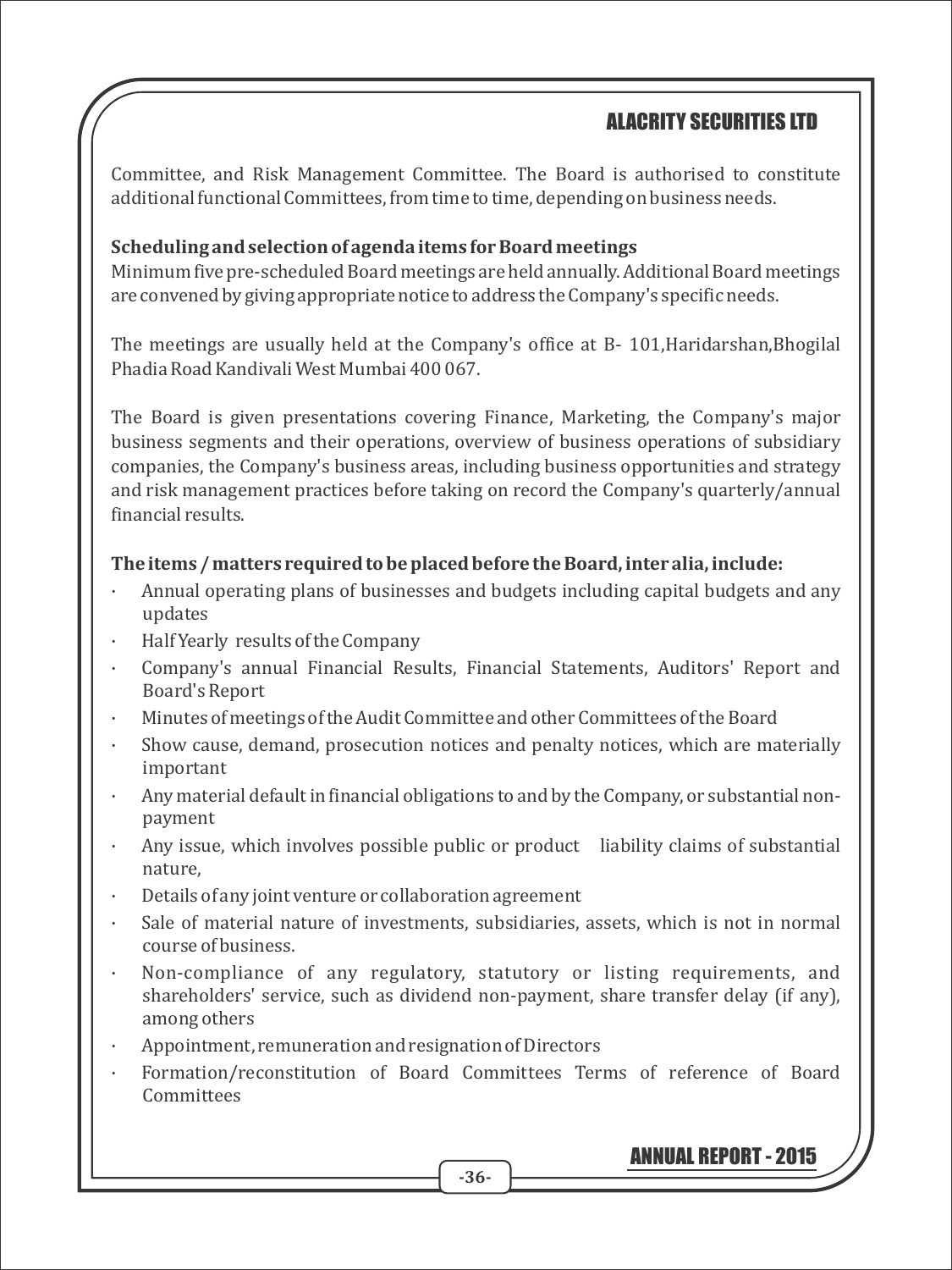- Minutes of Board meetings of unlisted subsidiary companies
- · Declaration of Independent Directors at the time of appointment/annually
- · Disclosure of Directors' interest and their shareholding
- · Appointment or removal of the Key Managerial Personnel
- · Appointment of Internal Auditors and Secretarial Auditors
- · Quarterly / Annual Secretarial Audit reports submitted by Secretarial Auditors
- · Dividend declaration
- · Quarterly summary of all long-term borrowings made, bank guarantees issued and loans and investments made
- Significant changes in accounting policies and internal controls
- Takeover of a company or acquisition of a controlling or substantial stake in another company
- Statement of significant transactions, related party transactions and arrangements entered by unlisted subsidiary companies
- Issue of securities including debentures
- Recommending appointment of and fixing of remuneration of the Auditors as recommended by the
- · Audit Committee
- · Internal Audit findings and External Audit Reports (through the Audit Committee)
- · Status of business risk exposures, its management and related action plans
- Making of loans and investment of surplus funds
- · Borrowing of monies, giving guarantees or providing security in respect of loans
- · Buyback of securities by the Company
- · Diversify the business of the Company
- Brief on statutory developments, changes in government policies, among others with impact
- · thereof, Directors' responsibilities arising out of any such developments
- · Compliance Certificate certifying compliance with all laws as applicable to the Company
- Reconciliation of Share Capital Audit Report under SEBI (Depositories and Participants) Regulations, 1996
- Brief on information disseminated to the press
- The Chairman of the Board and Company Secretary, in consultation with other concerned members of the senior management, finalise the agenda for Board meetings.
- The agenda and notes on agenda are circulated to Directors in advance, and in the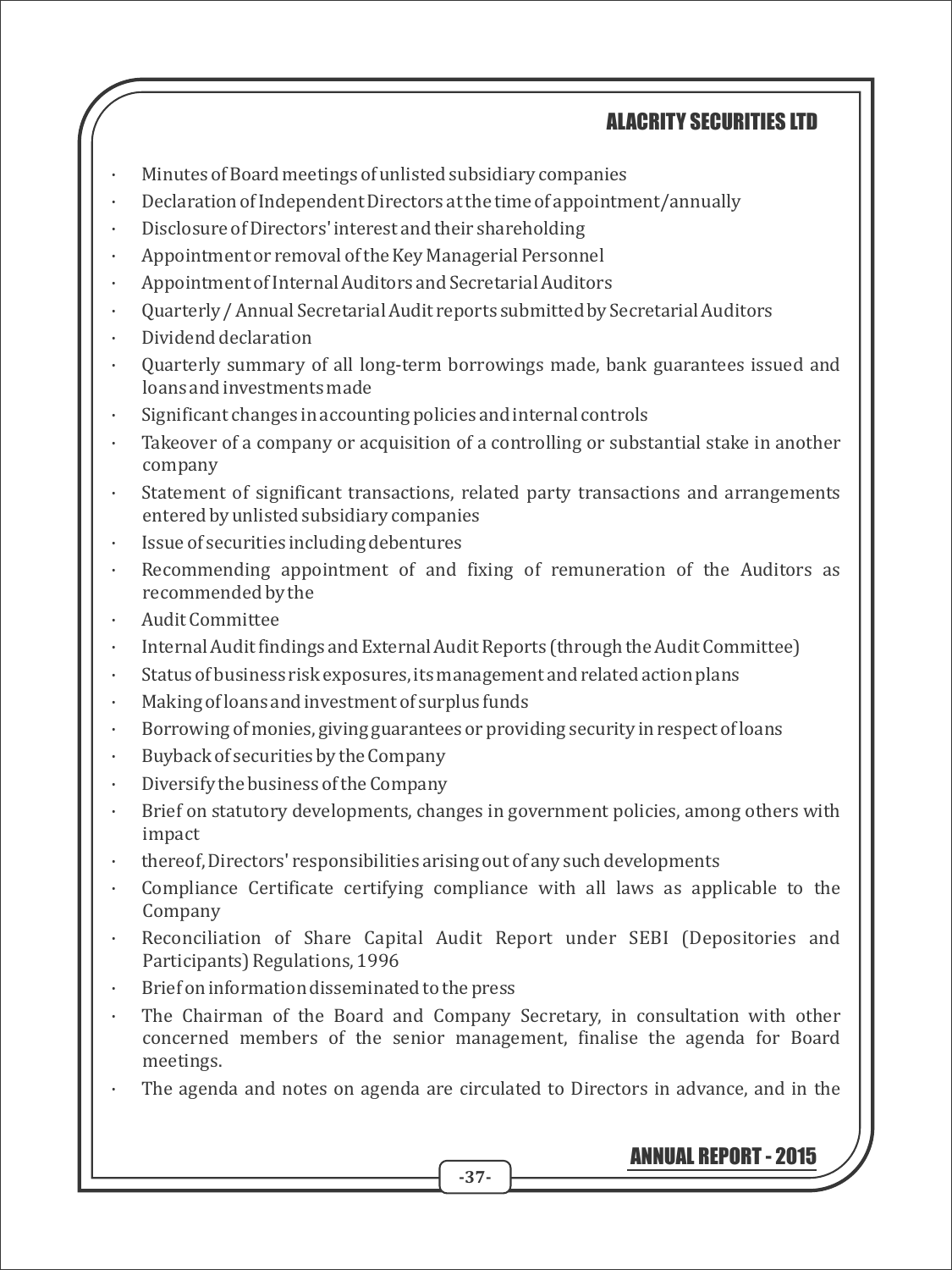ANNUAL REPORT - 2015

defined agenda format.

· All material information is incorporated in the agenda for facilitating meaningful and focused discussions at the meeting. Where it is not practicable to attach any document to the agenda, it is tabled before the meeting with specific reference to this effect in the agenda. In special and exceptional circumstances, additional or supplementary item(s) on the agenda are permitted with permission of Chairman

### **Recording minutes of proceedings at Board and Committee meetings**

The Company Secretary records minutes of proceedings of each Board and Committee meeting. Draft minutes are circulated to Board/ Board Committee members for their comments. The minutes are entered in the Minutes Book within 30 days from the conclusion of the meeting.

### **Post meeting follow-up mechanism**

The guidelines for Board and Board Committee meetings facilitate an effective post meeting follow-up, review and reporting process for decisions taken by the Board and Board Committees thereof.

Important decisions taken at Board/Board Committee meetings are communicated promptly to the concerned departments/divisions.

Action-taken report on decisions/minutes of the previous meeting(s) is placed at the succeeding meeting of the Board/Board Committee for noting.

## **Number of Board meetings held with dates:**

Seven Board meetings were held during the year, as against the minimum requirement of five meetings.

In 2014-15, the Board of the Company met Seven times on  $,30<sup>th</sup>$  May,2014, 14th August 2014, 3rd September 2014, 14th November 2014,  $15<sup>th</sup>$  January 2015, 14th February 2015, and  $30<sup>th</sup>$  March 2015.

## **c) Directors' Attendance Record and Directorships:**

The attendance record of each director at the Board of Directors Meeting and at previous Annual General Meeting along with details of membership and/or chairmanship in Boards/or Committees is given below: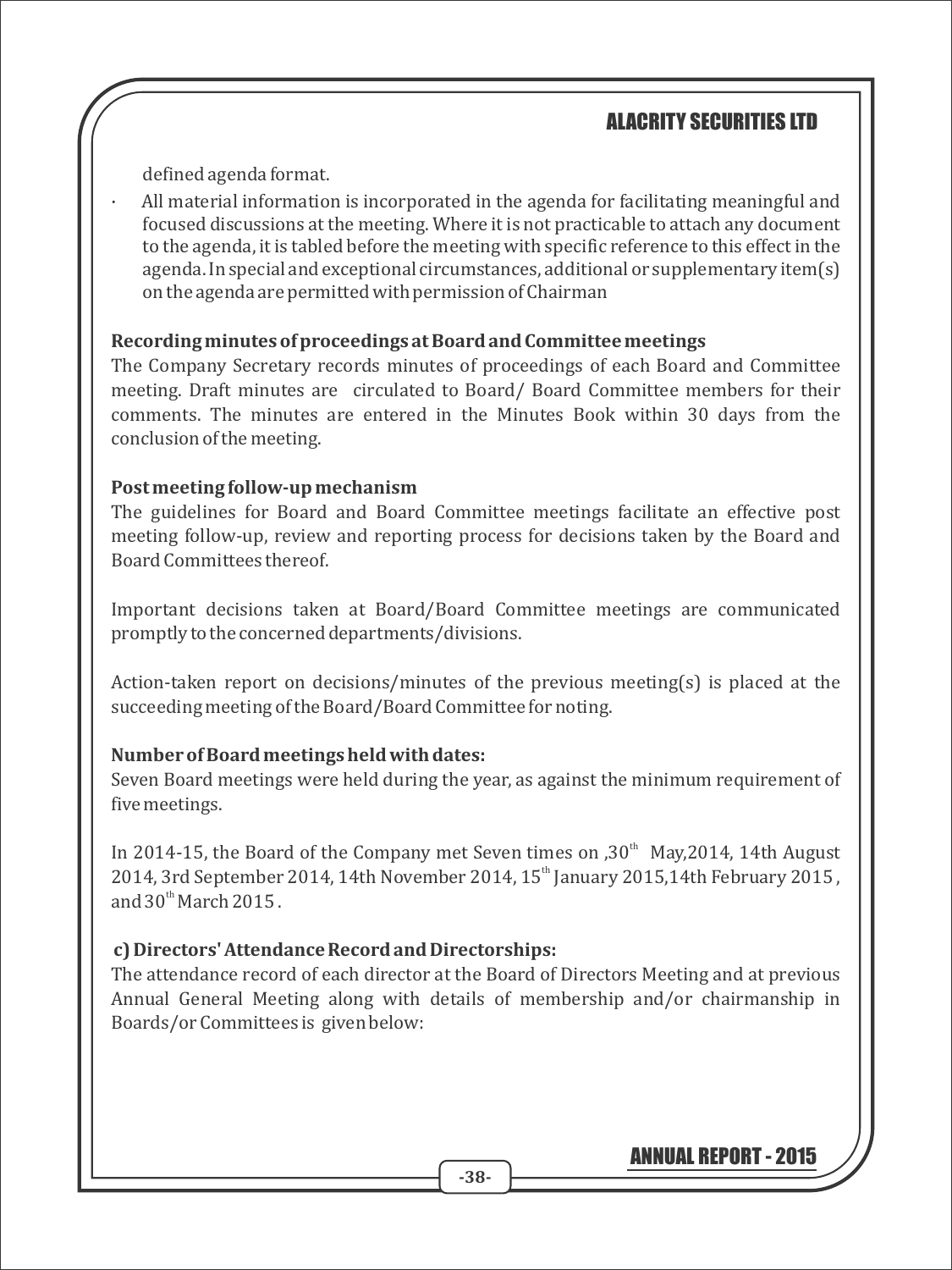ANNUAL REPORT - 2015

## **Composition of the Board / No. of Board Meetings/ Attendance record & Directorship etc:**

| Name of the<br><b>Directors</b> | Category of<br>Directorship      | <b>Attendance Particulars</b> |                 | No. of other Directorships and Committee<br>membership / Chairmanships in other Indian<br>public companies |                                   |                              |                                |
|---------------------------------|----------------------------------|-------------------------------|-----------------|------------------------------------------------------------------------------------------------------------|-----------------------------------|------------------------------|--------------------------------|
|                                 |                                  | <b>Meetings</b>               | Number of Board | Last<br><b>AGM</b>                                                                                         | <b>Other</b><br>Directorship<br>s | Committee<br>Membership<br>S | Committee<br>Chairmanship<br>S |
|                                 |                                  | Held                          | <b>Attended</b> |                                                                                                            |                                   |                              |                                |
| Ankur<br>Mr.<br>Mehta           | Non Executive<br>Independant     | 7                             | 7               | <b>Yes</b>                                                                                                 |                                   |                              |                                |
| Mr.<br><b>Hiten</b><br>Mehta    | Executive<br>Director            | 7                             | 6               | <b>Yes</b>                                                                                                 | 5                                 |                              |                                |
| Mr. Kishore<br>V Shah           | Executive<br>Director            | 7                             | 6               | <b>Yes</b>                                                                                                 | $-$                               |                              |                                |
| Jai Prakash<br><b>Jindal</b>    | Non-<br>Executive<br>Independant | 7                             | 7               | <b>Yes</b>                                                                                                 | 3                                 |                              |                                |
| H<br>Pooja<br>**Mehta           | Non Executive<br>and Promoter    | $\overline{7}$                | 3               | No                                                                                                         | 3                                 |                              |                                |

#### **Directors' Remuneration:**

Due to inadequate profit of the Company the Board of Directors decided not to pay any sitting fees to the Directors for the financial year 2014-15, for attending meetings.

The remuneration paid to Mr. Kishore Shah , whole time Director is Rs 6,48,000 ,Mr. Hiten Mehta Rs.1,80,000/-,Pooja Mehta Rs 300000 /- for the Financial year 2014-2015.

#### **II. BOARD COMMITTEES:**

**The board has constituted the following committees of Directors:**

#### **a. Audit Committee**

**b. Remuneration Committee**

#### **c. Shareholder's Grievance Committee**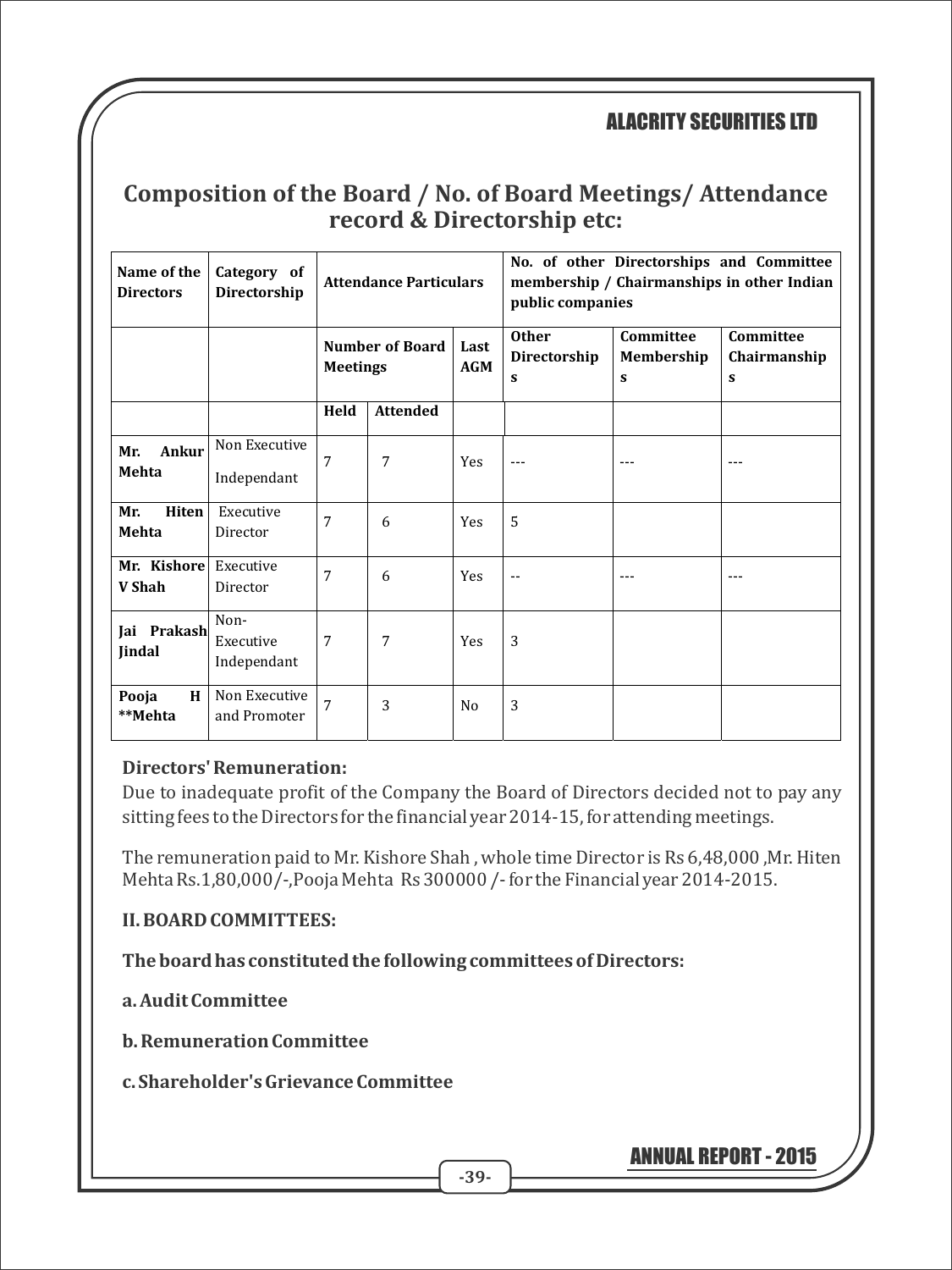**The following committees have been formed in compliance with the corporate governance norms:**

Audit Committee

Remuneration Committee

Shareholders/Investors Grievance Committee

#### **AUDIT COMMITTEE**

Our Company has constituted an audit committee *("Audit Committee")*, as per the provisions of the Companies Act, 2013 and Clause 52 of the SME Listing Agreement to be entered with Stock Exchange, vide resolution passed in the meeting of the Board of Directors.

The terms of reference of Audit Committee complies with the requirements of Clause 52 of the Listing Agreement, proposed to be entered into with the Stock Exchange in due course. The committee presently comprises following three (3) directors**. Ankur Mehta** is the Chairman of the Audit Committee.

| Sr.<br>No. | Name of the<br><b>Director</b>     | <b>Status</b> | <b>Nature</b><br><b>of</b><br>Directorship | No.of<br><b>Meetings</b><br>Held | Attended |
|------------|------------------------------------|---------------|--------------------------------------------|----------------------------------|----------|
| 1.         | Mr.Ankur<br>Mehta                  | Chairman      | Independent<br>Director                    | 4                                | 4        |
| 2.         | Mr.<br>Jaiprakash<br><b>Jindal</b> | Member        | Independent<br>Director                    | 4                                | 4        |
| 3.         | Mr. Kishore V<br>Shah              | Member        | Executive<br>Director                      | 4                                | 4        |

Representatives of the statutory auditors are regularly invited by the Audit Committee to its meetings.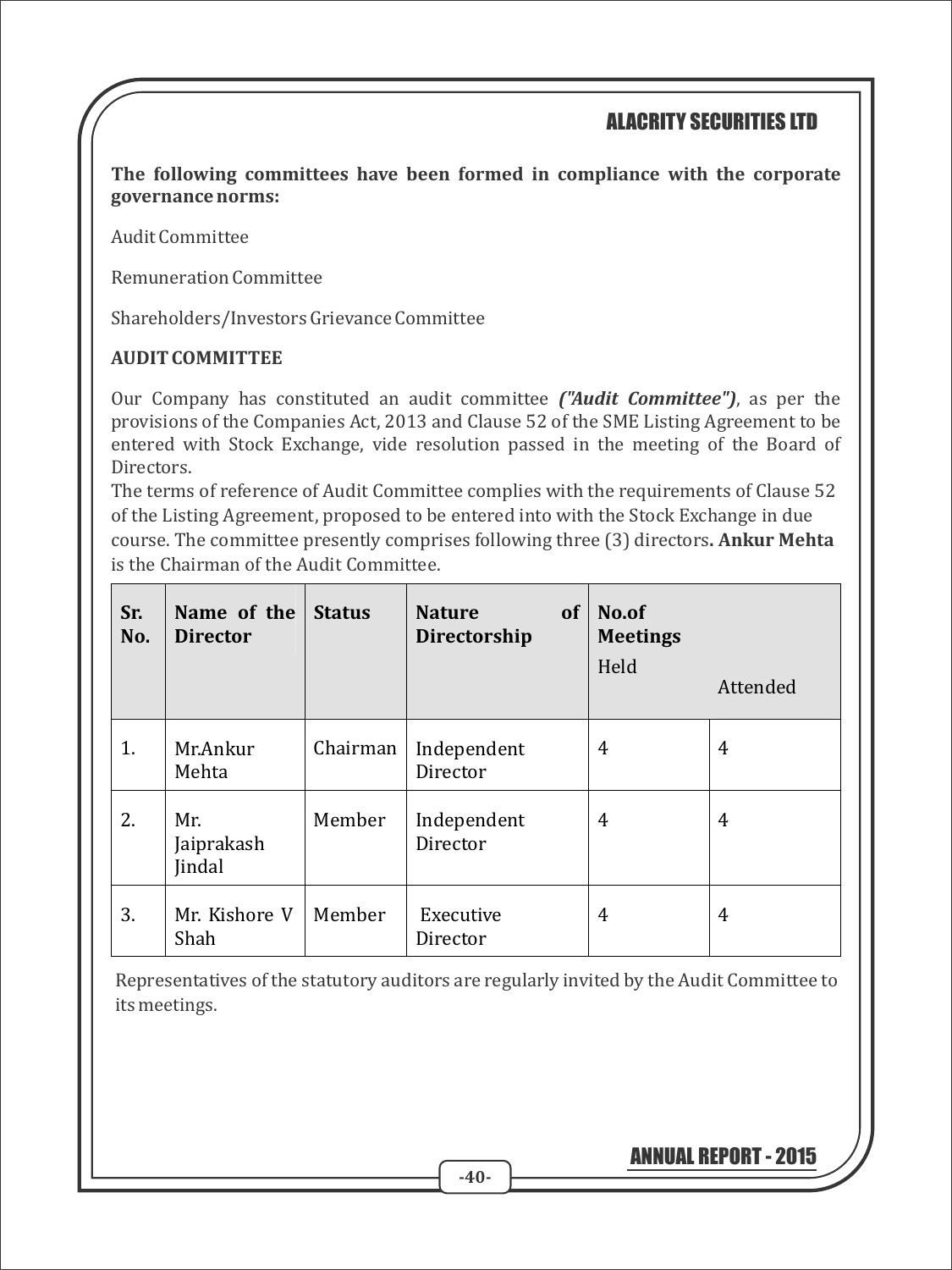ANNUAL REPORT - 2015

### **Terms of reference:**

- (a) Review of the Company's financial reporting process and financial statements.
- (b) Review of accounting and financial policies and practices.
- (c) Review of Internal control systems.
- (d) Discussion with Statutory Auditors on any significant findings and follow-up thereon.
- (e) Reviewing the Company's financial and risk management policies.

The Statutory Auditors are invitees to the Meeting.

### **Powers of Audit Committee:**

The Audit Committee has the following powers:

- i) To investigate any activity within its terms of reference;
- ii) To seek information from any employee;
- iii) To obtain outside legal or other professional advice;
- iv) To secure attendance of outsiders with relevant expertise, if it considers necessary.

### **b) REMUNERATION COMMITTEE**

Our Company has constituted a remuneration committee *("Remuneration Committee").* The Remuneration Committee was constituted vide resolution passed at the meeting of the Board of Directors held on  $04<sup>th</sup>$  January, 2013. During the financial year, **one** meeting of Committee was held on  $30<sup>th</sup>$  **June 2014** to recommend the sitting fee payable to the all the Non executive Directors

| Sr. No. | Name of the Director  | <b>Status</b> | <b>Nature of Directorship</b>          |
|---------|-----------------------|---------------|----------------------------------------|
|         | Mr. Jaiprakash Jindal | Chairman      | <b>Independent Director</b>            |
| 2.      | Mr. Ankur Mehta       | Member        | <b>Independent Director</b>            |
| 3.      | Ms. Pooja Mehta       | Member        | Non Executive and promoter<br>Director |

### **c) SHAREHOLDERS / INVESTORS GRIEVANCE COMMITTEE**

Our Company has constituted a shareholder / investors grievance committee *("Shareholders / Investors Grievance Committee")* to redress the complaints of the shareholders. The Shareholders/Investors Grievance Committee was constituted vide resolution passed at the meeting of the Board of Directors held on 04<sup>th</sup> January, 2013. The committee currently comprises of three (3) Directors. Mr. Ankur Mehta is the Chairman of the Shareholders/ Investors Grievance committee.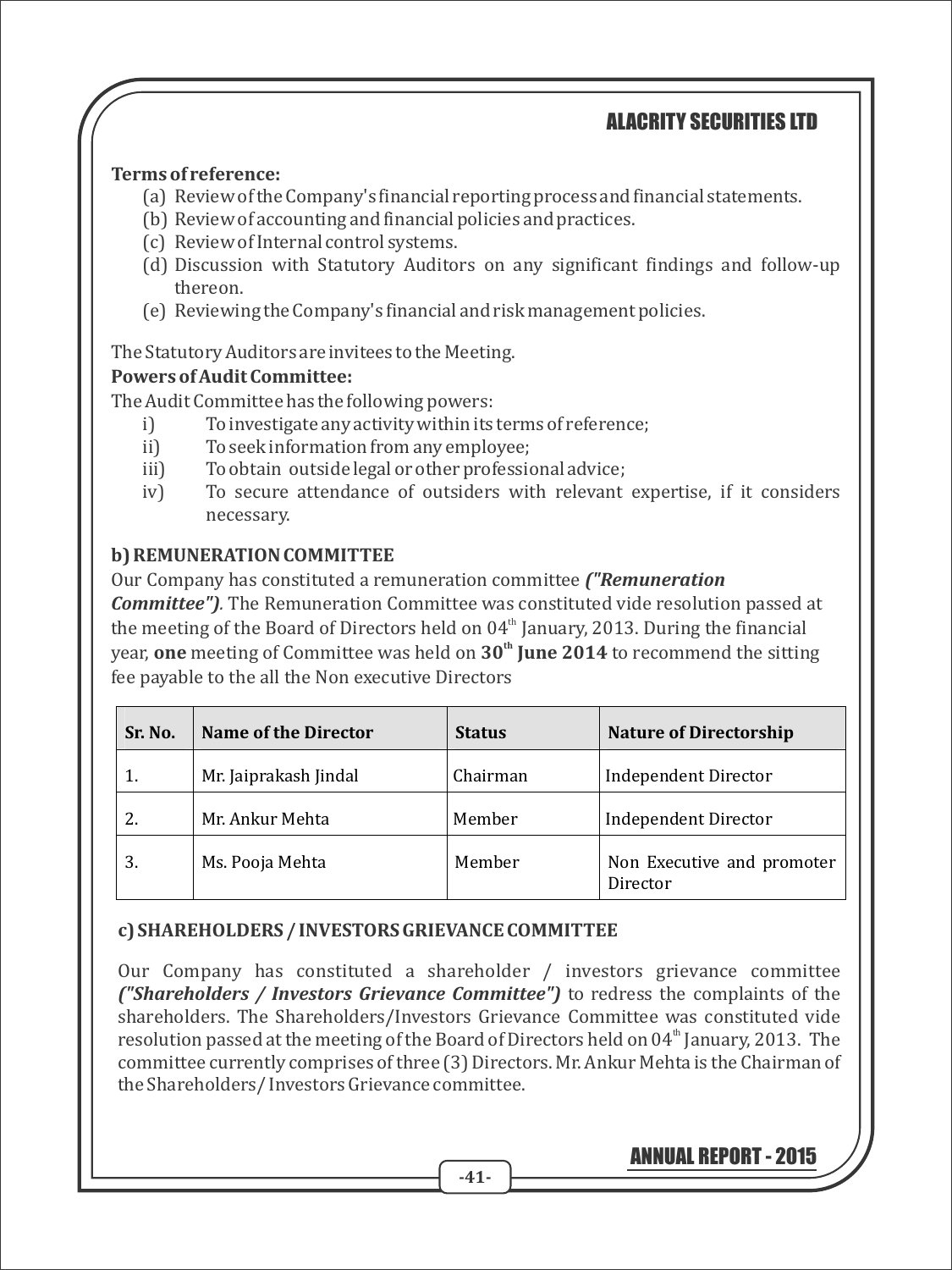| Sr.<br>No. | of the<br><b>Name</b><br><b>Director</b> | <b>Status</b> | <b>Nature</b><br><b>of</b><br>Directorship | <b>No. Of Meetings</b><br>Held | Attended |
|------------|------------------------------------------|---------------|--------------------------------------------|--------------------------------|----------|
| 1.         | Mr. Pooja Mehta                          | Chairman      | Non<br>Executive<br>Director               | 4                              | 4        |
| 2.         | Mr. Ankur Mehta                          | Member        | Independent<br>Director                    | 4                              | 4        |
| 3.         | Mr. Kishore Shah                         | Member        | Executive<br>Director                      | 4                              | 4        |

### **d) Code of Conduct:**

The Board of Alacrity Securities Limited has adopted and laid down a code of conduct for all Board members and Senior Management of the company. All Board members and Senior Management personnel have affirmed compliance with the Code of Conduct. The declaration by the Whole Time Director and CFO in this respect appears elsewhere in this report.

### **e) INVESTOR COMPLAINTS**

 The Company has not received any complaints from shareholders during the year as shown below. The average time to be taken by the Company to resolve complaints is 15- 20 days.

| Nature of complaint                         | Complaints<br>received   | Complaint<br>S<br>redressed | Complaint<br>S<br>Pending |
|---------------------------------------------|--------------------------|-----------------------------|---------------------------|
| Non-receipt of share certificates           |                          |                             |                           |
| Non-receipt of dividend/interest<br>warrant | $\overline{\phantom{a}}$ |                             |                           |
| Non-receipt of annual report                |                          |                             |                           |
| Non-completion of transfer<br>procedure     | $\overline{a}$           |                             |                           |
| Total                                       |                          |                             |                           |

ANNUAL REPORT - 2015

**-42-**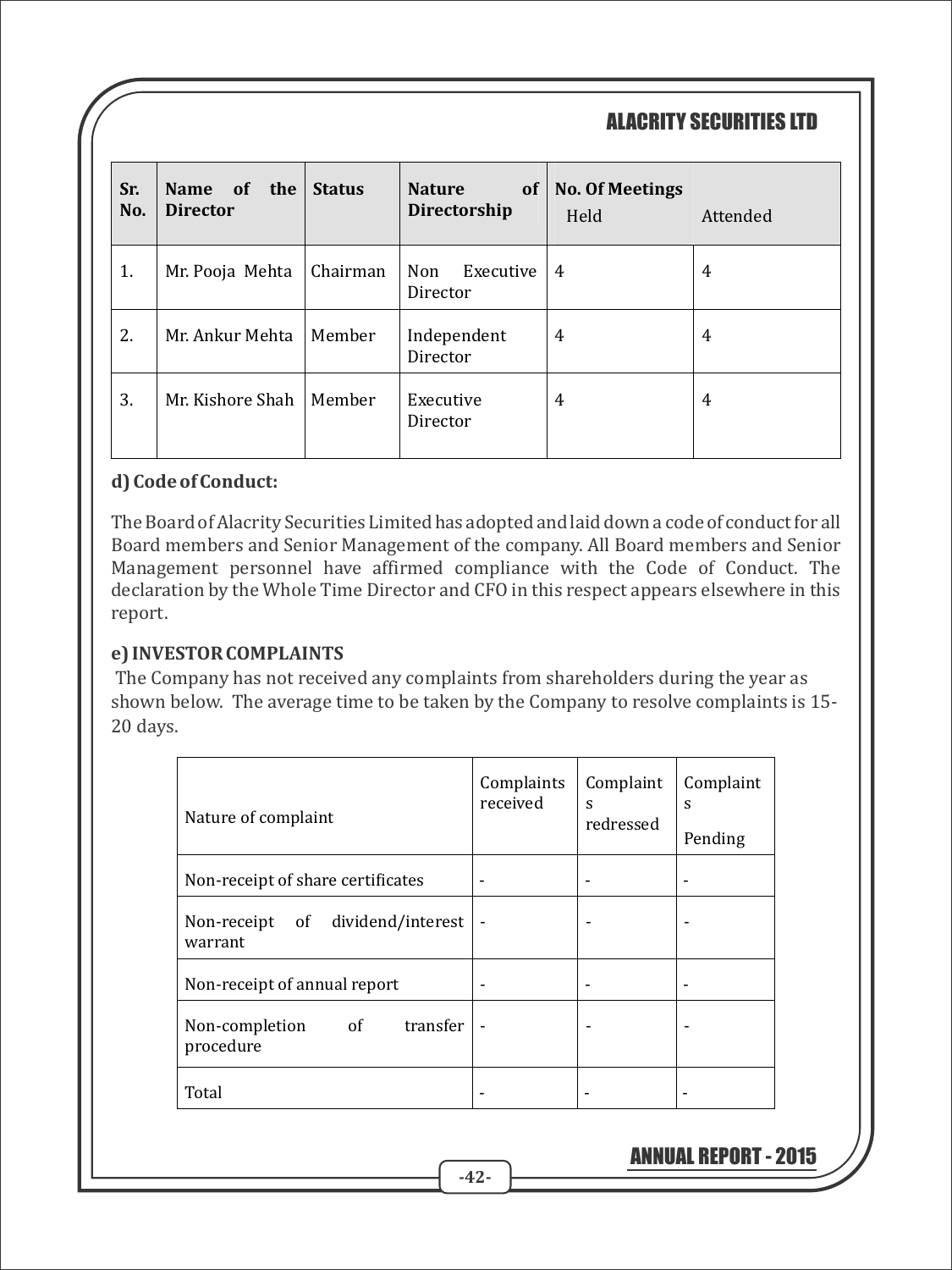ANNUAL REPORT - 2015

#### **e) PERFORNAMCE EVALUATION COMMITTEE**

The company has formed a performance evaluation committee consisting of the following members

#### **Name of The Member Designation**

| Ankur Mehta      | Chairman |
|------------------|----------|
| Pooja H Mehta -  | Member   |
| Kishore V Shah - | Member   |

The committee met 2 times during the financial year ended March 31, 2015. The attendance record of the members at the meeting were as follows

| Name of the Member | Designation | Attendence |
|--------------------|-------------|------------|
| Ankur Mehta        | Chairman    |            |
| Pooja H Mehta      | Member      |            |
| Kishore V Shah     | Member      |            |

Pursuant to the provisions of the Companies Act, 2013 and Clause 52 of the Listing Agreement, the Board has carried out the annual performance evaluation of its own performance, the Directors individually as well as the evaluation of the working of its Audit, Appointment and Remuneration Committees.

A structured questionnaire was prepared after taking into consideration inputs received from the Directors, covering various aspects of the Board' functioning such as adequacy of the composition of the Board and its Committees, Board culture, execution and performance of specific duties, obligations and governance.

A separate exercise was carried out to evaluate the performance of individual Directors including the Chairman of the Board, who were evaluated on parameters such as level of engagement and contribution, independence of judgement, safeguarding the interest of the Company and its minority shareholders etc. The performance evaluation of the Independent Directors was carried out by the entire Board. The performance evaluation of the Chairman and the Non Independent Directors was carried out by the Independent Directors who also reviewed the performance of the Secretarial Department .The Directors expressed their satisfaction with the evaluation process.

#### **III. Subsidiary Companies**

There is no Subsidiary as per provisions of Listing Agreement of the Stock Exchange of Alacrity Securities Limited.

**-43-**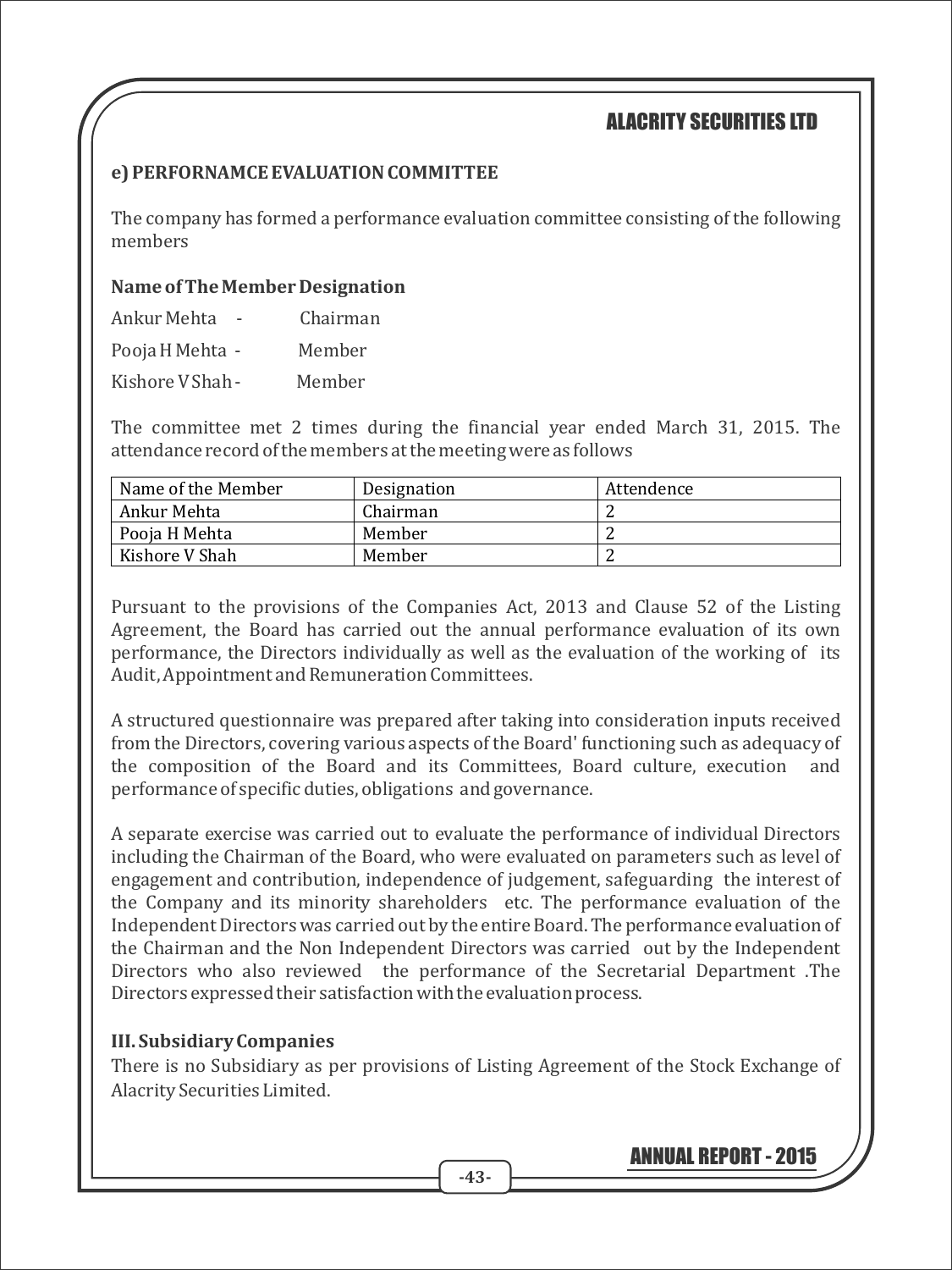ANNUAL REPORT - 2015

| Name of the Member | Designation | Attendence |
|--------------------|-------------|------------|
| Ankur Mehta        | Chairman    |            |
| Pooja H Mehta      | Member      |            |
| Kishore V Shah     | Member      |            |

#### **IV) Risk Management Committee Composition of the Committee**

The Risk Management Committee (RM Committee) was constituted by the Board on October 13, 2014 adhering to the requirements of the Companies Act, 2013 and Clause 52 of the Listing Agreement. The Committee's prime responsibility is to implement and monitor the risk management plan and policy of the Company. The Committee's constitution meets with the requirements of Clause 52 of the Listing Agreement

### **Role and Responsibilities of the Committee includes the following:**

- $\triangleright$  Framing of Risk Management Plan and Policy
- Overseeing implementation of Risk Management Plan and Policy Monitoring of Risk Management Plan and Policy
- $\triangleright$  Validating the process of risk management
- $\triangleright$  Validating the procedure for Risk Minimisation
- $\triangleright$  Periodically reviewing and evaluating the Risk Management Policy and practices with respect to risk assessment and risk management processes
- $\triangleright$  Continually obtaining reasonable assurance from management that all known and emerging risks have been identified and mitigated or managed
- $\triangleright$  Performing such other functions as may be necessary or appropriate for the performance of its oversight function

### **IV. DISCLOSURES:**

- $\triangleright$  There were no materially significant related party transactions during the year that may have potential conflict with the interest of the Company at large.
- $\triangleright$  There were no instances of any material non compliance during the last three years by the Company on any matter related to capital markets. There was no penalties imposed nor did strictures pass on the company by stock exchanges, SEBI or any statutory authority.

**-44-**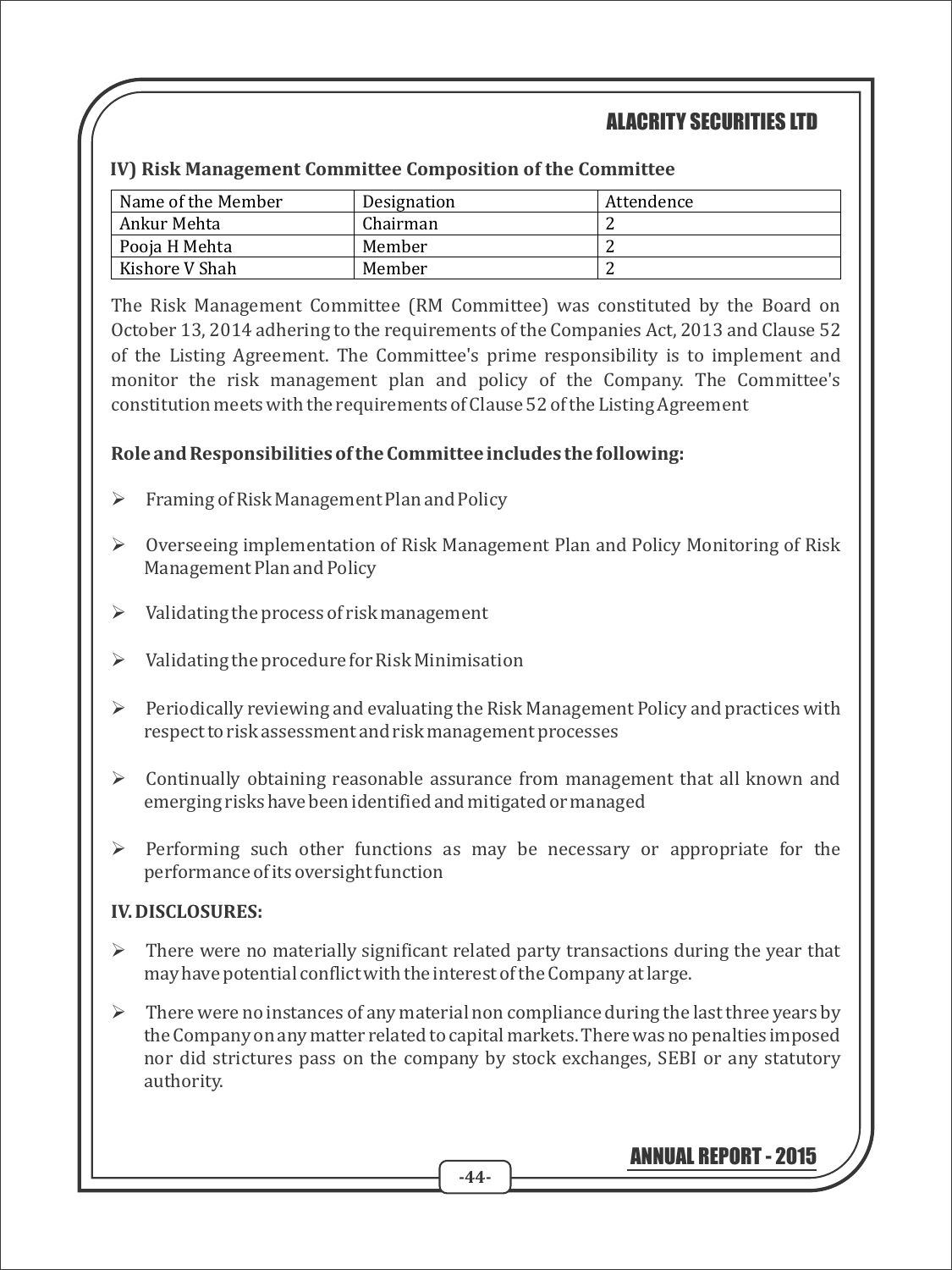ANNUAL REPORT - 2015

- All disclosures relating to financial and commercial transactions where Directors may have a potential interest are provided to the Board, and the interested Directors do not participate in the discussion nor do they vote on such matters.
- $\triangleright$  The Company has followed the Accounting Standard issued by the Institute of Chartered Accountants of India (ICAI) in preparation of its financial statements and there were no Audit qualification in this regard.
- $\triangleright$  Transactions with related parties are disclosed 'Notes forming part of the Accounts' annexed to the financial statements of the year.
- $\triangleright$  In terms of Clause 52 the listing Agreement, the Chief Executive Officer have furnished a certificate for the financial year ended  $31^{\text{\tiny{st}}}$  March 2015 to the Board of Directors of the Company with respect to accuracy of financial statements and adequacy of internal controls, The said certificate is attached at the end of the report.
- Proceeds from the Initial Public Offer of the Company: The Details about the utilization of the proceeds raised through Initial Public Offer of equity shares of the Company are disclosed to the Audit
- $\triangleright$  Committee. The Company has not utilized these funds for the purposes other than those mentioned in the prospectus of the Company.

### **Details of non-compliance by the Company, penalties, strictures imposed on the Company by Stock Exchange or SEBI, or any statutory authority, on any matter related to capital markets, during the last three years**

Stock Exchange had issued a Show cause Notice in connection with the non submission of the Annual Report with Stock Exchanges.. The Company has submitted the same

### **V. A) GENERAL BODY MEETINGS:**

Date, time and venue for the **last three** annual general meetings are given below.

| <b>Financial Year</b> | Date             | Time       | Venue                                                                           |
|-----------------------|------------------|------------|---------------------------------------------------------------------------------|
| 2011/2012             | 25th Sept., 2012 | 10.00 A.M. | B/102, Haridarshan, Bhogilal Phadia Road,<br>Kandivli (West), Mumbai - 400 067. |
| 2012 / 2013           | 30th Sept., 2013 | 10.00 A.M. | B/102, Haridarshan, Bhogilal Phadia Road,<br>Kandivli (West), Mumbai - 400 067. |
| 2013 / 2014           | 27th Sept., 2014 | 10.00 A.M. | B/102, Haridarshan, Bhogilal Phadia Road,<br>Kandivli (West), Mumbai - 400 067. |

**-45-**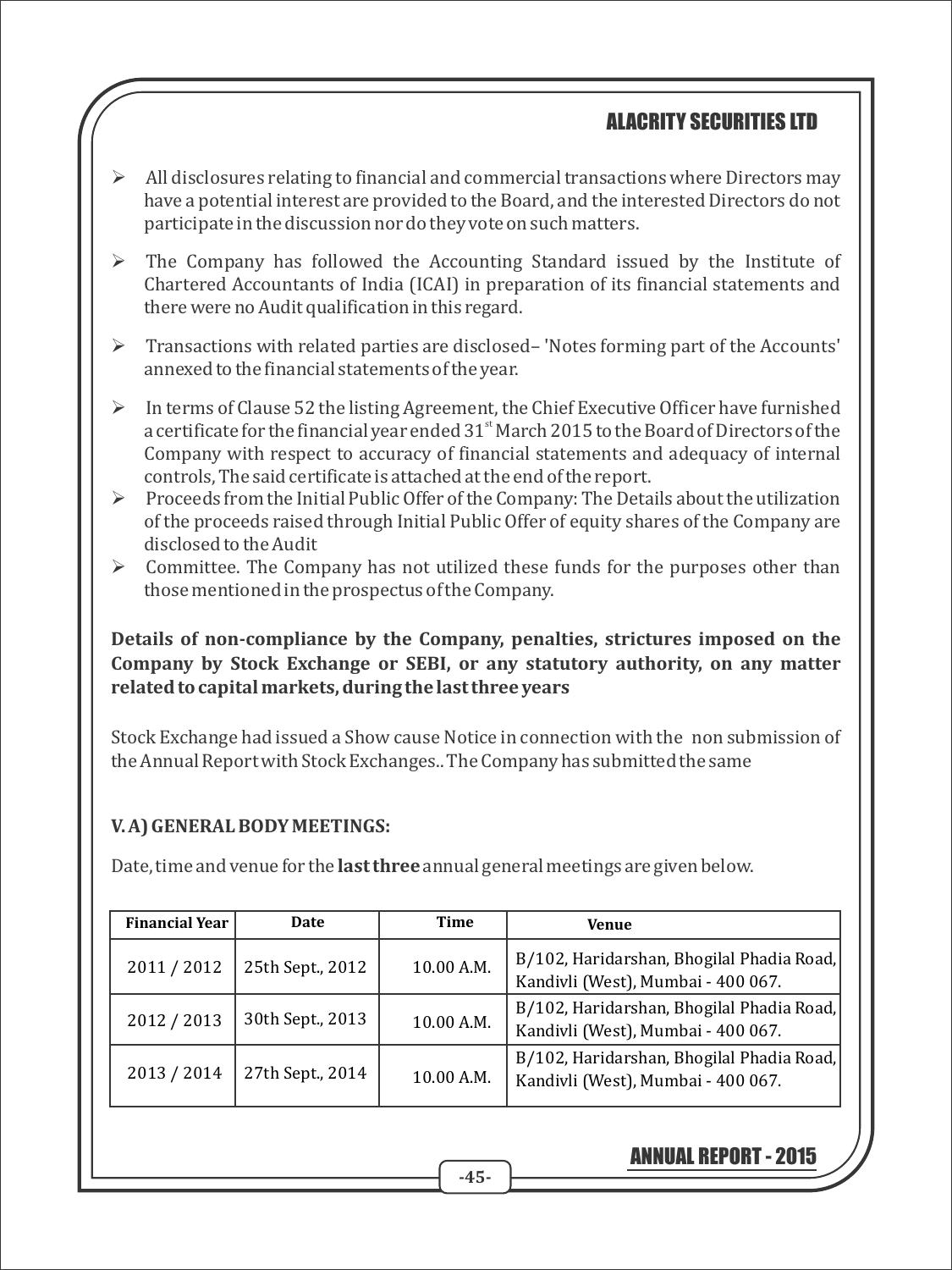ANNUAL REPORT - 2015

Resolutions under None of the business required to be transacted at the forthcoming Annual General Meeting is proposed to be passed by postal ballot.

### **VI. MEANS OF COMMINICATION:**

A. All material information about the company is promptly submitted to the Bombay Stock Exchange Ltd. where the Company's shares are listed. Half-Yearly and Annual Financial Results will be sent to the exchange for the information of the shareholders. The financial results will also be displayed on the Company's web site and on the official website of Bombay Stock Exchange Limited.

The Board of Directors of the Company approved and took on record the Un-Audited / Audited financial results within 45 days of quarter / half year and communicated these results to all Stock Exchanges where the shares of the Company are listed and also put on Company's website www.alacritysec.com

Note: Un-audited Financial Results were intimated to Stock Exchanges with in 45 days of first half year ended along with the Limited Review Report and Audited Financial Results for the last quarter /Financial year ending within 60 days of close of Financial year.

### **B. Annual Report:**

The Annual Report containing, *interalia*, Audited Financial Statement, Directors' Report, Auditors' Report and other important information is circulated to members and others entitled thereto. The Management's Discussion and Analysis (MD&A) Report forms part of the Annual Report and is displayed on the Company's website .

## **C. Corporate Filing and Dissemination System (CFDS):**

The CFDS portal jointly owned, managed and maintained by BSE is a single source to view information filed by listed companies. All disclosures and communications to BSE are filed electronically through the CFDS portal. In particular, the Company informs BSE all price sensitive matters or such other matters which in its opinion are material and of relevance to the members.

## **D. BSE Corporate Compliance & Listing Centre (the 'Listing Centre'):**

BSE's Listing Centre is a web-based application designed for corporates. All periodical compliance filings like shareholding pattern, corporate governance report, among others are also filed electronically on the Listing Centre.

## **E. SEBI Complaints Redress System (SCORES):**

The investor complaints are processed in a centralised web-based complaints redress system. The salient features of this system are:

**-46-**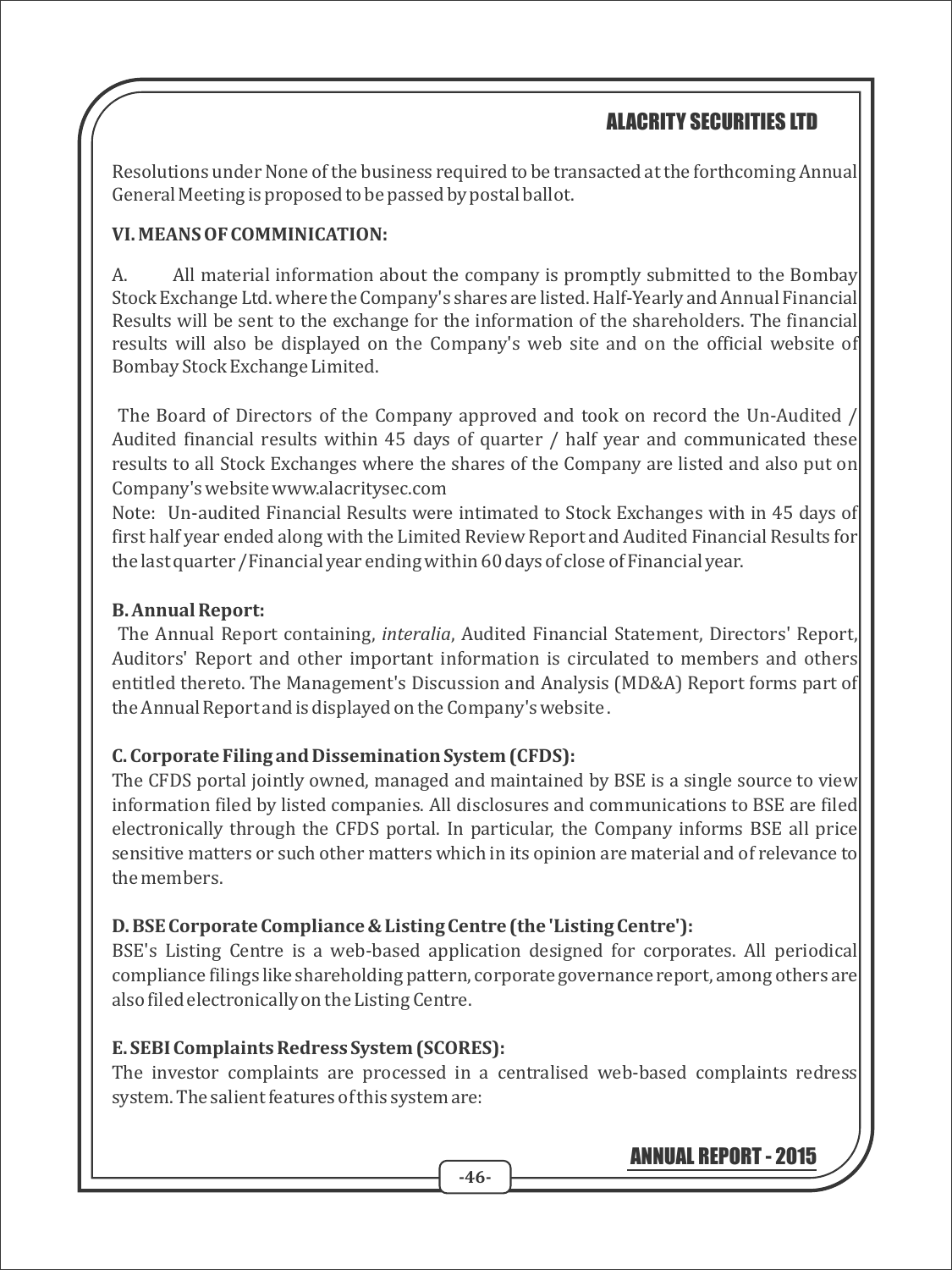Centralised database of all complaints, online upload of Action Taken Reports (ATRs) by concerned companies and online viewing by investors of actions taken on the complaint and its current status.

## **F. Designated Exclusive email-id:**

The Company has designated the following email-ids exclusively for investor servicing: investor@alacritysec.com

### **VII. MANAGEMENT DISCUSSION & ANALYSIS.**

The Management Discussion and Analysis report is form part of Annual Report.

## **VIII. GENERAL SHAREHOLDERS INFORMATION:**

### **Company Registration Details**

The Company is registered in the State of Maharashtra, India. The Corporate Identification Number (CIN) allotted to the Company by the Ministry of Corporate Affairs (MCA) is CIN No.: L99999MH1994PLC083912

## **a) Annual General Meeting:**

Date: 29<sup>th</sup> September, 2015 Day : Tuesday **Time:** 10.00 AM **Venue:** B-102, Haridarshan, Bhogilal Phadia Road, Kandivli [West] Mumbai 400 067.

## **b) Financial Calendar:**

 $1<sup>st</sup>$  April to 31 $<sup>st</sup>$  March.</sup>

## **Potential Time of Half-yearly Results:**

First Half-year : Second week of November 2015

Second Half-year : Last week of May 2016

## **d) Book Closure:**

The books will be closed from 24.09.2015 to 29.09.2015 (both days inclusive) as Book closure for the Annual General Meeting.

**-47-**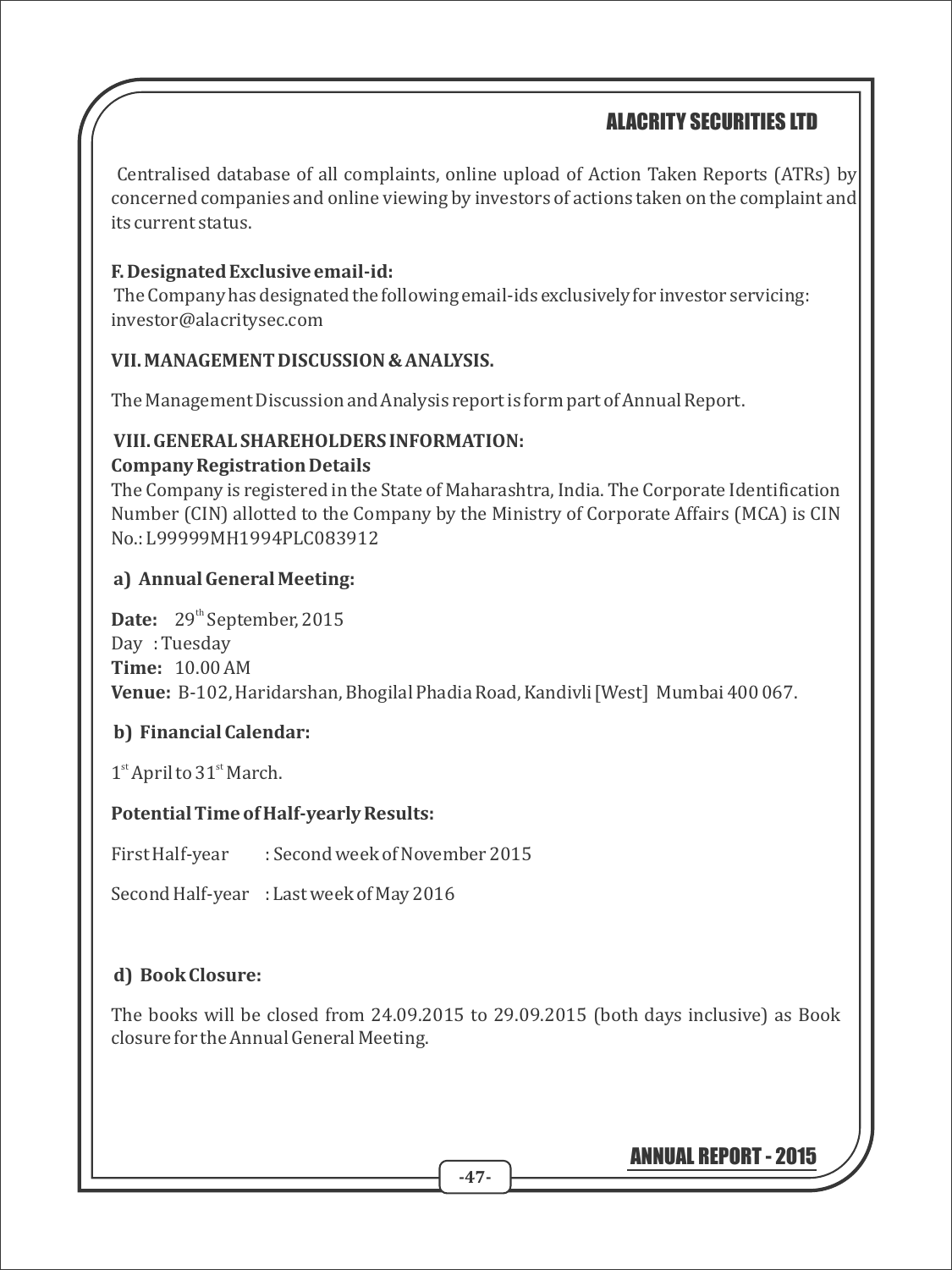### **e) Listing:**

Equity shares of Alacrity Securities Limited are listed on the **Bombay Stock Exchange Limited (SME).** 

The Company has paid annual listing fees for the financial year 2015-16.

### **Payment of Depository Fees**

Annual Custody / Issuer fee for the year 2015 - 16 will be paid by the Company to NSDL and CDSL on receipt of the invoices.

BSE Stock Codes**:** 535916

### **ISIN for Dematerialization: INE030P01017**

**g) Market Price Data :**The monthly high and low prices of company's equity shares at Bombay Stock Exchange Limited (BSE) for the year 2014-15

## *High and Low Prices at the BSE*

| Month             | <b>High</b> | Low   |
|-------------------|-------------|-------|
|                   | (Rs.)       | (Rs.) |
| April 2014        | 7.60        | 6.10  |
| May 2014          | 6.95        | 6.60  |
| <b>June 2014</b>  | 8.25        | 7.25  |
| <b>July 2014</b>  | 7.45        | 6.65  |
| August 2014       | 7.15        | 6.40  |
| September 2014    | 6.50        | 6.20  |
| October 2014      | 8.34        | 6.80  |
| November 2014     | 7.10        | 6.65  |
| December 2014     | 640         | 5.20  |
| January 2015      | 5.55        | 4.75  |
| February 2015     | 5.40        | 5.20  |
| <b>March 2015</b> | 5.75        | 5.20  |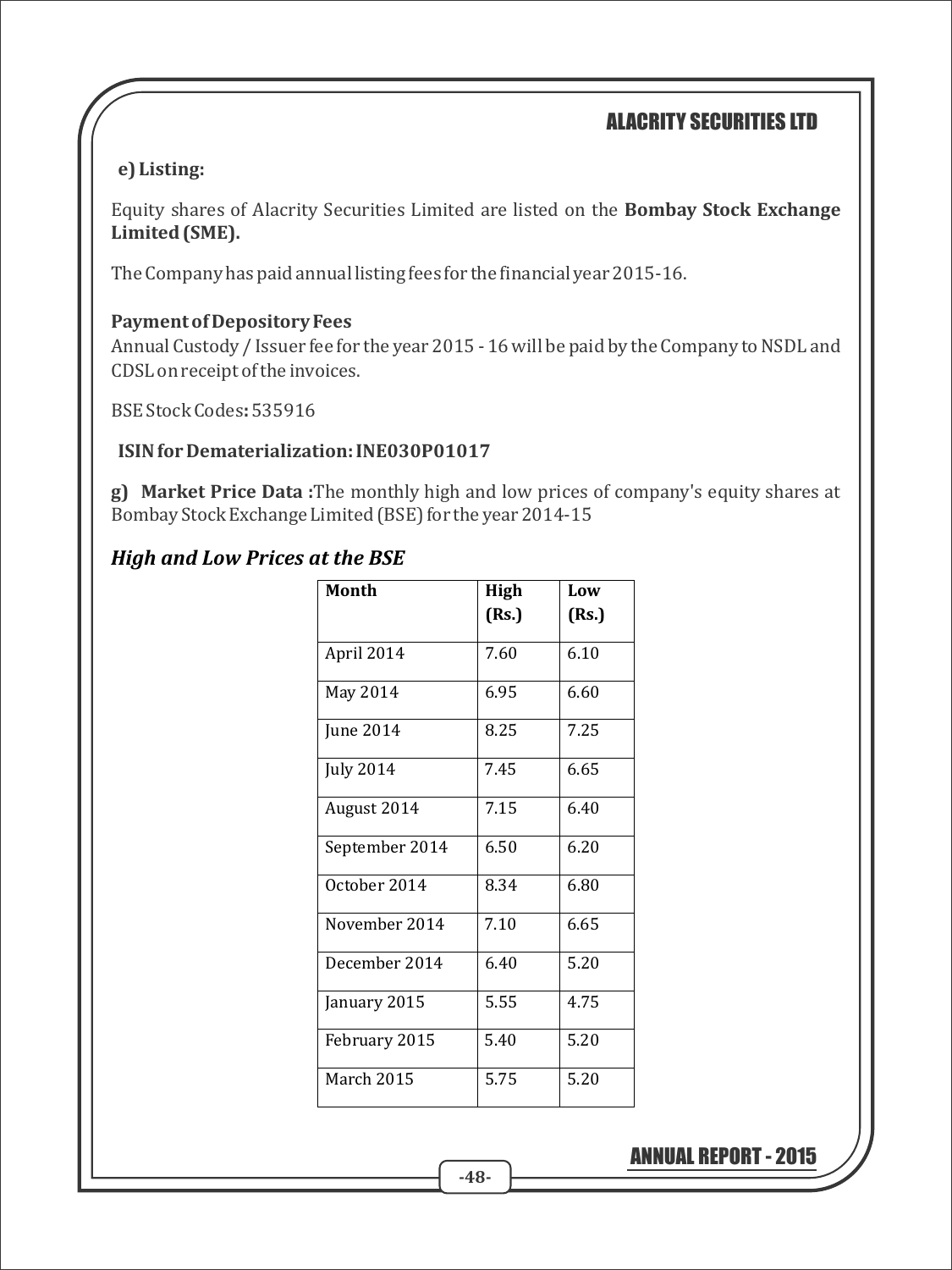ANNUAL REPORT - 2015

### **h) Shareholding Pattern:**

#### **Share Holding Pattern as on 31 March 2015 given below:**

| No. of shares<br>held | Shareholding % |
|-----------------------|----------------|
| 9903700               | 46.9815        |
| 16000                 | .0759          |
| 376000                | 1.7837         |
| 10784300              | 51.1589        |
| 21080000              | 100.00         |
|                       |                |

### **i)** *Distribution of shareholding as on 31st March 2015:*

| Range (in Rs)      | <b>of</b><br><b>Number</b><br>shareholders | <b>Shares</b><br>amount<br>(in Rs) | Shareholding % |
|--------------------|--------------------------------------------|------------------------------------|----------------|
| Up to 5000         | 2                                          | 6000                               | 0.0028         |
| 50,001 to 1,00,000 | 199                                        | 16591410                           | 7.5712         |
| 1,00,001 and above | 142                                        | 194194000                          | 92.4260        |
| <b>Total</b>       | 343                                        | 210800000                          | 100.00         |

### i) **Share Transfer System:**

The Company's shares are compulsorily traded in dematerialized form and are available for trading on both **NSDL & CDSL.** Share Transfer in physical form is approved by Shareholders/Investor Grievances Committee of Directors at regular interval to ensure that the Share Transfer complete in all respects are given effect to within valid period from the date of receipt.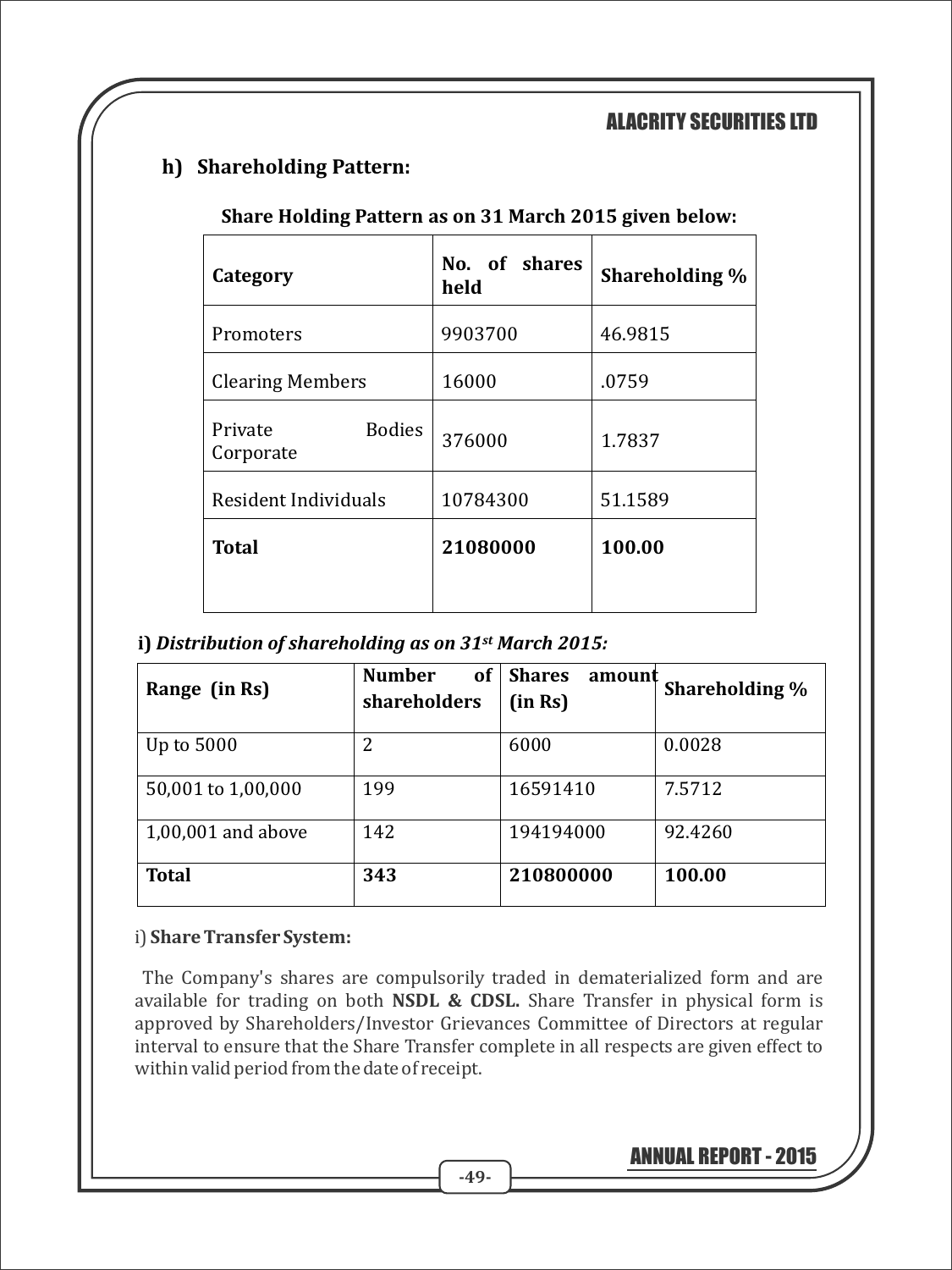#### **k) Dematerialization of Shares as on 31st March, 2015: 95.32115%**

| Category                              | 31/03/2015 |
|---------------------------------------|------------|
| <b>Shares in Demat mode with NSDL</b> | 6179000    |
| <b>Shares in Demat mode with CDSL</b> | 13914700   |
| <b>Shares in Physical mode</b>        | 986300     |
| <b>Total</b>                          | 21080000   |

#### **l) Investor Correspondence Address:**

#### **Big Share Services Pvt. Ltd.**

E-2, Ansa Industrial Estate, Saki Vihar Road, Sakinaka, Andheri [East], Mumbai 400 072.

**Transfer of unpaid/unclaimed amounts to Investor Education and Protection Fund** Transfer of amount to Investor Education Fund has not applicable during the year under review,

#### **COMPLIANCE CERTIFICATE OF THE AUDITORS**

Certificate from the Company's Auditors, M/s. Lalit Kumar Dangi & CO., confirming compliance with conditions of Corporate Governance as stipulated under Clause 52 of the Listing Agreement, is attached to this Report.

#### **ADOPTION OF MANDATORY AND NONMANDATORY REQUIREMENTS OF CLAUSE 52**

The Company has complied with all requirements of Clause 52 of the Listing Agreement. The Company has adopted following non-mandatory requirements of Clause 49 of the Listing Agreement:

#### **REPORTING OF INTERNAL AUDITOR**

The Internal Auditor directly reports to the Audit committee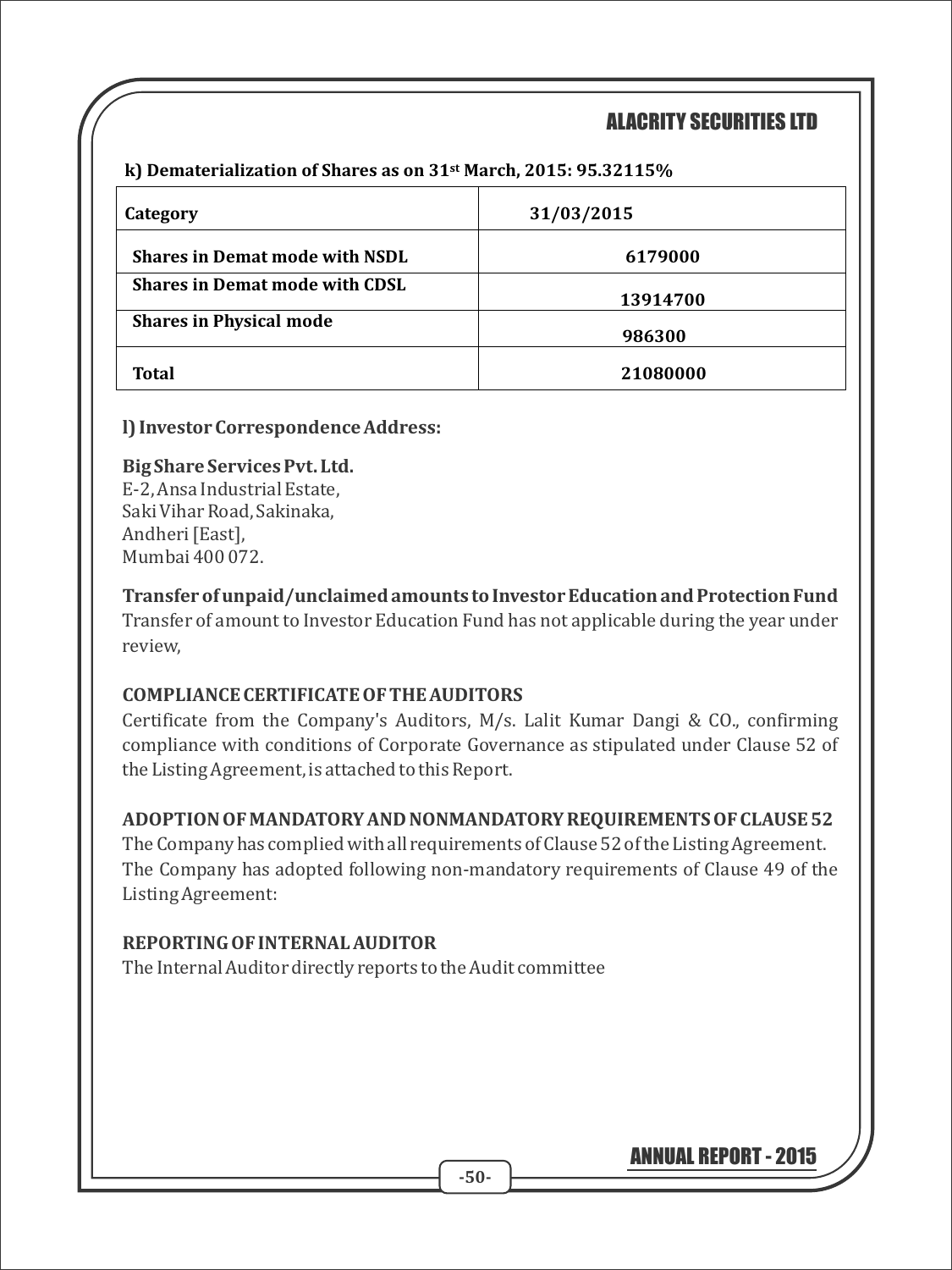**Declaration regarding Compliance of code of Conduct should be inserted which has to be signed by the Chief Executive Officer/Whole Time Director and CFO**

### **D E C L A R A T I O N**

Annual Declaration by Chief Executive Officer (CEO)/whole Time Director and CFO pursuant to Clause52 (i) (d) (ii) of the SME Listing Agreement.

I, Kishore V Shah whole Time Director and Chief Financial Officer of ALACRITY SECURITIES LIMITED provided under Clause 52 (i)(d)(ii) of the Listing Agreement. I hereby declare that all the Board members and Senior Management personnel of the company have confirmed compliance with the code of conduct for the financial year ended 31 March 2015.

FOR Alacrity Securities Limited

Place: Mumbai

Date 14 August, 2015 Whole Time Director Whole Time Director & CFO  $Sd$  /-Kishore V Shah

 $Sd$  /-Hiten R Mehta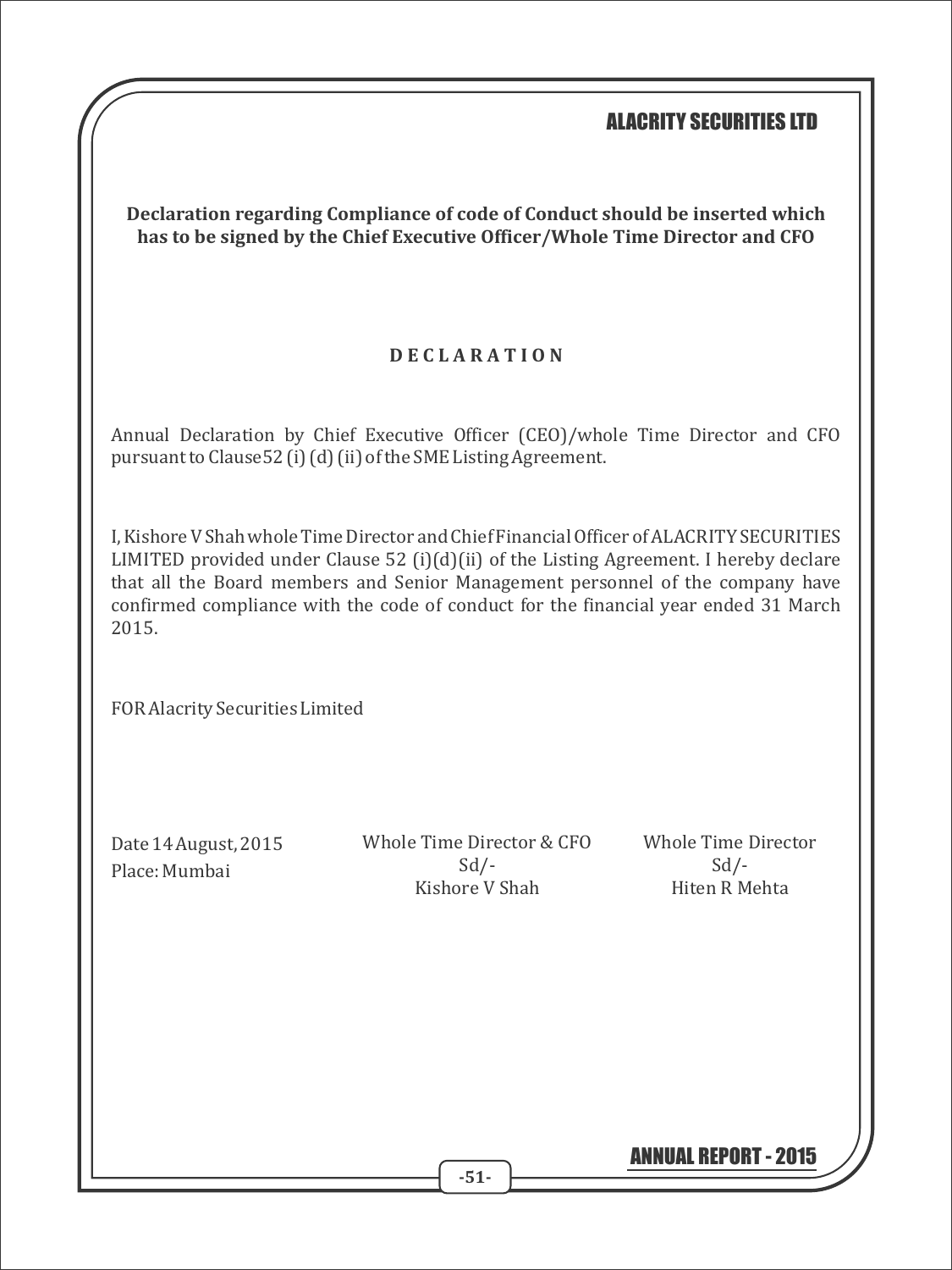## **AUDITORS' CERTIFICATE ON CORPORATE GOVERNANCE**

To

The Members of Alacrity Securities Limited Mumbai

We have reviewed the records concerning the Company's compliance of conditions of Corporate Governance as stipulated in Clause 52 of the Listing Agreement entered into, by the Company, with the Stock Exchanges of India, for the financial year ended on  $31<sup>st</sup>$  March 2015.

The compliance of Corporate Governance is the responsibility of the management. Our examination was limited to procedures and implementation thereof, adopted by the Company for ensuring the compliance of the conditions of the Corporate Governance. It is neither an audit nor an expression of opinion on the financial statement of the Company.

We have conducted our review on the basis of the relevant records and documents maintained by the Company and furnished to us for the review, and the information and explanations given to us by the Company.

Based on such a review and representation made by the Directors and the Management, to the best of our information and according to the explanations given to us, in our opinion, the company has complied with the conditions of Corporate Governance, as stipulated in Clause 52 of the said listing agreement.

On the basis of certificate issued by the Registrar and Share Transfer Agent of the Company and the Minutes of meetings of the Shareholders/ Investors Grievance Committee of the Company, we state that, there were no investor grievances pending against the Company for a period exceeding one month.

We further state that, such compliance is neither an assurance as to the future viability of the Company, nor as to the efficiency or effectiveness with which the management has conducted the affairs of the Company.

> **For Lalit Kumar Dangi & Co.**  Chartered Accountants Firm Registration No. 112107W

**(CA Lalit Kumar Dangi)** Proprietor M No. 045611

Date:  $14<sup>th</sup>$  August, 2015 Place : Mumbai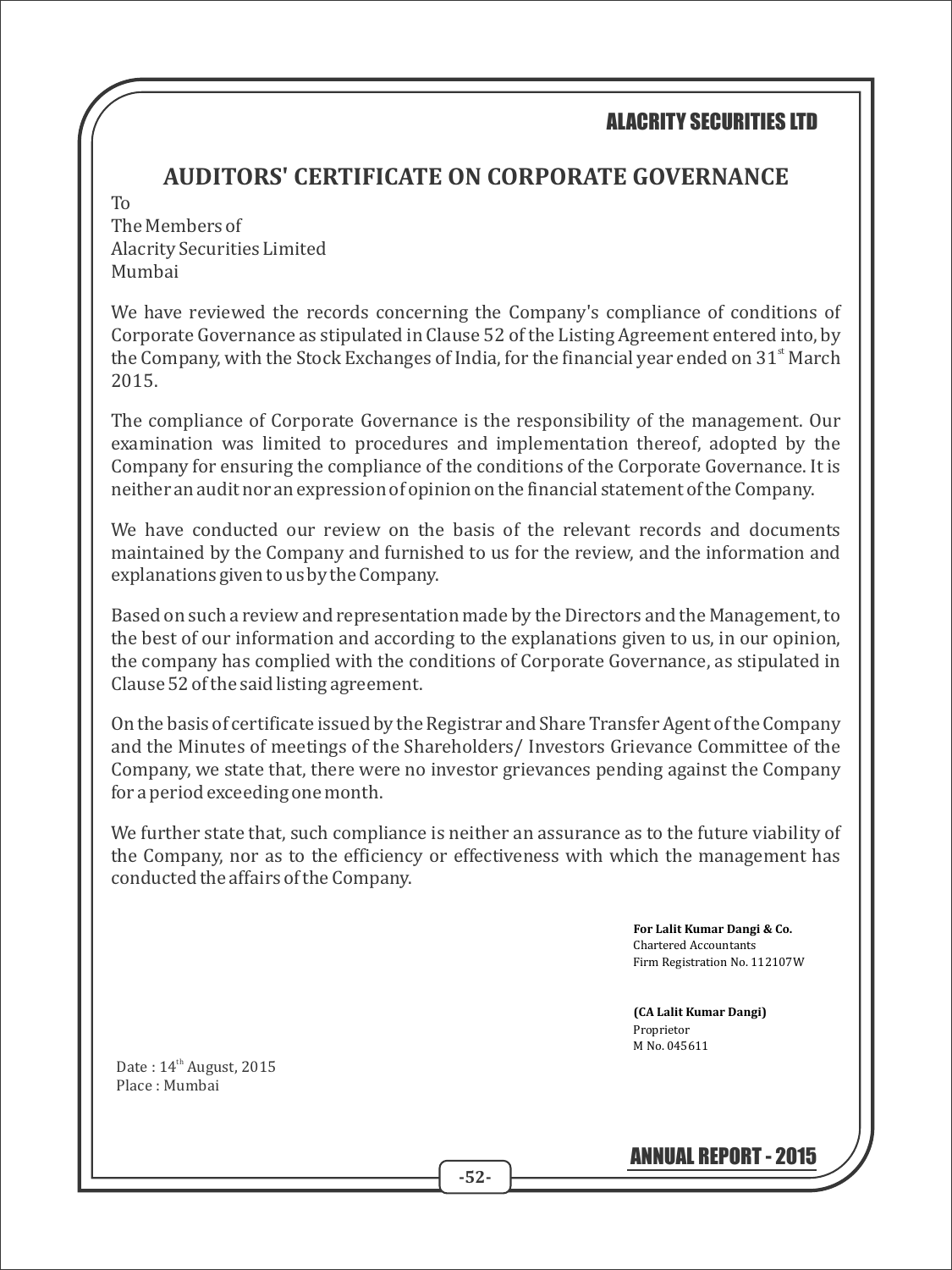## **CHIEF EXECUTIVE OFFICER /WHOLE TIME DIRECTOR AND CFO CERTIFICATION**

I, Kishore V Shah, Whole Time Director and CFO, of Alacrity Securities Limited, hereby certify to the Board that:

I have reviewed financial statements and the cash flow statement for the year  $31<sup>st</sup>$  March 2015 and that to the best of our knowledge and belief:

These statements do not contain any materially untrue statement or omit any material fact or contain statements that might be misleading;

These statements together present a true and fair view of the company's affairs and are in compliance with existing accounting standards, applicable laws and regulations.

There are, to the best of our knowledge and belief, no transactions entered into by Alacrity Securities Limited during the year which are fraudulent, illegal or violative of the company's code of conduct.

I accept responsibility for establishing and maintaining internal controls for financial reporting in Alacrity Securities Limited and I have evaluated the effectiveness of the internal control systems of the company pertaining to financial reporting. I have disclosed to the auditors and the Audit Committee, deficiencies in the design or operation of such internal controls, if any, of which we are aware and the steps I have taken or propose to take to rectify these deficiencies.

I have indicated to the auditors and the Audit Committee Significant changes in internal control over financial reporting during the year;

Significant changes in accounting policies during the year and the same have been disclosed in the notes to the financial statements; and Instances of significant fraud of which we have become aware and the involvement therein, if any, of the management or an employee having a significant role in the company's internal control system.

I affirm that I have not denied any personnel access to the Audit Committee of the company (in respect of matters involving alleged misconduct).

I further declare that all Board members and senior management have affirmed compliance with the code of conduct for the current year.

Place: Mumbai Date: 14<sup>th</sup> August, 2015

Whole Time Director & CFO  $Sd$  /-Kishore V Shah

Whole Time Director Sd/- Hiten R Mehta

ANNUAL REPORT - 2015

**-53-**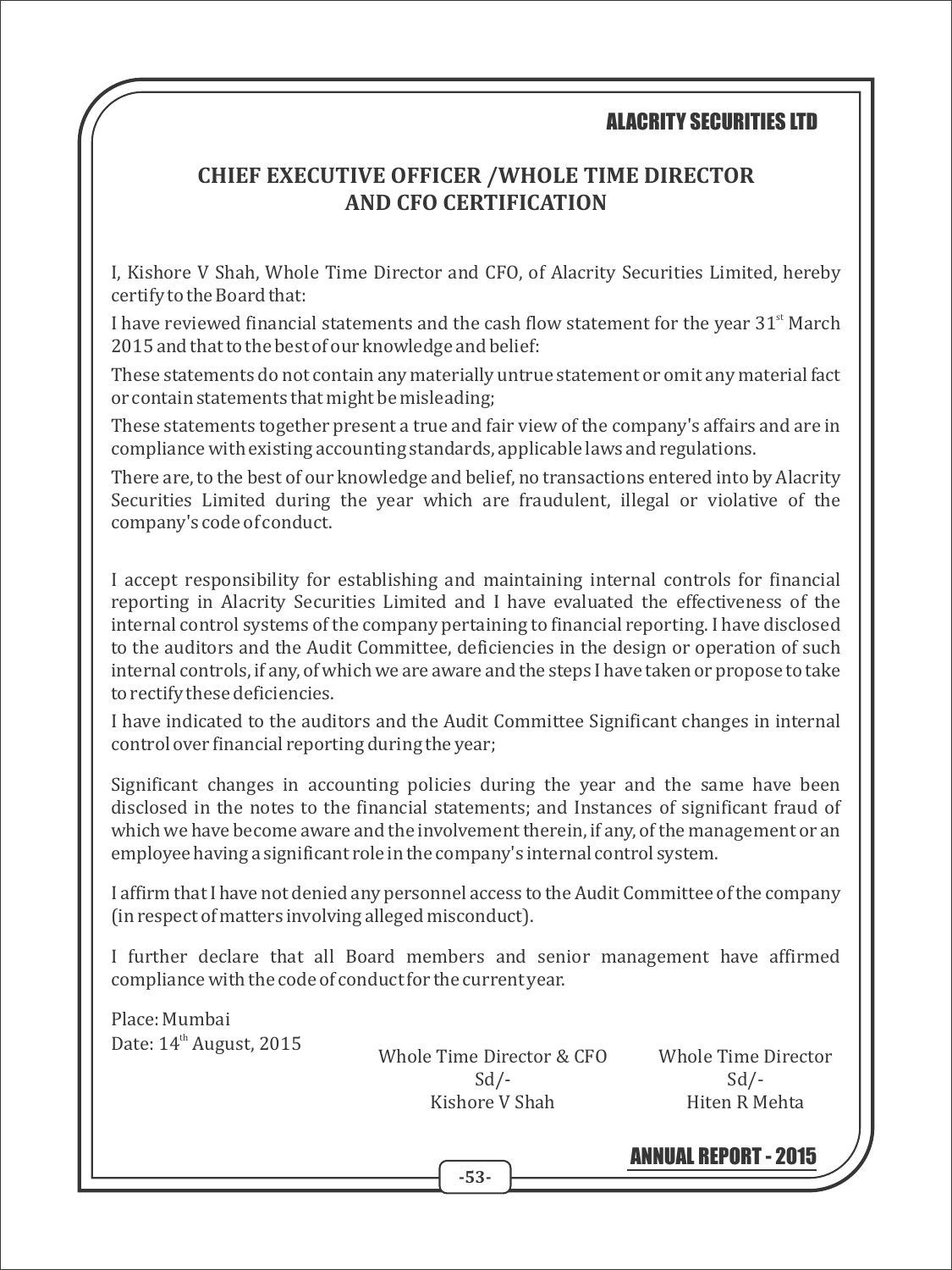## **DETAILS OF DIRECTORS**

### DETAILS OF DIRCTORS

**Ms. Pooja Mehta:** Ms. Pooja Mehta, aged 23 years, is the Promoter and Director of our Company. She has done Bachelor of Business Management from University of Exeter, London. She has been on the Board of Directors of our Company since  $26<sup>th</sup>$  December, 2011.

**Mr. Hiten Mehta,** aged 47 years, is a Executive Director of our Company. He studied in the field of commerce and acquired more than 20 years of experience in the stock market across research, dealing and execution with special focus on F & O segment of the Capital Markets. He oversees the operations of the Company with equal assistance from his dedicated team.

**Mr. Kishore V Shah,** aged 61 years is an Whole-Time Director and CFO of our Company. He is a Commerce Graduate and is well associated with the day to day affairs of the Company. He is predominantly responsible for Finance and Compliance division of the Company. He has been on the Board of Directors of our Company since July, 2009.

**Mr. Jai Prakash Jindal,** aged 61 years is an Independent Director of our Company. As an Independent Director, with corporate acumen he brings value addition to our Company. He has been on the Board of our Company since December, 2011.

**Mr. Ankur Mehta** , is an Independent Director of our Company. He studied in the field of Commerce and having more than 10 years of experience. As an Independent Director of our Company with financial expertise he brings value addition to our Company. He has been on the Board of our Company since March 2014.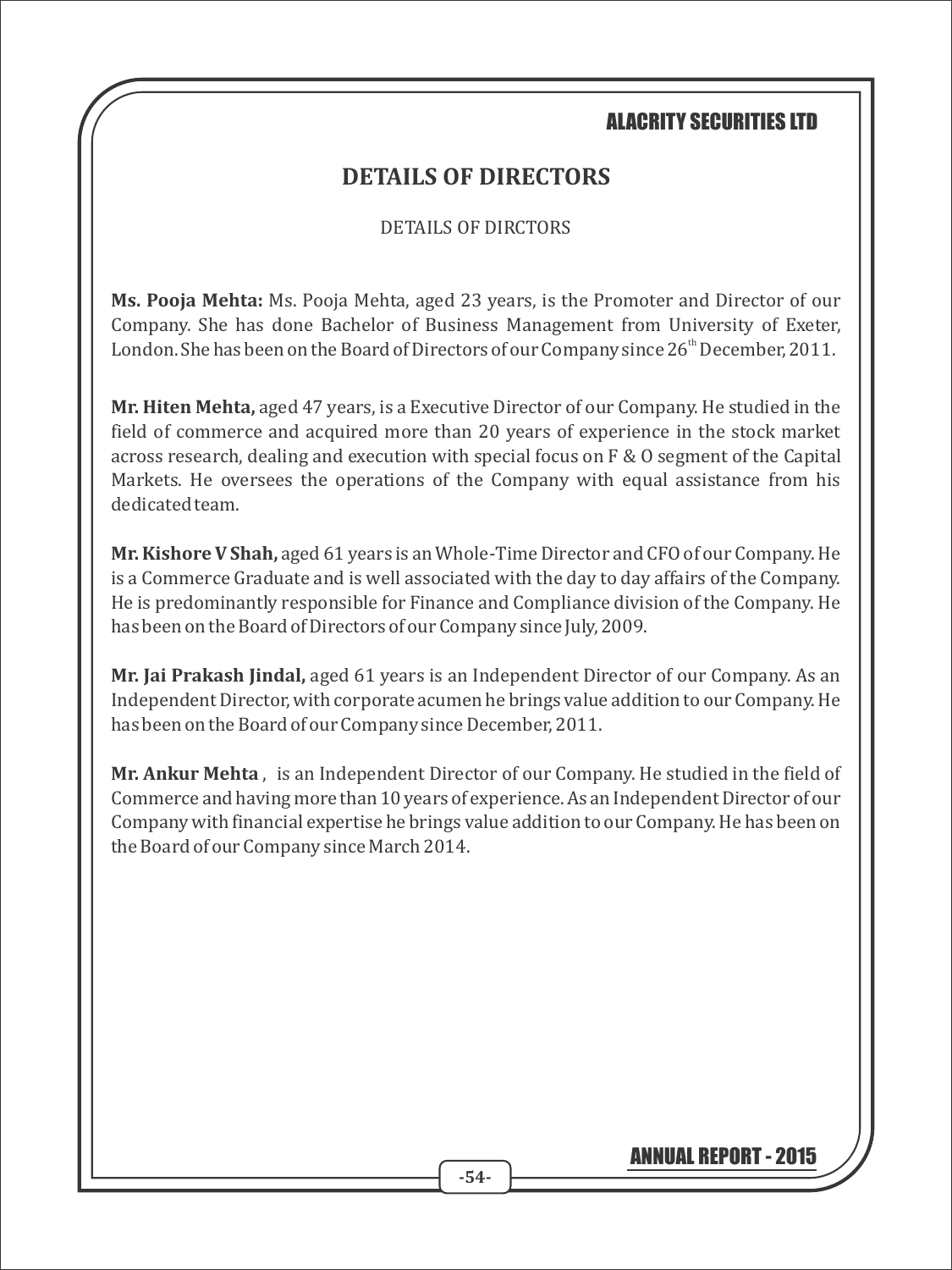ANNUAL REPORT - 2015

# **MANAGEMENT DISCUSSION & ANALYSIS**

### **THE INDUSTRY OVERVIEW**

India has a transparent; highly technology enabled and well regulated stock / capital market. A vibrant, well developed capital market facilitates investment and economic growth. Today the stock markets are buoyant and have a range of players including mutual funds, FIIs, hedge funds, corporate and other institutions. Domestic savings and capital inflows are channelized in the capital markets.. In recent years, the capital markets have undergone substantial reforms in regulation and supervision. Reforms, particularly the establishment of SEBI, market-determined prices and allocation of resources, screenbased nation-wide trading, t+2 settlement, scrip less settlement and electronic transfer of securities, rolling settlement and derivatives trading have greatly improved both the regulatory framework and efficiency of trading and settlement. There are presently 23 recognized stock exchanges in India.

### **BUSINESS OVERVIEW**

Our Company, Alacrity Securities Limited was founded in December, 1994 as Alacrity Securities Private Limited. Our Company was converted into a Public Limited Company in June 2001 and consequently the name was changed to Alacrity Securities Limited.

We are a diversified financial services company in India offering a wide range of products  $\&$ services covering equity broking, F & O, currency derivatives and depository participants to all kinds of investors, namely, retail, high net worth individuals and Corporate. Our Company is led by Mr. Hiten Mehta who has more than 15 years of experience in the financial markets and have steered the growth of the Company.

We are members of Capital Market Segment & Trading Member of Futures & Options Segment of National Stock Exchange of India Ltd. & Bombay Stock Exchange Limited. Also, we are Trading Member of Currency Derivative Segment of MCX-SX and United Stock Exchange of India Ltd. Our business philosophy is always customer oriented and the services are offered under total confidentiality and integrity with the sole purpose of maximizing returns to clients.

### *FINANCIAL HIGHLIGHTS:*

- 1) Paid up Share Capital of the Company as on  $31<sup>st</sup>$  March 2015, stands at 21, 08, 00,000 divided into 21, 08, 00,00 number of equity Shares of Rs10/- each fully –paid up.
- 2) The reserves and surplus as on  $31<sup>st</sup>$  March 2015 is Rs.  $5.76,41,614/$
- 3) Income from operation stood at Rs. 40,46,65,048/- for fiscal 2015
- 4) Profit/Loss before Taxes of fiscal 2015 was Rs. **(1,22,33,561)**
- 5) Basic Earnings per Share for fiscal 2015 was Rs -0.55
- 6) Net Worth of the company stood at Rs.10,20,87,581/- as on March 2015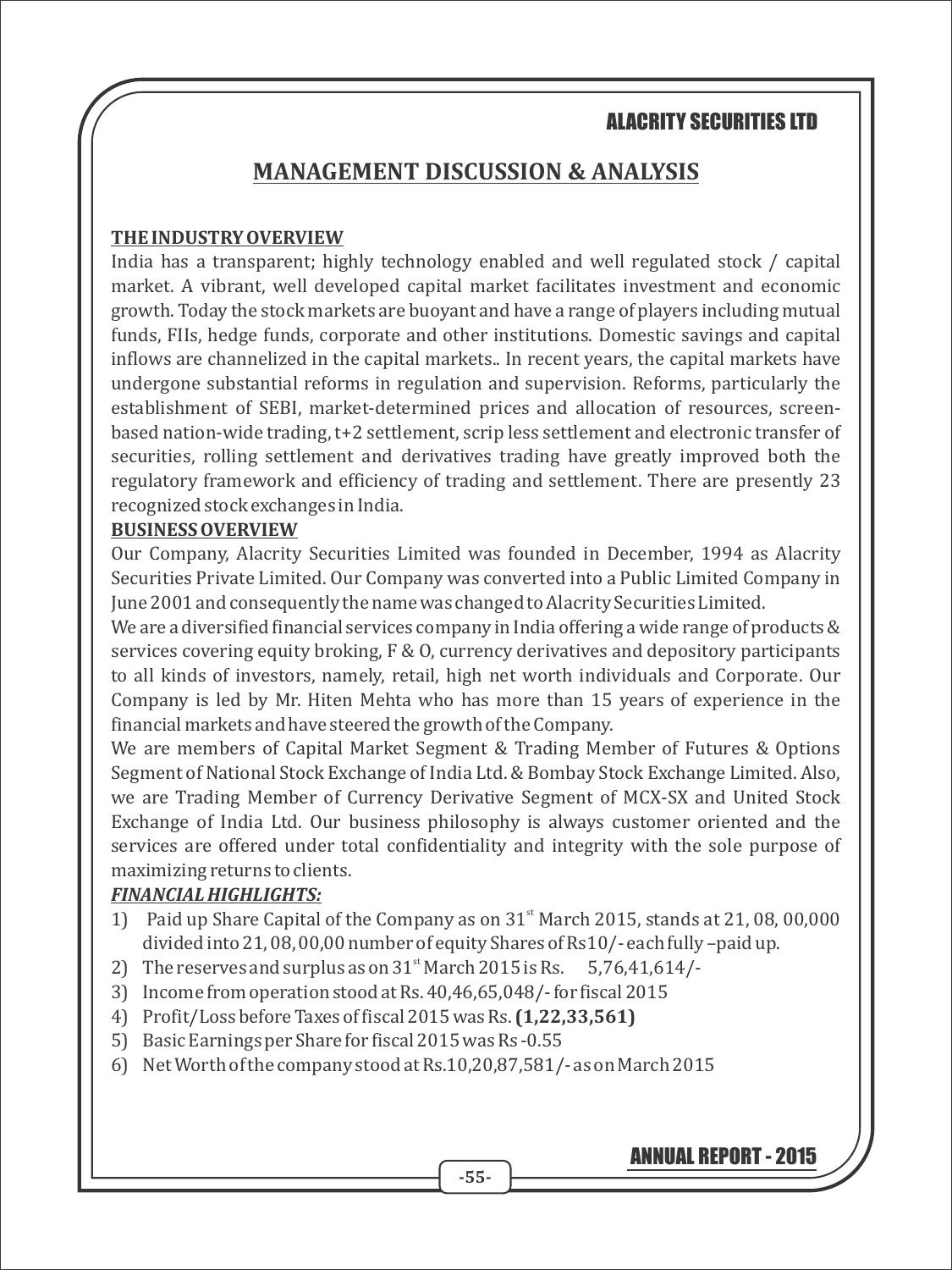## *REGULATORY:*

Our activities are subject to supervision and regulation by multiple statutory and regulatory authorities including SEBI and the exchanges.

Company is complying various statutory provisions such as Companies Act Income –Tax, Service tax, BSE and NSE provisions and other applicable laws and regulations applicable to the Company.

### *INTENSE COMPETITION*

Our Company faces significant competition from companies seeking to attract clients' financial assets. In particular, we compete with other Indian and foreign brokerage houses, public and private sector commercial banks operating in the markets in which we are present. In recent years, large international banks have also entered these markets. The profitability of the company depends upon volatility of the Company.

### *MANPOWER & EMPLOYEE RELATIONS:*

Alacrity Securities Limited considers human resources a key element .The company has a competency based performance for identifying and developing managerial talent.

We are highly dependent on our senior management, our directors and other key personnel. Our future performance will depend upon the continued services of these persons. The loss of any of the members of our senior management, our directors or other key personnel may adversely affect our results of operations and financial condition. Emphasis is laid on providing adequate training to its employee, to meet the attitudinal and cultural values of the organization ethos to achieve the goals set.

The human resources of company are quite enough according to size, volume and transactions of business and employee relations are continued to be cordial during the year.

## *INTERNAL CONTROL SYSTEM AND ADEQUACY:*

Alacrity Securities Limited has adequate internal control systems in place for safeguarding the assets, for ensuring that all transaction are in accordance with the policies of the Company, are duly authorized, recorded and reported. The objective is to prevent possibilities of frauds or other irregularities .The Company is working to further strengthen the systems for internal audit and risk assessment and mitigation.

### *CAUTIONARY STATEMENT*

Statements in the Management Discussion & Analysis, describing the Company's objectives, projections and estimates are forward looking statement and progressive within the meaning of applicable laws & regulations. Actual result may vary from those expressed or implied. Important developments that could affect the Company's operations are significant changes in political and economic environment in India, tax laws, exchange rate fluctuation and related factors. **For Alacrity Securities Limited**

| $-56-$                               | <b>ANNUAL REPORT - 2015</b> |
|--------------------------------------|-----------------------------|
| Kishore V Shah                       | $Sd$ /-<br>Hiten R Mehta    |
| Whole Time Director & CFO<br>$Sd$ /- | Whole Time Director         |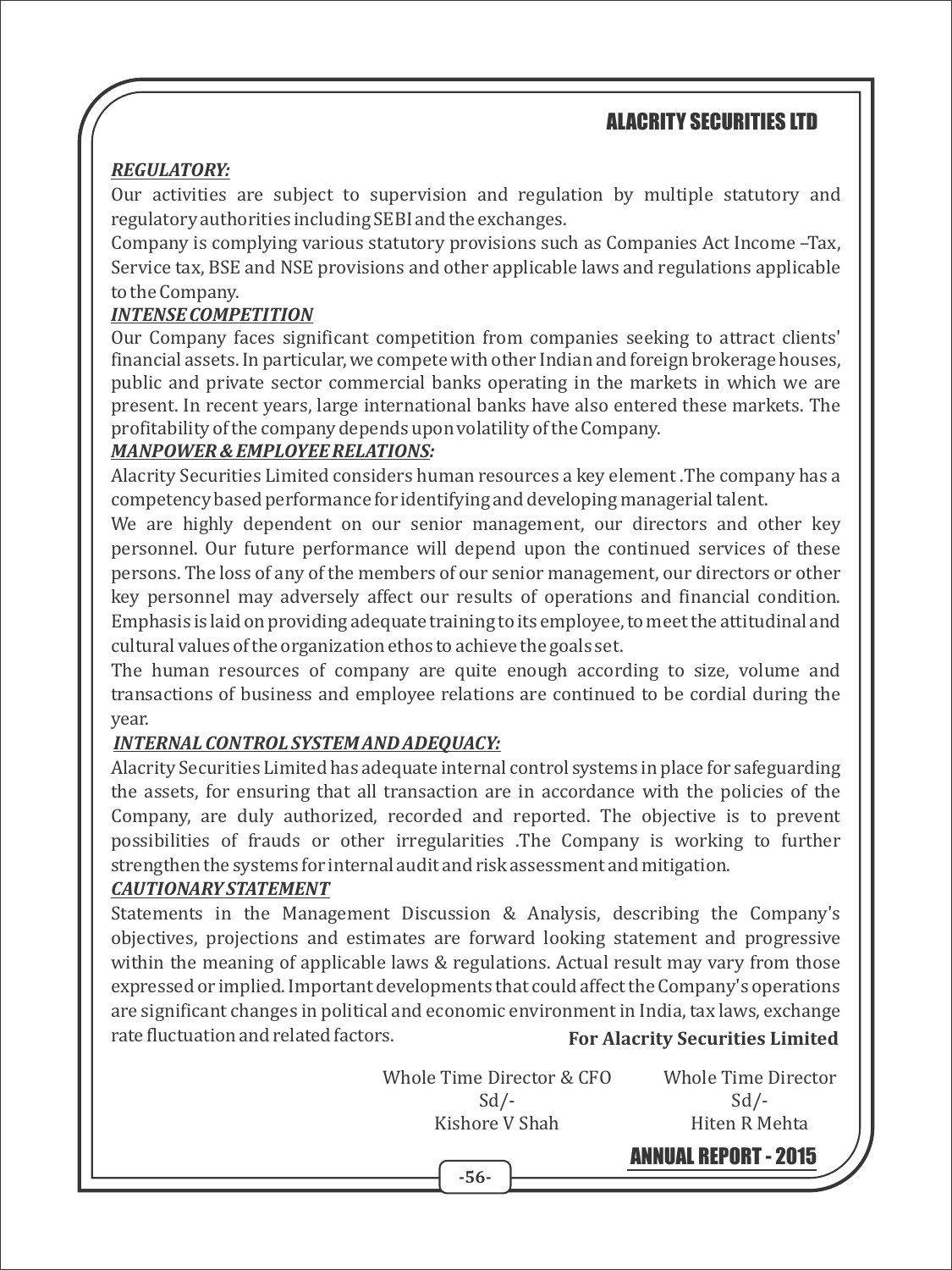ANNUAL REPORT - 2015

# **INDEPENDENT AUDITOR'S REPORT TO THE MEMBERS OF ALACRITY SECURITIES LIMITED**

### **Report on the Financial Statements**

We have standalone audited the accompanying financial statements of Alacrity Securities Ltd. ("the Company"), which comprise the standalone Balance Sheet as at  $31<sup>st</sup>$  March, 2015, the Statement of Profit and Loss, the Cash Flow Statement for the year then ended, and a summary of the significant accounting policies and other explanatory information.

### **Management's Responsibility for the Standalone Financial Statements**

The Company's Board of Directors is responsible for the matters stated in Section 134(5) of the Companies Act, 2013 ("the Act") with respect to the preparation of these standalone financial statements that give a true and fair view of the financial position, financial performance and cash flows of the Company in accordance with the accounting principles generally accepted in India, including the Accounting Standards specified under Section 133 of the Act, read with Rule 7 of the Companies (Accounts) Rules, 2014. This responsibility also includes maintenance of adequate accounting records in accordance with the provisions of the Act for safeguarding the assets of the Company and for preventing and detecting frauds and other irregularities; selection and application of appropriate accounting policies; making judgments and estimates that are reasonable and prudent; and design, implementation and maintenance of adequate internal financial controls, that were operating effectively for ensuring the accuracy and completeness of the accounting records, relevant to the preparation and presentation of the financial statements that give a true and fair view and are free from material misstatement, whether due to fraud or error.

#### **Auditor's Responsibility**

Our responsibility is to express an opinion on these Standalone Financial statements based on our audit.

We have taken into account the provisions of the Act, the accounting and auditing standards and matters which are required to be included in the audit report under the provisions of the Act and the Rules made there under.

We conducted our audit in accordance with the Standards on Auditing specified under Section 143(10) of the Act. Those Standards require that we comply with ethical

**-57-**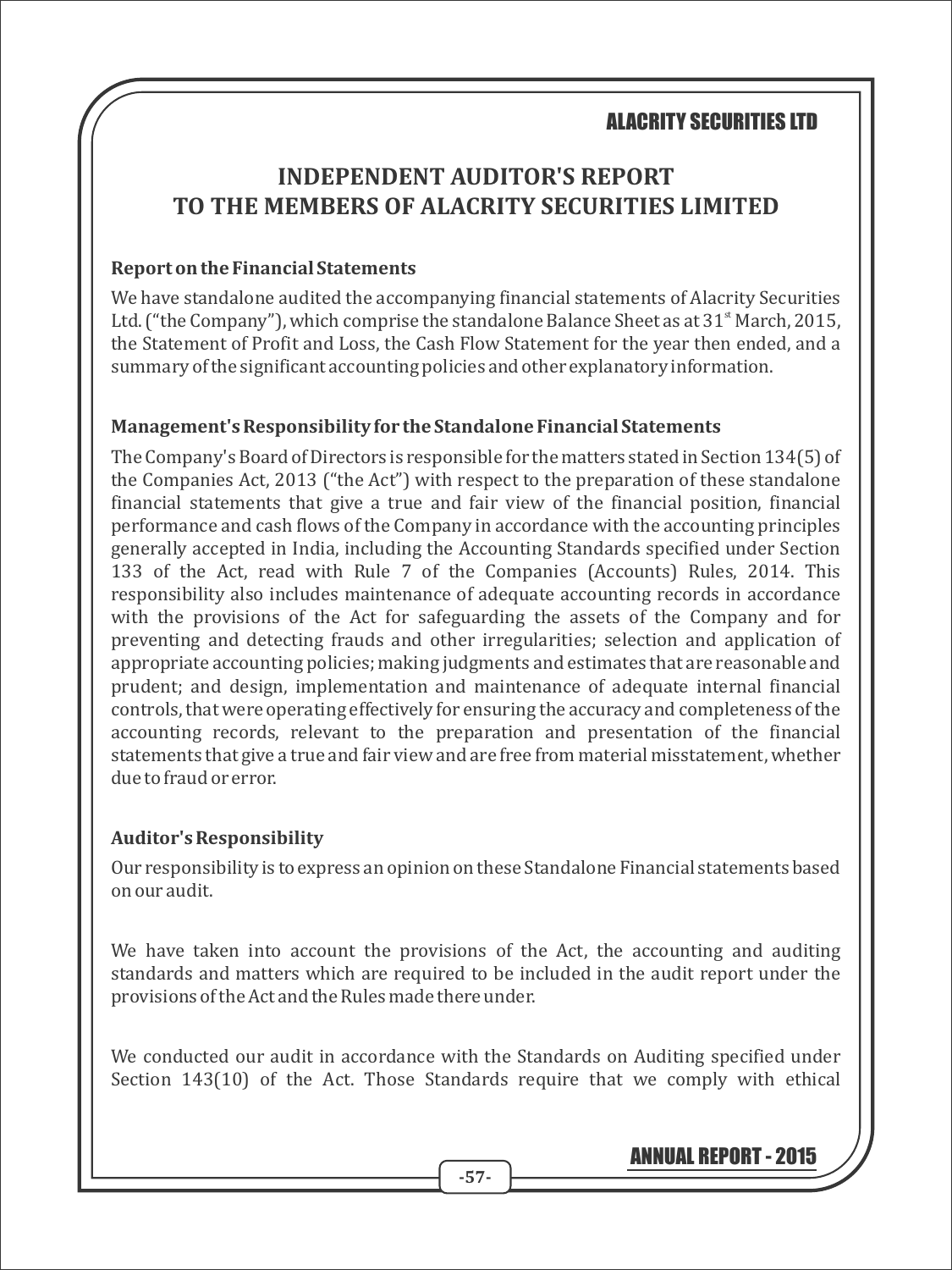ANNUAL REPORT - 2015

requirements and plan and perform the audit to obtain reasonable assurance about whether the financial statements are free from material misstatement.

An audit involves performing procedures to obtain audit evidence about the amounts and the disclosures in the financial statements. The procedures selected depend on the auditor's judgment, including the assessment of the risks of material misstatement of the financial statements, whether due to fraud or error. In making those risk assessments, the auditor considers internal financial control relevant to the Company's preparation of the financial statements that give a true and fair view in order to design audit procedures that are appropriate in the circumstances, but not for the purpose of expressing an opinion on whether the Company has in place an adequate internal financial controls system over financial reporting and the operating effectiveness of such controls. An audit also includes evaluating the appropriateness of the accounting policies used and the reasonableness of the accounting estimates made by the Company's Directors, as well as evaluating the overall presentation of the financial statements.

We believe that the audit evidence we have obtained is sufficient and appropriate to provide a basis for our audit opinion on the standalone financial statements.

#### **Opinion**

In our opinion and to the best of our information and according to the explanations given to us, the aforesaid standalone financial statements give the information required by the Act in the manner so required and give a true and fair view in conformity with the accounting principles generally accepted in India, of the state of affairs of the Company as at 31 $^{\text{st}}$  March, 2015, and its loss and its cash flows for the year ended on that date.

#### **Report on Other Legal and Regulatory Requirements**

- 1. As required by the companies (Auditor's Report) Order, 2015("the order") issued by the Central Government of India in terms of sub-section (11) of section 143 of the Act, We give in the Annexure a statement on the matters specified in the paragraph 3 and 4 of the order , to extent applicable
- 2. As required by Section 143(3) of the Act, we report that:
- (a) We have sought and obtained all the information and explanations which to the best of our knowledge and belief were necessary for the purposes of our audit.
- (b) In our opinion, proper books of account as required by law have been kept by the Company so far as it appears from our examination of those books
- (c) The accounts of the branch offices of the Company have been audited by us under Section143 (8) of the Act and have been properly dealt with by us in preparing this report.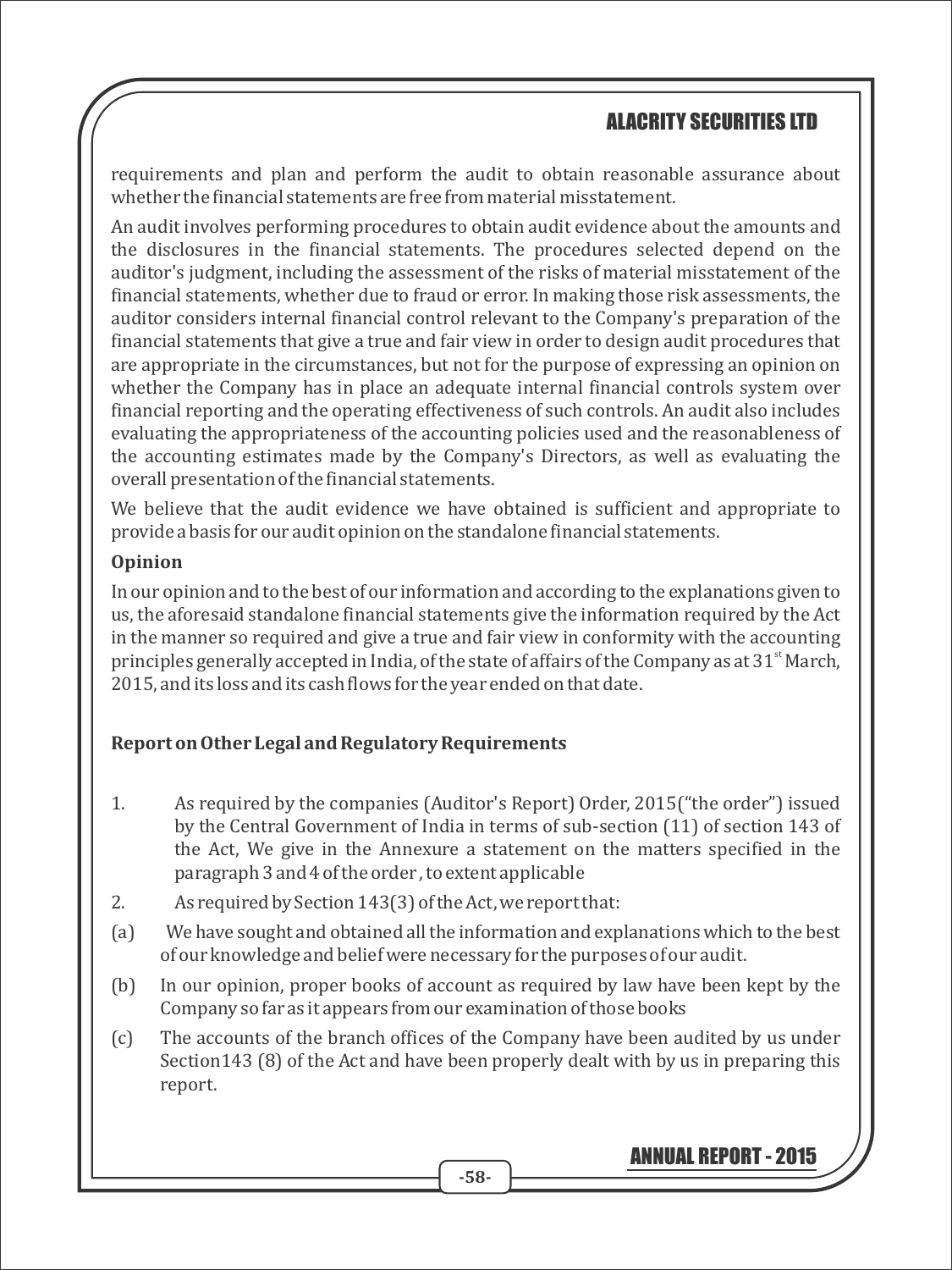- (d) The Balance Sheet, the Statement of Profit and Loss, and the Cash Flow Statement dealt with by this Report are in agreement with the books of account and with the accounts of the branches
- (e) In our opinion, the aforesaid standalone financial statements comply with the Accounting Standards specified under Section 133 of the Act, read with Rule 7 of the Companies (Accounts) Rules, 2014.
- (f) On the basis of the written representations received from the directors as on 31<sup>st</sup> March, 2015, taken on record by the Board of Directors, none of the directors is disqualified as on  $31<sup>st</sup>$  March, 2015 from being appointed as a director in terms of Section 164 (2) of the Act.
- (h) With respect to the other matters to be included in the Auditor's Report in accordance with Rule 11 of the Companies (Audit and Auditors) Rules, 2014, in our opinion and to the best of our information and according to the explanations given to us:
	- i. The Company does not have any pending litigations which would impact its . financial position
	- ii. The Company did not have any long-term contracts including derivative contracts for which there were any material foreseeable losses.
	- iii. There were no amounts which were required to be transferred to the Investor Education and Protection Fund by the Company.

Place: Mumbai **Lalit Kumar Dangi & Co.** Date: May 30, 2015 Chartered Accountants F.R. No. 112107W

**CA. Lalit Kumar Dangi**

(Proprietor) M.No. 045611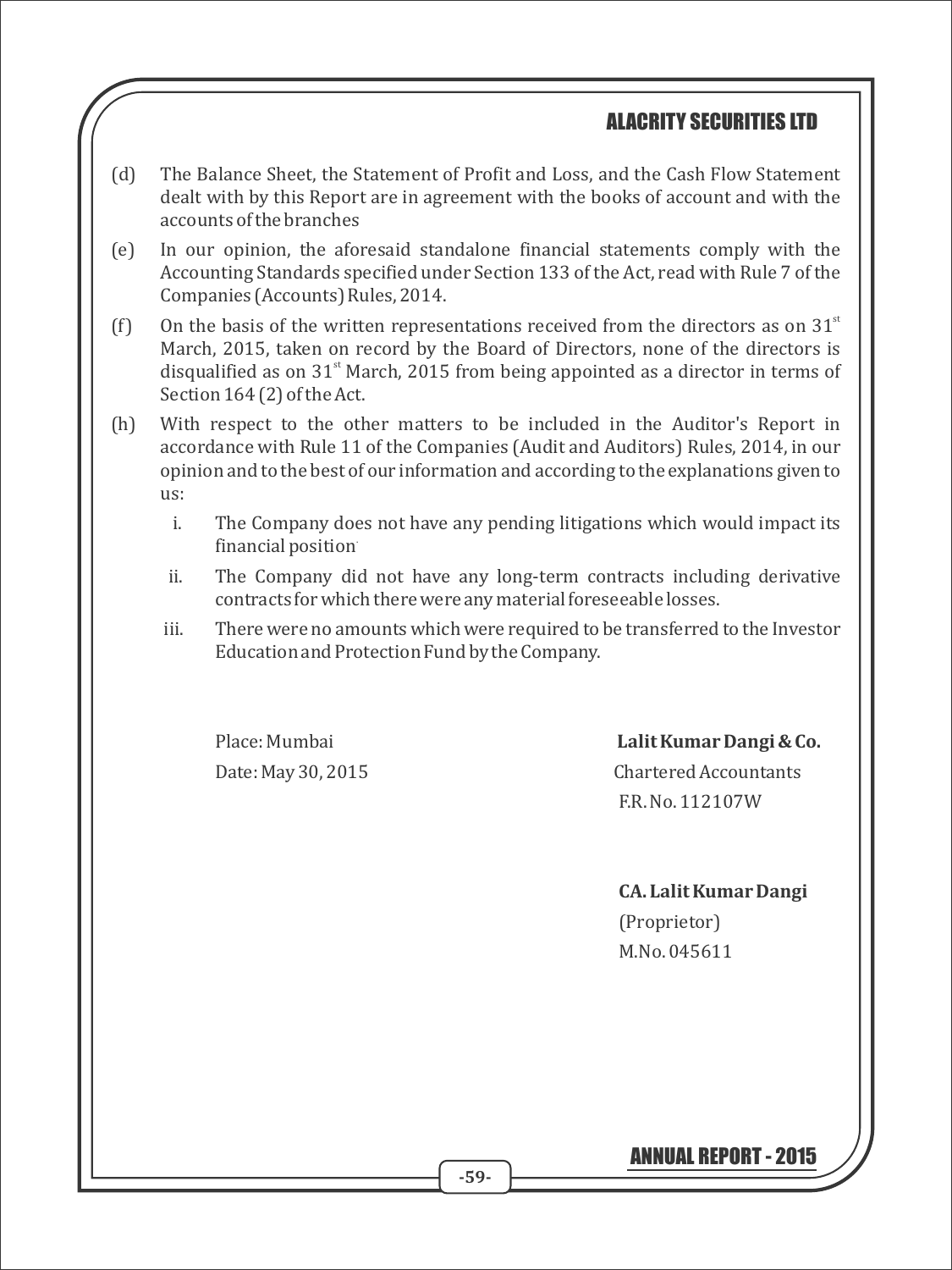ANNUAL REPORT - 2015

# **Annexure to Independent Auditor's Report**

**Referred in paragraph 1 of Our Report of even date to the members of Alacrity Securities Limited on the financial statements as of and for the year ended 31st March, 2015** 

On the basis of such checks as we considered appropriate and according to the information and explanations given to us during the course of our audit, we report that:

- i. (a). The Company has maintained proper records showing full particulars, including quantitative details and situation of fixed assets;
	- (b). As explained to us, fixed assets have been physically verified by the management at regular intervals; as informed to us no material discrepancies were noticed on such verification;
- ii. (a )The inventory has been physically verified by the management during the year. In our opinion, the frequency of verification is reasonable.

(b) In our opinion, the procedures of physically verification of inventory followed by the management are reasonable and adequate in relation to the size of the company and the nature of its business.

(c) On the basis of our examination of the inventory records, in our opinion, the company is maintaining proper records of inventory, there is no discrepancies noticed on verification of inventory.

- iii. The company has granted **interest free unsecured loan** to two bodies corporate covered in the register maintained under section 189 of the companies Act 2013. The terms and condition of the loan granted, not prima facie prejudicial to the interest of the company subject to the loan are interest free. The repayment of loan is on demand, there is no overdue amount remain outstanding.
- iv. In our opinion and according to the information and explanations given to us, there is adequate internal control system commensurate with the size of the Company and the nature of its business, for the purchase of fixed assets and for the sale of services and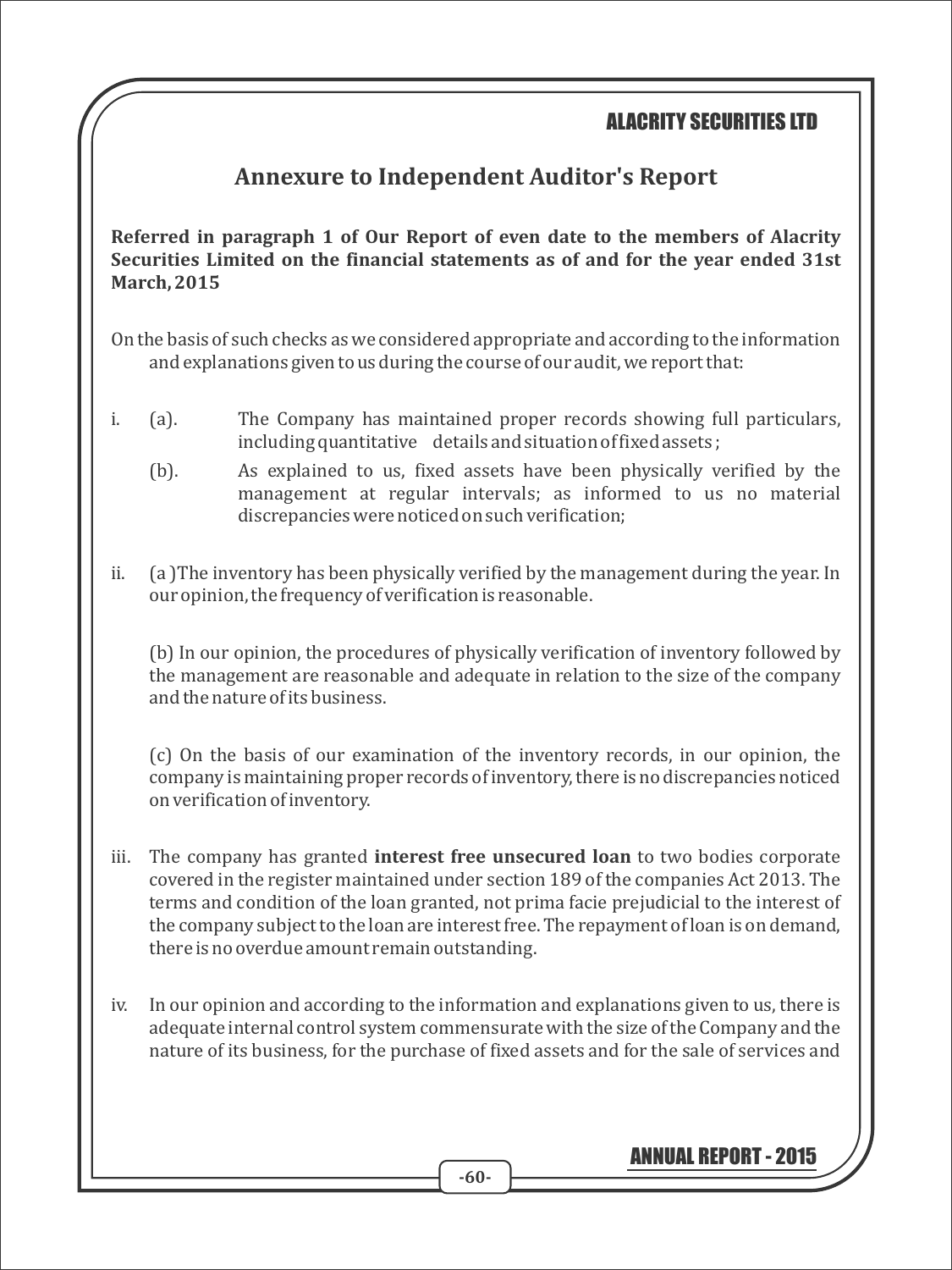ANNUAL REPORT - 2015

goods. Further, on the basis of our examination of the books and records of the Company and according to the information and explanations given to us, no major weakness has been noticed or reported.

- v. The Company has not accepted any deposits from the public covered under Section 73 to 76 of the Companies Act, 2013
- vi. As informed to us, the Central Government has not prescribed maintenance of cost records under sub-section (1) of Section 148 of the Act for any of the activities of the company
- vii. (a) According to the information and explanations given to us and based on the records of the company examined by us, the company is regular in depositing the undisputed statutory dues, including Provident Fund, Employees' State Insurance, Income-tax, Sales-tax, Wealth Tax, Service Tax, Custom Duty, Excise Duty and other material statutory dues, as applicable, with the appropriate authorities in India.
- viii. (b) According to the information and explanations given to us, no undisputed amounts payable in respect of income tax, wealth tax, sales tax, customs duty, and excise duty were outstanding, at the year end for a period of more than six months from the date they became payable.
- (c) According to the information and explanations given to us and based on the records of the company examined by us, there are no dues of Income Tax, Wealth Tax, Service Tax, Sales Tax, Customs Duty and Excise Duty which have not been deposited on account of any disputes.
- (d) There were no amounts which were required to be transferred to the Investor Education and Protection Fund by the Company
- ix. The company does not have any accumulated losses at the end of the financial year. The company has incurred cash losses during the year but not immediately preceding financial year.
- x. According to the records of the company examined by us and as per the information and explanations given to us, the company did not have any outstanding dues to financial institution or banks and has not issued debentures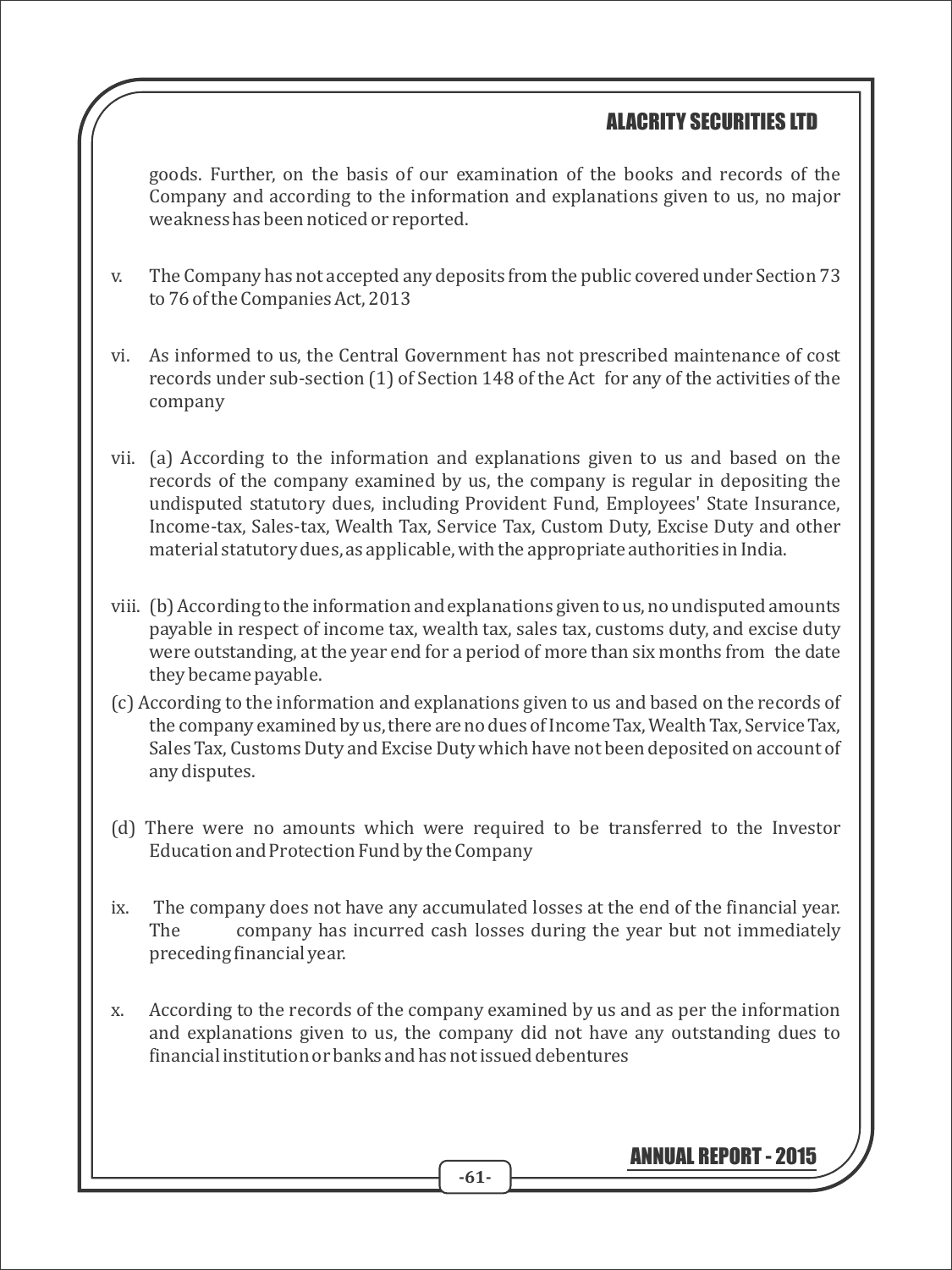- xi. In our opinion, and according to the information and explanations given to us, the Company has not given any guarantee for loan taken by others from a bank or financial institution during the year
- xii. In our opinion, and according to the information and explanations given to us, the company has not raised any term loans during the year
- xiii. During the course of our examination of the books and records of the company, carried in accordance with the auditing standards generally accepted in India, we have neither come across any instance of fraud on or by the Company noticed or reported during the course of our audit nor have we been informed of any such instance by the Management

**For Lalit Kumar Dangi & Co.**

 Chartered Accountants F.R. No: 112107W

Place: Mumbai Date: May 30, 2015

### **CA. Lalit Kumar Dangi**

 (Proprietor) M. No 045611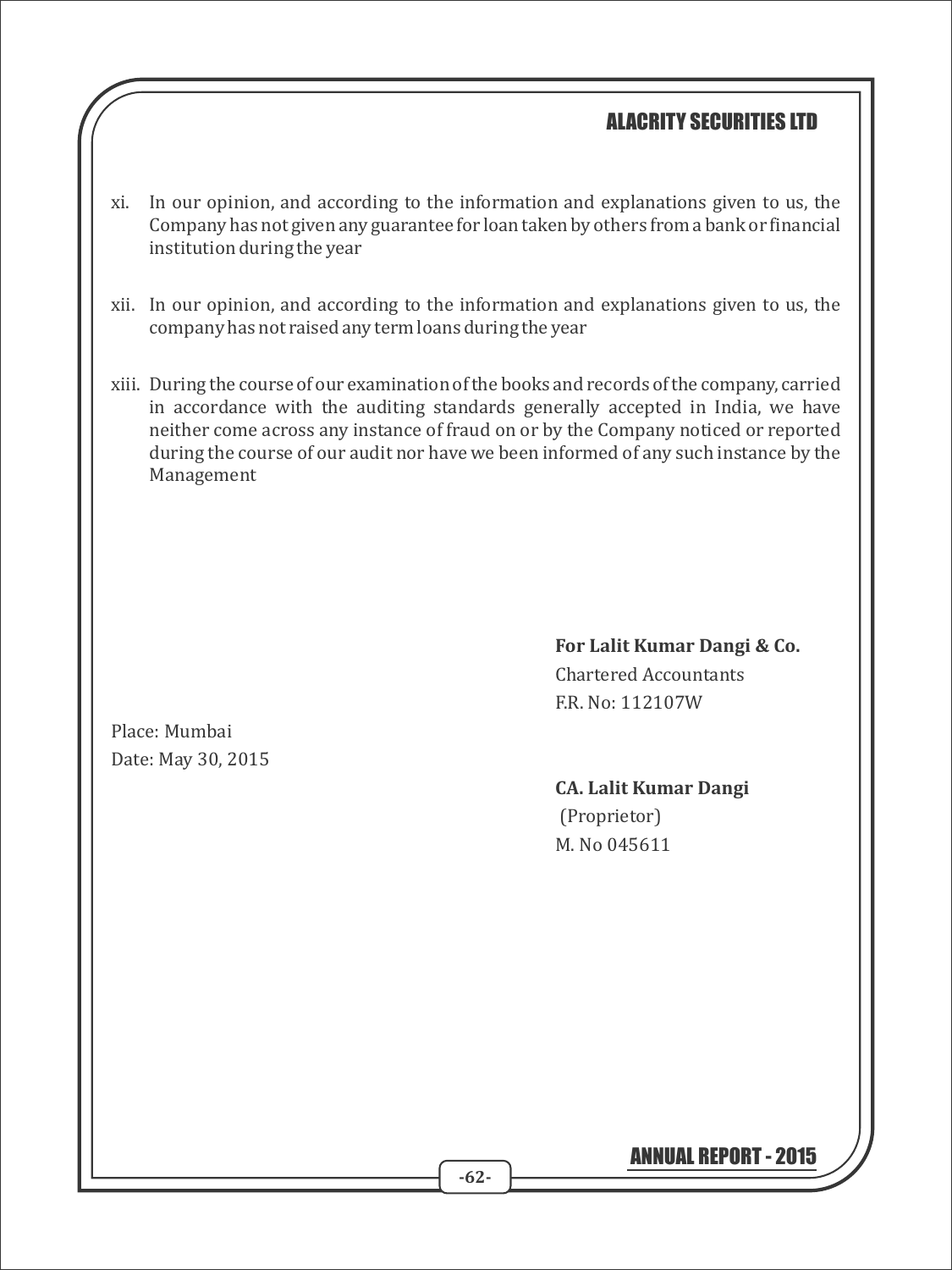ANNUAL REPORT - 2015

Notes to Financial Statements for the year ended 31<sup>st</sup> March 2015

#### **1 STATEMENT ON SIGNIFICANT ACCOUNTING POLICIES**

### **1.1 Basis of preparation**

The financial statement have been prepared to comply in all material respect with the Accounting Standards notified under section 133 of the Companies Act, 2013 ("the Act"), read with rule 7 of the Companies (Accounts) Rules,2014 The Financial statement have been prepared under the historical cost convention on an accrual basis. The accounting policies have been consistently applied by the company and are consistent with those in the previous year.

### **1.2 Use of Estimates**

The preparation of financial statement in conformity with Generally Accepted Accounting Principles requires management to make estimates and assumption that affect the reported amounts of assets, liabilities and contingent liabilities at the reported date and the reported amounts of revenues and expenses during the reporting period. Although these estimates are based on the management best knowledge of current events and actions, actual results could differ from these estimates. Any revision in accounting estimates is recognised prospectively in current and future periods.

#### 1. **Fixed Assets**:

Fixed Assets have been stated at original cost of acquisition including taxes duties freight and other incidental expenses related to acquisition and installation of the assets concerned.

#### 2. **Depreciation:**

Depreciation on all tangible and intangible fixed assets is provided on the straight line method ( SLM ) upto 95% of the total cost of the basis of estimated useful lives as specified in Schedule II to the Companies Act 2013.

#### 3. **Investments:**

Long-term investments are stated at cost. Provision for diminution in the value of long term investment is made only if such decline is other than temporary.

#### 4 **Inventory**

Stock in trade in shares is valued at lower of cost and market value.

#### **5. Revenue Recognition:**

 Brokerage are recognized when the transaction of sale and purchase of securities takes place.

**-63-**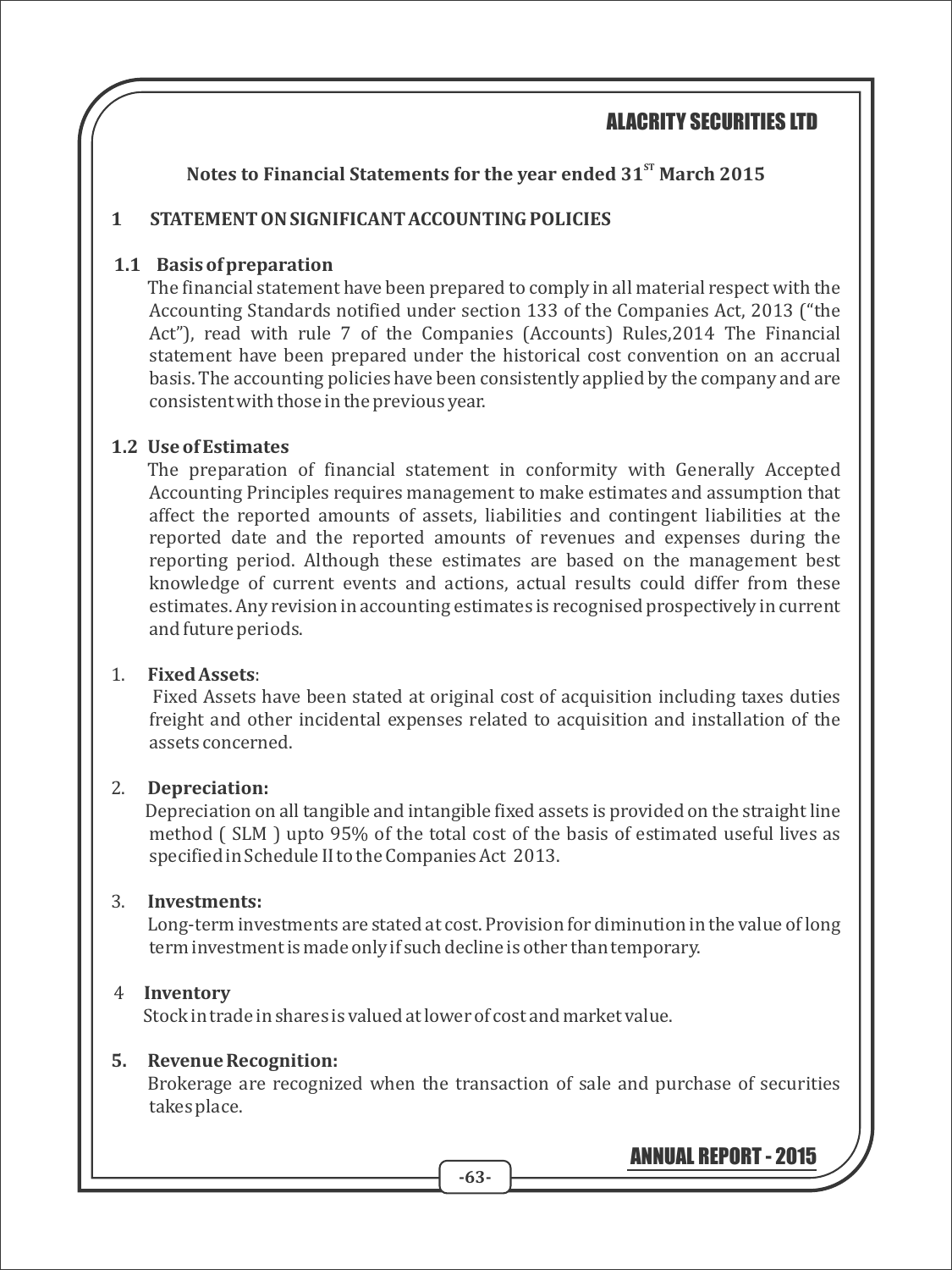ANNUAL REPORT - 2015

### **6. Taxes on Income:**

Tax on income for the current period is determined on the basis of Income Tax Act, 1961.Deferred tax is recognized on timing difference between the accounting income and taxable income for the year and quantified using the tax rate and laws enacted or substantively enacted as on the Balance Sheet Date. Deferred tax assets are recognized and carried forward to the extent that there is reasonable certainty that sufficient future taxable income will be available against which such deferred tax assets can be realized.

### **7. Employees Benefit**

Contribution to Provident Fund, Family Pension Fund are provided on accrual basis. Gratuity is being accounted on payment basis,

### **Leave Encashment**

Leave Encashment is being accounted on payment basis.

### **8 PROVISIONS, CONTINGENT LIABILITIES AND CONTINGENT ASSETS**

Provision is recognised in the accounts when there is a present obligation as a result of past event(s) and it is probable that an outflow of resources will be required to settle the obligation and a reliable estimate can be made.Provisions are not discounted to their present value and are determined based on the best estimate required to settle the obligation at the reporting date. These estimates are reviewed at each reporting date and adjusted to reflect the current best estimates.

Contingent liabilities are disclosed unless the possibility of outflow of resources is remote.

Contingent assets are neither recognised nor disclosed in the financial statements.

### **26. Contingent liabilities and Commitment ( to the extent not provided for ): (Rs. in lacs)**

|                   | 2014-15 | 2013-14 |
|-------------------|---------|---------|
| i) Bank Guarantee | 531.75  | 431.75  |

ii) The Co. has not acknowledged the Income Tax demand of Rs.7.92 lacs for the Asst Year 98-99

since re-verification before CIT (Appeals) as per ITAT Order is still pending. However the whole amount has been adjusted by the department.

**27.** Gratuity and leave encashment being accounted on payment basis, Since there was less than no. of employees as required by AS-15 during the year particulars except above required as per AS-15 are not applicable to the company.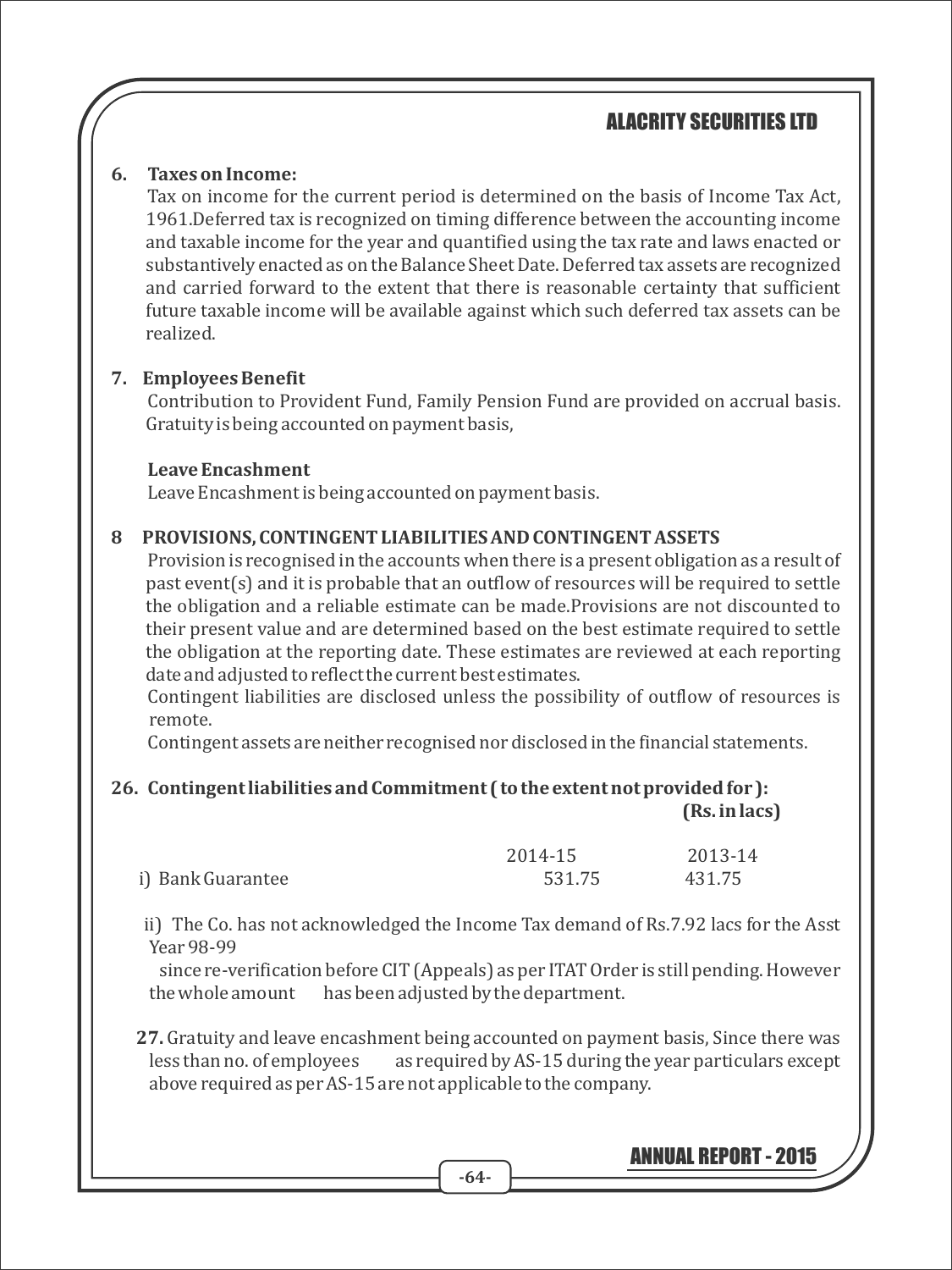## **28. Related Party Transactions**

### i) Related Parties Disclosures

| <b>Key Management Personnel</b>               | <b>Associates Company</b>   | <b>Relative of Key Management</b> |  |  |
|-----------------------------------------------|-----------------------------|-----------------------------------|--|--|
|                                               | (ii)                        | Personnel<br>(iii)                |  |  |
| Hiten R Mehta - Whole Time Director           | Odyssey Corporation Ltd.    | Meeta H Mehta                     |  |  |
| Kishore V Shah - Whole Time Director<br>& CFO | Pooja Equiresearch Pvt Ltd. | Mihir K Shah                      |  |  |
| Pooja H Mehta - Director                      |                             |                                   |  |  |
|                                               |                             |                                   |  |  |

ii ) Details of the transaction with the related parties

| Description                      | (i) above            | (ii) above              | (iii) above                       |
|----------------------------------|----------------------|-------------------------|-----------------------------------|
| Managerial Remuneration & Salary | 1128000<br>(1004500) | $-$                     | $\overline{\phantom{a}}$<br>$(-)$ |
| <b>Rent Received</b>             | $-$                  | 30000<br>(30000)        |                                   |
| Sub-Brokerages Paid              |                      | 577560                  | (1045212)                         |
| <b>Interest Paid</b>             |                      | (145224)                |                                   |
| Loan Received                    | $- -$                | (14517347)              |                                   |
| Loan Repaid                      | $- -$                | (21569786)              |                                   |
| Loan Given                       |                      | 263823450<br>(51959909) |                                   |
| Loan Recovered                   |                      | 213115000<br>(32890000) |                                   |

 $(\ln \mathrm{Re})$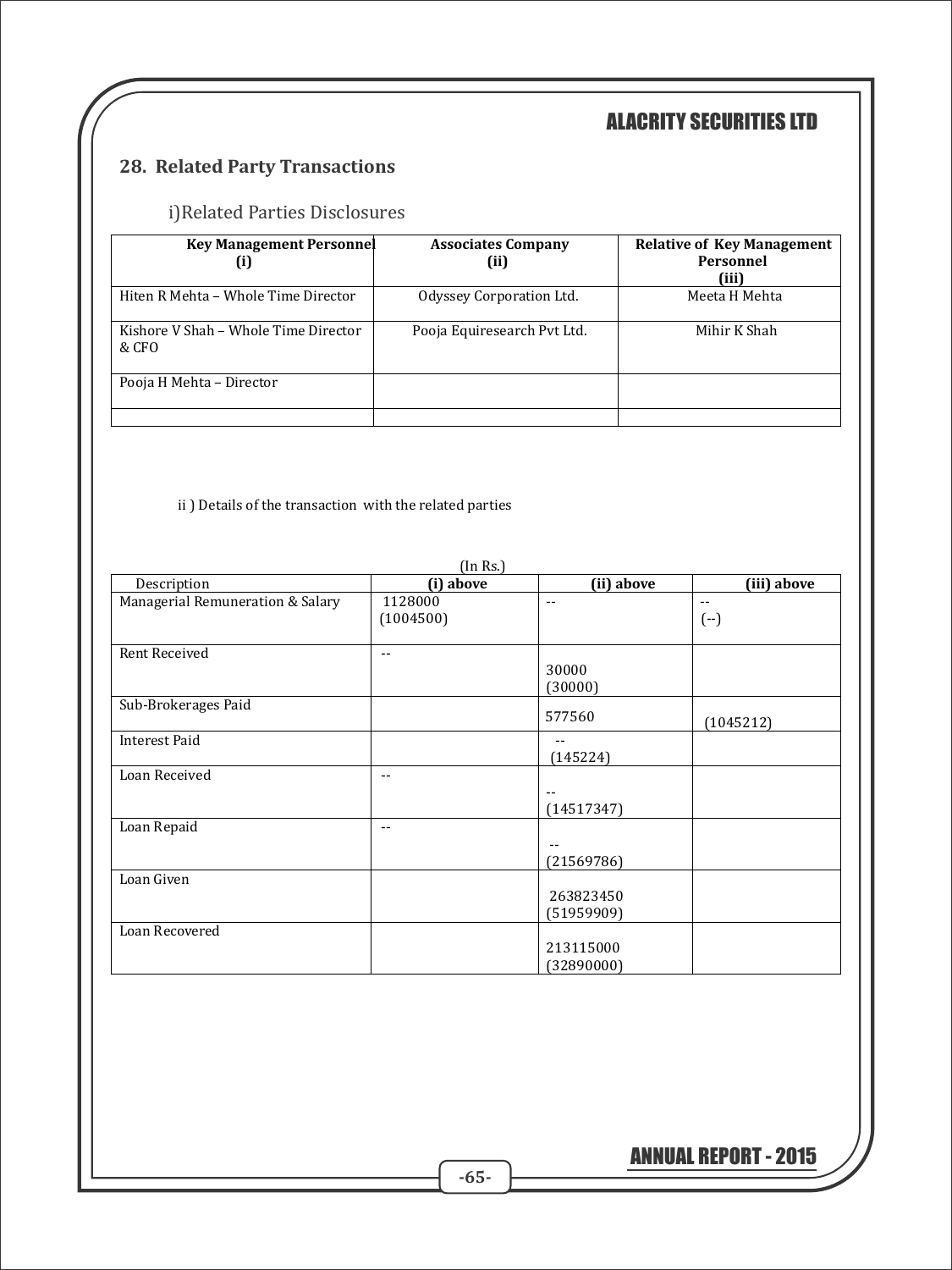ANNUAL REPORT - 2015

| Description                          | Current Year | Previous Year |  |
|--------------------------------------|--------------|---------------|--|
| <b>Managerial Remuneration &amp;</b> |              |               |  |
| <b>Salary</b>                        | 180000       | 180000        |  |
| Hiten R Mehta                        | 648000       | 474500        |  |
| Kishore V Shah                       | 300000       | 250000        |  |
| Pooja H Mehta                        | Nil          | 100000        |  |
| <b>Bina Mehta</b>                    |              |               |  |
|                                      | 1128000      | 1004500       |  |
| <b>Total</b>                         |              |               |  |
|                                      |              |               |  |
| <b>Rent Received</b>                 |              |               |  |
|                                      |              |               |  |
| Pooja Equiresearch Ltd.              | 30000        | 30000         |  |
|                                      |              |               |  |
|                                      |              |               |  |
| <b>Sub-Brokerages Paid</b>           |              |               |  |
| Meeta Mehta                          |              |               |  |
|                                      | 550058       | 1015396       |  |
| Mihir K Shah                         | 27502        | 29816         |  |
|                                      |              |               |  |
| <b>Total</b>                         | 577560       | 1045212       |  |
|                                      |              |               |  |
| <b>Interest Paid</b>                 |              |               |  |
|                                      | Nil          | 145224        |  |
| Odyssey Corporation Ltd.             |              |               |  |
|                                      |              |               |  |
| <b>Loan Received</b>                 |              |               |  |
|                                      | Nil          | 14517347      |  |
| <b>Odyssey Corporation Ltd</b>       |              |               |  |
|                                      |              |               |  |
| <b>Loan Repaid</b>                   |              |               |  |
|                                      | Nil          | 21569786      |  |
| <b>Odyssey Corporation Ltd</b>       |              |               |  |
|                                      |              |               |  |
| Loan Given                           |              |               |  |
|                                      |              |               |  |
| <b>Odyssey Corporation Ltd</b>       | 254250500    | 49457859      |  |
| Pooja Equiresearch Pvt Ltd           | 9572950      | 2502050       |  |
|                                      |              |               |  |
| Total                                | 263823450    | 51959909      |  |
| <b>Loan Recovered</b>                |              |               |  |
|                                      |              |               |  |
| <b>Odyssey Corporation Ltd</b>       | 201040000    | 32890000      |  |
| Pooja Equiresearch Pvt Ltd           | 12075000     | Nil           |  |
|                                      |              |               |  |
| Total                                | 213115000    | 32890000      |  |

\*Transaction of Brokerage involved on share trading not considered in view of numerous transaction and practically difficult to quantify

iii) Balance as on  $3f<sup>t</sup>$  March 2015

|                                                        | (In Rs.)  |                        |             |
|--------------------------------------------------------|-----------|------------------------|-------------|
| Description                                            | (i) above | (ii) above             | (iii) above |
| Loan Receivable                                        | Nil       |                        | Nil         |
| Odyssey Corporation Ltd                                |           | 69778359<br>(16567859) |             |
| Pooja Equiresearch Pvt Ltd                             |           | Nil<br>(2502050)       |             |
| <b>Trade Receivables</b><br>Pooja Equiresearch Pvt Ltd |           | 22282053<br>(32017545) |             |

**-66-**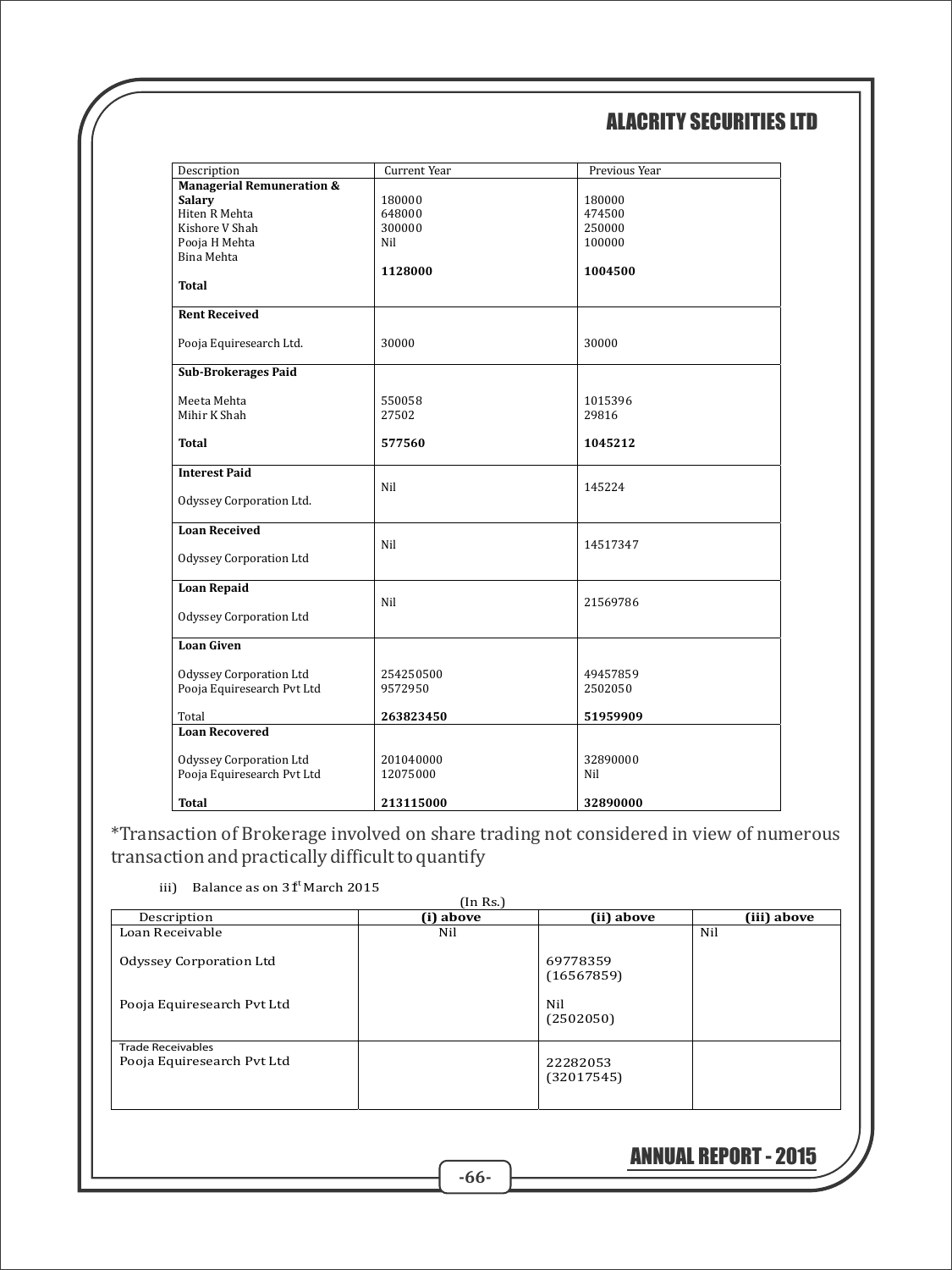# **-67-** ALACRITY SECURITIES LTD **29. Earning per Share (EPS): 2014-15 2013-14** Net Profit -11547188 2805154 Face value of Share 10 10 10 Total No. issued Shares 21080000 21080000 Earnings per Share -0.55 0.13 30. Balances of Loans & Advances, Debtors & Creditors are subject to confirmation & reconciliation. 31. Sundry Creditors includes margin received on account of future and option segment. 32. Additional information of part II Schedule III of the Companies Act 2013. a) **Directors Remuneration 2014-15 2013-14** Salary 1128000 1004500 Other information are either Nil or Not Applicable 33. Disclosures as required under the Micro Small and Medium Enterprise Development Act, 2006. This Information and that given in Note 7 – Trade Payables regarding Micro and Small Enterprise has been determined to the extent such parties have been identified on the basis of information available with the company. 34. Previous year's figures are reclassified where ever found necessary. ANNUAL REPORT - 2015 **(CA Lalit Kumar Dangi) M NO. 45611 For Lalit Kumar Dangi & Co.** Chartered Accountants **For and on behalf of the Board Hiten R Mehta Kishore V Shah**<br>Whole Time Director **Kishore V Shah** Whole Time Director & CFO **Ganesh Gupta** (Company Secretary & Compliance Officer) **Place: Mumbai Date: 30/05/2015 sd/- sd/ sd/ sd/-**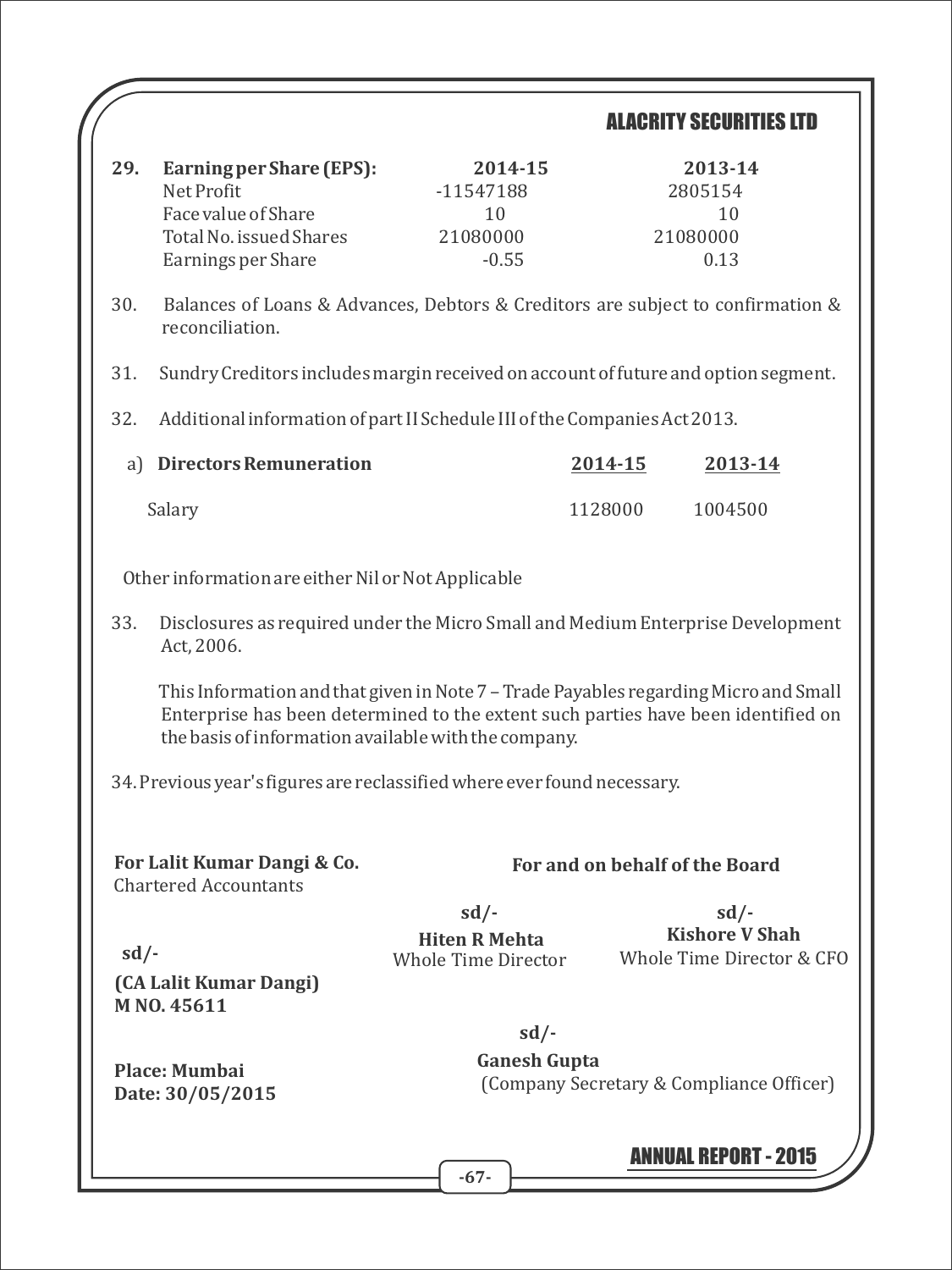|                   |              |                                                            |                 | <b>ALACRITY SECURITIES LTD</b><br><b>BALANCE SHEET AS AT 31 March 2015</b> |                  |                        |             |
|-------------------|--------------|------------------------------------------------------------|-----------------|----------------------------------------------------------------------------|------------------|------------------------|-------------|
|                   |              | <b>Particulars</b>                                         | <b>Note</b>     |                                                                            | As at 31/03/2015 | As at 31/03/2014       |             |
|                   |              |                                                            | No.             | Rs.                                                                        | Rs.              | Rs.                    | Rs.         |
|                   |              |                                                            |                 |                                                                            |                  |                        |             |
|                   |              | <b>EQUITY AND LIABILITIES</b>                              |                 |                                                                            |                  |                        |             |
|                   |              |                                                            |                 |                                                                            |                  |                        |             |
|                   |              | <b>Shareholders' Funds</b>                                 |                 |                                                                            |                  |                        |             |
|                   | (a)          | Share Capital                                              | 2               | 210,800,000                                                                |                  | 210,800,000            |             |
|                   |              | (b) Reserves and Surplus                                   | 3               | 57,641,614                                                                 | 268,441,614      | 69,401,524             | 280,201,524 |
|                   |              |                                                            |                 |                                                                            |                  |                        |             |
|                   |              | Non - current liabilities                                  |                 |                                                                            |                  |                        |             |
|                   | (a)          | Long term borrowings                                       | 4               | 239,417                                                                    |                  | 792,058                |             |
|                   |              | (b) Deferred tax liabilities (Net)                         | 5               | 322,942                                                                    | 562,359          | 1,011,356              | 1,803,414   |
|                   |              |                                                            |                 |                                                                            |                  |                        |             |
|                   |              | <b>Current Liabilities</b>                                 |                 |                                                                            |                  |                        |             |
|                   | (a)          | Short Term Borrowings                                      | $\overline{6}$  | 77,629,618                                                                 |                  | 22,518,202             |             |
|                   |              | (b) Trade Payables                                         | 7               | 52,349,647                                                                 |                  | 33,157,396             |             |
|                   |              | (c) Other Current Liabilities                              | 8               | 3,834,246                                                                  |                  | 6,638,177              |             |
|                   | (d)          | Short Term Provisions                                      | $\mathbf{Q}$    | 13,419,000                                                                 | 147,232,511      | 13,512,084             | 75,825,859  |
|                   |              |                                                            |                 |                                                                            |                  |                        |             |
|                   | <b>TOTAL</b> |                                                            |                 |                                                                            | 416,236,483      |                        | 357,830,796 |
|                   |              |                                                            |                 |                                                                            |                  |                        |             |
| <b>II. ASSETS</b> |              |                                                            |                 |                                                                            |                  |                        |             |
|                   |              |                                                            |                 |                                                                            |                  |                        |             |
|                   |              | <b>Non - current assets</b><br><b>Fixed Assets</b>         |                 |                                                                            |                  |                        |             |
|                   | (a)          |                                                            |                 |                                                                            |                  |                        |             |
|                   |              | Tangible assets<br>(i)                                     | 10 <sup>1</sup> | 10,369,911                                                                 |                  | 13,979,576             |             |
|                   |              | (ii) Intangible assets                                     |                 | 411,091                                                                    |                  | 276,557                |             |
|                   |              |                                                            |                 | 10,781,002                                                                 |                  | 14,256,133             |             |
|                   |              | (b) Non - current investments                              | 11              | 41,018,559                                                                 |                  | 36,678,919             |             |
|                   | (d)          | (c) Long Term Loans & Advances<br>Other Non Current Assets | 12<br>13        | 8,194,579<br>1,221,354                                                     |                  | 8,887,279<br>2,084,030 |             |
|                   |              |                                                            |                 |                                                                            | 61,215,493       |                        | 61,906,361  |
|                   |              | <b>Current Assets</b>                                      |                 |                                                                            |                  |                        |             |
|                   |              | (a) Inventories                                            | 14              | 82,943,351                                                                 |                  | 9,087,482              |             |
|                   |              | (b) Trade receivables                                      | 15              | 28,624,676                                                                 |                  | 78,711,203             |             |
|                   |              | $(c)$ Cash and cash equivalents                            | 16              | 94,179,283                                                                 |                  | 90,500,532             |             |
|                   |              | (d) Short term loans and advances                          | 17              | 146,272,973                                                                |                  | 114,127,617            |             |
|                   | (e)          | Other Current Assets                                       | 18              | 3,000,707                                                                  | 355,020,990      | 3,497,601              | 295,924,435 |
|                   |              |                                                            |                 |                                                                            |                  |                        |             |
|                   |              | <b>TOTAL</b>                                               |                 |                                                                            | 416,236,483      |                        | 357,830,796 |

**For Lalit Kumar Dangi & Co.** Chartered Accountants

**sd/-**

**(CA Lalit Kumar Dangi) M NO. 45611**

**Date: 30/05/2015**

**For and on behalf of the Board**

**Hiten R Mehta Kishore V Shah sd/- sd/-** Whole Time Director Whole Time Director & CFO

**Ganesh Gupta** Pla**ce: Mumbai**<br> **Place: Mumbai**<br> **Place: S0/05/2015** (Company Secretary & Compliance Officer) **sd/-**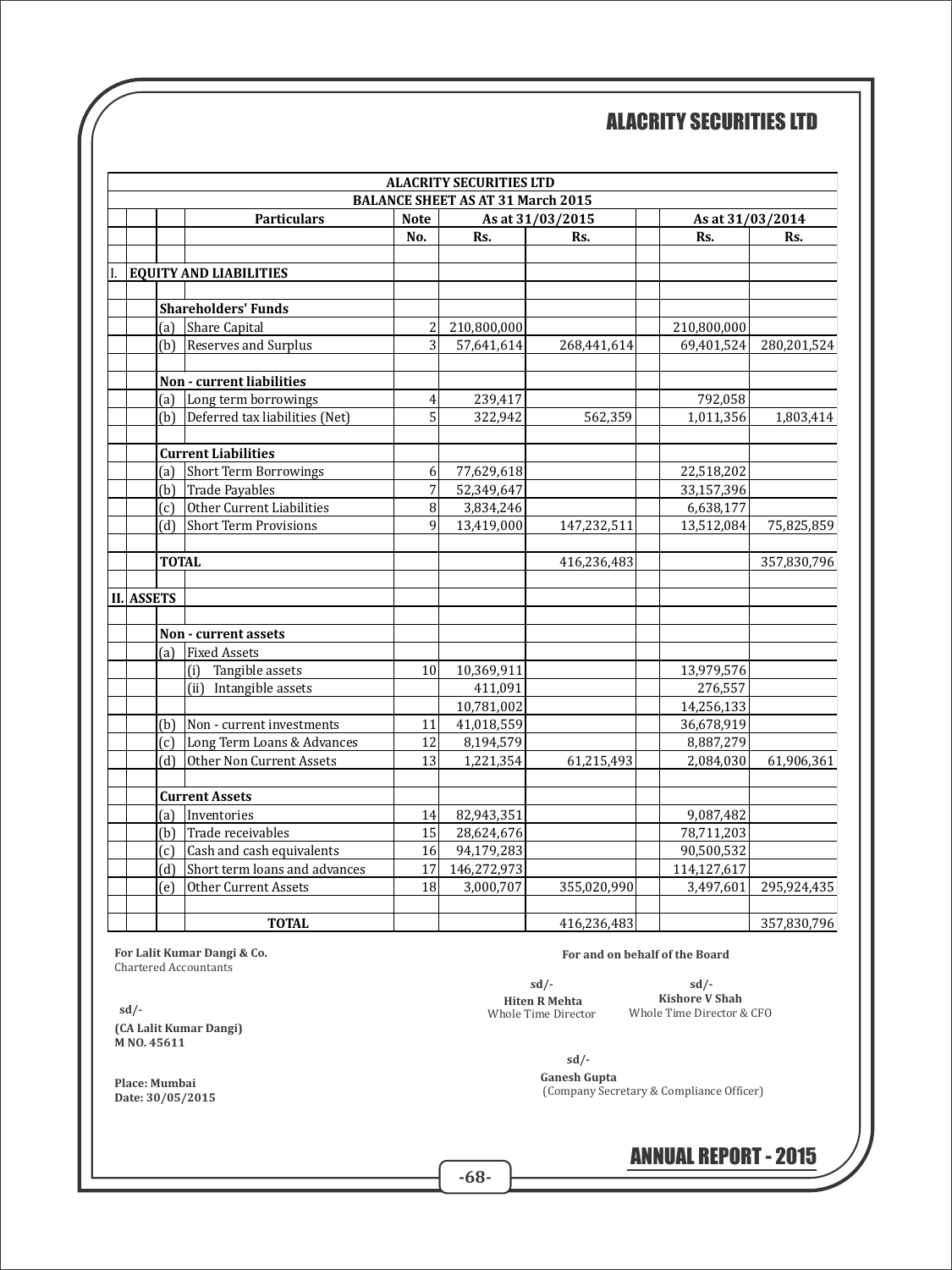| <b>ALACRITY SECURITIES LTD</b>                              |                 |                |               |         |              |  |  |
|-------------------------------------------------------------|-----------------|----------------|---------------|---------|--------------|--|--|
| STATEMENT OF PROFIT AND LOSS FOR YEAR ENDED 31st March 2015 |                 |                |               |         |              |  |  |
| <b>Particulars</b>                                          | <b>Note</b>     |                | 2014-15       | 2013-14 |              |  |  |
|                                                             | No.             | Rs.            | Rs.           | Rs.     | Rs.          |  |  |
| Revenue from Operations                                     | 19              |                | 404,665,048   |         | 13,696,429   |  |  |
| Other Income                                                | 20 <sup>1</sup> |                | 11,136,758    |         | 9,057,774    |  |  |
| <b>Total Revenue</b>                                        |                 |                | 415,801,806   |         | 22,754,203   |  |  |
| Expenses                                                    |                 |                |               |         |              |  |  |
| Purchase of Shares                                          |                 |                | 472,832,605   |         | 8,857,941    |  |  |
| Changes in inventories of finished goods                    | 21              |                | -73,855,869   |         | $-6,474,622$ |  |  |
| Short Tern Capital Gain/Loss (+/-)                          |                 |                |               |         | 151,064      |  |  |
| Employee benefits expense                                   | 22              | 23<br>24<br>25 | 3,486,917     |         | 2,883,069    |  |  |
| Finance costs                                               |                 |                | 10,439,847    |         | 3,437,311    |  |  |
| Depreciation and amortization expenses                      |                 |                | 4,163,709     |         | 2,605,825    |  |  |
| Trading Exp, Other expenses                                 |                 |                | 10,968,158    |         | 7,008,636    |  |  |
| <b>Total Expenses</b>                                       |                 |                | 428,035,366   |         | 18,469,224   |  |  |
| Profit before tax                                           |                 |                | $-12,233,561$ |         | 4,284,979    |  |  |
| Tax expense:                                                |                 |                |               |         |              |  |  |
| Current tax                                                 |                 |                |               | 900,000 |              |  |  |
| Deferred tax                                                |                 | $-593,289$     |               | 495,617 |              |  |  |
| Prior period tax                                            |                 | -93,084        |               |         |              |  |  |
| MAT Credit (Entitlement)/ availed                           |                 |                | $-686,373$    | 84,208  | 1,479,825    |  |  |
| Profit for the period                                       |                 |                | $-11,547,188$ |         | 2,805,154    |  |  |
| Earning per equity share:                                   |                 |                |               |         |              |  |  |
| Basic & Diluted                                             |                 |                | $-0.55$       |         | 0.13         |  |  |
| <b>Significant Accounting Policies</b>                      | $\mathbf{1}$    |                |               |         |              |  |  |
| Notes to the Financial Statement                            |                 |                |               |         |              |  |  |
|                                                             |                 |                | 1 to 34       |         |              |  |  |

**For Lalit Kumar Dangi & Co.** Chartered Accountants

**For and on behalf of the Board**

**Hiten R Mehta**<br>Whole Time Director

Whole Time Director & CFO **sd/- sd/-**

**(CA Lalit Kumar Dangi) M NO. 45611 sd/-**

**Date: 30/05/2015**

**Ganesh Gupta** Pla**ce: Mumbai<br>
Place: Mumbai<br>
Date: 30/05/2015** (Company Secretary & Compliance Officer) **sd/-**



**-69-**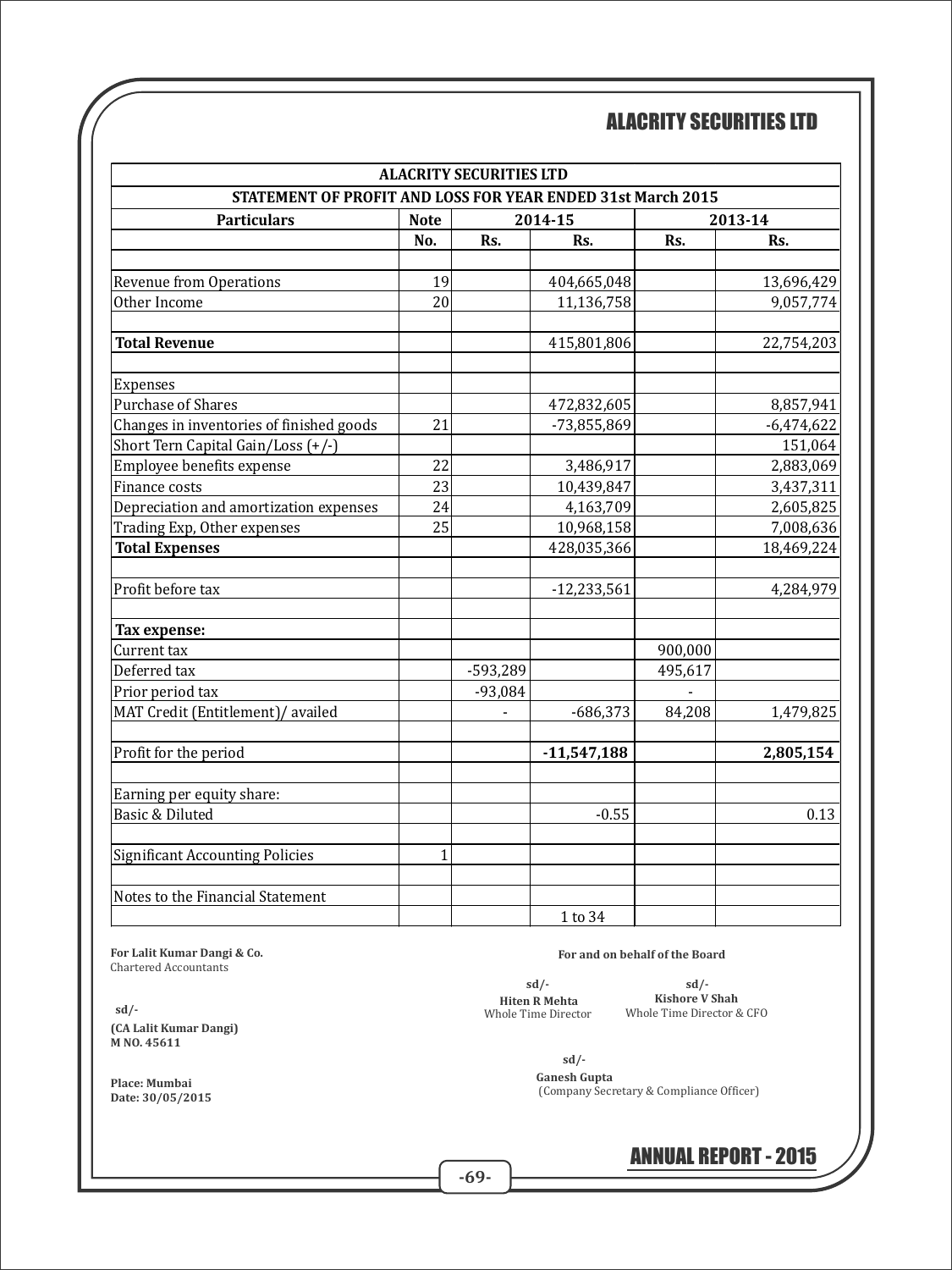|   | Notes to financial Statements for the year ended 31st March 2015                                                                                                           |                                |                    |                                                                      |                                                               |
|---|----------------------------------------------------------------------------------------------------------------------------------------------------------------------------|--------------------------------|--------------------|----------------------------------------------------------------------|---------------------------------------------------------------|
|   | 2 Share Capital:                                                                                                                                                           |                                |                    |                                                                      |                                                               |
|   |                                                                                                                                                                            | As at 31/03/2015               |                    |                                                                      | As at 31/03/2014                                              |
|   |                                                                                                                                                                            | No.                            | Rs                 | No.                                                                  | Rs                                                            |
|   | Authorized:                                                                                                                                                                |                                |                    |                                                                      |                                                               |
|   | Equity shares of Rs. 10/- each (P.Y. Rs. 100/- each)                                                                                                                       | 22000000                       | 220000000          | 22000000                                                             | 220000000                                                     |
|   |                                                                                                                                                                            |                                |                    |                                                                      |                                                               |
|   |                                                                                                                                                                            | 22000000                       | 220000000          | 22000000                                                             | 220000000                                                     |
|   | Issued, subscribed and fully paid up:                                                                                                                                      |                                |                    |                                                                      |                                                               |
|   | Equity shares of Rs. 10/- each (P.Y. Rs. 100/- each)                                                                                                                       |                                |                    |                                                                      |                                                               |
|   |                                                                                                                                                                            |                                |                    |                                                                      |                                                               |
|   | At the beginning of the reporting period                                                                                                                                   | 21,080,000                     | 210,800,000        | 15000000                                                             | 150000000                                                     |
|   | Issued during the reporting period                                                                                                                                         |                                |                    |                                                                      |                                                               |
|   | Addition on Account of split in Share from Rs.100 to 10/-                                                                                                                  | 0                              | $\boldsymbol{0}$   | $\theta$                                                             | $\theta$                                                      |
|   | <b>Bonus</b> shares                                                                                                                                                        | $\overline{0}$                 | $\mathbf{0}$       | $\theta$                                                             | 0                                                             |
|   | Alloted During the year                                                                                                                                                    | 0                              | $\theta$           | 6080000                                                              | 60800000                                                      |
|   | Bought back during the reporting period                                                                                                                                    |                                | $\Omega$           |                                                                      |                                                               |
|   | At the close of the reporting period                                                                                                                                       | 21080000                       | 210800000          | 21080000                                                             | 210800000                                                     |
|   |                                                                                                                                                                            |                                |                    |                                                                      |                                                               |
|   | <b>Other Information:</b>                                                                                                                                                  |                                |                    |                                                                      |                                                               |
|   |                                                                                                                                                                            |                                |                    |                                                                      |                                                               |
|   | The company has only one class of shares referred to as equity shares having a face value of RS. 10/-. Each holder of<br>equity shares is entitled to one vote per shares. |                                |                    |                                                                      |                                                               |
|   | Details of shares holders holding more than 5% shares No of Shares % of Holding                                                                                            |                                |                    |                                                                      | No of Shares % of Holding                                     |
|   | a. Pooja H Mehta                                                                                                                                                           | 9744700 46.23                  |                    | 9744700                                                              |                                                               |
|   |                                                                                                                                                                            |                                |                    |                                                                      |                                                               |
|   |                                                                                                                                                                            |                                |                    |                                                                      |                                                               |
|   | 3 Reserves and Surplus:                                                                                                                                                    |                                |                    |                                                                      |                                                               |
| Ш |                                                                                                                                                                            |                                |                    |                                                                      | In Rs.                                                        |
|   | <b>Particulars</b>                                                                                                                                                         | <b>SHARE</b><br><b>PREMIUM</b> | Genral<br>reserves | <b>Surplus</b><br>balance in<br><b>Statement of</b><br>Profit & Loss | 46.23<br><b>Total</b>                                         |
|   | At the beginning of the reporting period                                                                                                                                   | 30,400,000.00                  | 5,350,000          | 33,651,524                                                           |                                                               |
|   | Transferred from/to Profit & Loss Account                                                                                                                                  |                                |                    | -11547188                                                            |                                                               |
|   | Allocation towards allotment of bonus shares                                                                                                                               |                                |                    |                                                                      |                                                               |
|   | Recevied During the Year                                                                                                                                                   |                                |                    | $\overline{\phantom{a}}$                                             |                                                               |
|   | <b>Proposed Dividends</b>                                                                                                                                                  |                                |                    |                                                                      |                                                               |
|   | Provision towards dividend distribution tax                                                                                                                                |                                |                    |                                                                      |                                                               |
|   | Deferred Tax on adjustment relating to Fixed Assets                                                                                                                        |                                |                    | 95,125                                                               |                                                               |
|   | Adjustment relating to Fixed Assets(Refer Sch 10)                                                                                                                          |                                |                    | $-307,847$                                                           |                                                               |
|   | At the close of the reporting period                                                                                                                                       | 30,400,000                     | 5,350,000          | 21,891,614                                                           | 69,401,524<br>-11547188<br>95,125<br>$-307,847$<br>57,641,614 |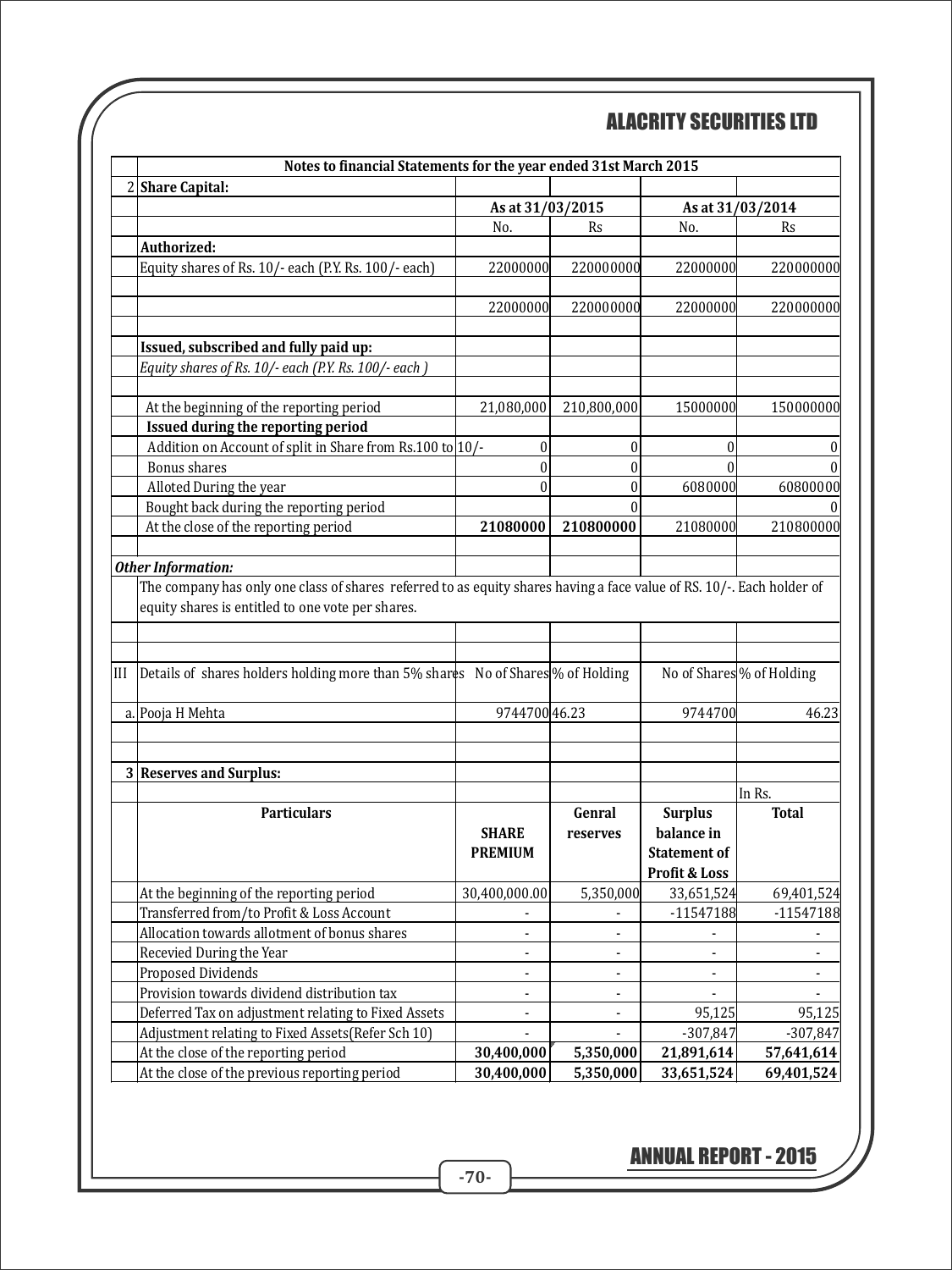| 4        |     |                                                                      |                         |                     |
|----------|-----|----------------------------------------------------------------------|-------------------------|---------------------|
|          |     | 4 Long term Borrowings                                               |                         | In Rs.              |
|          |     | <b>Particulars</b>                                                   | As at<br>31/03/201<br>5 | As at<br>31/03/2014 |
| $1$ ] I) |     | <b>Secured Loans:</b>                                                |                         |                     |
|          |     | Term Loans<br>a.                                                     |                         |                     |
|          |     | (i) Vehicle Loan                                                     |                         |                     |
|          |     | - from Banks                                                         | 793061                  | 1516037             |
|          |     |                                                                      | 793061                  | 1516037             |
|          |     | Amount Disclosed under the Head "Other Current Liabilities"          | 553644                  | 723979              |
|          |     | (Note :8)                                                            | 239417                  | 792058              |
|          |     |                                                                      |                         |                     |
|          |     | <b>Additional Information:</b>                                       |                         |                     |
|          |     | Details of security for secured loans                                |                         |                     |
|          |     | Vehicle loan is secured against hypothecation of Vehicles            |                         |                     |
|          |     | <b>5</b> Deferred Tax Assets & Liabilities                           |                         |                     |
|          |     |                                                                      |                         |                     |
|          |     | <b>Particulars</b>                                                   |                         |                     |
| i) II)   |     | Deferred tax liability:                                              |                         |                     |
|          |     |                                                                      |                         |                     |
|          |     | On account of depreciation on fixed assets<br>a)                     | 322942                  | 1011356             |
|          |     | On account of timing differences in recognition of expenditure<br>b) | $\Omega$                |                     |
|          |     | Total                                                                | 322942                  | 1011356             |
|          |     | DEFERRED TAX ASSETS                                                  |                         |                     |
|          |     | On account of Carried forward Losses and Depriciation                | 0                       | $\mathbf{0}$        |
|          |     |                                                                      |                         |                     |
|          |     | Net Deferred tax liability                                           | 322942                  | 1011356             |
|          |     |                                                                      |                         |                     |
| 6        |     | <b>Short term Borrowings</b>                                         |                         |                     |
|          |     |                                                                      |                         | In Rs.              |
|          |     | <b>Particulars</b>                                                   | As at<br>31/03/2015     | As at<br>31/03/2014 |
| n        |     | <b>Secured Loans:</b>                                                |                         |                     |
|          | a)  | <b>Working Capital Loan</b>                                          |                         |                     |
|          |     | <b>Against FDR</b>                                                   | 58,546,327              | 22,518,202          |
|          |     | - from banks                                                         |                         |                     |
|          |     | <b>Against Shares</b>                                                |                         |                     |
|          |     | - from banks                                                         | 19,083,291              |                     |
|          |     | Total                                                                | 77,629,618              | 22,518,202          |
|          |     | <b>Additional Information:</b>                                       |                         |                     |
|          |     | Loan against FDR is secured by way of lien of FDRs                   |                         |                     |
|          | iii | Loan against shares is secured against pledge of shares of           |                         |                     |
|          |     | company, Directors & Clients and personal guarantee of               |                         |                     |
|          |     | Mr.Himanshu Mehta, Mrs.Beena Mehta, Mr.Hiten Mehta and               |                         |                     |
|          |     | Ms.Pooja Mehta past & present directors of the company               |                         |                     |
|          |     | Vehicle loan is secured against hypothecation of Vehicles            |                         |                     |
|          | iii |                                                                      |                         |                     |

**-71-**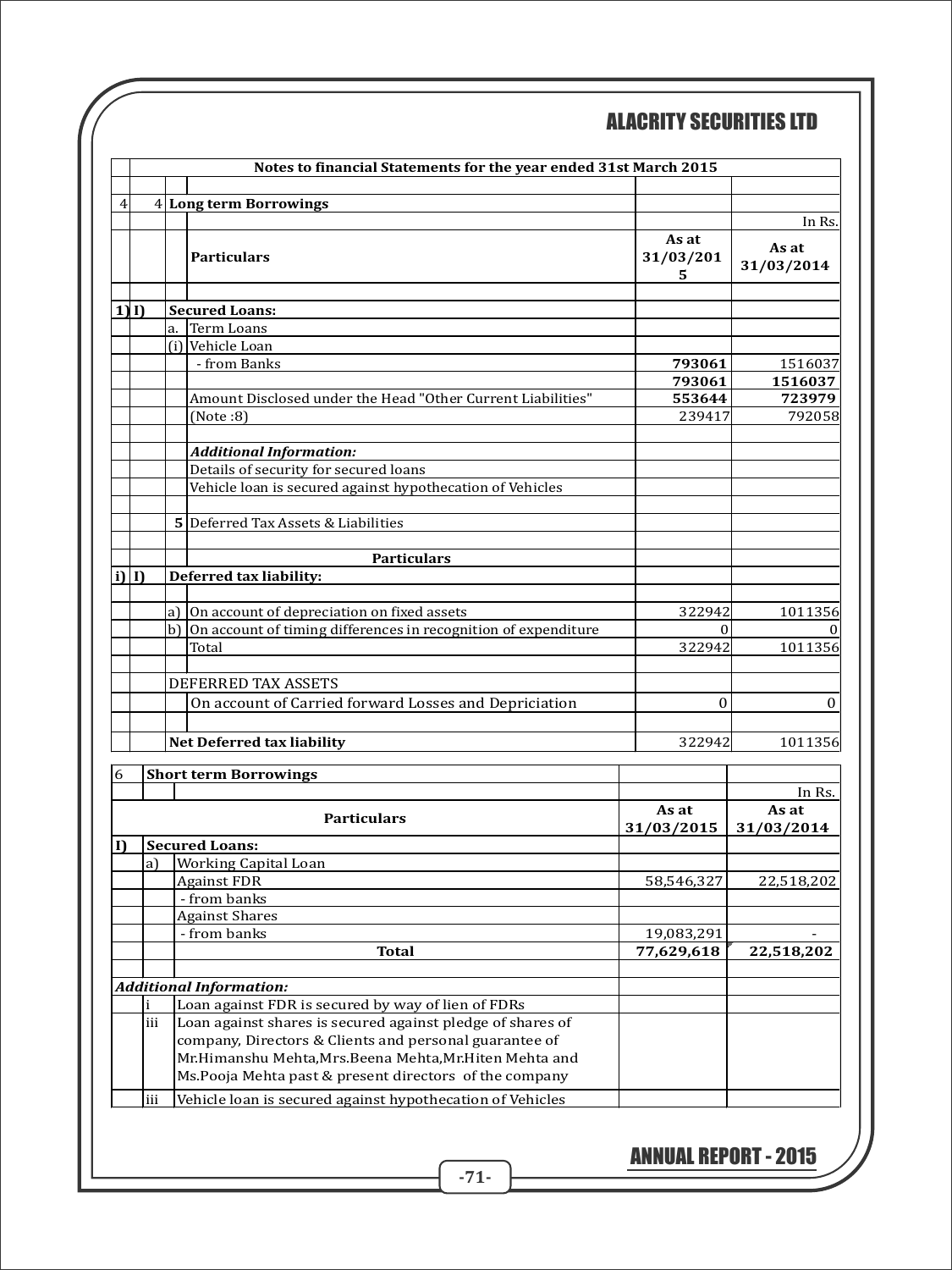ANNUAL REPORT - 2015

|                |     | <b>Trade Payables</b>                                     |            |            |
|----------------|-----|-----------------------------------------------------------|------------|------------|
|                |     | To Micro, Small and Medium Enterprises                    |            |            |
|                | ii) | Others (Amt Due to Clients, Margin & Exchange)            | 52,349,645 | 33,157,396 |
|                |     |                                                           | 52,349,645 | 33,157,396 |
| 8 <sup>1</sup> |     | <b>Other current liabilities:</b>                         |            |            |
|                |     | Current maturities of Long-term Borrowings (Refer Note:6) |            |            |
|                | a)  | Vehicle Loan                                              |            |            |
|                |     | - from banks                                              | 553,644    | 723.979    |
|                |     |                                                           |            |            |
|                |     |                                                           | 553,644    | 533,114    |
|                | b)  | Liabilities for Expenses                                  | 559,460    | 643,531    |
|                | d١  | Statutory Liablities & outstanding Exp (TDS & S.T)        | 465,553    | 664,522    |
|                | f)  | <b>Bank Book Overdraft</b>                                | 515,639    | 4,606,146  |
|                | g)  | Mark To Market (F&O Open Position)                        | 1,739,950  |            |
|                |     |                                                           | 3,834,246  | 6,638,177  |
|                |     |                                                           |            |            |
| 9              |     | Short term provisions:                                    |            |            |
|                | a)  | Provision for Taxation                                    | 13,419,000 | 13,512,084 |
|                |     |                                                           | 13,419,000 | 13,512,084 |

| 10 | <b>Fixed Assets:</b>   |                         |                                     |                                         |                         |                                           |                 |                                |              |                               |                       | In Rs                         |
|----|------------------------|-------------------------|-------------------------------------|-----------------------------------------|-------------------------|-------------------------------------------|-----------------|--------------------------------|--------------|-------------------------------|-----------------------|-------------------------------|
|    | <b>Particulars</b>     |                         |                                     | <b>GROSS BLOCK (AT COST)</b>            |                         |                                           |                 | <b>DEPRECIATION</b>            |              |                               |                       | <b>NET BLOCK</b>              |
|    |                        | As at<br>01/04/201<br>4 | <b>Additions</b><br>for the<br>year | <b>Deductions</b><br>during the<br>vear | As at<br>31/03/201<br>5 | As at<br>01/04/201<br>4                   | For the<br>vear | <b>Deduction Adjustme</b><br>s | nt           | As at<br>31/03/201<br>5       | As at<br>5            | As at<br>31/03/201 31/03/2014 |
|    | <b>Tangible Assets</b> |                         |                                     |                                         |                         |                                           |                 |                                |              |                               |                       |                               |
|    | <b>Own assets</b>      |                         |                                     |                                         |                         |                                           |                 |                                |              |                               |                       |                               |
|    |                        |                         |                                     |                                         |                         |                                           |                 |                                |              |                               |                       |                               |
|    | <b>Office Premises</b> | 6,023,207               | $\Omega$                            |                                         | 6,023,207               | 807,104                                   | 96,331          |                                | 0            | 903,435                       | 5,119,773             | 5,216,103                     |
|    | Computers              | 6,420,661               | 67,410                              | 4,921,004                               | 1,567,067               | 6,310,562                                 | 226,886         | 4,921,004                      | $-194,356$   | 1,422,087                     | 144.980               | 110,099                       |
|    | Furniture & Fixtures   | 2,823,832               | $\Omega$                            | 885,911                                 | 1,937,921               | 1,363,015                                 | 713,420         | 584,447                        | $\Omega$     | 1,491,988                     | 445,933               | 1,460,817                     |
|    | Vehicles               | 11,650,192              | $\Omega$                            |                                         | 11,650,192              | 6,305,358                                 | 1,473,069       |                                | $-354,855$   | 7,423,572                     | 4,226,620             | 5,344,834                     |
|    | Office Equipment       | 1,390,874               | 30,000                              | 309,606                                 | 1,111,268               | 446,808                                   | 291,069         | 195,139                        | 331,964      | 874,702                       | 236,566               | 944,066                       |
|    | <b>Electrical Inst</b> | 870.849                 |                                     |                                         | 870,849                 | 558,063                                   | 125,330         |                                | 47,022       | 730,415                       | 140,434               | 312,786                       |
|    | Air Condition          | 930,106                 | $\Omega$                            |                                         | 930,106                 | 339,235                                   | 9,436           |                                | 525,829      | 874,500                       | 55,606                | 590,871                       |
|    |                        | 30,109,721              | 97.410                              | 6.116.521                               |                         | 24,090,610 16,130,145 2,935,541           |                 | 5,700,590                      |              | 355,603 13,720,699 10,369,911 |                       | 13,979,576                    |
|    | Intangible assets      |                         |                                     |                                         |                         |                                           |                 |                                |              |                               |                       |                               |
|    | Computer Software      | 1,304,021               | 452,270                             |                                         | 1,756,291               | 1,027,464                                 | 365,492         |                                | $-47,756$    | 1,345,200                     | 411,091               | 276,557                       |
|    |                        | 1,304,021               | 452,270                             | $\bf{0}$                                | 1,756,291               | 1,027,464                                 | 365,492         | $\bf{0}$                       | $-47,756$    | 1,345,200                     | 411,091               | 276,557                       |
|    |                        |                         |                                     |                                         |                         |                                           |                 |                                |              |                               |                       |                               |
|    | <b>TOTAL</b>           | 31,413,742              | 549,680                             |                                         |                         | 6,116,521 25,846,901 17,157,609 3,301,033 |                 | 5,700,590                      |              | 307,847 15,065,900 10,781,002 |                       | 14,256,133                    |
|    | <b>Preious Year</b>    | 31,183,352 1,420,343    |                                     |                                         |                         | 1,189,953 31,413,742 15,810,583 1,743,150 |                 | 396,124                        | $\mathbf{0}$ |                               | 17,157,609 14,256,133 | 15,372,768                    |

#### **Note : 10.1**

Parsuant to the enactment of Companies Act 2013, the company has applied the estimated useful lives as specified in Schedule II. The written down value of Fixed Assets whose lives have expired as at 1st April, 2014 have been adjusted in opening balance of Profit and Loss Account to Rs. 307,847/- & corrospondingly Deferred Tax Asset of Rs. 95125/-.

#### **10.2**

Had the company continue with the old provision for depreciation, Depreciation for current year would have been lower by Rs.15,23,614/- and correspondingly loss to the same extent.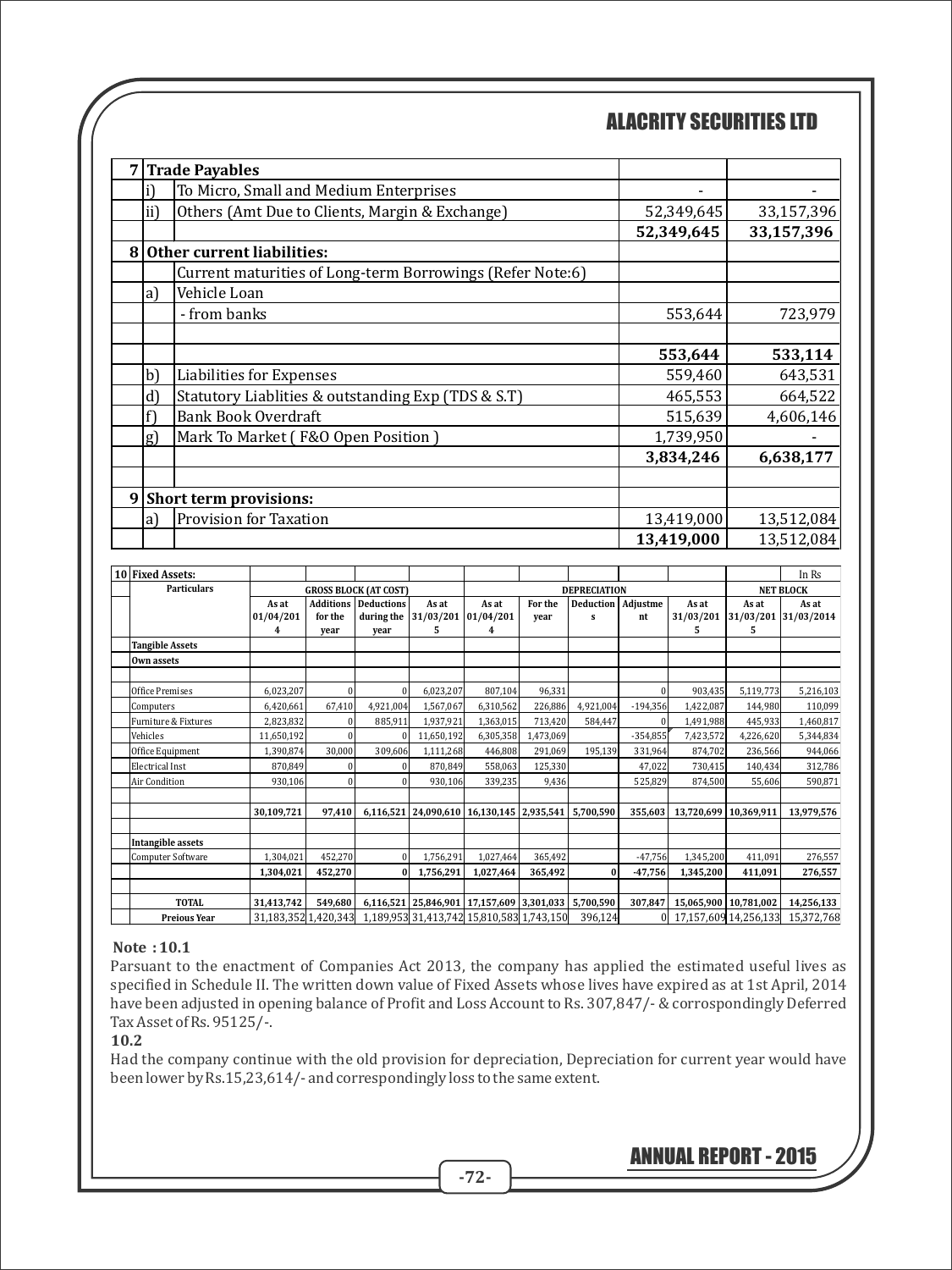| 11 Non Current Investments:                                                 |                   |                     | In Rs               |
|-----------------------------------------------------------------------------|-------------------|---------------------|---------------------|
| <b>Details of Investments</b>                                               | <b>Face Value</b> | As at<br>31/03/2015 | As at<br>31/03/2014 |
|                                                                             |                   |                     |                     |
| <b>Investments in Equity Instruments: (quoted)</b>                          |                   |                     |                     |
| <b>Associates</b>                                                           |                   |                     |                     |
| Odyssey Corporation Ltd. (Qty 1635494, PY. 1054550)                         | 5                 | 32,067,835          | 27,968,195          |
| <b>Other Non Current Investments (quoted)</b>                               |                   |                     |                     |
| Aqua Logistic Ltd. (Qty 741355, P.Y. 741355)                                | 10                | 7,378,724           | 7,378,724           |
| <b>Investments in Mutual funds</b>                                          |                   |                     |                     |
| Canara Robeco Gold Saving Fund (Qty 30482.5770, P.Y 16784.2670)             |                   | 280,000             | 160,000             |
| Canara Robeco Equity Diversified Growth Fund( Qty 3949.1740, P.Y 2554.6530) |                   | 280,000             | 160,000             |
| Other non current investments (Unquoted)                                    |                   |                     |                     |
| Chincholi Sugar & Bio Ind Ltd. (Qty 25000, P.Y. 25000)                      | 10                | 1,000,000           | 1,000,000           |
| Sheetal Co op Credit Soc Ltd. (Qty 100, P.Y. 100)                           | 100               | 10,000              | 10,000              |
| Hari Darshan Co op Housing Soc Ltd (Qty 40, P.Y. 40)                        | 100               | 2,000               | 2,000               |
| <b>Total</b>                                                                |                   | 41,018,559          | 36,678,919          |
| <b>Additional Information:</b>                                              |                   |                     |                     |
| Aggregate value of quoted investments:                                      |                   |                     |                     |
| Cost                                                                        |                   | 39,446,559          | 35,346,919          |
| Market Value                                                                |                   | 7,403,024           | 16,721,038          |
| Aggregate value of unquoted investments:                                    |                   |                     |                     |
| Cost                                                                        |                   | 1,572,000           | 1,332,000           |
| 12 Long Term Loans & Advances                                               |                   |                     |                     |
| Deposites (With Exchange& Others)                                           |                   | 8,194,579           | 8,887,279           |
|                                                                             |                   | 8,194,579           | 8,887,279           |
|                                                                             |                   |                     |                     |
| 13 Other non current assets<br><b>Unamortized Expenses</b>                  |                   | 1,221,354           | 2,084,030           |
|                                                                             |                   | 1,221,354           | 2,084,030           |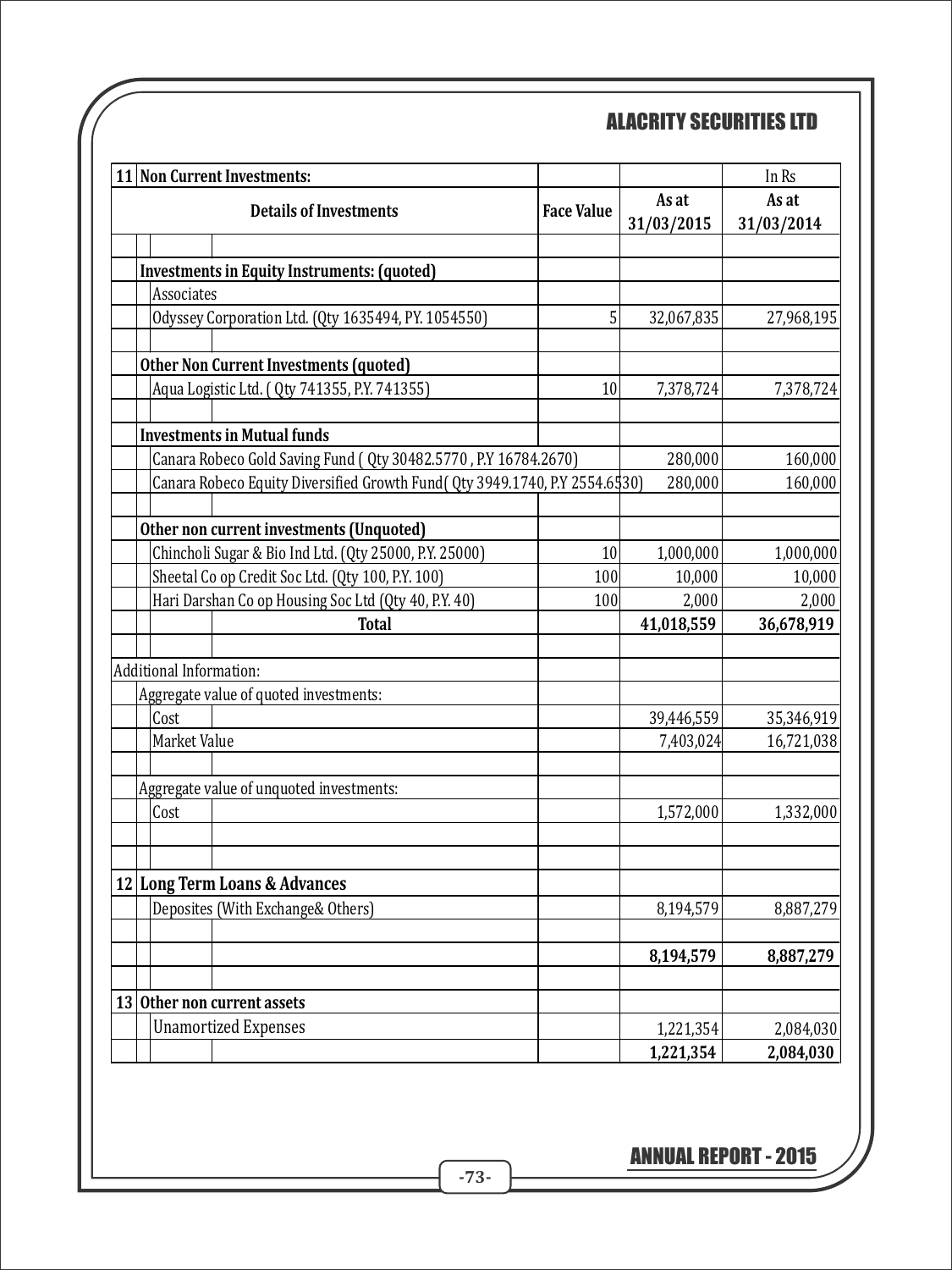|    |                       |                                                 |             | In Rs       |
|----|-----------------------|-------------------------------------------------|-------------|-------------|
|    |                       | <b>Particulars</b>                              | As at       | As at       |
|    |                       |                                                 | 31/03/2015  | 31/03/2014  |
|    |                       | 14 Inventories:                                 |             |             |
|    |                       |                                                 |             |             |
|    | i)                    | Stock-in-Trade (Shares)                         |             |             |
|    |                       | (Valued at lower of cost or Market Value)       | 82,943,351  | 9,087,482   |
|    |                       |                                                 | 82,943,351  | 9,087,482   |
|    |                       | 15 Trade receivables:                           |             |             |
|    |                       | (Unsecured considered good.)                    |             |             |
|    | $\mathbf{i}$          | Trade receivables exceeding six months          | 6,276,570   | 20,843,579  |
|    | ii)                   | others                                          | 22,348,105  | 57,867,623  |
|    |                       |                                                 | 28,624,676  | 78,711,203  |
|    |                       | 16 Cash and cash equivalents:                   |             |             |
|    | $\mathbf{i}$          | <b>Balances with banks</b>                      |             |             |
|    |                       | In current Accounts                             | 2,338,617   | 2,018,740   |
|    |                       | In Deposites Accounts                           |             |             |
|    |                       | - in fixed deposit accounts                     | 91,359,685  | 86,213,057  |
|    |                       | (Pledged/lien with bank against O/D & Guarantee |             |             |
|    |                       | facility)                                       |             |             |
|    | iii)                  | Cash on hand                                    | 480,981     | 2,268,734   |
|    |                       |                                                 | 94,179,283  | 90,500,532  |
| 17 |                       | Short term loans and advances:                  |             |             |
|    |                       | (unsecured, considered good)                    |             |             |
|    | i)                    | Loans & advances & other receivable             | 117,183,605 | 85,875,037  |
|    | iii)                  | Advance Income Tax, TDS                         | 18,640,532  | 17,795,244  |
|    | iv)                   | <b>MAT Credit Entitelment</b>                   | 10,296,837  | 10,296,837  |
|    | $\mathbf{v}$          | <b>Staff Loan</b>                               | 152,000     | 160,500     |
|    |                       |                                                 | 146,272,973 | 114,127,617 |
|    |                       |                                                 |             |             |
|    |                       | 18 Other Current Assets                         |             |             |
|    |                       |                                                 |             |             |
|    | i)<br>$\overline{ii}$ | Unamortized expenses                            | 862,675     | 862,675     |
|    | iii)                  | <b>Interest Accured on deposits</b>             | 1,782,998   | 1,780,339   |
|    |                       | Prepaid Exp                                     | 355,034     | 854,587     |
|    |                       |                                                 | 3,000,707   | 3,497,601   |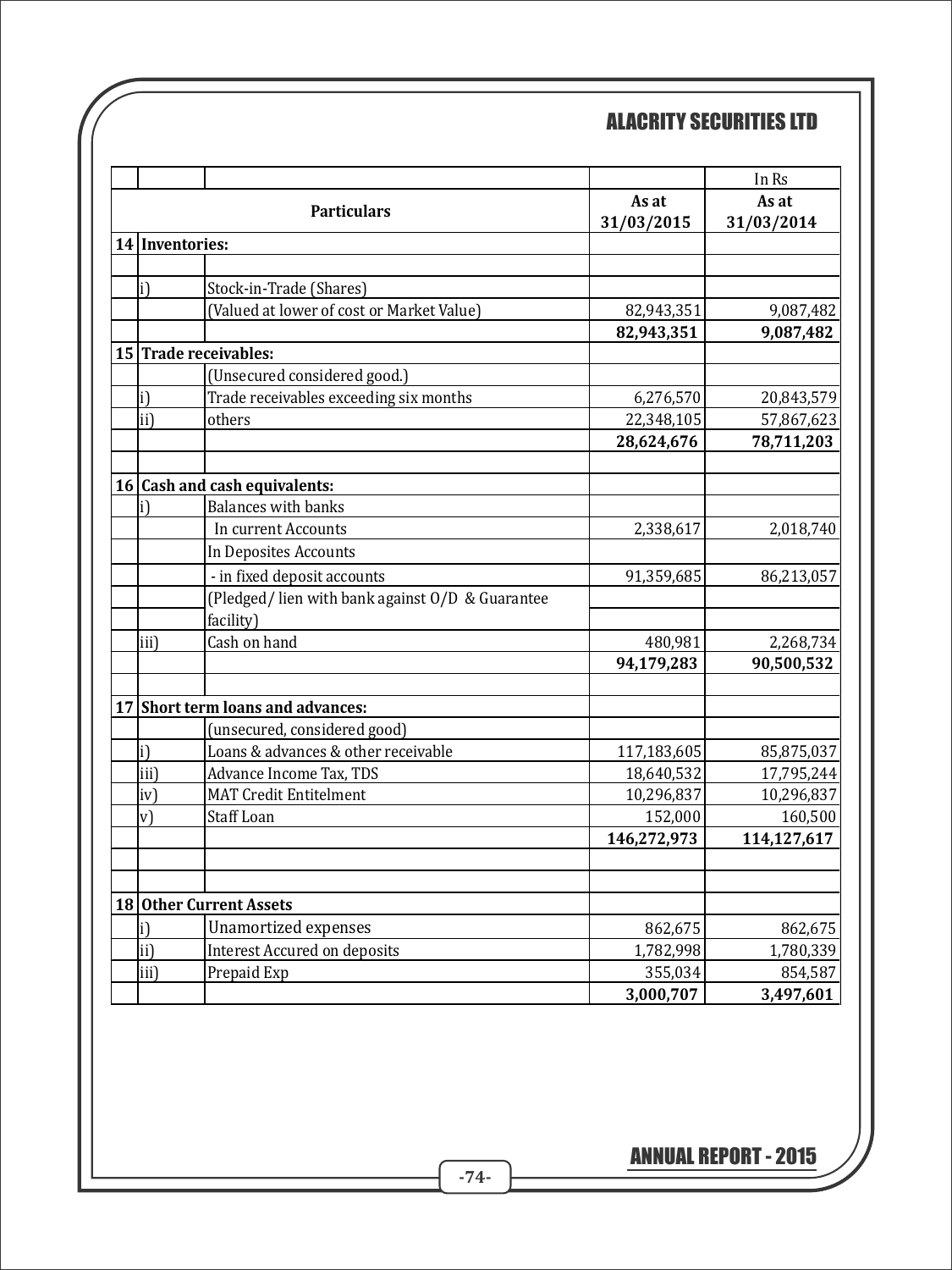|              |                                                                                                                         |                             | In Rs.                                                                                                                                                       |
|--------------|-------------------------------------------------------------------------------------------------------------------------|-----------------------------|--------------------------------------------------------------------------------------------------------------------------------------------------------------|
|              | <b>Particulars</b>                                                                                                      | 2014-15                     | 2013-14                                                                                                                                                      |
|              | 19 Revenue from operations:                                                                                             |                             |                                                                                                                                                              |
|              | Sales                                                                                                                   | 391,168,832                 | 2,898,284                                                                                                                                                    |
|              | Sale of Services                                                                                                        | 12,874,262                  | 9,451,870                                                                                                                                                    |
|              | <b>Other Operating Revenues</b>                                                                                         | 621,955                     | 1,346,274                                                                                                                                                    |
|              |                                                                                                                         | 404,665,048                 | 13,696,429                                                                                                                                                   |
|              | 20 Other Income:                                                                                                        |                             |                                                                                                                                                              |
|              | Interest Income (Bank & Other)                                                                                          | 8,262,710                   | 8,917,681                                                                                                                                                    |
|              | Dividend Income                                                                                                         |                             |                                                                                                                                                              |
|              | - from long term investments                                                                                            | 22,735                      | 3,900                                                                                                                                                        |
|              | Profit on Future & Option                                                                                               | 2,821,312                   | 106,193                                                                                                                                                      |
|              | Other non operating income (net of expenses<br>directly attributable to such income, Rent,<br>Other Income, Stamp Duty) | 30,000                      | 30,000                                                                                                                                                       |
|              |                                                                                                                         | 11,136,758                  | 9,057,774                                                                                                                                                    |
|              |                                                                                                                         |                             |                                                                                                                                                              |
|              |                                                                                                                         |                             |                                                                                                                                                              |
|              | 21 Changes in inventories of finished goods, WIP and stock in trade:                                                    |                             |                                                                                                                                                              |
|              | Inventories at the beginning of the year                                                                                |                             |                                                                                                                                                              |
|              | Shares                                                                                                                  | 9,087,482                   |                                                                                                                                                              |
|              | Inventories at the end of the year                                                                                      |                             |                                                                                                                                                              |
|              | <u>Shares</u>                                                                                                           | 82,943,351<br>$-73,855,869$ |                                                                                                                                                              |
|              | 22 Employee Benefit Expenses:                                                                                           |                             |                                                                                                                                                              |
|              | Salaries and Wages                                                                                                      | 2,189,437                   |                                                                                                                                                              |
|              | Contribution to provident and other funds                                                                               | 77,934                      |                                                                                                                                                              |
|              | Remuneration to whole time directors                                                                                    | 1,128,000                   |                                                                                                                                                              |
|              | Staff welfare & Canteen expenses                                                                                        | 91,546                      |                                                                                                                                                              |
|              |                                                                                                                         | 3,486,917                   |                                                                                                                                                              |
|              | 23 Finance Costs:                                                                                                       |                             |                                                                                                                                                              |
|              | Bank Charges & Interest                                                                                                 | 9,514,721                   |                                                                                                                                                              |
|              | <b>Other Borriwing Cost</b>                                                                                             | 870,727                     |                                                                                                                                                              |
|              | <b>Interest Paid</b>                                                                                                    | 54,399                      |                                                                                                                                                              |
|              |                                                                                                                         | 10,439,847                  |                                                                                                                                                              |
|              | 24 Depreciation and amortization:                                                                                       |                             | 3,437,311                                                                                                                                                    |
| $\mathbf{i}$ | Depreciation                                                                                                            | 3,301,033                   |                                                                                                                                                              |
|              | Amortization of intangible assets<br>ii)                                                                                | 862,676                     | 2,612,860<br>9,087,482<br>$-6,474,622$<br>1,695,207<br>101,952<br>1,004,500<br>81,410<br>2,883,069<br>3,212,783<br>76,602<br>147,926<br>1,743,150<br>862,675 |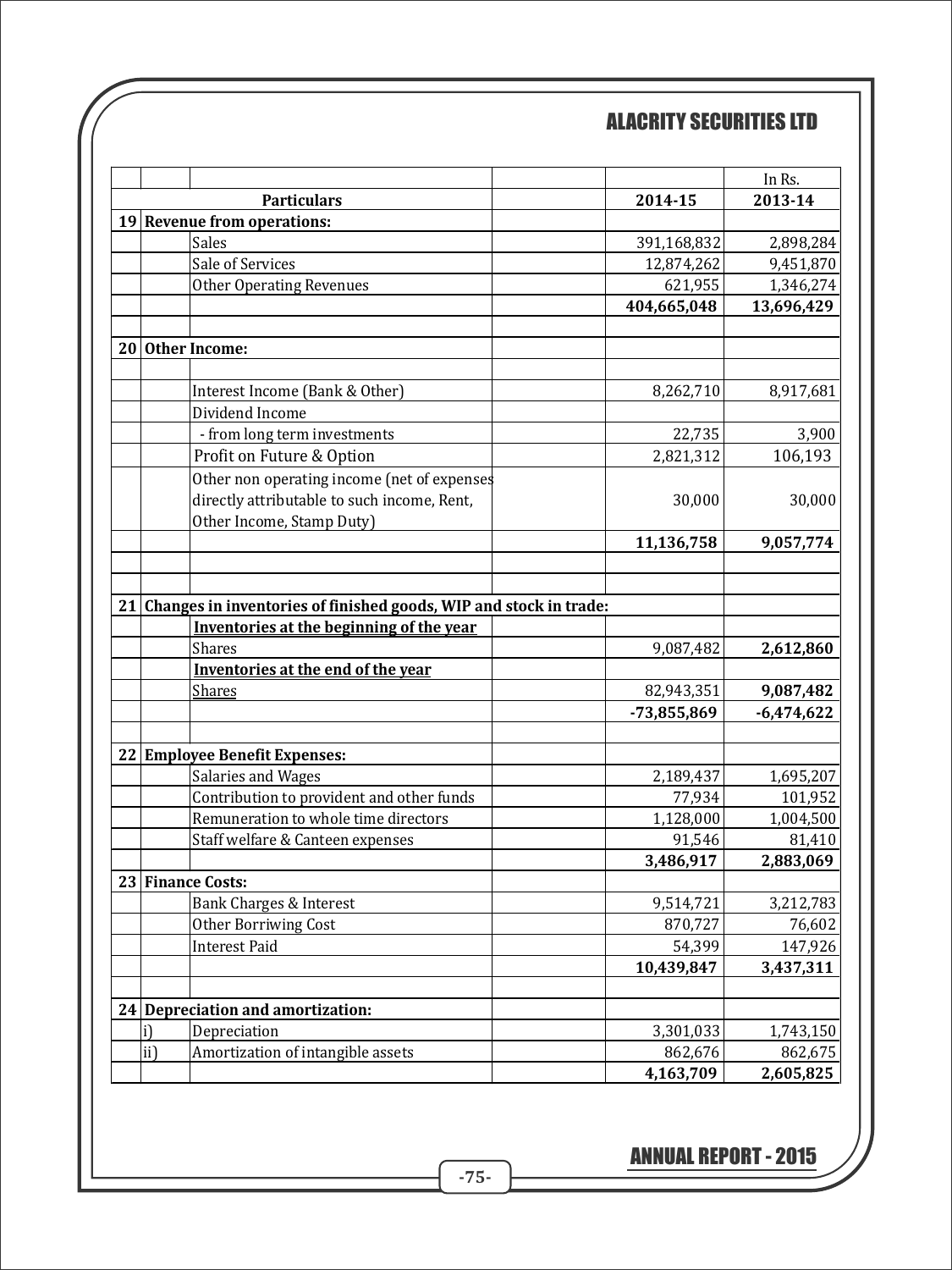|                                          |                                  | In Rs.                           |
|------------------------------------------|----------------------------------|----------------------------------|
| <b>Particulars</b>                       | Period ened<br><b>March 2015</b> | Period ened<br><b>March 2014</b> |
| 25 Trading & Administrative Expenses     |                                  |                                  |
| Payment to the auditors                  |                                  |                                  |
| - for Audit fees                         | 100,000                          | 100,000                          |
| - for Tax audit fees                     | 50,000                           | 50,000                           |
| - for other services                     | 100,000                          | 32,500                           |
| Annual Fee to Exchanges                  | 56,180                           | 25,000                           |
| Annual Maintanace                        | 237,614                          | 73,406                           |
| Penalty & Fines                          | 87,479                           | 306541                           |
| Connectivity Charges (Lease line & VSAT) | 179,974                          | 197,337                          |
| Demat Charges & Stamp Charges            | 179,487                          | 154,111                          |
| Donations                                | 43,500                           | 11,000                           |
| <b>Electricity Exp</b>                   | 504,816                          | 347,832                          |
| Insurance                                | 183,768                          | 33,469                           |
| Interest/Finance Charges on car Loan     | 121,744                          | 306,541                          |
| <b>Internal Audit Fees</b>               | 100,000                          | 100,000                          |
| Legal and professional charges           | 769,504                          | 407,109                          |
| Loss on sale/discard of fixed asset      | 415,931                          | 243,829                          |
| Miscellaneous expenses                   | 305,980                          | 202,548                          |
| Motor Car Expenses                       | 28,721                           | 105,129                          |
| MARKET MAKER FEES PAID                   | 404,167                          |                                  |
| <b>BAD DEBTS</b>                         | 564,222                          |                                  |
| <b>Security Transaction Charges</b>      | 579,180                          | 11,813                           |
| Share Tradding Exp On Pro A/C            | 118,926                          |                                  |
| Repairs & Maintance                      | 474,347                          | 407,519                          |
| SEBI turnover charges                    | 48,037                           | 32,825                           |
| Society Maintance and Mun taxes          | 192,420                          | 142,420                          |
| <b>Stock Exchange Charges</b>            | 23,829                           | 116,751                          |
| Sub Brokrage Paid                        | 3,189,779                        | 2,091,029                        |
| Telephone Expenses                       | 225,217                          | 192,801                          |
| <b>Transaction Charges Paid</b>          | 709,979                          | 800,313                          |
| Travelling & Convence                    | 783,465                          | 652,452                          |
| Listing & Custodian Fees                 | 25,000                           | 72,221                           |
| <b>MCx Charges</b>                       |                                  | 4,000                            |
| <b>Depository Charges</b>                | 119,205                          | 79,682                           |
| Share Transfer & Registration Fees       |                                  | 15,000                           |
| Loss in Currency Trading                 | 45,684                           |                                  |
|                                          | 10,968,158                       | 7,315,177                        |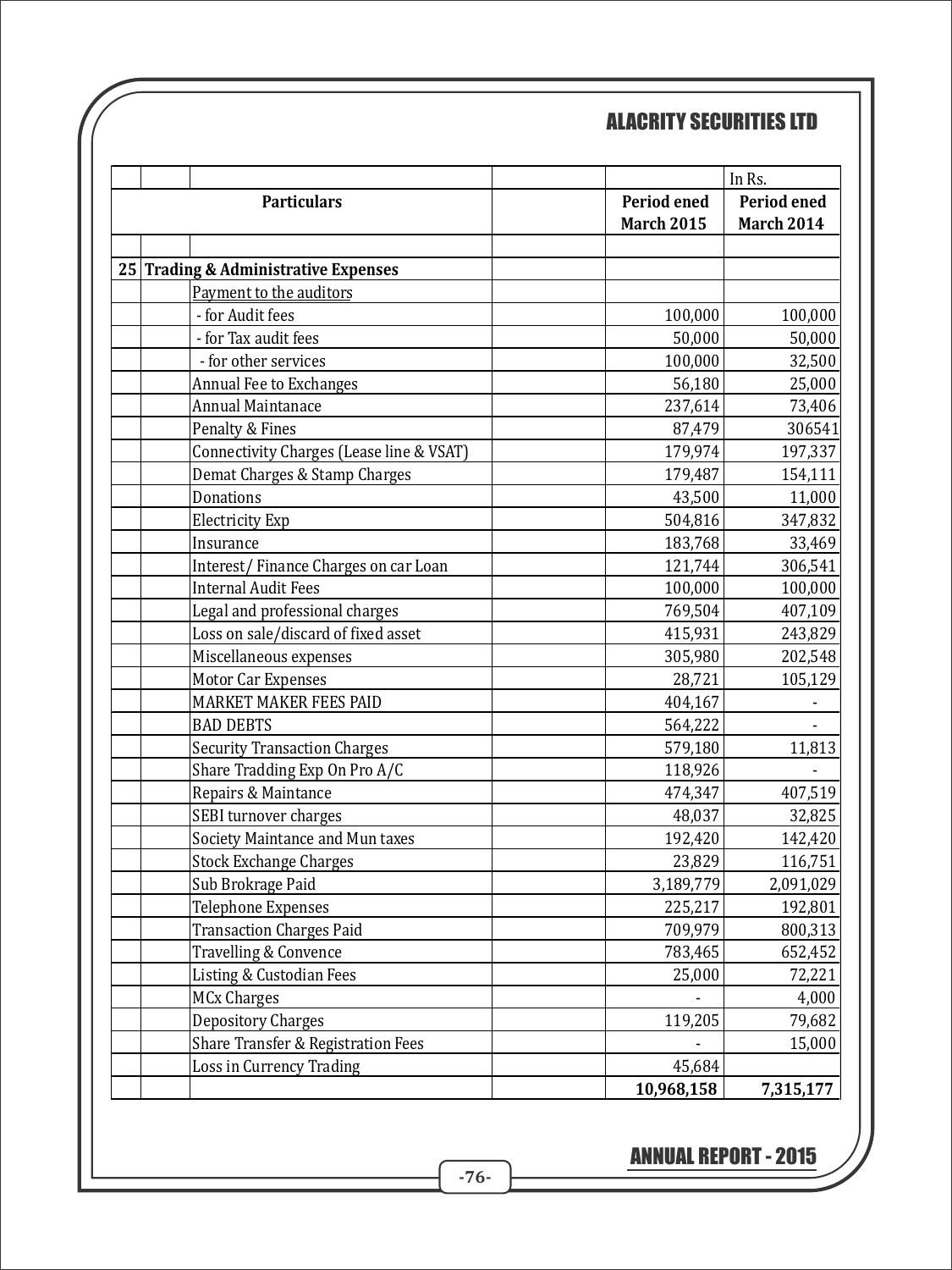#### **CASH FLOW STATEMENT FOR THE YEAR ENDED MARCH 31, 2015**

| Sr.No | <b>Particulars</b>                                        | for the year ended<br>31/03/2015 |            | for the year ended<br>31/03/2014 |               |  |
|-------|-----------------------------------------------------------|----------------------------------|------------|----------------------------------|---------------|--|
|       |                                                           |                                  |            |                                  |               |  |
| A     | <b>CASH FLOW FROM OPERATING ACTIVITIES</b>                |                                  |            |                                  |               |  |
| 1)    | Net Profit Before Tax                                     |                                  | -12233561  |                                  | 4,284,979     |  |
| 2)    | Adjustments for:                                          |                                  |            |                                  |               |  |
|       | Depreciation and Amortization Expences                    | 4,163,709                        |            | 2,605,825                        |               |  |
|       | loss/(profit) on sale of fixed assets                     | 415,931                          |            | 243,829                          |               |  |
|       | <b>Finance Costs</b>                                      | 10,439,847                       |            | 3,655,200                        |               |  |
|       | profit on sale of investments                             |                                  |            |                                  |               |  |
|       | Dividend Income                                           | $-22,735$                        |            | $-3,900$                         |               |  |
|       | Interest Income                                           | $-8,262,710$                     |            | $-8,917,681$                     |               |  |
|       | Short Term capital Loss                                   |                                  |            | 151,064                          |               |  |
|       |                                                           |                                  | 6734041.59 |                                  | $-2,265,664$  |  |
|       | Operating profit before working capital changes           |                                  | -5499519.2 |                                  | 2,019,315     |  |
| 3)    | Adjustments for:                                          |                                  |            |                                  |               |  |
|       | Decrease/(increase) in trade receivables                  | 50,086,527                       |            | $-26,082,256$                    |               |  |
|       | Decrease/(increase) in inventories                        | -73,855,869                      |            | $-6,474,622$                     |               |  |
|       | Decrease/(increase) in short term loans & advances        | $-32,145,356$                    |            | $-51,791,868$                    |               |  |
|       | Decrease/(increase) in other current assets               | 496,894                          |            | 1,031,517                        |               |  |
|       | Increase/(decrease) in trade payable                      | 19,192,251                       |            | $-6,589,631$                     |               |  |
|       | Increase/(decrease) in short term borrowings              | 55,111,416                       |            |                                  |               |  |
|       | Increase/(decrease) in other liabilities                  | $-2,803,931$                     | 16,081,932 | $-4,690,722$                     | -94,597,582   |  |
|       | Cash generated from operation                             |                                  | 10,582,413 |                                  | $-92,578,267$ |  |
| 4)    | Taxes Paid (net)                                          |                                  |            |                                  | 849,082       |  |
|       | Net cash from operating activities                        | A                                | 10,582,413 | A                                | -93,427,349   |  |
|       |                                                           |                                  |            |                                  |               |  |
| B     | <b>CASH FROM INVESTING ACTIVITIES</b>                     |                                  |            |                                  |               |  |
| 1)    | Purchase of fixed assets                                  | $-97,410$                        |            | $-1,411,843$                     |               |  |
| 2)    | Purchase of intangible assets                             | $-452,270$                       |            | $-8,500$                         |               |  |
| 3)    | Sale/disposal of fixed assets                             |                                  |            | 550,000                          |               |  |
| 4)    | Purchase of current and non current investments           | $-4,339,640$                     |            | $-240,000$                       |               |  |
| 5)    | Proceeds from sale of current and non current investments |                                  |            | 37,953                           |               |  |
| 6)    | Dividend on investments                                   | 22,735                           |            | 3,900                            |               |  |
| 7)    | Interest recevied                                         | 8,262,710                        |            | 8,917,681                        |               |  |
|       |                                                           |                                  | 3,396,125  |                                  | 7,849,191     |  |
|       | Net Cash form /(used in) investing activities             | B                                | 3,396,125  | B                                | 7,849,191     |  |

ANNUAL REPORT - 2015

**-77-**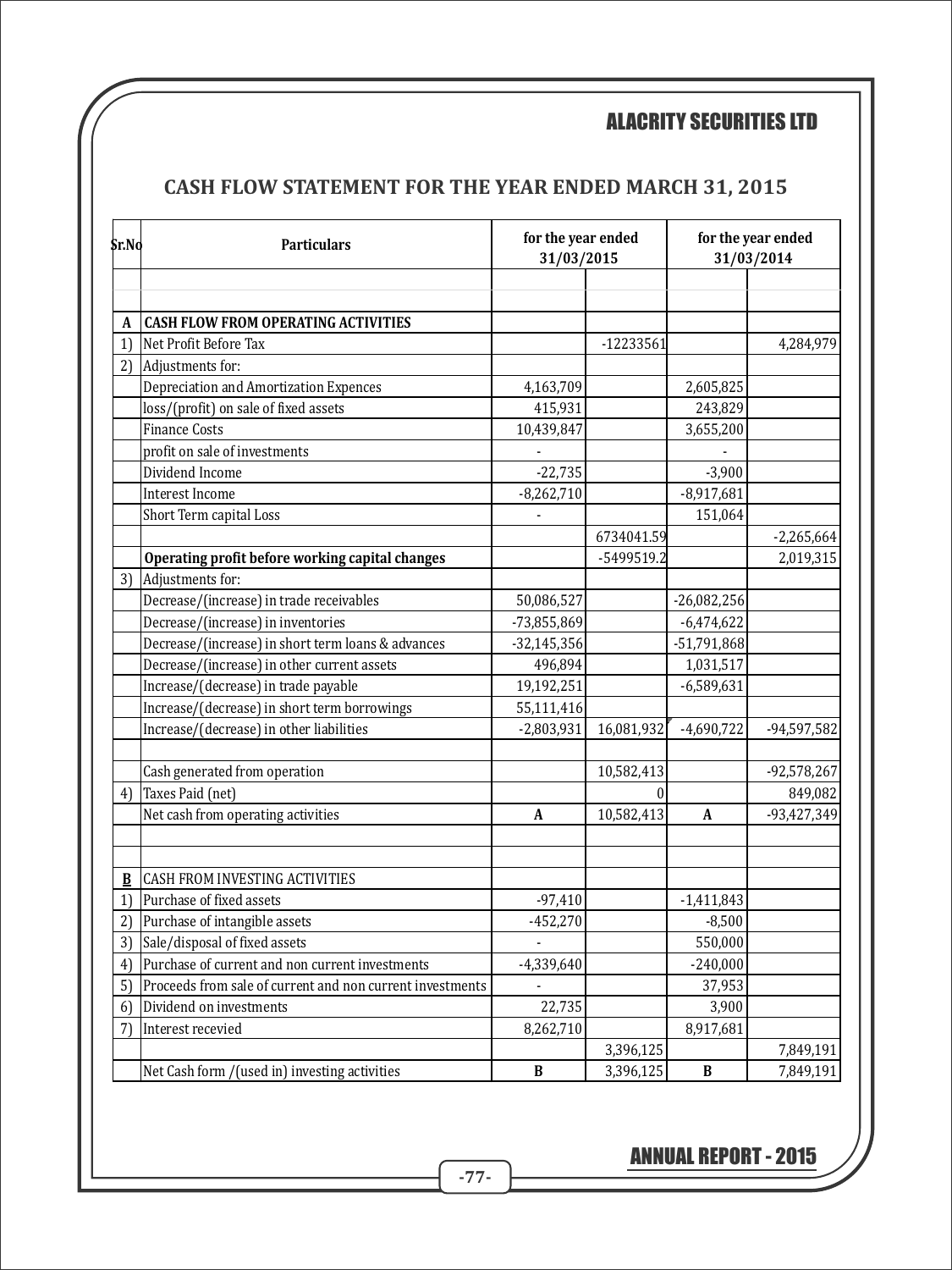|                | CASH FLOW FROM FINANCING ACTIVITIES                       |               |               |              |            |
|----------------|-----------------------------------------------------------|---------------|---------------|--------------|------------|
|                | Interest and finance cost paid                            | $-10,439,847$ |               | $-3,655,200$ |            |
| 2 <sub>1</sub> | Proceeds from borrowing (net)                             | 140,059       |               | 5,265,087    |            |
| 3)             | Proceeds of issue of share                                |               |               | 91,200,000   |            |
| 4 <sup>1</sup> | Dividend Paid                                             |               |               |              |            |
| 5)             | Tax on distributed Profits                                |               |               |              |            |
| 6              | Preliminary Expences Paid                                 |               |               | $-2,983,380$ |            |
|                | Net Cash from/(used in) financing activities              | C             | $-10,299,787$ |              | 89,826,507 |
|                |                                                           |               |               |              |            |
|                | Net increase in cash and cash equivalents                 | $(A+B+C)$     | 3,678,751     | $(A+B+C)$    | 4,248,349  |
|                |                                                           |               |               |              |            |
|                | Cash and cash equivalents as at the beginning of the year | 90,500,532    |               | 86,252,182   |            |
|                | add: cash and cash equivalents taken over amaigamation    |               |               |              |            |
|                | Cash and cash equivalents as at the closed of the year    | 94,179,283    | 3,678,751     | 90,500,532   | 4,248,350  |
|                |                                                           |               |               |              | -0         |

**For Lalit Kumar Dangi & Co.** Chartered Accountants

**(CA Lalit Kumar Dangi) M NO. 45611 sd/-**

**Date: 30/05/2015**

**For and on behalf of the Board**

**Hiten R Mehta Kishore V Shah**<br>
Whole Time Director **Whole Time Director & CFO sd/- sd/-**

**Ganesh Gupta** Place: Mumbai<br> **Place: Mumbai**<br> **Place: Solongany Secretary & Compliance Officer)** (Company Secretary & Compliance Officer) **sd/-**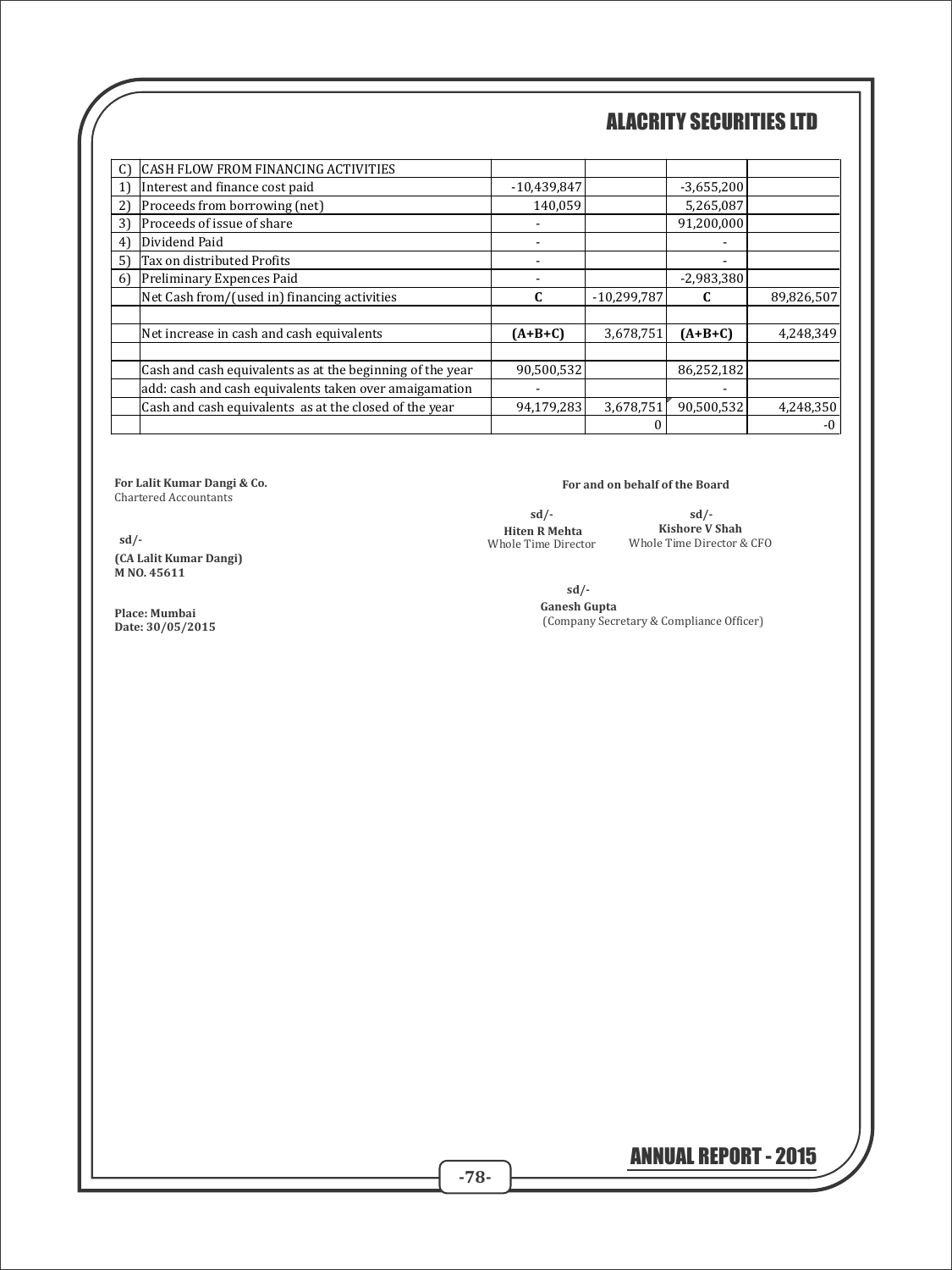|                                                              |                                                                                                                                                                                                                                                                                                                                                                                     | <b>ALACRITY SECURITIES LTD</b> |
|--------------------------------------------------------------|-------------------------------------------------------------------------------------------------------------------------------------------------------------------------------------------------------------------------------------------------------------------------------------------------------------------------------------------------------------------------------------|--------------------------------|
|                                                              | <b>ALACRITY SECURITIES LIMITED</b>                                                                                                                                                                                                                                                                                                                                                  |                                |
|                                                              | L999999MH1994PLC083912                                                                                                                                                                                                                                                                                                                                                              |                                |
|                                                              | Regd Office: 101, Haridarshan Building, B- Wing, Bhogilal Phadia Road, , Kandivali (W), Mumbai - 400067,                                                                                                                                                                                                                                                                            |                                |
|                                                              | Tel-022 2807 3819/6537, Fax -2807 3967, Website-www.alacritysec.com, Email-alacritysec@gmail.com                                                                                                                                                                                                                                                                                    |                                |
|                                                              | <b>Proxy form</b>                                                                                                                                                                                                                                                                                                                                                                   |                                |
|                                                              | [Pursuant to section 105(6) of the Companies Act, 2013 and rule 19(3)<br>of the Companies (Management and Administration) Rules, 2014]                                                                                                                                                                                                                                              |                                |
| Name of the Member(s)                                        |                                                                                                                                                                                                                                                                                                                                                                                     |                                |
| Registered Address                                           |                                                                                                                                                                                                                                                                                                                                                                                     |                                |
| E-mail Id                                                    | Folio No / Client ID                                                                                                                                                                                                                                                                                                                                                                | DP ID                          |
|                                                              | I/We, being the member(s) of shares of the above named company. Hereby appoint                                                                                                                                                                                                                                                                                                      |                                |
| Name:                                                        | E-mail Id:                                                                                                                                                                                                                                                                                                                                                                          |                                |
| Address:                                                     |                                                                                                                                                                                                                                                                                                                                                                                     |                                |
| Signature, or failing him                                    |                                                                                                                                                                                                                                                                                                                                                                                     |                                |
|                                                              |                                                                                                                                                                                                                                                                                                                                                                                     |                                |
| Name:                                                        | E-mail Id:                                                                                                                                                                                                                                                                                                                                                                          |                                |
| Address:                                                     |                                                                                                                                                                                                                                                                                                                                                                                     |                                |
| Signature, or failing him                                    |                                                                                                                                                                                                                                                                                                                                                                                     |                                |
| Name:                                                        | E-mail Id:                                                                                                                                                                                                                                                                                                                                                                          |                                |
| Address:                                                     |                                                                                                                                                                                                                                                                                                                                                                                     |                                |
|                                                              |                                                                                                                                                                                                                                                                                                                                                                                     |                                |
| Signature, or failing him                                    |                                                                                                                                                                                                                                                                                                                                                                                     |                                |
| in the Notice convening the meeting, as are indicated below: | as my/ our proxy to attend and vote( on a poll) for me/us and on my/our behalf at the<br>Twenty one Annual General Meeting of the company, to be held on Tuesday, the 29 <sup>th</sup> day of<br>September, at 10 a.m. at B-101, Haridarshan Building, Bhogilal Phadia Road, Kandivali<br>(W), Mumbai, 400067 and at any adjournment thereof in respect of such resolutions set out |                                |

**-79-**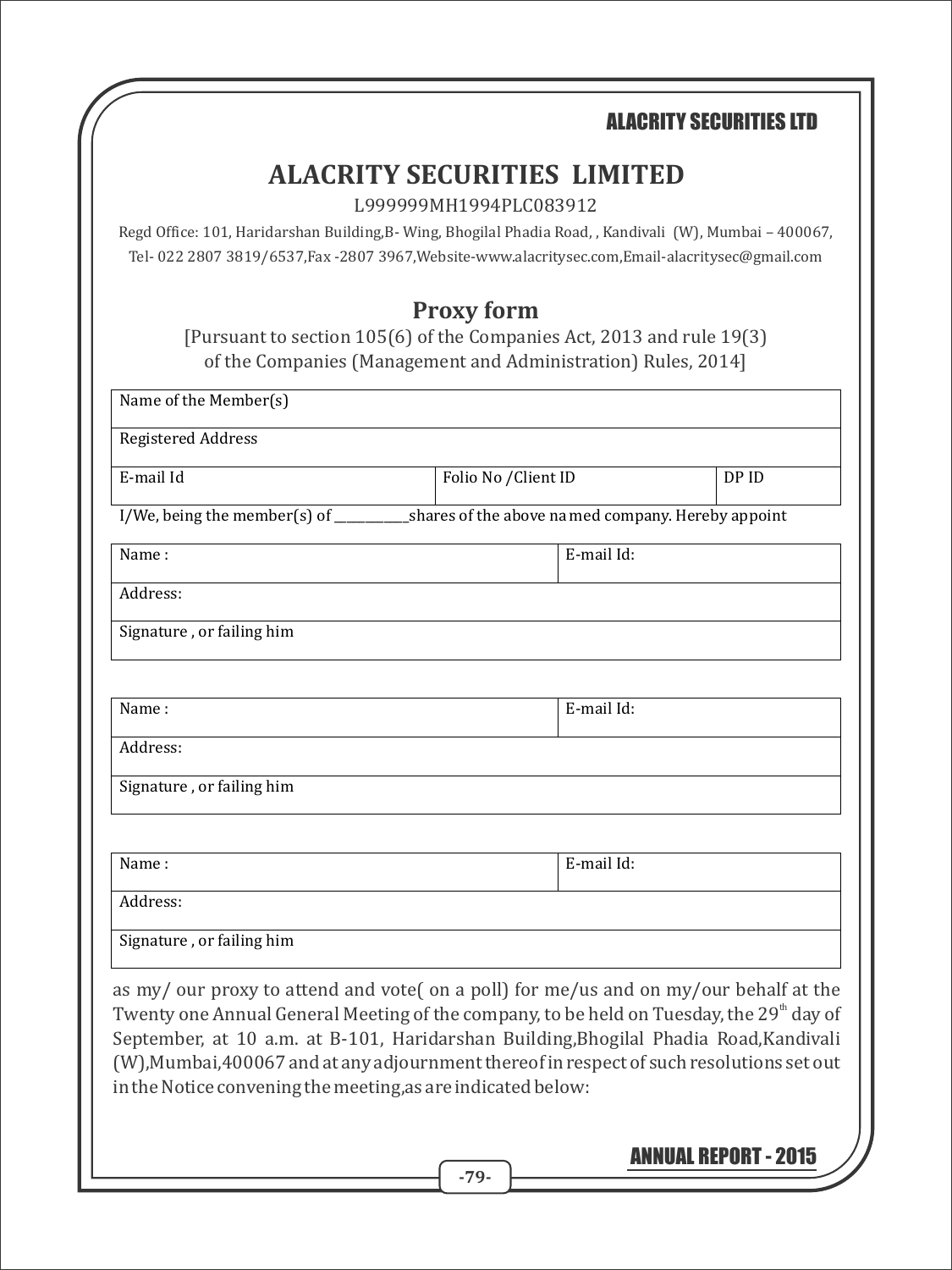ANNUAL REPORT - 2015

#### **Resolution No.**

| SI. | <b>Resolution(S)</b>                                                            | <b>Vote</b> |                |  |
|-----|---------------------------------------------------------------------------------|-------------|----------------|--|
| No. |                                                                                 | For         | <b>Against</b> |  |
| 1.  | Adoption of statement of Profit & Loss, Balance Sheet, report of                |             |                |  |
|     | Director's and Auditor's for the financial year 31st March, 2015                |             |                |  |
| 2.  | Appointment of Ms. Pooja H Mehta (03498526) as Director who is                  |             |                |  |
|     | liable to retire by rotation.                                                   |             |                |  |
| 3.  | Ratification of M/s. Lalit Kumar Dangi & CO., Chartered                         |             |                |  |
|     | Accountants(FRN. 112107W) as Statutory Auditors & fixing their<br>remuneration. |             |                |  |
| 4.  | To appoint Mr. Jai Prakash Jindal(00244802) as Independent                      |             |                |  |
|     | Director.                                                                       |             |                |  |
| 5.  | Re-appointment of Mr. Kishore Shah and CFO(01975061) as Whole                   |             |                |  |
|     | Time Director and CFO for a period of five years                                |             |                |  |
| 6.  | Alteration of Article of Association                                            |             |                |  |
| 7.  |                                                                                 |             |                |  |
|     | * Applicable for investors holding shares in Electronic form.                   |             |                |  |
|     |                                                                                 |             |                |  |
|     | Signed this $_\text{mag}$ day of $_\text{mag}$ 2015                             |             | Affix          |  |
|     |                                                                                 |             | Revenue        |  |
|     |                                                                                 |             | Stamps         |  |

Signature of Shareholder Signature of Proxy holder Signature of the shareholder across Revenue Stamp

Note:

- 1) This form of proxy in order to be effective should be duly completed and deposited at the Registered Office of the Company not less than 48 hours before the commencement of the Meeting.
- 2) The proxy need not be a member of the company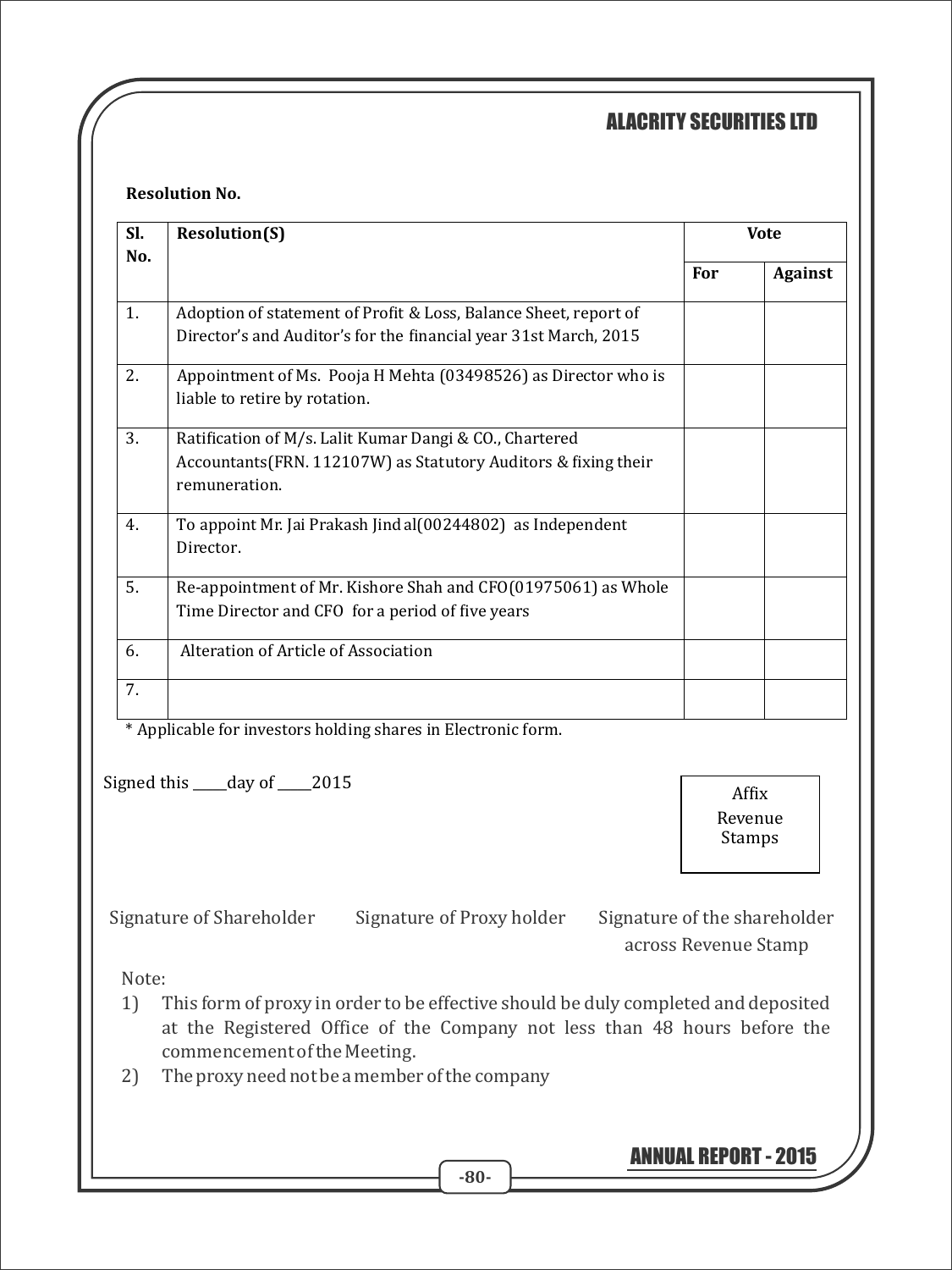# **ALACRITY SECURITIES LIMITED**

#### L999999MH1994PLC083912

Regd Office: 101, Haridarshan Building,B- Wing, Bhogilal Phadia Road, , Kandivali (W), Mumbai – 400067, Tel- 022 2807 3819/6537,Fax -2807 3967,Website-www.alacritysec.com,Email-alacritysec@gmail.com

# **st 21 ANNUAL GENERAL MEETING**

#### **ATTENDANCE SLIP**

(To be handed over at the entrance of the meeting hall)

Full name of the members attending

(In block capitals)

Ledger Folio No./Client ID No. \_\_\_\_\_\_\_\_\_\_\_\_\_\_\_\_\_\_\_\_\_\_\_\_\_ No. of shares held: \_\_\_\_\_\_\_\_\_\_\_\_\_\_\_\_\_\_\_

Name of Proxy

(To be filled in, if the proxy attends instead of the member)

I hereby record my presence at the \_\_\_\_\_ Annual General Meeting of the Alacrity Securities

Limited. B-101 , Haridarshan ,Bhogilal Phadia Road,Kandivali West ,Mumbai 400067 on Tuesday, the  $29<sup>th</sup>$  September, 2015

(Member's /Proxy's Signature)

ANNUAL REPORT - 2015

#### **Note:**

1) Members are requested to bring their copies of the Annual Report to the meeting, since further copies will not be available.

2) The Proxy, to be effective should be deposited at the Registered Office of the Company not less than FORTY EIGHT HOURS before the commencement of the meeting.

3) A Proxy need not be a member of the Company.

4) In the case of joint holders, the vote of the senior who tenders a vote, whether in person or by Proxy, shall be accepted to the exclusion of the vote of the other joint holders. Seniority shall be determined by the order in which the names stand in the Register of Members.

5) The submission by a member of this form of proxy will not preclude such member from attending in person and voting at the meeting.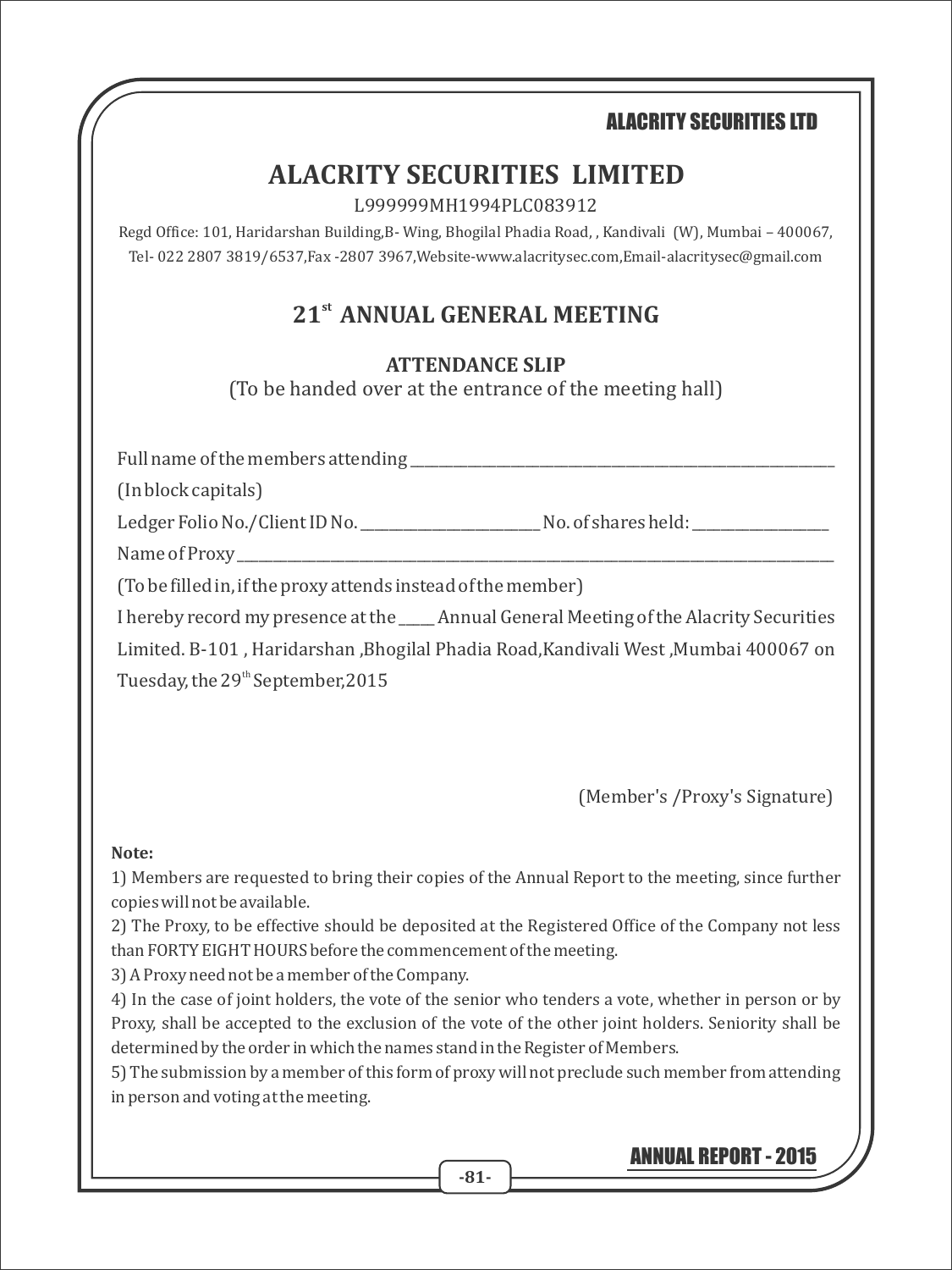**BOOK – POST Printed Matter**

**Under Postal Certificate**

If undelivered please return to:  **ALACRITY SECUR ITIES LIMITED** 101, B-Wing, Haridarshan Building Bhogilal , Phadia Road Kandivali (W), Mumbai – 40067.